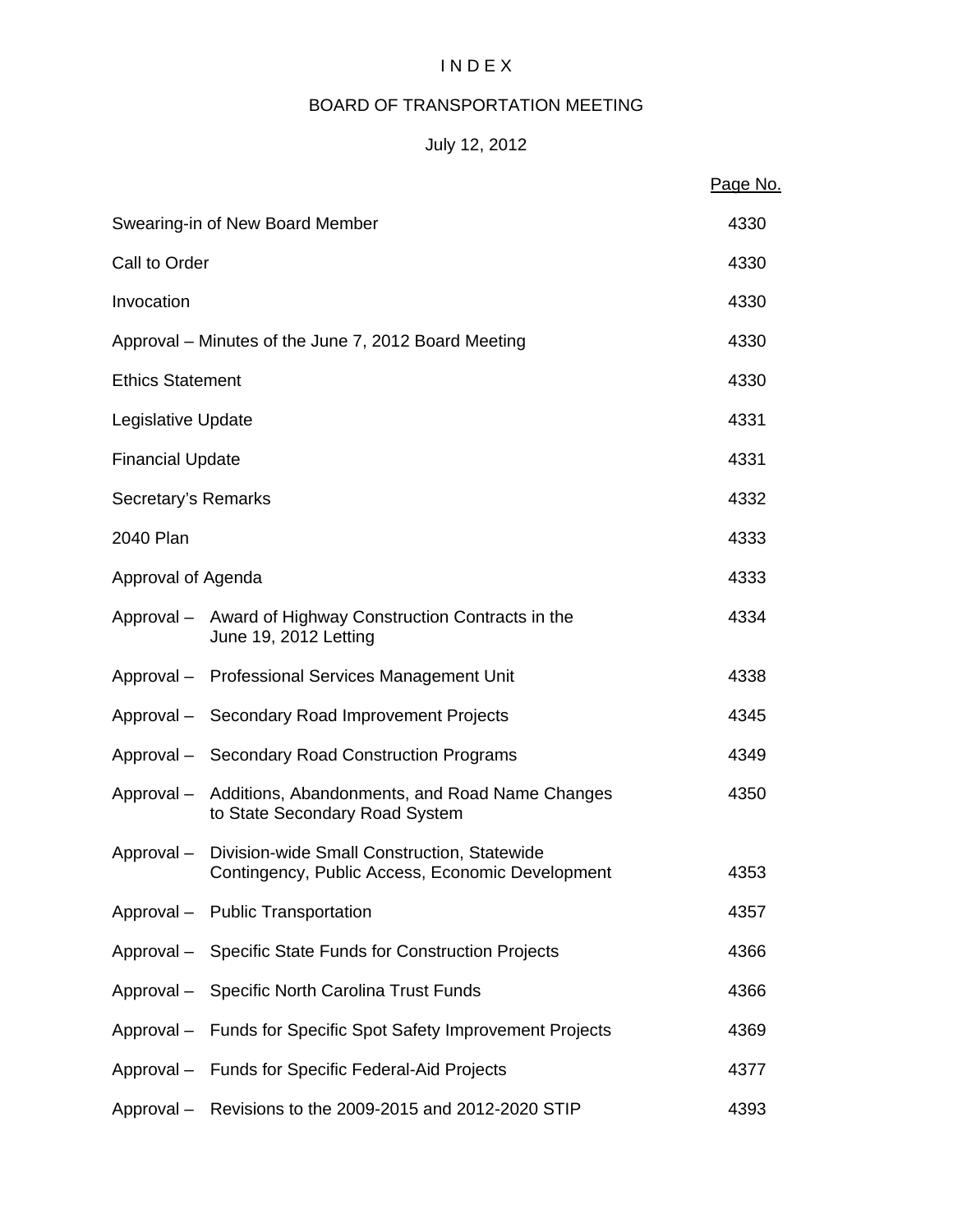|                          | Approval - Municipal and Special Agreements                                                      | 4401 |
|--------------------------|--------------------------------------------------------------------------------------------------|------|
|                          | Approval - Municipal Street System Changes                                                       | 4423 |
|                          | Approval - Preliminary Right of Way Plans                                                        | 4424 |
|                          | Approval - Final Right of Way Plans                                                              | 4425 |
|                          | Approval – Revisions of the Final Right of Way Plans                                             | 4427 |
|                          | Approval - Acquisition of Structures Partially Outside the Right of Way                          | 4428 |
|                          | Approval - Conveyance of Highway Right of Way Residues                                           | 4430 |
|                          | Approval - Permanent Utility Easement                                                            | 4431 |
|                          | Approval - Advance Acquisition of Highway Right of Way                                           | 4431 |
|                          | Approval – Recommended Allocation of Highway Maintenance<br>Appropriations Fiscal Year 2012-2013 | 4432 |
|                          | Approval – Greene County Comprehensive Transportation Plan                                       | 4443 |
| <b>Committee Reports</b> |                                                                                                  | 4444 |
| <b>Other Business</b>    |                                                                                                  | 4444 |
| Adjournment              |                                                                                                  | 4444 |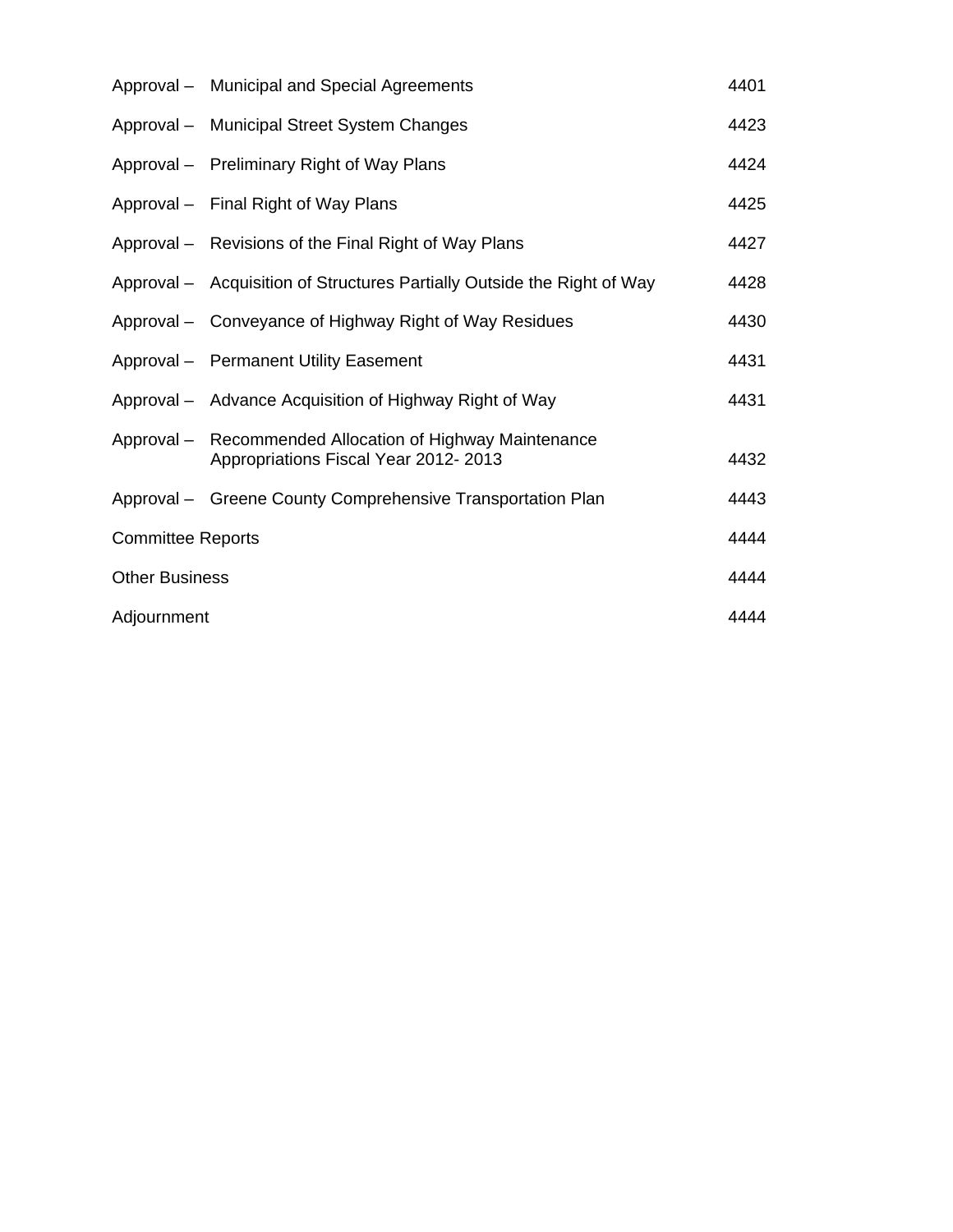#### **Board of Transportation Meeting**

## **July 12, 2012**

#### **Swearing-In of New Board Member**

 The Oath of Office was administered by the Honorable Judge Linda McGee to new Board Member Larry Kernea.

#### **Call to Order**

Chairman Collier called the meeting of the Board of Transportation to order at 9:04 a.m. Thursday, July 12, 2012 in Raleigh, North Carolina with the following members present:

Wood, McNairy, Alford, Sloane, Tulloss, Watts, Szlosberg-Landis, Grannis, Fox, Wall, Burns, Womble, Perkins, Halsey, Proffitt and Kernea.

Members Overholt and Collett were absent.

# **Invocation**

The invocation was offered by Board Member Ed Grannis.

#### **Approval – Minutes of the June 7, 2012 Board Meeting**

The minutes of the June 7, 2012 Board of Transportation meeting were unanimously approved

upon a motion by Board Member Wall, which was seconded by Board Member Proffitt.

#### **Ethics Statement**

Chairman Collier read the Ethics Statement advising any Board Member that may have a

conflict of interest or appearance of conflict to abstain from participation in that particular item and to

file the proper paper work with the Secretary to the Board.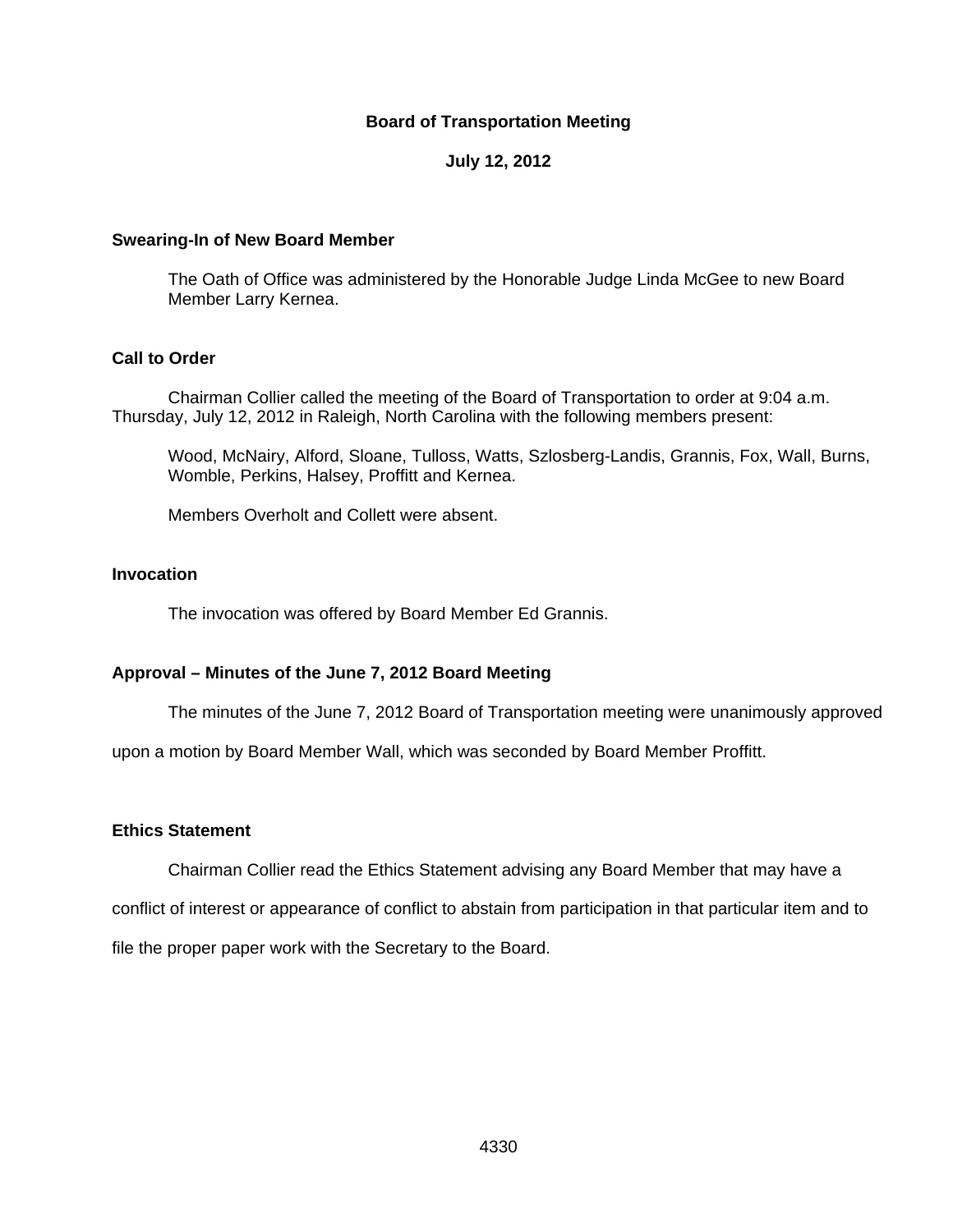#### **Legislative Update**

 Legislative Liaison Beau Memory presented information to the Board regarding the legislative session. The General Assembly passed several key pieces of legislation before they adjourned, including the final budget and budget technical corrections bills. The key transportation provisions of those bills include delaying implementation of collection of ferry tolls on new routes until July 1, 2013; restores the Mobility Fund and codifies the prioritization process developed by the Department for Mobility Fund projects; restores gap funds to the two remaining turnpike projects beginning July 1, 2013; caps the motor fuel tax rate at 37.5 cents through July 1, 2013; transfers \$22 million in unexpended contingency fund appropriations to the Highway Fund; eliminates a program that supplements federal funds for urban light rail; and beginning July 1, 2013, fixed guideway projects will compete for Highway Trust Funds, subject to equity distribution.

 Other key transportation related legislation enacted include changes to the Department's public-private partnership law that will help facilitate the procurement of the I-77 HOT Lanes project; authorization for the Turnpike Authority to enter into reciprocity agreements with other states and toll agencies to enforce the collection of tolls across state lines; added protections for contractor bid submittals in the design-build process; changes to highway access and weight limits for agriculture vehicles; and a reduction in the interest municipalities can be charged for utility relocations.

#### **Financial Update**

 Chief Financial Officer Mark Foster presented the Board with the current financial report. The Department is in the process of closing out the fiscal year, which includes the Turnpike Authority, and overseeing the Global TransPark Authority and North Carolina Ports Authority. The Federal Surface Transportation Reauthorization Bill (MAP-21) passed, which is a two-year bill that extends revenue collection capability for two years. MAP-21 does require performance measures, which directs states to set targets and incorporate them into planning and programming processes. This is consistent with what the Department has been implementing.

4331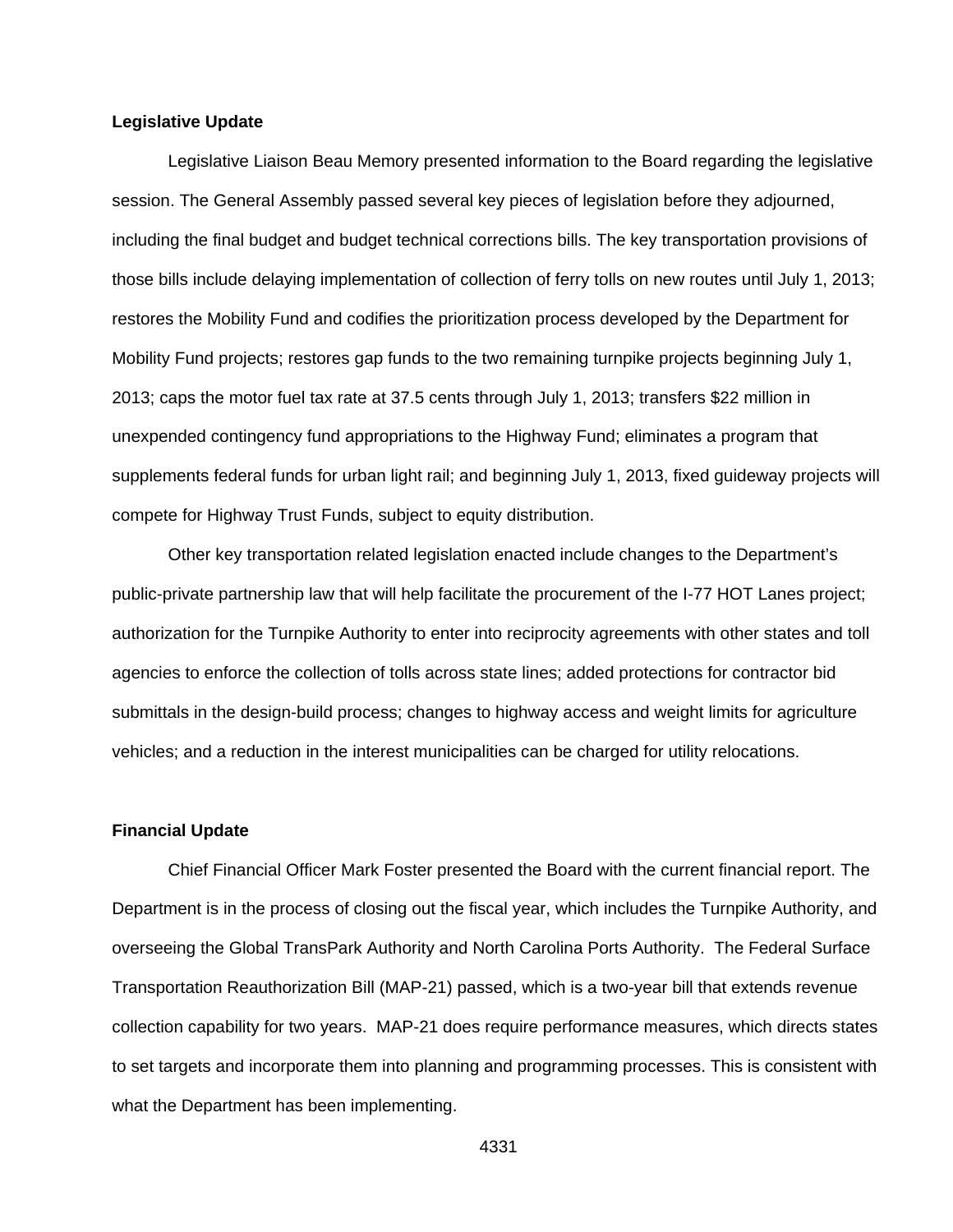#### **Secretary's Remarks**

Secretary Conti welcomed everyone to Raleigh and gave a special welcome to Larry Kernea, who is the new Board member for Division 14.

 Secretary Conti announced that Congress signed into law the Federal Surface Transportation Reauthorization Bill, which extends through September 2014. He thanked Susan Howard for all the work she does in Washington for the Department. A synopsis of the bill that she prepared was provided to the Board members. Some of the highlights of the bill include \$105 billion in obligation authority over the two-year period; existing highway programs are consolidated into four core programs; it includes program consolidation and environmental streamlining provision designed to simplify project delivery; and the bill provides increased funding for federal credit assistance under the Transportation Infrastructure Finance and Innovation Act (TIFIA).

 Secretary Conti announced that the North Carolina Maritime Strategy Report is complete. The report provides facts that the Department needs to create a realistic, private-sector-modeled strategic plan for the ports. It defines the Department's economic context and maritime market positioning strategies that would offer the greatest economic benefit to the state.

 Secretary Conti introduced Anthony Fuller, director of the Rail Division. Mr. Fuller joins the NCDOT from Amtrak in Los Angeles, where he had oversight of rail operations in the transportation department. Mr. Fuller has a 22-year management career in both the public and private sectors of the rail industry.

 Secretary Conti shared good news concerning Raleigh Union Station. The Department of Transportation partnered with the City of Raleigh and the Triangle Transit to seek federal funding from the Transportation Investment Generating Economic Recovery (TIGER) grant program. The bid was successful and a grant in the amount of \$21 million was awarded to assist with the costs associated with the first phase of construction of the multimodal transit center.

4332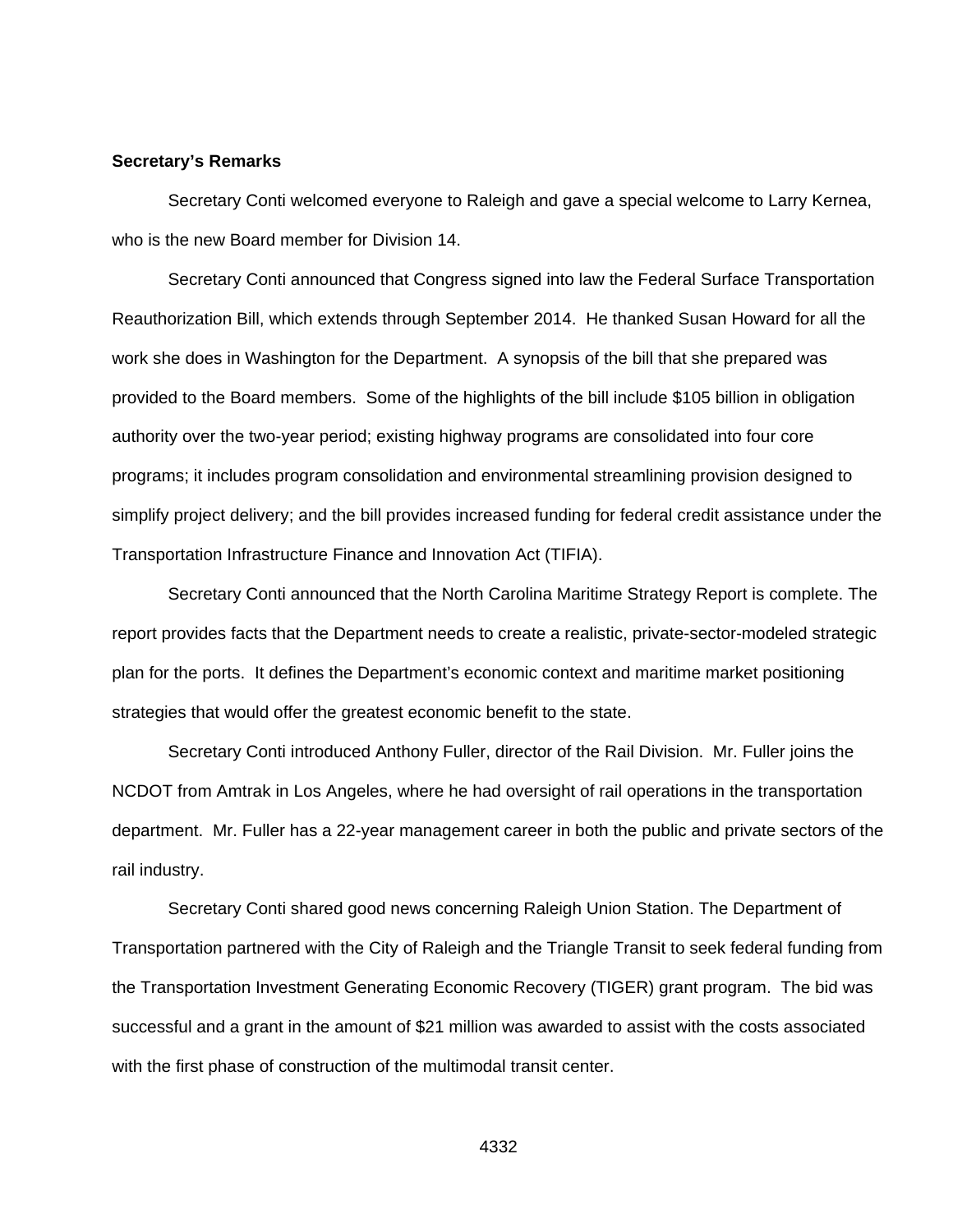Secretary Conti reported that NCDOT's Division 9 was nominated for the 2012 Secretary of Defense Employer Support Freedom Award. The nominees are recognized for exemplary support given to National Guard and reserve employees. He congratulated Division Engineer Pat Ivey and his staff for their efforts and support.

 Secretary Conti shared a copy of the Business North Carolina magazine with the Board members. It features a cover story about the Department. The article is a tribute to the reforms and hard work accomplished by the Board and the entire Department.

# **2040 Plan**

 Dan Thomas, Technical Services Unit, provided an overview of the 2040 Plan and the modifications that had been made over the past few months.

 Board Member Tulloss thanked the Board members and staff who have assisted in the 2040 Plan. The Plan will be presented for adoption at the August 2012 Board meeting.

#### **Approval of Agenda**

 A motion was made by Board Member Perkins, seconded by Board Member Fox to approve the agenda items with corrections and handouts, excluding agenda items C, D, E, H and L, as they are consent items and require no Board action.

Board Members McNairy, Sloane, and Wall abstained from voting on specific items.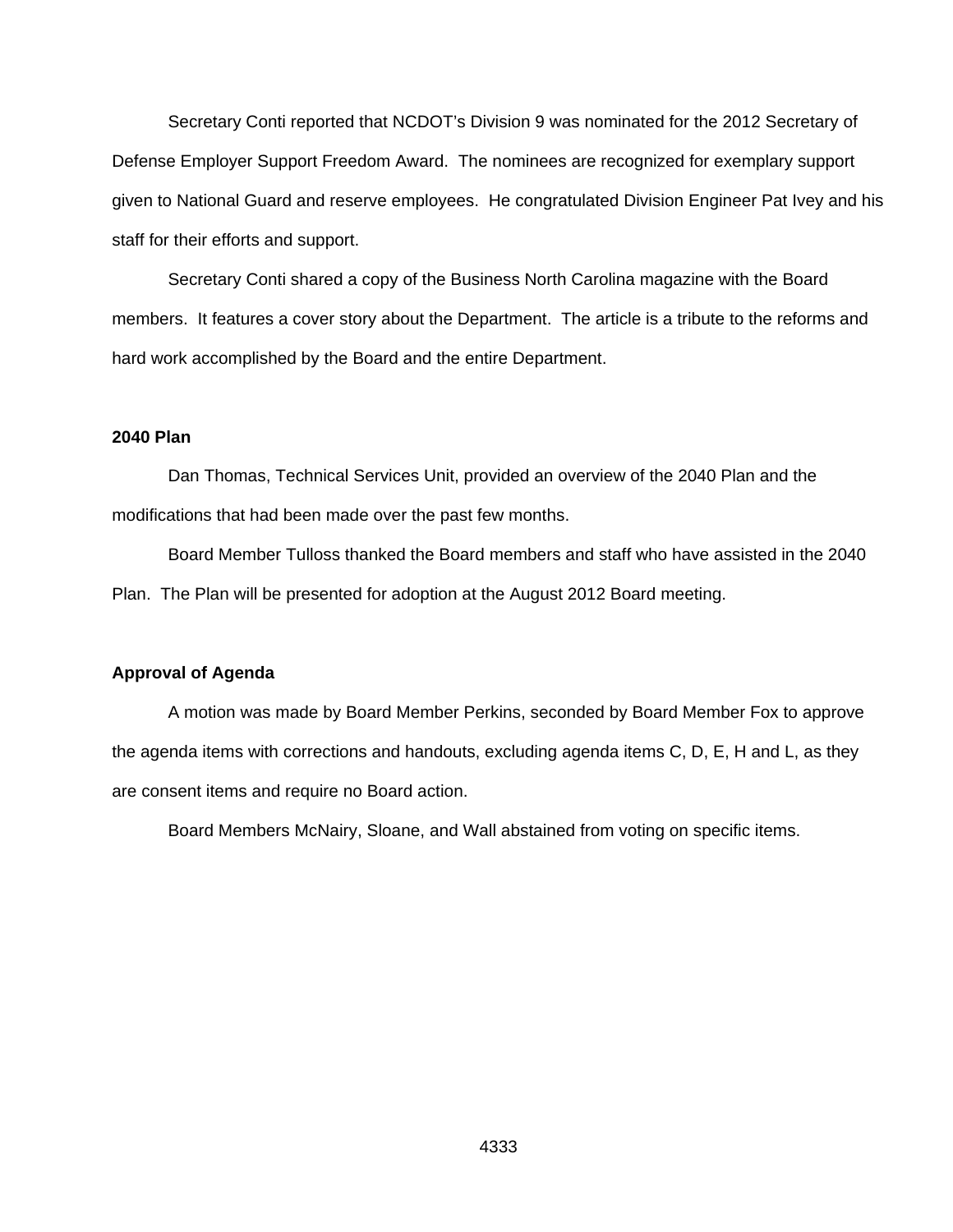#### **Approval – Award of Highway Construction Contracts in the June 19, 2012 Letting**

Board Member McNairy abstained from voting on project R-2719AA in Lenoir County.

All bids were rejected on four projects and the remaining projects were awarded by the Secretary to the low bidder. On page 2 of 27, the low bid received on the Scour Protection & Rehabilitation project in Dare County is 57.9% below the engineer's estimate; however, the low bidder (Precon Marine, Inc.) made a written request to withdraw their bid due to a mathematical error. The staff reviewed their supporting documentation and allowed the withdrawal of the bid in accordance with the specifications. The second low bidder, (Marine Contracting Corp.) is 20.7% above the engineer's estimate. The estimate has been reviewed and is considered reasonable. Staff recommended that all bids be rejected and the project be re-advertised. All bids were subsequently rejected by the Secretary.

On page 5 of 27, the low bid received on the widening, grading, drainage and resurfacing project in Perquimans County is 12.2% above the engineer's estimate. The estimate has been reviewed and is considered reasonable. Staff recommended that all bids be rejected and the project be readvertised. All bids were subsequently rejected by the Secretary.

On page 13 of 27, the low bid received on the bridge preservation project in Wake County is 25.1% above the engineer's estimate. The estimate has been reviewed and is considered reasonable. Staff recommended that all bids be rejected and the project be re-advertised. All bids were subsequently rejected by the Secretary.

On page 19 of 27, the low bid received on the bridge preservation project in Forsyth County is 79.1% above the engineer's estimate. The estimate has been reviewed and is considered reasonable. Staff recommended that all bids be rejected and the project be re-advertised. All bids were subsequently rejected by the Secretary.

4334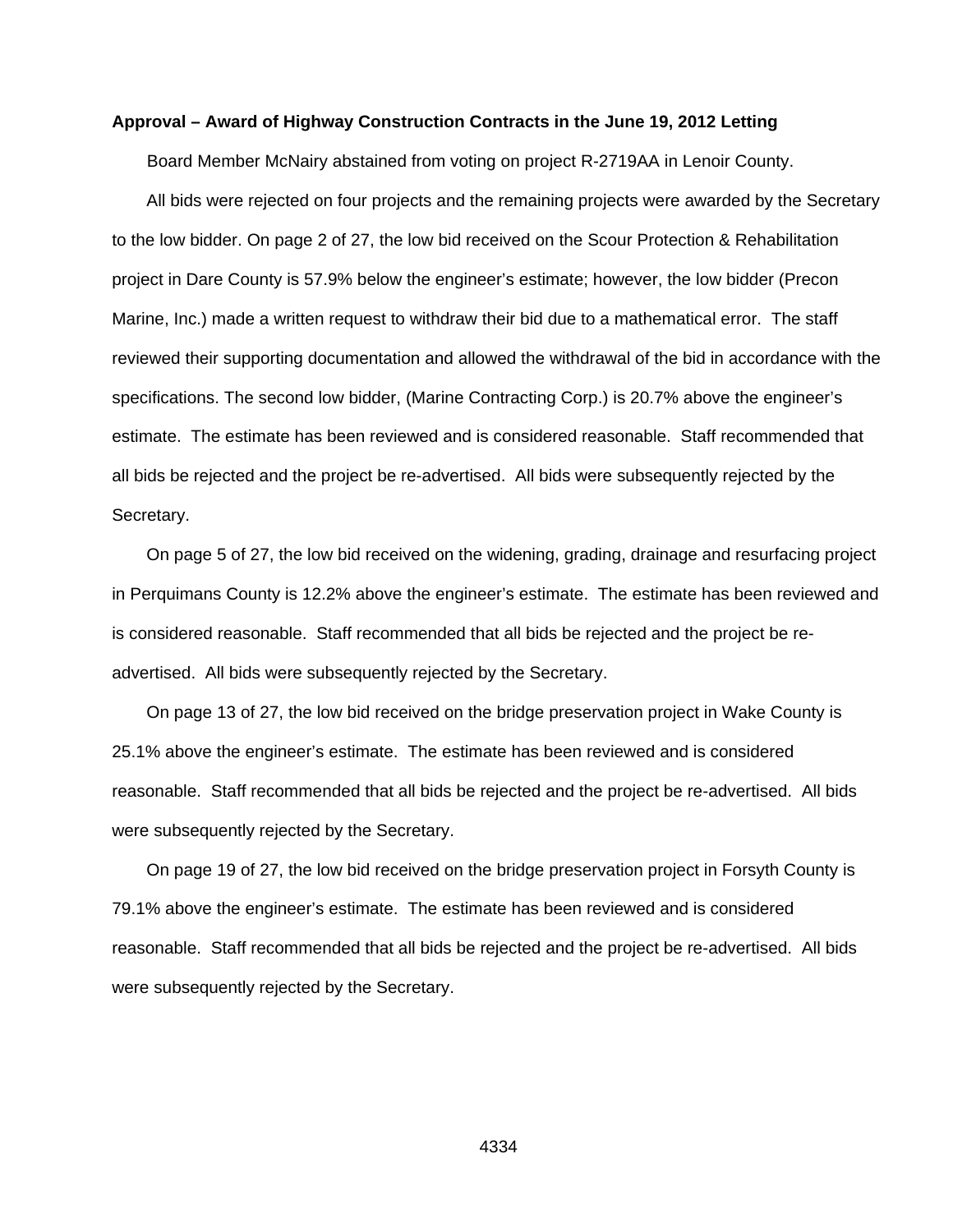| Project                                                                                                                                                                                                                                                               | <b>Contract Awarded To</b>                             | Amount          |
|-----------------------------------------------------------------------------------------------------------------------------------------------------------------------------------------------------------------------------------------------------------------------|--------------------------------------------------------|-----------------|
| C202823<br>33791.3.1<br><b>PASQUOTANK</b><br>B-4599                                                                                                                                                                                                                   | <b>ENGLISH CONSTRUCTION CO., INC.</b><br>LYNCHBURG, VA | \$10,191,663.83 |
| C203056<br>41831.3.1, 45535.3.1<br><b>NORTHAMPTON</b><br>W-5016, R-5519                                                                                                                                                                                               | <b>BARNHILL CONTRACTING COMPANY</b><br>TARBORO, NC     | \$3,036,219.71  |
| C203094<br>1C.046068, 1C.046069,<br>1CR.10461.19,<br>1CR.20081.58,<br>1CR.20461.46,<br>1CR.20461.47,<br>1CR.20461.48,<br>1CR.20461.49,<br>1CR.20461.50,<br>1CR.20661.72,<br>1CR.20661.73,<br>1CR.20661.74,<br>1CR.20661.75<br>HERTFORD, BERTIE,<br><b>NORTHAMPTON</b> | ROSE BROTHERS PAVING CO., INC.<br>AHOSKIE, NC          | \$2,337,820.67  |
| C203104<br>1CR.10081.24,<br>1CR.10081.25,<br>1CR.20081.55,<br>1CR.20081.56,<br>1CR.20081.57,<br>1CR.20081.59,<br>1CR.20081.60,<br>1CR.20081.61<br><b>BERTIE</b>                                                                                                       | ROSE BROTHERS PAVING CO., INC<br>AHOSKIE, NC           | \$1,421,485.13  |
| C203050<br>43326.3.1<br><b>CARTERET</b>                                                                                                                                                                                                                               | PCL CIVIL CONSTRUCTORS INC<br>TAMPA, FL                | \$3,615,481.00  |
| C202961<br>34501.3.5<br><b>LENOIR</b><br>R-2719AA                                                                                                                                                                                                                     | BARNHILL CONTRACTING COMPANY<br>TARBORO, NC            | \$22,880,033.08 |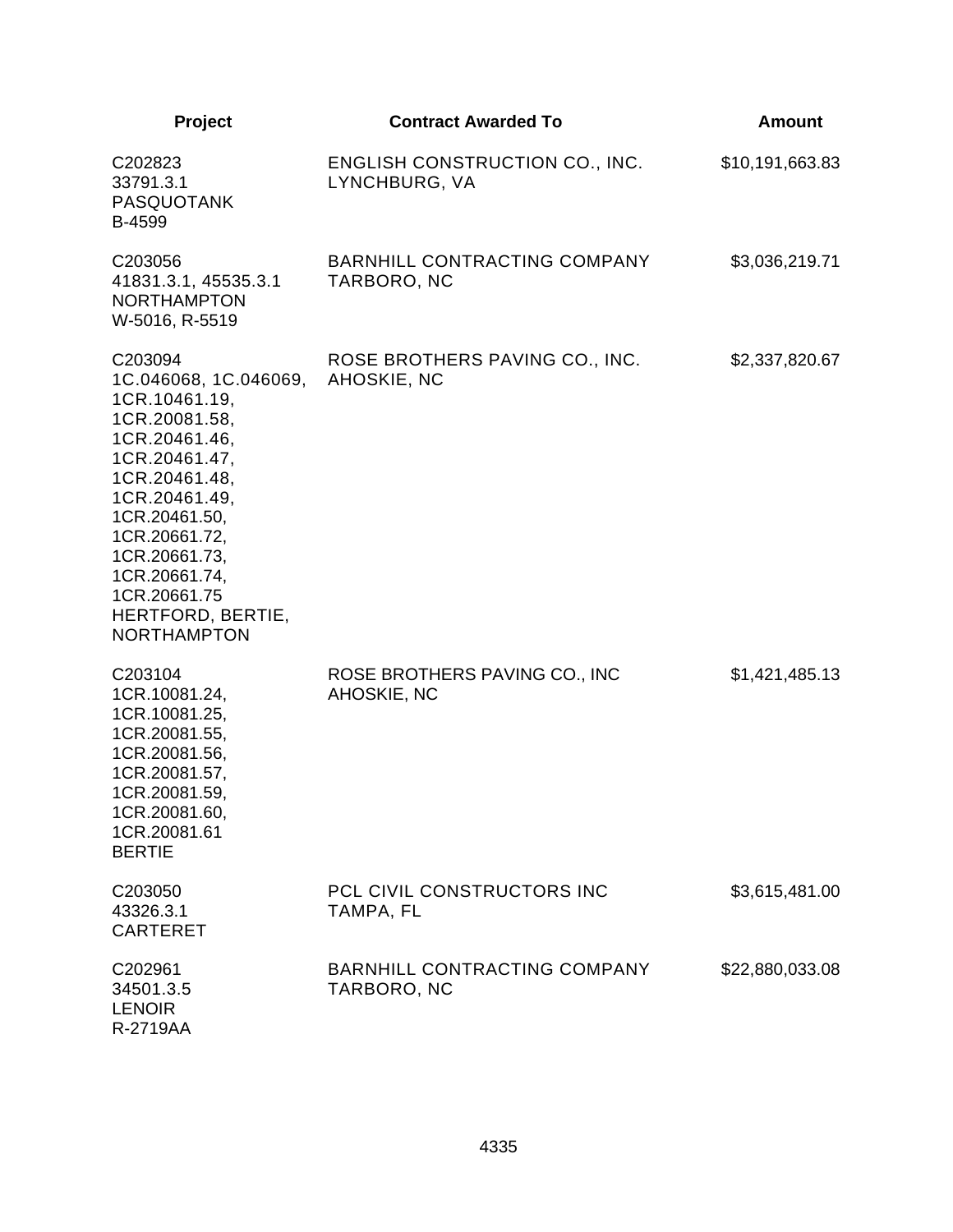| C203074<br>17BP.3.P.3<br>BRUNSWICK,<br>SAMPSON, PENDER,<br><b>DUPLIN</b>                                    | RALPH HODGE CONST CO<br>WILSON, NC                                                | \$2,916,435.07  |
|-------------------------------------------------------------------------------------------------------------|-----------------------------------------------------------------------------------|-----------------|
| C202837<br>34461.3.4<br><b>WAYNE</b><br>R-2554A                                                             | S. T. WOOTEN CORPORATION<br>WILSON, NC                                            | \$62,439,491.06 |
| C202822<br>33767.3.1<br><b>JOHNSTON</b><br>B-4555                                                           | <b>FSC II LLC DBA FRED SMITH COMPANY</b><br>RALEIGH, NC                           | \$3,221,239.85  |
| C203106<br>17BP.5.H.1<br><b>WAKE</b>                                                                        | AMERICAN CONTRACTING & SERVICES<br><b>INC</b><br>JEFFERSONVILLE, IN               | \$2,131,852.73  |
| C202436<br>33186.3.1, 45158.3.2<br><b>DURHAM</b><br>B-3638, R-5164F                                         | DEVERE CONSTRUCTION COMPANY, INC<br>ALPENA, MI                                    | \$2,294,734.20  |
| C203095<br>5C.092144,<br>5CR.20921.39<br><b>WAKE</b>                                                        | <b>BARNHILL CONTRACTING COMPANY</b><br>TARBORO, NC                                | \$2,276,853.04  |
| C202825<br>35024.3.3<br><b>CUMBERLAND</b><br>U-4422                                                         | TRIANGLE GRADING & PAVING, INC<br><b>BURLINGTON, NC</b>                           | \$8,882,184.74  |
| C203072<br>6CR.10261.74,<br>6CR.10431.74,<br>6CR.20261.74,<br>6CR.20431.74<br>CUMBERLAND,<br><b>HARNETT</b> | <b>BARNHILL CONTRACTING COMPANY</b><br>TARBORO, NC                                | \$8,181,807.49  |
| C203098<br>7CR.10791.37,<br>7CR.20791.37<br><b>ROCKINGHAM</b>                                               | APAC - ATLANTIC, INC. THOMPSON<br><b>ARTHUR DIVISION</b><br><b>GREENSBORO, NC</b> | \$1,734,580.55  |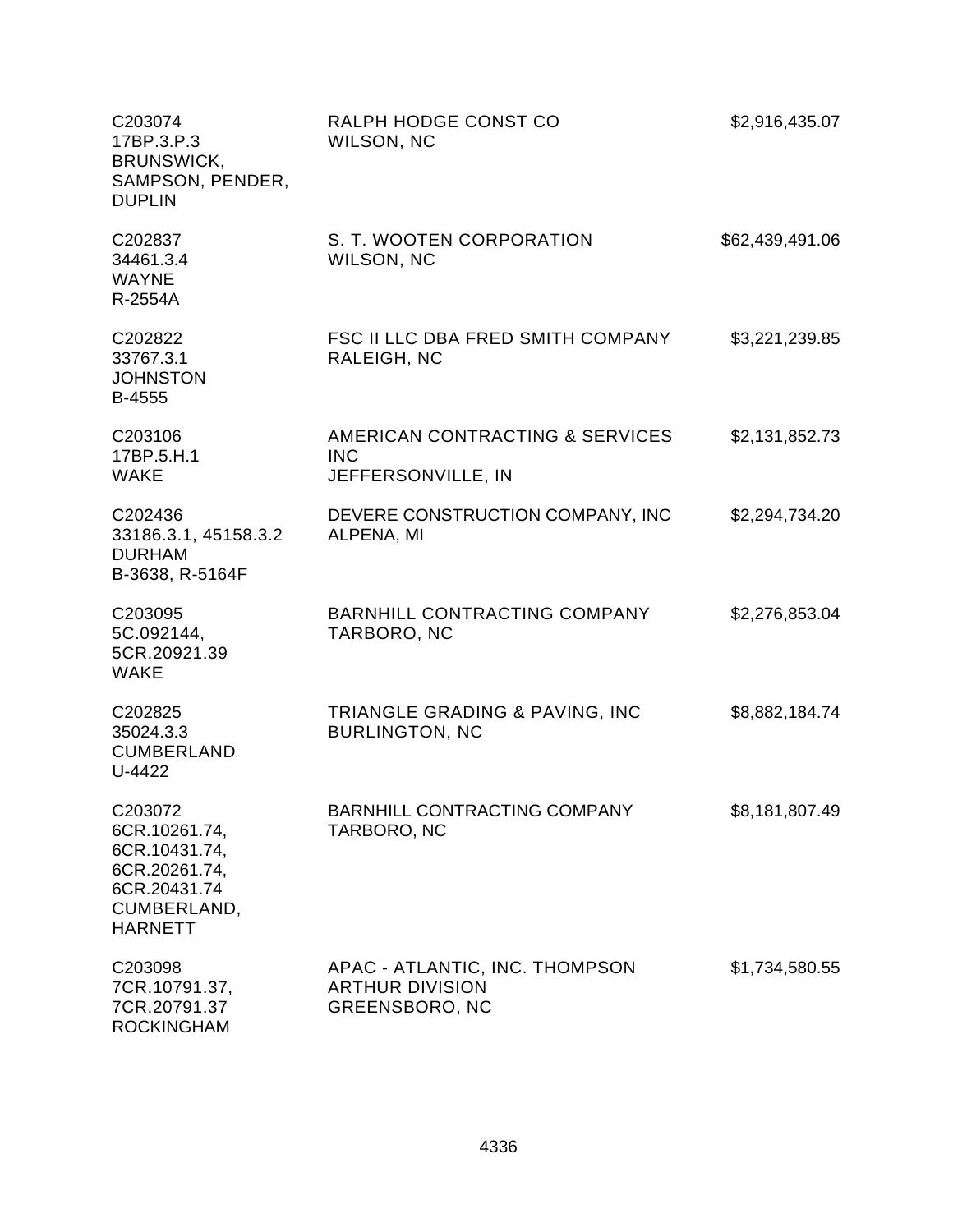| C203105<br>9CR.10291.130,<br>9CR.20291.130<br><b>DAVIDSON</b> | J. T. RUSSELL & SONS, INC.<br>ALBEMARLE, NC                                          | \$3,767,654.18  |
|---------------------------------------------------------------|--------------------------------------------------------------------------------------|-----------------|
| C203101<br>9CR.10301.130,<br>9CR.20301.130<br><b>DAVIE</b>    | APAC - ATLANTIC, INC. THOMPSON<br><b>ARTHUR DIVISION</b><br><b>GREENSBORO, NC</b>    | \$2,015,259.72  |
| C203100<br>9CR.10341.130,<br>9CR.20341.130<br><b>FORSYTH</b>  | LARCO CONSTRUCTION A DIVISION OF<br><b>BRANSCOME INC</b><br><b>WINSTON SALEM, NC</b> | \$4,011,507.29  |
| C203102<br>9CR.10801.130,<br>9CR.20801.130<br><b>ROWAN</b>    | APAC - ATLANTIC, INC. THOMPSON<br><b>ARTHUR DIVISION</b><br><b>GREENSBORO, NC</b>    | \$2,676,779.70  |
| C203103<br>9CR.10851.130,<br>9CR.20851.130<br><b>STOKES</b>   | LARCO CONSTRUCTION A DIVISION OF<br><b>BRANSCOME INC</b><br><b>WINSTON SALEM, NC</b> | \$2,911,277.12  |
| C203047<br>17BP.11.R.55<br>ALLEGHANY, WILKES,<br>AVERY, ASHE  | JAMES R. VANNOY & SONS<br><b>CONSTRUCTION COMPANY, INC</b><br>JEFFERSON, NC          | \$3,536,278.00  |
| C202602<br>34192.2.GV4<br><b>IREDELL</b><br>I-3819A           | ZACHRY CONSTRUCTION<br><b>CORPORATION</b><br>SAN ANTONIO, TX                         | \$89,072,360.65 |
| C203076<br>14CR.10881.6<br><b>TRANSYLVANIA</b>                | ROGERS GROUP, INC.<br>NASHVILLE, TN                                                  | \$2,264,464.27  |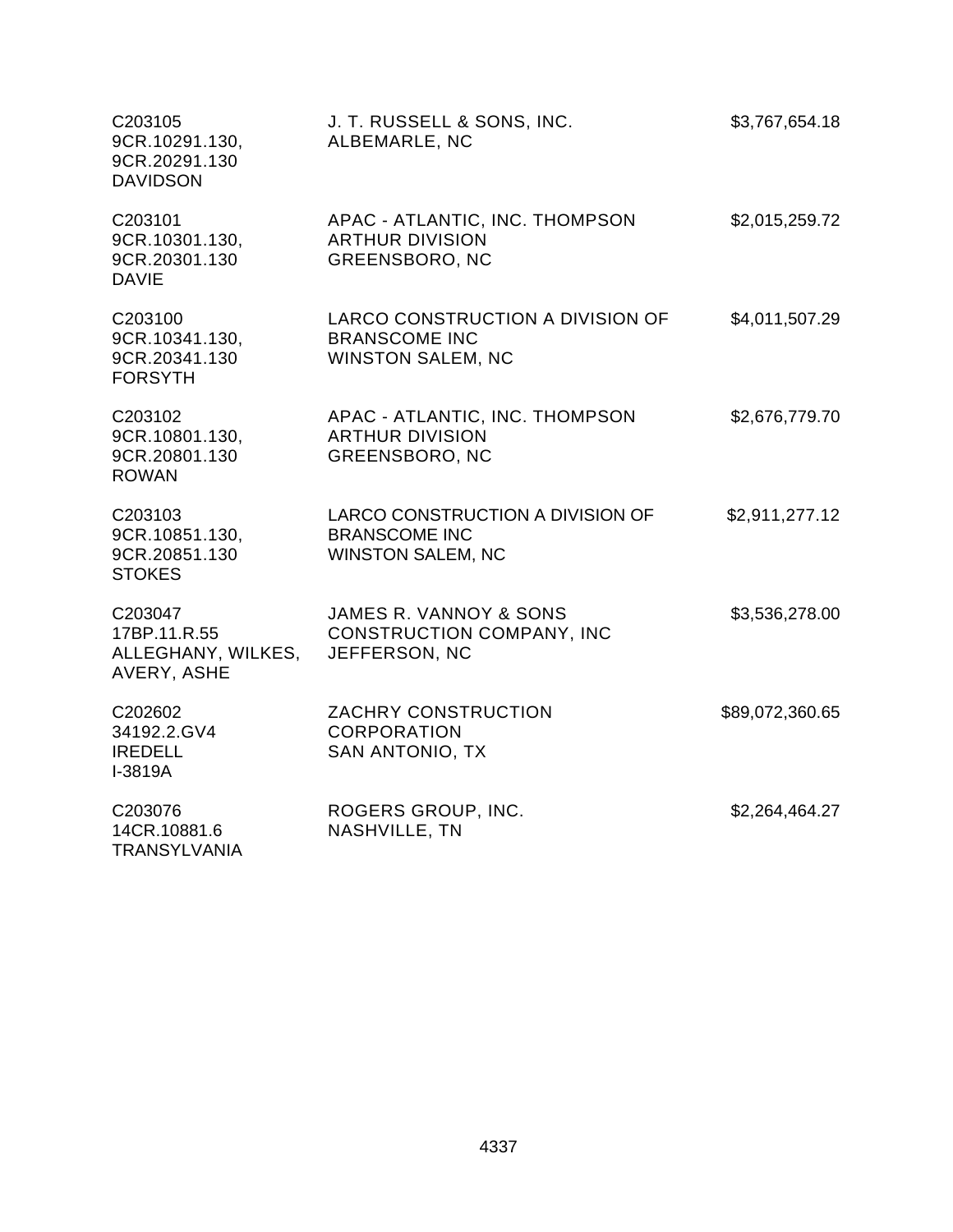# **Approval – Professional Services Management Unit**

#### **Asset Management**

#### **Structures Management Unit**

After careful evaluation of the workload and schedules of the work that can be accomplished by our staff, it was determined necessary to employ a private firm for the following project. Our staff has completed the actions for employing private firms in accordance with the policies and procedures adopted by the Board on May 7, 2009. This is for information only.

# **DIVISION 5**

| Project                                             | 34745.1.1 (U-71) Durham County<br>Durham East End Connector from NC 147 (Buck Dean<br>Freeway) to North of NC 98   |
|-----------------------------------------------------|--------------------------------------------------------------------------------------------------------------------|
| <b>Estimated Construction Cost:</b>                 | \$140,000,000.00                                                                                                   |
| <b>Firm</b>                                         | HDR Engineering, Inc., of the Carolinas, Raleigh, NC                                                               |
| Scope of Work                                       | Structure Design - Bridge on -DFFLY- over Durham<br>Freeway and Bridge on -LDFEB- over Durham Freeway<br>Westbound |
| Maximum Engineering Fee:<br><b>SPSF Utilization</b> | \$527,139.65<br>0%                                                                                                 |

After careful evaluation of the workload and schedules of the work that can be accomplished by our staff, it was determined necessary to employ private firms for bridge painting quality assessment/quality control inspections on an as needed basis for various federal-aid and state funded projects to support the Structures Management Unit. These contracts will expire on November 30, 2013 or after the contract amount has been depleted, whichever occurs first. Our staff has completed the actions for employing private firms in accordance with the policies and procedures adopted by the Board on May 7, 2009. These are for information only.

#### **STATEWIDE**

Maximum Engineering Fee: \$2,000,000.00<br>SPSF Utilization: \$100% SPSF Utilization:

Maximum Engineering Fee: \$2,000,000.00 SPSF Utilization: 0%

Firm: D & R Coatings Inspection, LLC, Ennis, Texas

Firm: Greenman – Pedersen, Inc., Scranton, Pennsylvania

#### **Materials and Tests Unit**

The following is a supplemental contract to a previous contract approved by the Board with the same engineering firm to support the Materials and Tests Unit. This supplemental contract was necessary due to approved additional work that was unknown at the inception and is required of the firm to complete the projects. Our staff has completed the actions in accordance with the policies and procedures adopted by the Board on May 7, 2009. This is for information only.

#### **STATEWIDE**

Firm: S&ME, Inc., Raleigh, NC Original Engineering Fee: \$ 950,000.00 Supplemental Engineering Fee: \$1,050,000.00 SPSF Utilization: 0%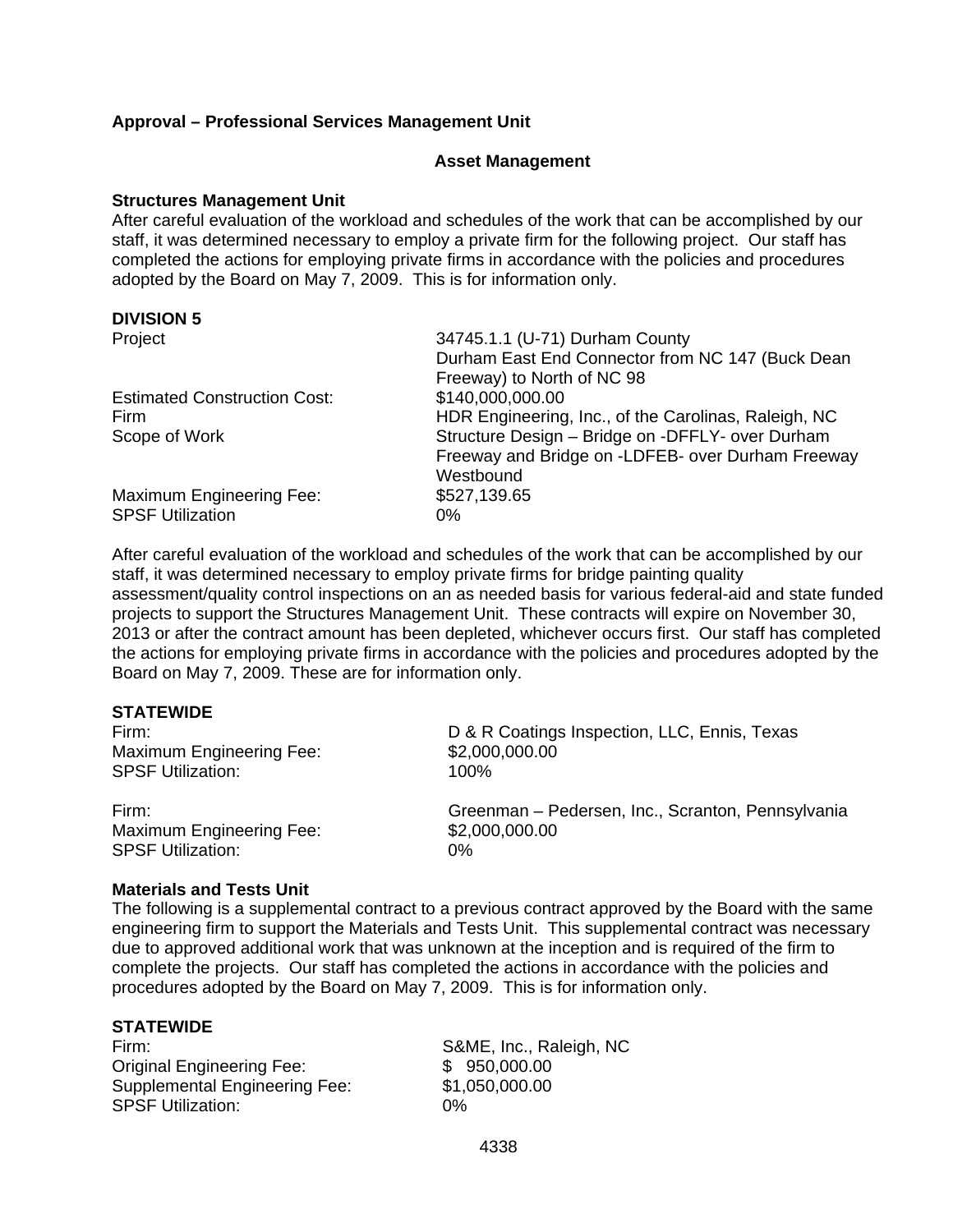# **Transit**

# **Rail Division**

After careful evaluation of the workload and schedules of the work that can be accomplished by our staff, it was determined necessary to employ a private firm for Strategic Development, Organizational Development, Process Re-engineering, and Program Management Planning and Execution for the Rail Division. This contract will expire two years after the date of execution or after the contract amount has been depleted, whichever occurs first. Our staff has completed the actions for employing a private firm in accordance with the policies and procedures adopted by the Board on May 7, 2009. This is for information only.

#### **STATEWIDE**

| Project                 | 43095                                     |
|-------------------------|-------------------------------------------|
|                         | Strategic and Program Management Planning |
| Scope of Work           | Strategic Development, Organizational     |
|                         | Development, Process Re-engineering, and  |
|                         | Program Management Planning and Execution |
| Firm                    | William A. Allen, III, Raleigh, NC        |
| Maximum Fee:            | \$154,719.50                              |
| <b>SPSF Utilization</b> | 0%                                        |

After careful evaluation of the workload and schedules of the work that can be accomplished by our staff, it was determined necessary to employ a private firm in assisting the Rail Division with extensive FRA and ARRA financial reporting requirements. This contract will expire two years after the date of execution or after the contract amount has been depleted, whichever occurs first. Our staff has completed the actions for employing a private firm in accordance with the policies and procedures adopted by the Board on May 7, 2009. This is for information only.

# **STATEWIDE**

| 43219.1.STR02, FRA and ARRA                 |
|---------------------------------------------|
| <b>Financial/SAP Reporting Requirements</b> |
| Federal Railroad Administration (FRA) and   |
| American Reinvestment and Recovery Act      |
| (ARRA) Financial and Reporting              |
| Requirements                                |
| GMB Consulting, Inc., Semora, NC            |
| \$148,835.00                                |
| $0\%$                                       |
|                                             |

The following are supplemental contracts to previous contracts approved by the Board with the same engineering firm. These supplemental contracts are necessary due to the approved additional work that was unknown at the inception and is required of the firms to complete the projects. Our staff has completed the actions in accordance with the policies and procedures adopted by the Board on May 7, 2009. These are for information only.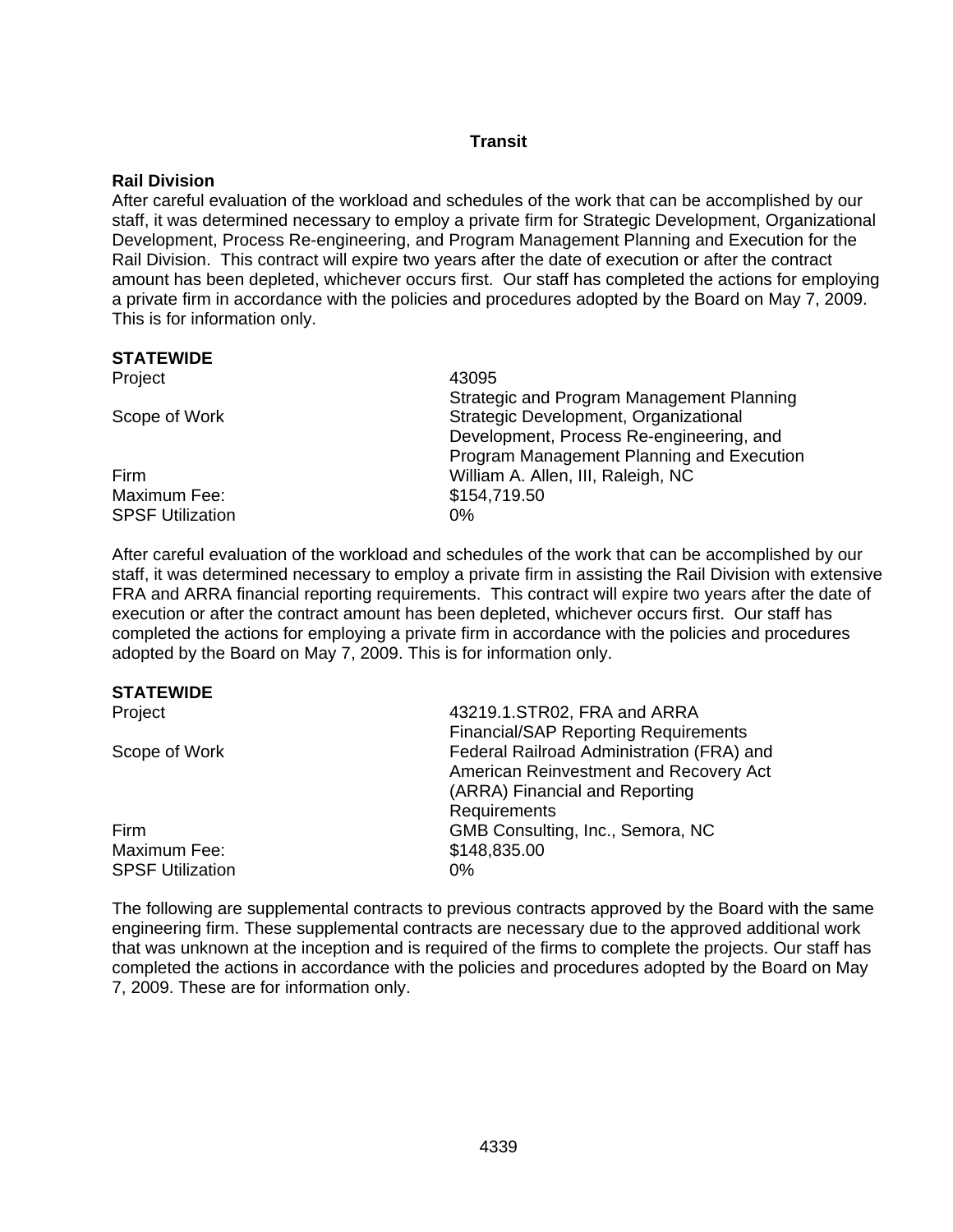# **DIVISION 9**

Firm: **Mulkey, Inc., Raleigh, NC** Original Engineering Fee: \$211,520.07 Supplemental Engineering Fee: \$ 51,031.73 SPSF Utilization 0%

Original Engineering Fee: \$179,231.79 Supplemental Engineering Fee: \$ 5,801.95 DBE/WBE/SPSF Utilization 100%

Project **12000.1.STR11T1B** (P-5206E) Rowan County, ARRA High Speed Intercity Passenger Rail Program, Kannapolis – SR 1254 (24<sup>th</sup> Street Extension) Grade Separation

Project 50000.1.STR22T1B (P-5206F) Rowan County, ARRA High Speed Intercity Passenger Rail Program, Caldwell Road Grade Separation Firm: Wetherill Engineering, Inc., Raleigh, NC

# **State Highway Administrator**

After careful evaluation of the workload and schedules of the work that can be accomplished by our staff, it was determined necessary to employ private firms for the following projects to support the Construction Unit and Division 12. Our staff has completed the actions for employing private firms in accordance with the policies and procedures adopted by the Board on May 7, 2009. This is for information only.

#### **DIVISION 12**

Firm: DRMP, Inc., Charlotte, NC Maximum Engineering Fee: \$8,500,000.00 SPSF Utilization: 0%

Project: 34192.2.GV4 (I-3819A) Iredell County I-40/I-77 Interchange including I-40 from west of SR 2003 (Radio Road) to west of SR 2158 (Old Mocksville Road) and I-77 from south of I-40 to south of SR 2171 (Jane Sower Road) in Statesville Scope of Work: Construction Engineering and Inspection Services

# **Intergovernmental Affairs and Budget Coordination**

#### **Transportation Planning**

The following is a supplemental contract to a previous contract approved by the Board with the same engineering firm. This supplemental contract was necessary due to approved additional work that was unknown at the inception and is required of the firm to complete the project. Our staff has completed the actions in accordance with the policies and procedures adopted by the Board on May 7, 2009. This is for information only.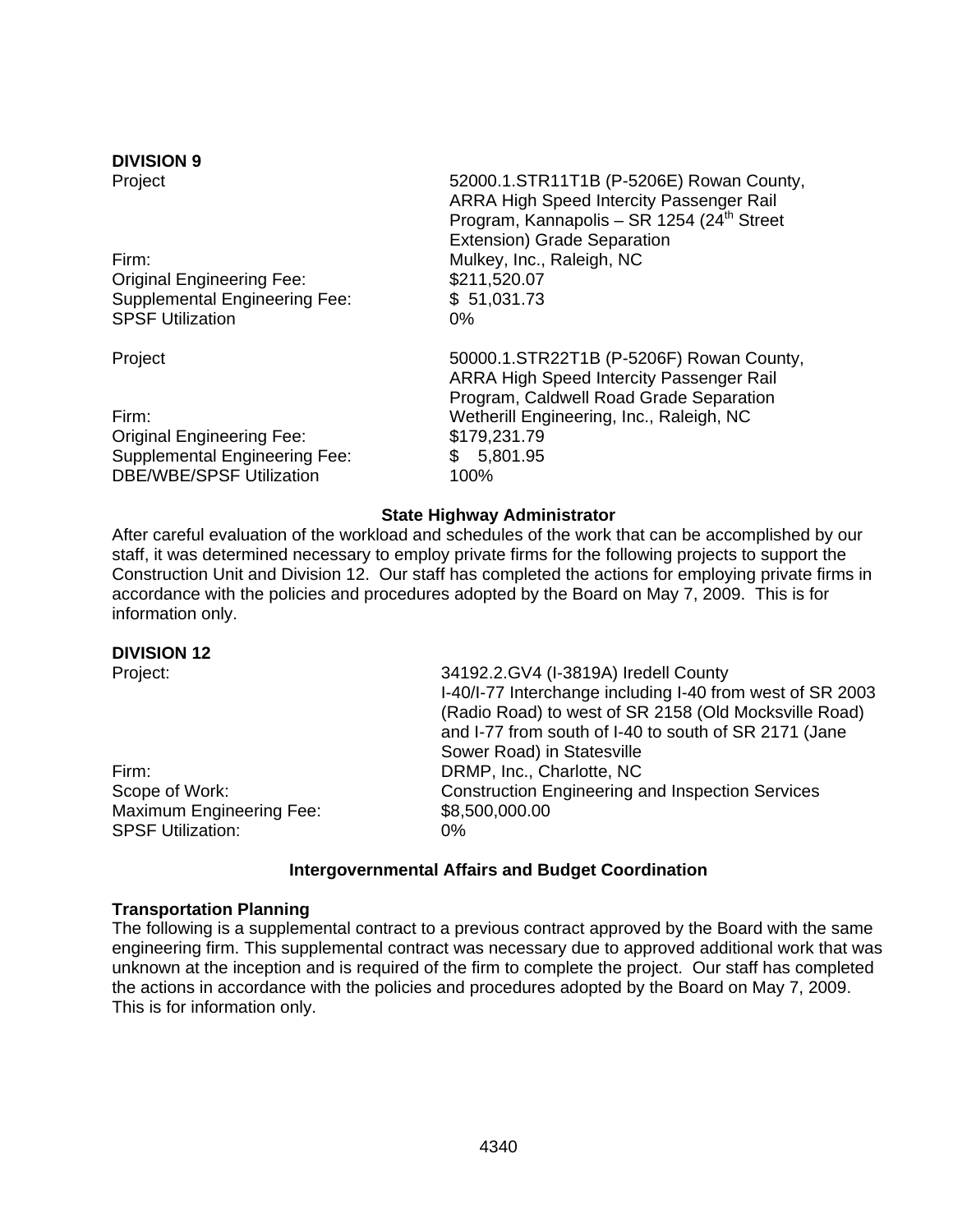# **STATEWIDE**

Project: 46285.1

Original Engineering Fee: \$977,385.79 Supplemental Fee: \$ 45,344.48 SPSF Utilization: 0%

Scope of Work: Statewide Transportation Plan – Revisions and additional meetings Firm: Atkins North America, Inc., Raleigh, NC

# **North Carolina Turnpike Authority**

The following are supplemental contracts to previous contracts approved by the Board with the same engineering firms. These supplemental contracts were necessary due to approved additional work that was unknown at the inception and is required of the firm to complete the projects. Our staff has completed the actions in accordance with the policies and procedures adopted by the Board on May 7, 2009. These are for information only.

| <b>STATEWIDE</b><br>Firm:<br><b>Original Engineering Fee:</b><br>Previous Supplemental Engineering Fee:<br><b>Supplemental Engineering Fee:</b><br><b>SPSF Utilization:</b>    | HNTB North Carolina, PC, Raleigh, NC<br>\$4,000,000.00<br>\$10,108,000.00<br>\$2,500,000.00 and one year time extension<br>0%                                                                        |
|--------------------------------------------------------------------------------------------------------------------------------------------------------------------------------|------------------------------------------------------------------------------------------------------------------------------------------------------------------------------------------------------|
| Firm:<br><b>Original Engineering Fee:</b><br><b>Supplemental Engineering Fee:</b><br><b>SPSF Utilization</b>                                                                   | Parsons Brinckerhoff, Inc., Raleigh, NC<br>\$6,000,000.00<br>\$1,000,000.00 and one year time extension<br>0%                                                                                        |
| Firm<br><b>Original Engineering Fee:</b><br>Previous Supplemental Engineering Fee:<br><b>Supplemental Engineering Fee:</b><br><b>SPSF Utilization:</b>                         | Michael Baker Engineering, Inc. Cary, NC<br>\$4,000,000.00<br>\$2,400,000.00<br>\$<br>0.00 one year time extension only<br>0%                                                                        |
| Firm<br><b>Original Engineering Fee:</b><br><b>Previous Supplemental Engineering Fee:</b><br><b>Supplemental Engineering Fee:</b><br>Scope of Work<br><b>SPSF Utilization:</b> | Atkins North America, Inc., Raleigh, NC<br>\$7,500,000.00<br>\$2,100,000.00<br>\$2,000,000.00 and one year time extension<br>On-call Engineering, Finance, and Operation<br><b>Services</b><br>$0\%$ |

# **Financial Management**

#### **Program Development – Feasibility Studies Unit**

The following is a supplemental contract to a previous contract approved by the Board with the same engineering firm to support the Feasibility Studies Unit. This supplemental contract was necessary due to approved additional work that was unknown at the inception and is required of the firm to complete the projects. Our staff has completed the actions in accordance with the policies and procedures adopted by the Board on May 7, 2009. This is for information only.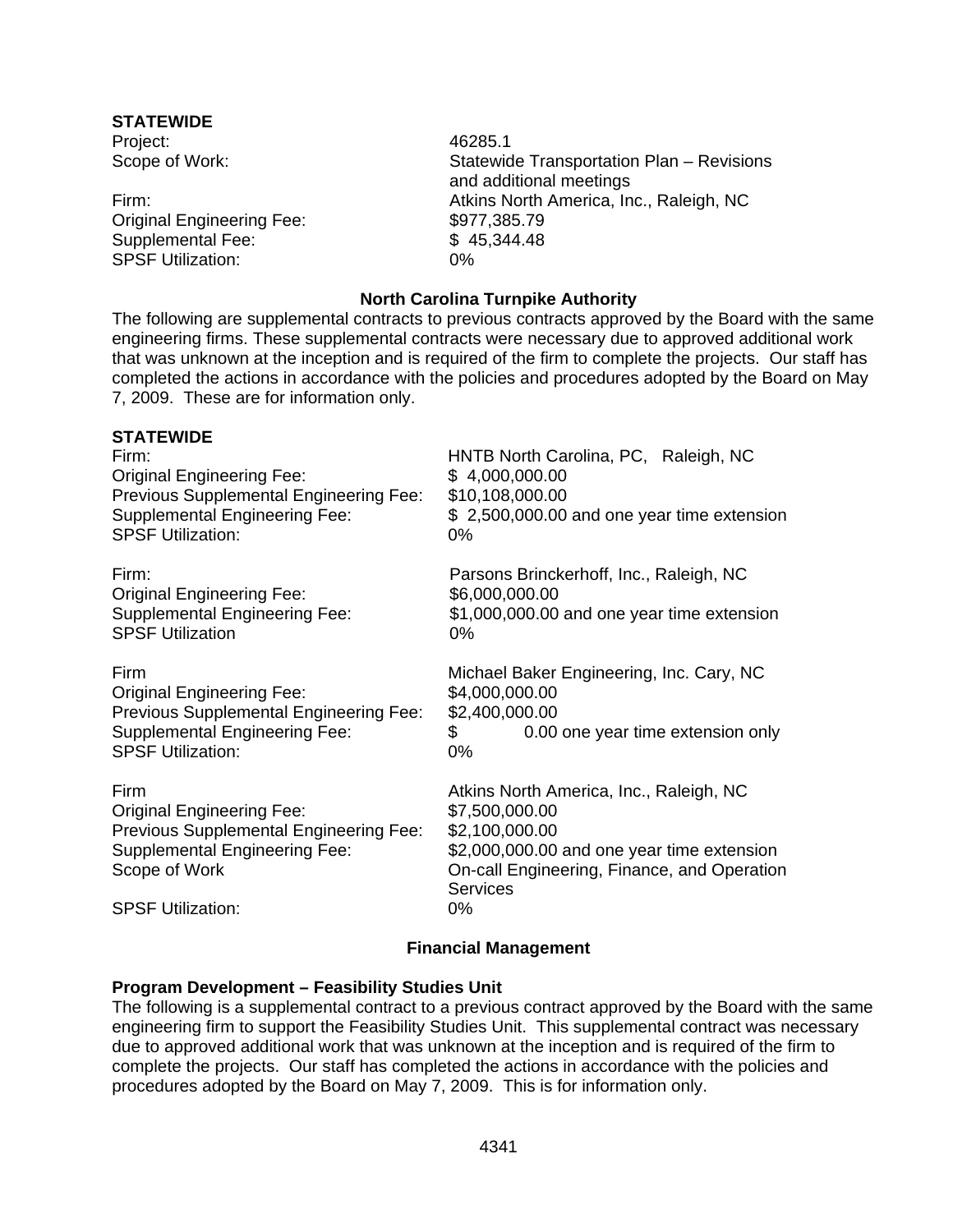# **STATEWIDE**

Original Engineering Fee: \$ 300,000.00 Previous Supplemental Engineering Fee: \$2,150,000.00 Supplemental Engineering Fee: \$ 500,000.00 SPSF Utilization: 0%

Firm AECOM Technical Services of North Carolina, Inc., Raleigh, NC

#### **Preconstruction**

# **Right of Way Unit**

After careful evaluation of the workload and schedules of the work that can be accomplished by our staff, it was determined necessary to employ private firms for right of way acquisition services on an as needed basis for various federal-aid and state funded projects to support the Right of Way Unit. These contracts will expire one year after the date of execution or after the contract amount has been depleted, whichever occurs first. Our staff has completed the actions for employing private firms in accordance with the policies and procedures adopted by the Board on May 7, 2009. These are for information only.

| <b>STATEWIDE</b>         |                                                   |
|--------------------------|---------------------------------------------------|
| Firm:                    | Cardno North Carolina, Fairview, NC               |
| Maximum Fee:             | \$1,000,000.00                                    |
| <b>SPSF Utilization:</b> | 0%                                                |
| Firm:                    | Hayes Consulting Services, LLC, Chipley, Florida  |
| Maximum Fee:             | \$1,000,000.00                                    |
| <b>SPSF Utilization:</b> | 0%                                                |
| Firm:                    | Omega One Properties, Inc., Thonotosassa, Florida |
| Maximum Fee:             | \$1,000,000.00                                    |
| <b>SPSF Utilization:</b> | 0%                                                |
| Firm:                    | Volkert, Inc., Raleigh, NC                        |
| Maximum Fee:             | \$1,000,000.00                                    |
| <b>SPSF Utilization:</b> | $0\%$                                             |
|                          |                                                   |

The following are supplemental contracts to previous contracts approved by the Board with the same engineering firm. These supplemental contracts were necessary due to approved additional work that was unknown at the inception and is required of the firm to complete the projects. Our staff has completed the actions in accordance with the policies and procedures adopted by the Board on May 7, 2009. These are for information only.

#### **STATEWIDE**

Original Fee: \$1,000,000.00 Supplemental Fee: \$ 600,000.00 SPSF Utilization 0%

Firm: Telics, Charlotte, NC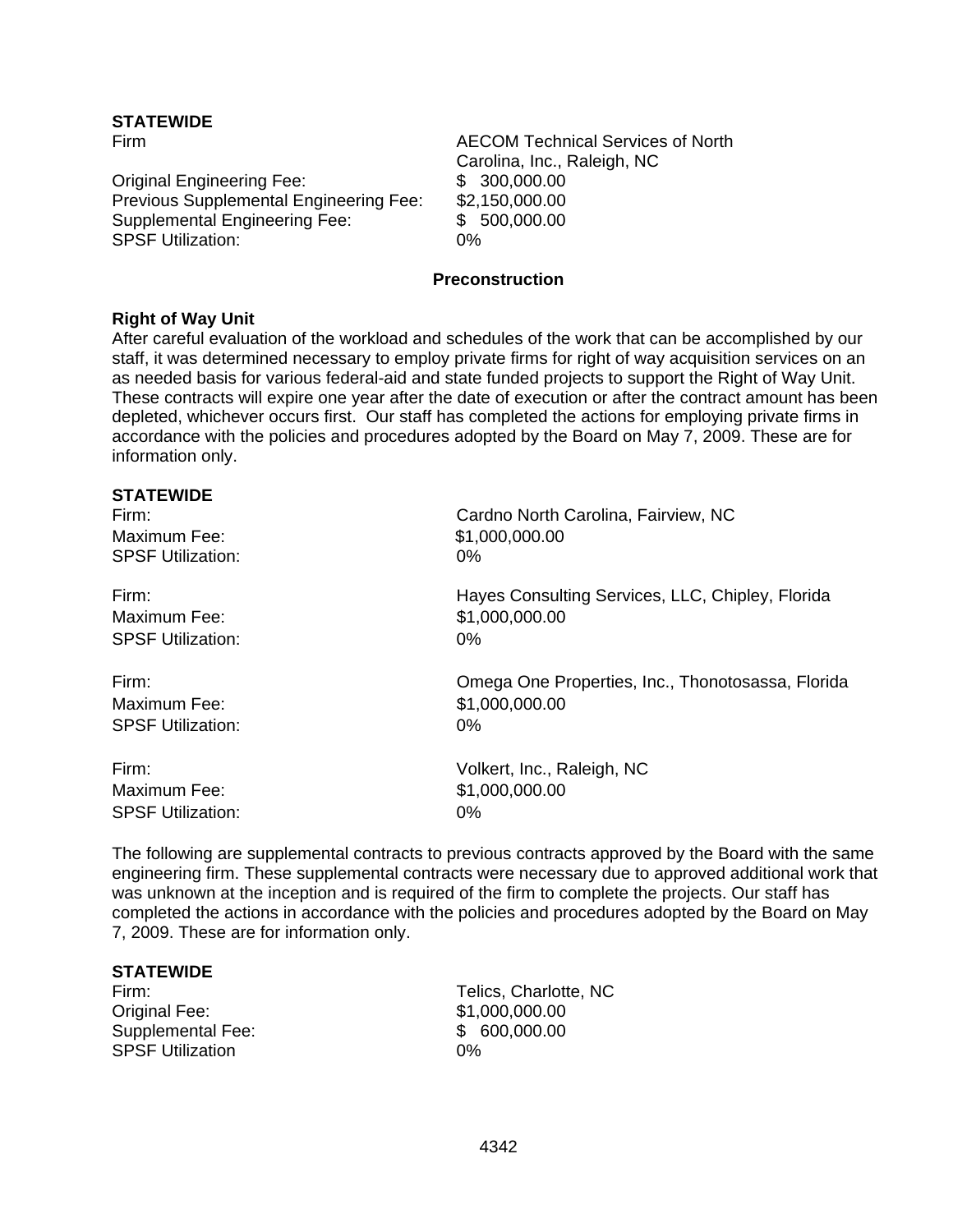Original Fee: \$1,000,000.00 Supplemental Fee:  $$ 200,000.00$ SPSF Utilization 0%

Firm: Firm: Example 2011 11 Right of Way Consultants, LLC, Winston-Salem, NC

#### **Roadway Design Unit**

The following is a supplemental contract to a previous contract approved by the Board with the same engineering firm. This supplemental contract was necessary due to approved additional work that was unknown at the inception and is required of the firm to complete the project. Our staff has completed the actions in accordance with the policies and procedures adopted by the Board on May 7, 2009. This is for information only.

#### **DIVISION 10**

| Project:                                | 34749.1.1 (U-209B) Mecklenburg County<br>Charlotte - US 74 (Independence Boulevard)<br>from NC 24-27 (Albemarle Road) to Idlewild |             |
|-----------------------------------------|-----------------------------------------------------------------------------------------------------------------------------------|-------------|
|                                         | Road                                                                                                                              |             |
| Scope of Work:                          | Roadway and Hydraulic Design, Traffic Control<br>Plans, Utility Coordination, and Pavement                                        |             |
|                                         | <b>Marking Plans</b>                                                                                                              |             |
| <b>Estimated Construction Cost:</b>     | \$54,800,000.00                                                                                                                   |             |
| Firm:                                   | URS Corporation - North Carolina,                                                                                                 |             |
|                                         | Morrisville, NC                                                                                                                   |             |
| <b>Original Engineering Fee:</b>        | \$580,244.04                                                                                                                      |             |
| Previous Supplemental Engineering Fees: | \$219,911.77                                                                                                                      |             |
| <b>Supplemental Engineering Fee:</b>    | \$179,076.67                                                                                                                      |             |
| <b>Supplemental Work:</b>               | Revise Roadway and Hydraulic Design, Traffic                                                                                      |             |
|                                         | Control Plans, Utility Coordination, and<br>Pavement Marking Plans to include the re-design                                       |             |
|                                         | of Independence Boulevard to accommodate                                                                                          |             |
|                                         | managed/bus lanes in the median instead of                                                                                        |             |
|                                         | median lanes reserved exclusively for rapid                                                                                       |             |
|                                         | transit                                                                                                                           |             |
| DBE/WBE/SPSF Utilization:               | Utility Coordination Consultants, Inc. \$8,794.04<br>5%                                                                           |             |
| DBE/WBE/SPSF Utilization:               | <b>Wetherill Engineering</b><br>22%                                                                                               | \$38,729.79 |

#### **Project Development & Environmental Analysis Unit - Project Planning Section**

The following are supplemental contracts to previous contracts approved by the Board with the same engineering firm. These supplemental contracts were necessary due to approved additional work that was unknown at the inception and is required of the firm to complete the projects. Our staff has completed the actions in accordance with the policies and procedures adopted by the Board on May 7, 2009. These are for information only.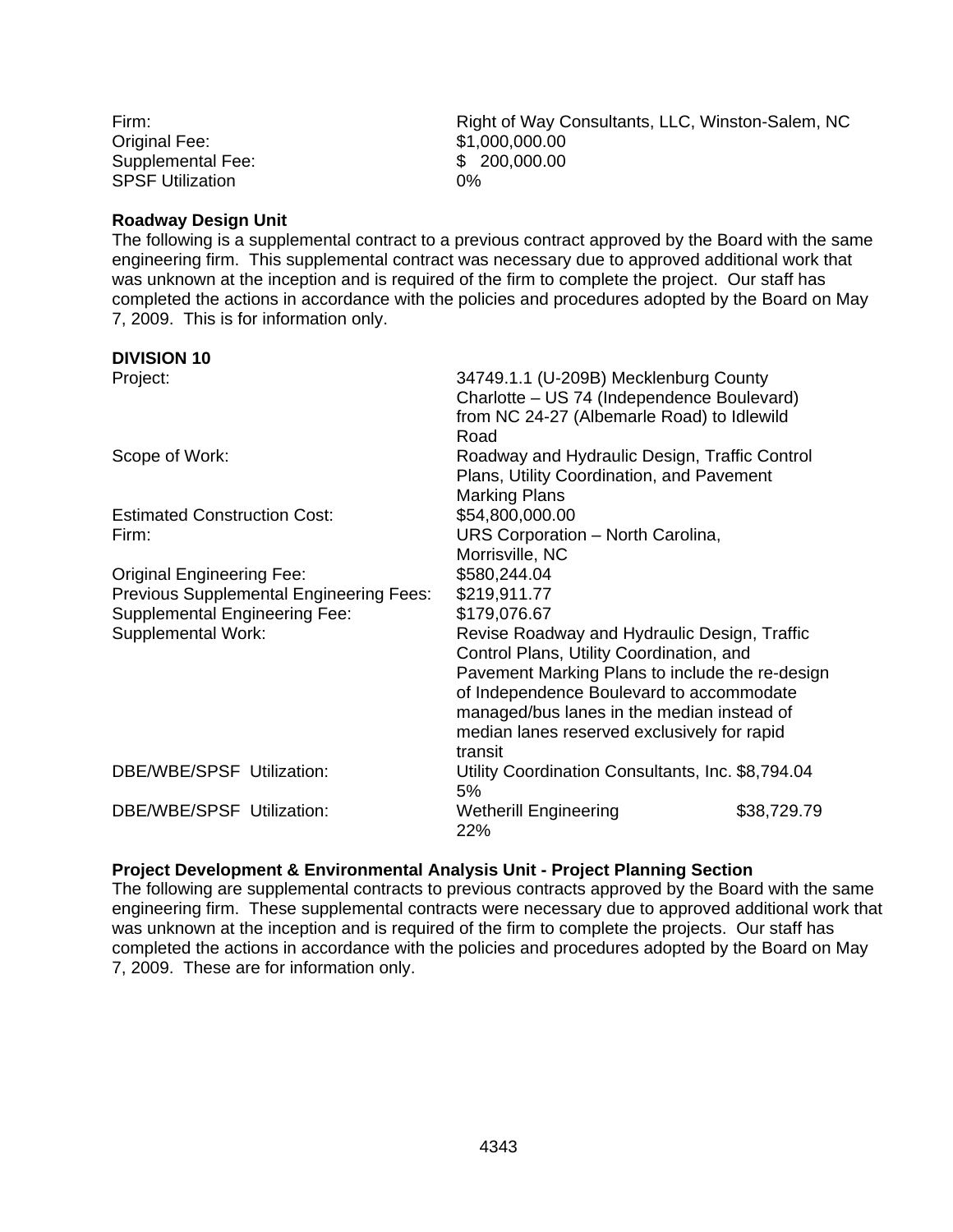# **DIVISION 13**

| Project:                             | 35608.1.1 (R-2597), 34329.1.2 (R-204 D&E) and                 |
|--------------------------------------|---------------------------------------------------------------|
|                                      | 33217.1.1 (B-3673), Rutherford and McDowell                   |
|                                      | Counties                                                      |
|                                      | US 221 from North of SR 1366 in Rutherford County to          |
|                                      | SR 1153 in McDowell County, US 221 from SR 1153               |
|                                      | to US 221- NC 226 (Marion Bypass) in McDowell                 |
|                                      | County, and Bridge No. 17 over the Second Broad               |
|                                      | River on US 221 in McDowell County                            |
| Scope of Work:                       | To conduct additional environmental, and preliminary          |
|                                      | engineering studies for a selection of projects and           |
|                                      | complete environmental documents                              |
| Firm:                                | Michael Baker Engineering, Inc., Cary, NC                     |
| <b>Original Engineering Fee:</b>     | \$500,000.00                                                  |
| <b>Supplemental Engineering Fee:</b> | \$300,000.00                                                  |
| <b>SPSF Utilization:</b>             | $0\%$                                                         |
|                                      |                                                               |
| <b>STATEWIDE</b>                     |                                                               |
| Project:                             | Various STIP Projects                                         |
| Supplemental Work:                   | To conduct additional environmental, and preliminary          |
|                                      | engineering studies for a selection of projects programmed in |
|                                      | the STIP                                                      |
| Firm:                                | Rummel, Klepper & Kahl, LLP, Raleigh, NC                      |
| Original Maximum Engineering Fee:    | \$2,200,000.00                                                |
| Supplemental Fee:                    | \$700,000.00                                                  |
| <b>SPSF Utilization:</b>             | 0%                                                            |

#### **Geotechnical Unit**

After careful evaluation of the workload and schedules of the work that can be accomplished by our staff, it was determined necessary to employ private firms for Geotechnical Services on an as needed basis for various federal-aid and state funded projects to support the Geotechnical Unit. These contracts will expire one year after the date of execution or after the contract amount has been depleted, whichever occurs first. Our staff has completed the actions for employing private firms in accordance with the policies and procedures adopted by the Board on May 7, 2009. These are for information only.

# **STATEWIDE**

Maximum Engineering Fee: \$350,000.00

Maximum Engineering Fee: \$350,000.00 SPSF Utilization: 100%

Maximum Engineering Fee: \$350,000.00 SPSF Utilization: 100%

Firm: ECS Carolinas, LLP, Charlotte, NC DBE/WBE/SPSF Utilization: CH Engineering \$17,500.00 5%

Firm: ESP Associates, Charlotte, NC

Firm: Falcon Engineering, Inc., Raleigh, NC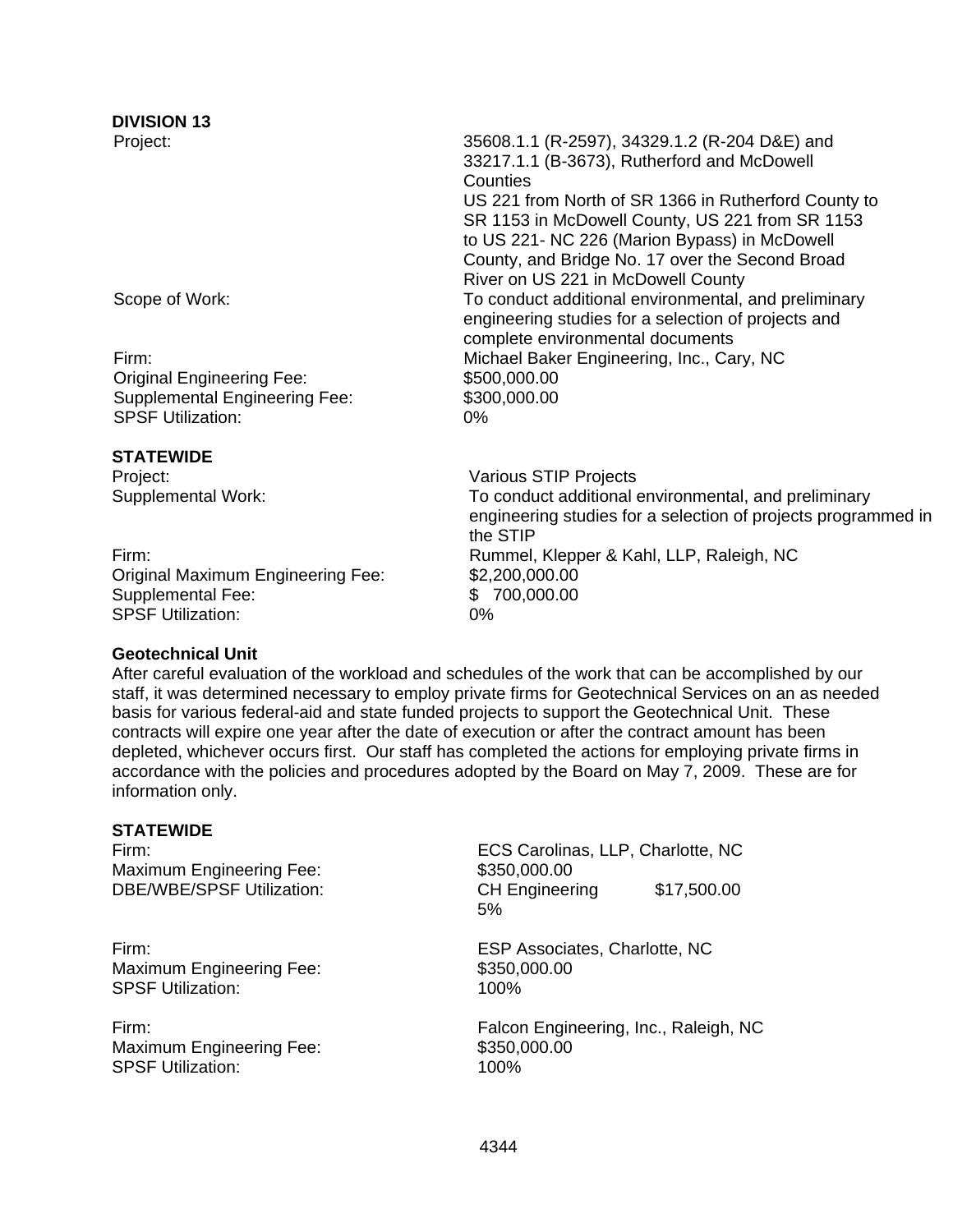Maximum Engineering Fee: \$350,000.00 SPSF Utilization: 0%

Maximum Engineering Fee: \$350,000.00 SPSF Utilization: 100%

Firm: HDR Engineering, Inc., of the Carolinas, Raleigh, NC

Firm: Stewart Engineering, Raleigh, NC

The following are supplemental contracts to a previous contracts approved by the Board with the same engineering firms. These supplemental contracts were necessary due to approved additional work that was unknown at the inception and is required of the firms to complete the projects. Our staff has completed the actions in accordance with the policies and procedures adopted by the Board on May 7, 2009. These are for information only.

# **STATEWIDE**

Original Engineering Fee: \$600,000.00 Supplemental Engineering Fee: SPSF Utilization:

Original Engineering Fee: \$400,000.00 Supplemental Engineering Fee: SPSF Utilization:

Original Engineering Fee: \$500,000.00 Supplemental Engineering Fee: SPSF Utilization:

Firm: Froehling & Robertson Inc., Raleigh, NC \$400,000.00 0%

Firm: Kleinfelder Southeast, Inc., Greensboro, NC \$600,000.00 0%

Firm: Summit Consulting, Hillsborough, NC \$500,000.00 0%

# **Approval – Secondary Road Improvement Projects**

The Board concurred with the staff recommendations and delegated authority to the Secretary

to award the following:

| County   | SR No.             | <b>Description</b>                                             | <b>Amount</b>  |
|----------|--------------------|----------------------------------------------------------------|----------------|
| Pamlico  | Sloop Drive        | Upgrade to Minimal Standards in                                | \$18,000.00    |
| Div. 2   |                    | Sail Loft Subdivision from SR 1363<br>to EOM.<br>WBS 2C.069037 | (Trust Fund)   |
| Columbus | <b>Keith Davis</b> | Upgrade to Minimal Standards from                              | \$25,000.00    |
| Div. 6   | <b>Drive</b>       | NC 214 to Lakeland Circle.                                     | (Highway Fund) |
|          |                    | WBS 6C.024120                                                  |                |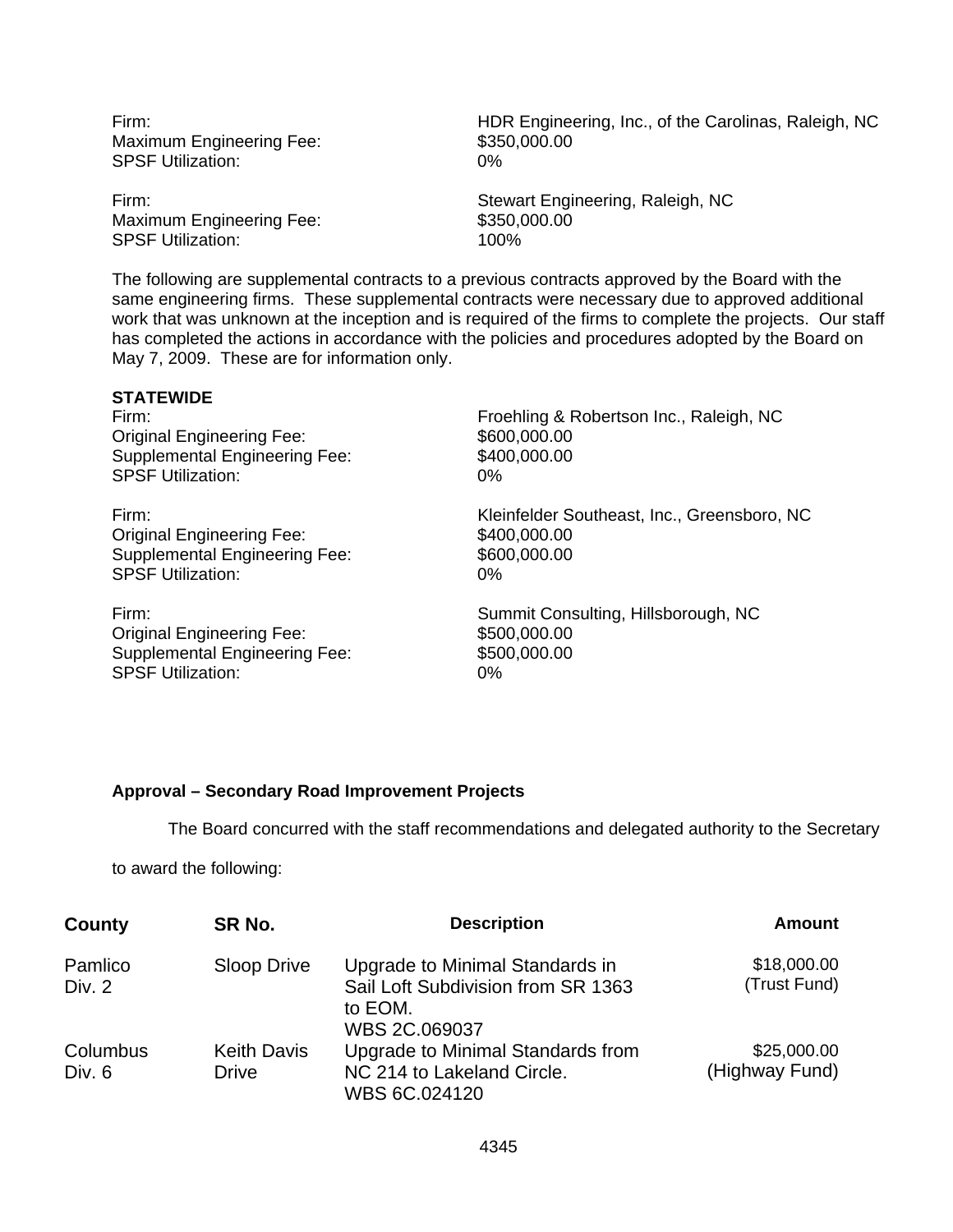| Columbus        | Lakeland            | Upgrade to Minimal Standards from                     | \$25,000.00    |
|-----------------|---------------------|-------------------------------------------------------|----------------|
| Div. 6          | Circle              | SR 1914 to Keith Davis Drive.<br>WBS 6C.024121        | (Highway Fund) |
| Columbus        | Honey Hill          | Upgrade to Minimal Standards from                     | \$25,000.00    |
| Div. 6          | <b>Drive</b>        | SR 1914 to Lakeland Circle.<br>WBS 6C.024122          | (Highway Fund) |
| Guilford        | SR 1129             | Sight Distance Improvements at                        | \$50,000.00    |
| Div. 7          | Groomtown           | Intersection of Wall Road.                            | (Highway Fund) |
|                 | Road                | WBS 7C.041239                                         |                |
| Orange          | <b>VFD</b>          | Driveway for Orange Grove VFD.                        | \$25,000.00    |
| Div. 7          |                     | WBS 7C.068101                                         | (Highway Fund) |
| Forsyth         | School              | Retreatment of Driveway at North                      | \$14,000.00    |
| Div. 9          |                     | Forsyth High School.<br>WBS 9C.034115                 | (Highway Fund) |
| Anson           | SR 1868             | GDB&P from SR 1822 to DE.                             | \$304,273.00   |
| Div. 10         | Ponderosa           | WBS 10C.004063                                        | (Highway Fund) |
|                 | Road                |                                                       |                |
| <b>Stanley</b>  | SR 1766             | Reclamation and Resurfacing with                      | \$200,000.00   |
| Div. 10         | <b>Fork Road</b>    | AST, Striping, Etc. from SR 1765 to<br><b>NC 731.</b> | (Trust Fund)   |
|                 |                     | WBS 10C.084066                                        |                |
| Ashe            | Various             | Countywide Surveys, Right of Way                      | \$250,000.00   |
| <b>Div. 11</b>  |                     | Signatures, Etc.                                      | (Highway Fund) |
|                 |                     | Increase Funds.                                       |                |
|                 |                     | WBS 11C.005035                                        |                |
| Ashe            | SR 1145             | GDB&P from US 221 to EP.                              | \$800,000.00   |
| <b>Div. 11</b>  | <b>Mulatto</b>      | Increase Funds.                                       | (Trust Fund)   |
|                 | Mountain            | WBS 11C.005075                                        |                |
|                 | Road                |                                                       |                |
| <b>Buncombe</b> | SR 3570             | Paved Road Improvements from US                       | \$450,000.00   |
| Div. 13         | Overlook            | 25 to Westridge Drive.                                | (Trust Fund)   |
|                 | Road                | WBS 13C.011210                                        |                |
| Macon           | <b>SR 1521A</b>     | GDB&P from SR 1521B to SR 1001.                       | \$200,000.00   |
| Div. 14         | Mountain            | Increase Funds.                                       | (Trust Fund)   |
|                 | <b>Grove Road</b>   | WBS 14C.056106                                        |                |
| Macon           | SR 1506             | GDB&P from SR 1504 to EOM.                            | \$70,000.00    |
| Div. 14         | <b>Gregory Road</b> | Increase Funds.<br>WBS 14C.056119                     | (Trust Fund)   |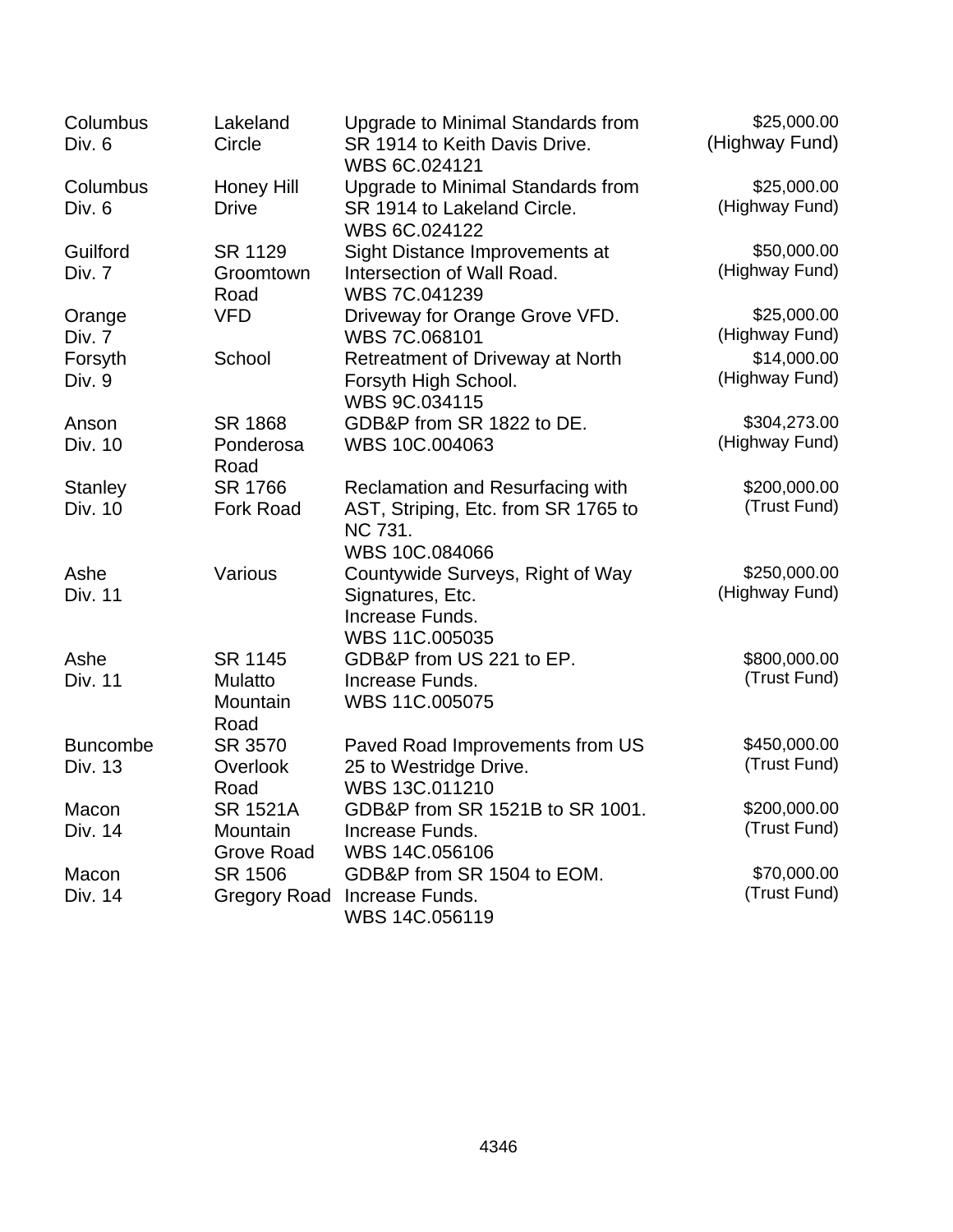| <b>Closings</b> |                |                    |                                                                |               |
|-----------------|----------------|--------------------|----------------------------------------------------------------|---------------|
| <b>Division</b> | <b>County</b>  | <b>WBS Element</b> | <b>Road Number / Name</b>                                      | <b>Amount</b> |
| Div. 4          | <b>Halifax</b> | 4C.042066          | <b>SR 1699M</b><br><b>Roberson Road</b><br>Increase and Close. | \$21,645.21   |
| Div. 4          | Johnston       | 4C.051126          | SR 1236<br>Sunny Hill Road<br>Increase and Close.              | \$8,304.56    |
| Div. 5          | Wake           | 5C.092130          | <b>Dominion Park SD</b><br>Increase and Close.                 | \$179,062.77  |
| Div. 5          | Wake           | 5C.092135          | <b>Foxcroft SD</b><br>Increase and Close.                      | \$295,014.04  |
| Div. 5          | Warren         | 5C.093042          | SR 1376<br><b>Fitts Road</b><br>Increase and Close.            | \$4,763.59    |
| Div. 7          | Alamance       | 40852              | <b>Mountain Trail</b><br>Increase and Close.                   | \$117,100.89  |
| Div. 8          | Richmond       | 8C.077060          | SR 1998<br>McGee Road<br>Increase and Close.                   | \$10,774.60   |
| Div. 8          | Scotland       | 8C.083066          | SR 1436<br><b>Airport Road</b><br>Increase and Close.          | \$18,279.28   |
| <b>Div. 10</b>  | Mecklenburg    | 10C.060055         | SR 1516<br><b>Harbor Estate Drive</b><br>Increase and Close.   | \$448.77      |
| Div. 10         | Mecklenburg    | 10C.060056         | SR 4906<br><b>Woodside Falls</b><br>Increase and Close.        | \$864.57      |
| <b>Div. 10</b>  | Mecklenburg    | 10C.060057         | SR 4791<br>Danby Road<br>Increase and Close.                   | \$777.03      |
| Div. 14         | Clay           | 14C.022047         | SR 1307<br><b>Tusquittee Road</b><br>Increase and Close.       | \$12,191.02   |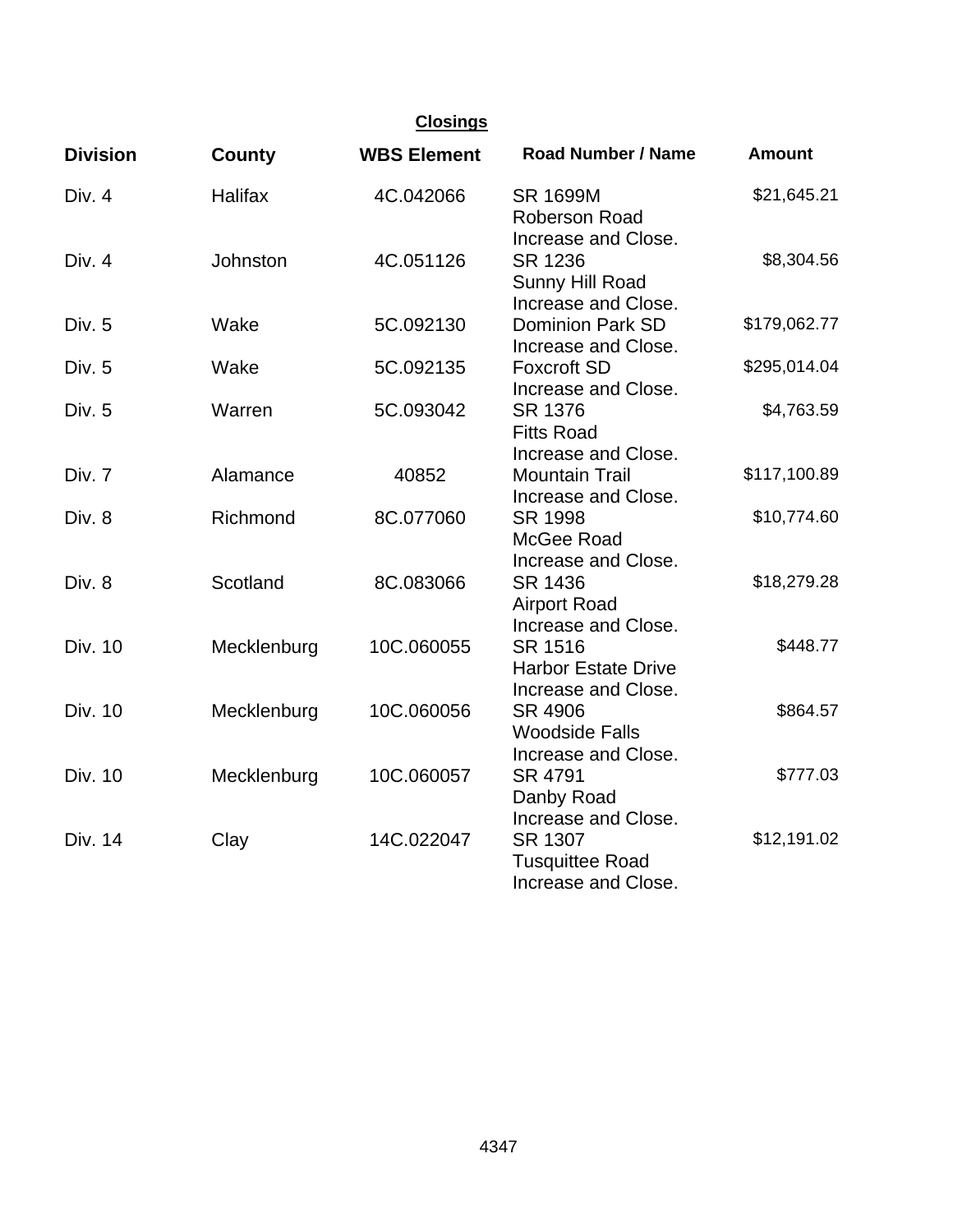# **Deletions**

| County              | SR No.                         | <b>Reason</b>                               | <b>Amount</b> |
|---------------------|--------------------------------|---------------------------------------------|---------------|
| Edgecombe<br>Div. 4 | SR 1529<br><b>Ralston Road</b> | GDB&P<br>Unavailable Right of Way.          | \$120,000.00  |
|                     |                                | WBS 4C.033043                               |               |
| Halifax             | SR 1336                        | GDB&P from SR 1214 to DE.                   | \$75,000.00   |
| Div. 4              | Moss Road                      | Unavailable Right of Way.                   |               |
|                     |                                | WBS 4C.042073                               |               |
| Wake                | SR 2707                        | GDB&P from SR 2706 to SR 2709.              | \$224,340.14  |
| Div. 5              | <b>Bryan Road</b>              | Unavailable Right of Way.<br>WBS 5C.092085  |               |
| Anson               | SR 1826                        | GDB&P from EP to SR 1828.                   | \$304,273.00  |
| Div. 10             | Cairo Road                     | Project Not Built.                          |               |
|                     |                                | WBS 10C.004059                              |               |
| Ashe                | SR 1601                        | GDB&P from SR 1666 to 1.10 Miles            | \$945,966.25  |
| <b>Div. 11</b>      | Fulton Reeves South.           |                                             |               |
|                     | Road                           | Unavailable Right of Way.                   |               |
|                     |                                | WBS 11C.005143                              |               |
| <b>Wilkes</b>       | SR 2320                        | GDB&P from SR 2318 to SR 2321.              | \$622,579.74  |
| <b>Div. 11</b>      | N. Plum Ridge<br>Road          | Unavailable Right of Way.<br>WBS 11C.097134 |               |
| Macon               | SR 1667                        | Improvements from SR 1653 to                | \$144,818.53  |
| Div. 14             | <b>Wells Grove</b>             | SR 1659.                                    |               |
|                     | Road                           | Unavailable Right of Way.                   |               |
|                     |                                | WBS 14C.056121                              |               |
| Swain               | SR 1101                        | Pavement Strengthening and                  | \$610,175.31  |
| Div. 14             | <b>Hewitts Road</b>            | Resurfacing from US 19 to EOM.              |               |
|                     |                                | Unavailable Right of Way.                   |               |
|                     |                                | WBS 14C.087054                              |               |
| Swain               | SR 1307                        | AST Strengthening from SR 1318 to           | \$41,538.00   |
| Div. 14             | <b>Sam Davis</b>               | Pavement Change.                            |               |
|                     | Road                           | Unavailable Right of Way.<br>WBS 14C.087068 |               |
|                     |                                |                                             |               |

# **Correction:**

Davie County – WBS 9C.030055 to Increase Funds should not have been on the Agenda.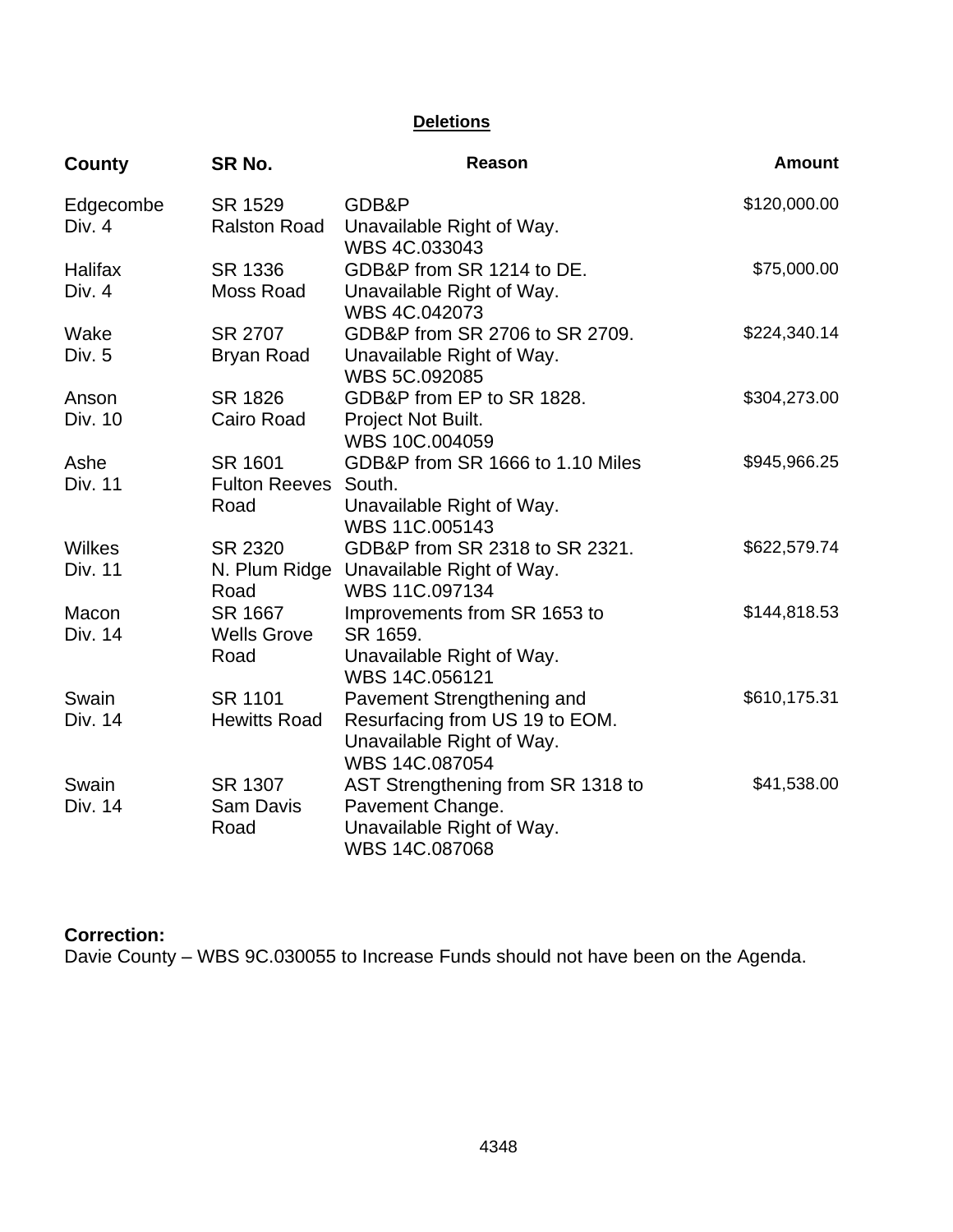# **Approval – Secondary Road Construction Programs**

 Pursuant to the recommendation of the Secondary Roads Office, the Board concurred with the staff recommendations and delegated authority to the Secretary to approve Secondary road Construction Programs for the following counties:

Listed below for approval are counties for which Secondary Road Construction Programs, along with resolutions from County Commissioners, have received:

| <b>Division 1</b>                     |                |
|---------------------------------------|----------------|
| Chowan County (FY 12/13)              | \$297,539.55   |
| Dare County (FY 12/13)                | \$192,838.04   |
| Gates County (FY 12/13)               | \$419,061.12   |
| Hertford County (FY 12/13)            | \$505,193.00   |
| Martin County (FY 12/13)              | \$624,968.09   |
| Perquimans County (FY<br>12/13        | \$427,988.81   |
| <b>Washington County (FY</b><br>12/13 | \$338,846.98   |
|                                       |                |
| Division 2                            |                |
| Carteret County (FY 11/12)            | \$440,000.00   |
|                                       |                |
| <b>Division 4</b>                     |                |
| <b>Edgecombe County (FY</b><br>12/13  | \$743,000.00   |
| Halifax County (FY 12/13)             | \$1,029,012.00 |
| Wilson County (FY 12/13)              | \$845,000.00   |
| Division 6                            |                |
| <b>Cumberland County (FY</b>          |                |
| 11/12                                 | \$1,938,726.01 |
| Harnett County (FY 11/12)             | \$1,978,337.57 |
|                                       |                |
| <b>Total</b>                          | \$9,780,511.17 |

**Total Amount Programmed** 

A copy of this agenda item is made a part of the record of this meeting and filed as an addendum to Minute Book 27A.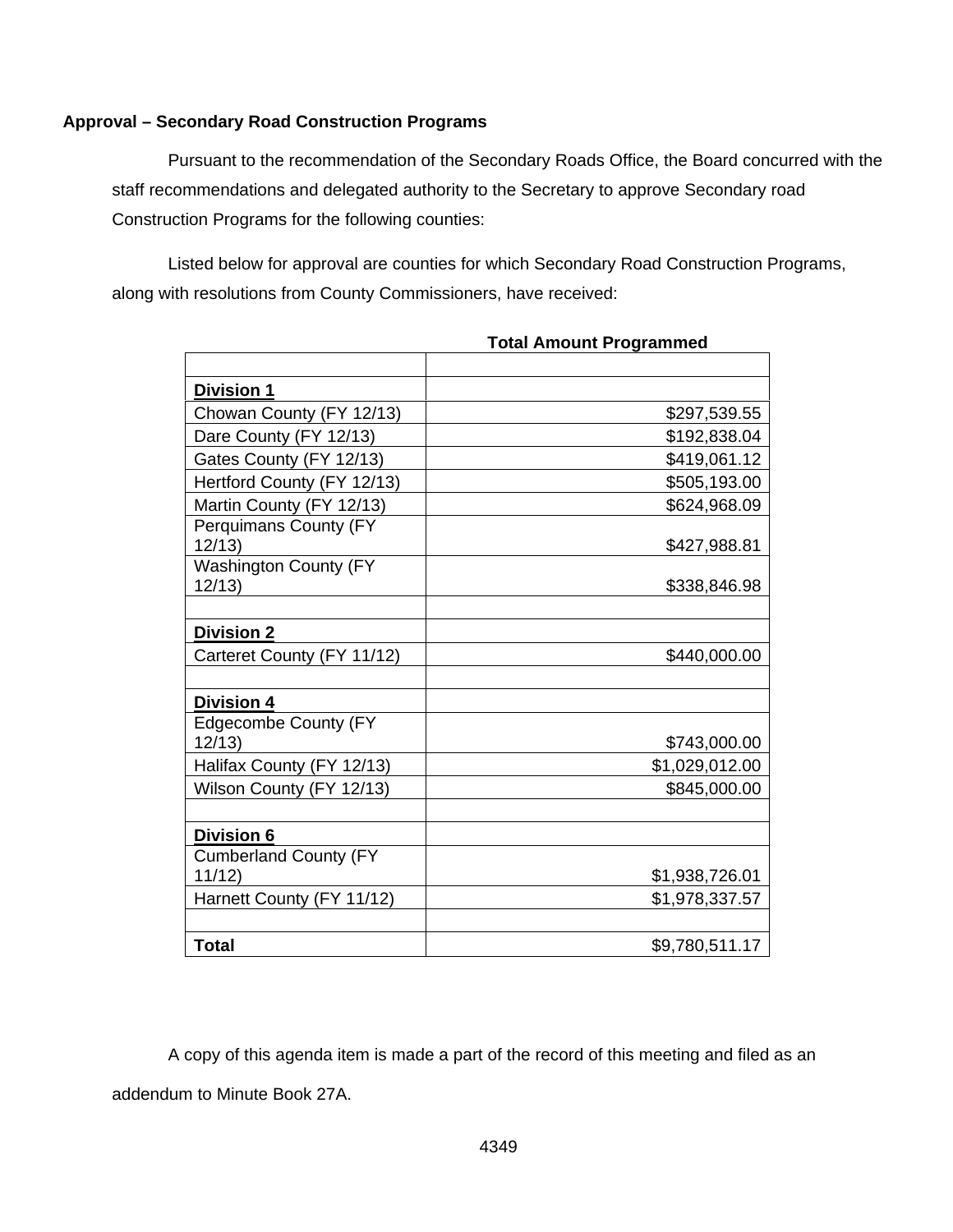# **Approval – Additions, Abandonments, and Road Name Changes to State Secondary Road System**

A motion was made by Board Member Perkins, which was seconded by Board Member

Fox, to approve the following proposed additions and abandonments to the State Secondary Road

System:

# **Road Additions:**

| County                      | Pet. No. | Length<br>(Miles)            | <b>Description</b>                                                                                                                | Date of<br>Report |
|-----------------------------|----------|------------------------------|-----------------------------------------------------------------------------------------------------------------------------------|-------------------|
| <b>Division 1</b><br>Chowan | 50031    | 0.35                         | <b>Windsor Woods Subdivision</b><br><b>Windsor Lane</b>                                                                           | 5/4/12            |
| <b>Division 2</b><br>Craven | 50032    | 0.23                         | <b>Blount Brimage Drive</b>                                                                                                       | 3/29/12           |
| Craven                      | 50033    | 0.18<br>0.07                 | <b>Brownsville Subdivision</b><br><b>John Street</b><br><b>Kennedy Drive</b>                                                      | 3/10/12           |
| Craven                      | 50034    | 0.27                         | <b>Pine Cliff Road</b>                                                                                                            | 3/9/12            |
| Pamlico                     | 50035    | 0.65                         | <b>Rolling Hills at Pinedale Subdivision</b><br>Leaf Lane                                                                         | 2/9/12            |
| <b>Division 3</b><br>Onslow | 50036    | 0.42                         | <b>Homestead Subdivision</b><br>Chisholm Trail                                                                                    | 6/7/12            |
| Onslow                      | 50038    | 0.23<br>0.05                 | <b>Tallman Acres Subdivision</b><br>Pear Tree Lane<br>Kali Court                                                                  | 5/24/12           |
| Onslow                      | 50039    | 0.04                         | <b>Thompson Farms Subdivision</b><br><b>Buster Court</b>                                                                          | 5/9/12            |
| Onslow                      | 50040    | 0.30                         | <b>Woodbury Subdivision</b><br><b>Reid Court North</b>                                                                            | 6/1/12            |
| Pender                      | 50037    | 0.46<br>0.21<br>0.08<br>0.22 | <b>Middle Point Subdivision</b><br><b>Middle Point Road</b><br><b>Bates Retreat</b><br>Fran's Path<br>West Windward Landing Place | 5/3/12            |
| <b>Division 5</b><br>Wake   | 50041    | 1.02                         | <b>Brier Creek Parkway</b>                                                                                                        | 4/25/12           |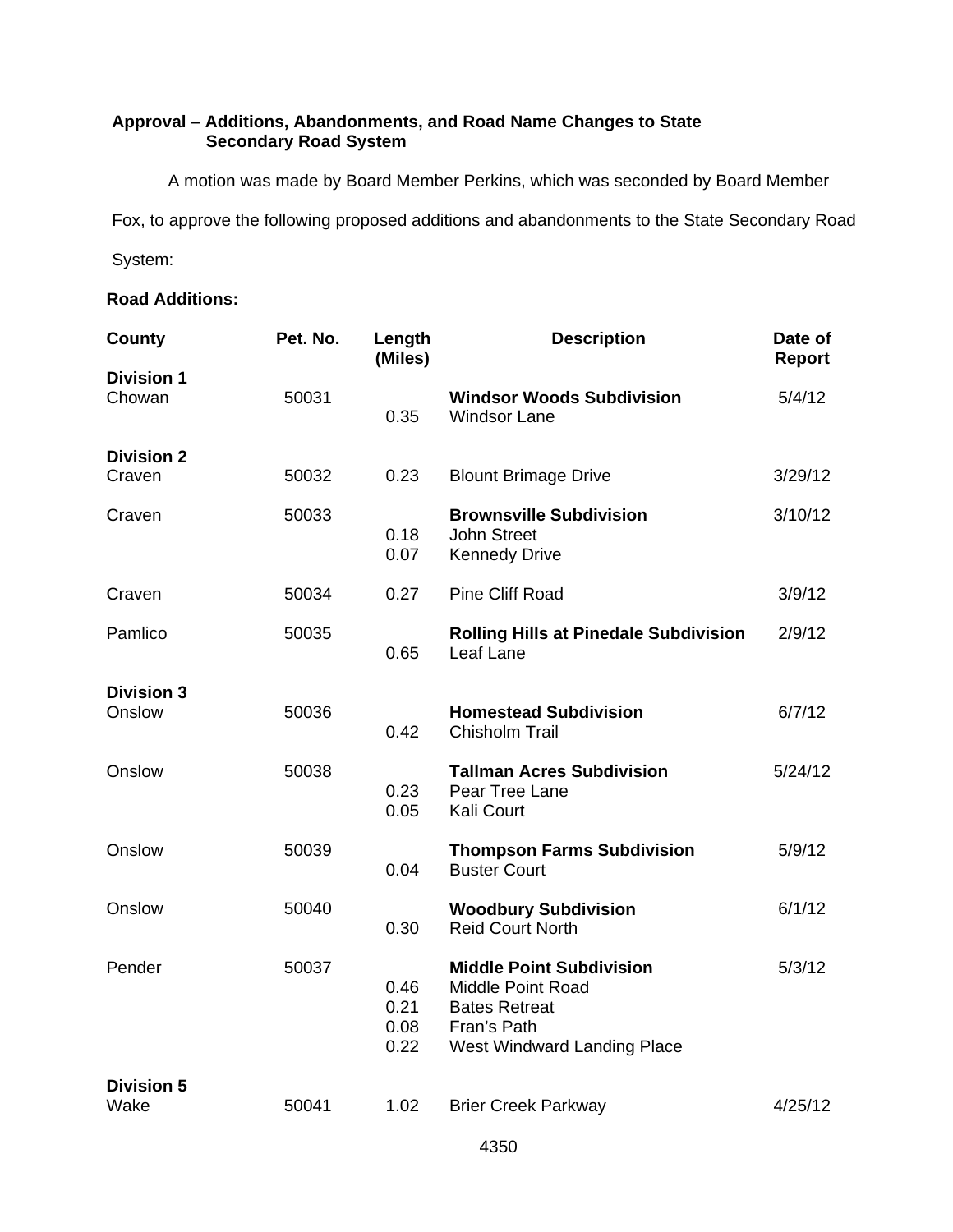| <b>Division 8</b>                  |       |                                              |                                                                                                                                                                                     |         |
|------------------------------------|-------|----------------------------------------------|-------------------------------------------------------------------------------------------------------------------------------------------------------------------------------------|---------|
| Chatham                            | 50042 | 0.02<br>0.06<br>0.07<br>0.16<br>0.13<br>0.21 | <b>Fearrington Subdivision</b><br><b>Findlay Street</b><br><b>Rushing Street</b><br><b>Burwell Street</b><br><b>Stoneview Street</b><br><b>Bladen Street</b><br><b>Macon Street</b> | 5/15/12 |
| Hoke                               | 50043 | 0.18<br>0.49<br>0.23<br>0.24<br>0.05         | <b>Liberty Chase Subdivision</b><br><b>Colonial Street</b><br><b>Allegiance Street</b><br><b>Victory Drive</b><br><b>Declaration Drive</b><br><b>Strickland Court</b>               | 4/23/12 |
| Moore                              | 50044 | 0.02                                         | <b>Seven Lakes West Subdivision</b><br>Lakeway Drive                                                                                                                                | 5/22/12 |
| <b>Division 9</b><br>Forsyth       | 50045 | 0.55                                         | <b>Weatherstone Subdivision</b><br>Ridgestone Lane                                                                                                                                  | 6/12/12 |
| <b>Division 10</b><br>Mecklenburg  | 50046 | 1.08<br>2.50<br>0.60<br>0.20<br>0.74         | Old Dowd Road<br><b>Wallace Neal Road</b><br><b>West Boulevard</b><br><b>Byrum Road</b><br>Portion of NC 160 Realignment                                                            | 6/22/12 |
| <b>Division 12</b><br>Lincoln      | 50047 | 0.31                                         | <b>Saint Andrews Subdivision</b><br>St. Andrews Lane, SR 1860 Ext.                                                                                                                  | 5/10/12 |
| Gaston                             | 50048 | 0.47                                         | <b>South Ridge Business Park</b><br>South Ridge Parkway, SR 1395 Ext.                                                                                                               | 6/4/12  |
| <b>Division 13</b><br><b>Burke</b> | 50049 | 0.18                                         | Crawley Higgins Avenue, SR 1169 Ext.                                                                                                                                                | 5/30/12 |

# **Corrections:**

Division 3 – New Hanover County Petition Number 50001 on June 2012 BOT Agenda for Alamosa Place Subdivision listed Sapling Circle as SR 2788 Ext. It should be SR 2858.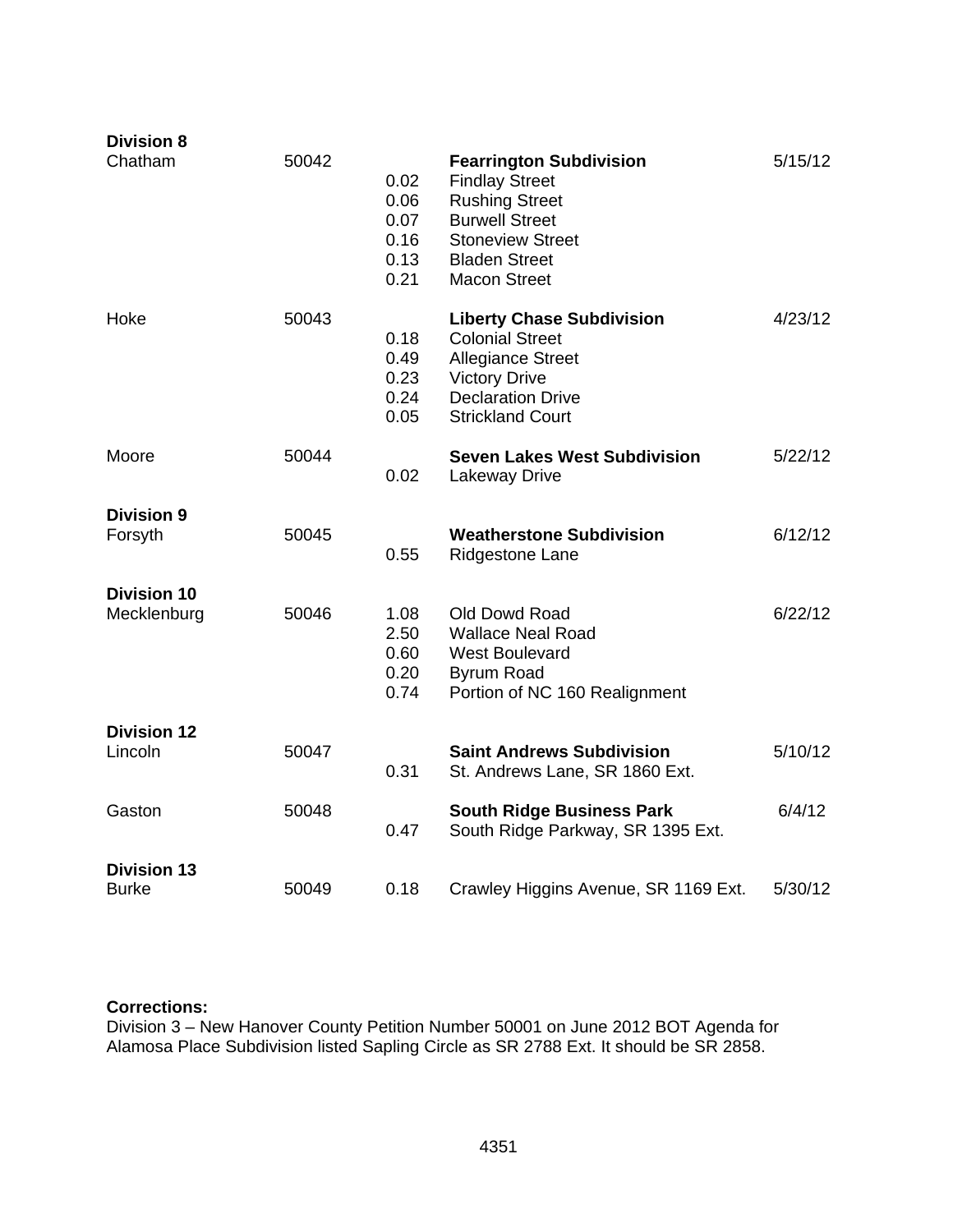| <b>Road Abandonments:</b><br><b>Division 10</b> |       |      |                                      |         |
|-------------------------------------------------|-------|------|--------------------------------------|---------|
| Mecklenburg                                     | 50050 | 0.03 | SR 1359<br><b>Freeman Drive</b>      | 6/15/12 |
|                                                 |       | 0.21 | SR 1360                              |         |
|                                                 |       |      | <b>Cathy Drive</b>                   |         |
|                                                 |       | 0.19 | SR 1361<br><b>Hillcrast Drive</b>    |         |
|                                                 |       | 0.25 | SR 1563                              |         |
|                                                 |       |      | Midwood Drive                        |         |
|                                                 |       | 0.22 | SR 1593                              |         |
|                                                 |       |      | <b>Trexler Avenue</b>                |         |
|                                                 |       | 0.37 | SR 1184                              |         |
|                                                 |       |      | Dixie River Road                     |         |
|                                                 |       | 0.25 | SR 1500                              |         |
|                                                 |       |      | Frosch Road                          |         |
|                                                 |       | 0.61 | SR 1148                              |         |
|                                                 |       |      | <b>Garrison Road</b>                 |         |
|                                                 |       | 0.48 | SR 1183                              |         |
|                                                 |       |      | <b>Mountain View Drive</b>           |         |
|                                                 |       | 0.22 | SR 1194                              |         |
|                                                 |       |      | <b>Newell Road</b>                   |         |
|                                                 |       | 1.39 | SR1191                               |         |
|                                                 |       |      | Old Dowd Road                        |         |
|                                                 |       | 0.16 | SR 1508                              |         |
|                                                 |       | 0.50 | <b>Rupp Road</b>                     |         |
|                                                 |       |      | SR 1193<br><b>Walkers Ferry Road</b> |         |
|                                                 |       | 1.51 | SR 1195                              |         |
|                                                 |       |      | <b>Wallace Neal Road</b>             |         |
|                                                 |       | 0.09 | SR 1199                              |         |
|                                                 |       |      | <b>Wallace Neal Road</b>             |         |
|                                                 |       | 0.12 | SR 1182                              |         |
|                                                 |       |      | <b>Warren Road</b>                   |         |
|                                                 |       | 0.70 | SR 1195                              |         |
|                                                 |       |      | Dixie Road                           |         |
|                                                 |       | 0.52 | Portion of NC 160                    |         |
|                                                 |       |      | <b>Steele Creek Road</b>             |         |
|                                                 |       | 0.11 | Portion of SR 1255                   |         |

Byrum Drive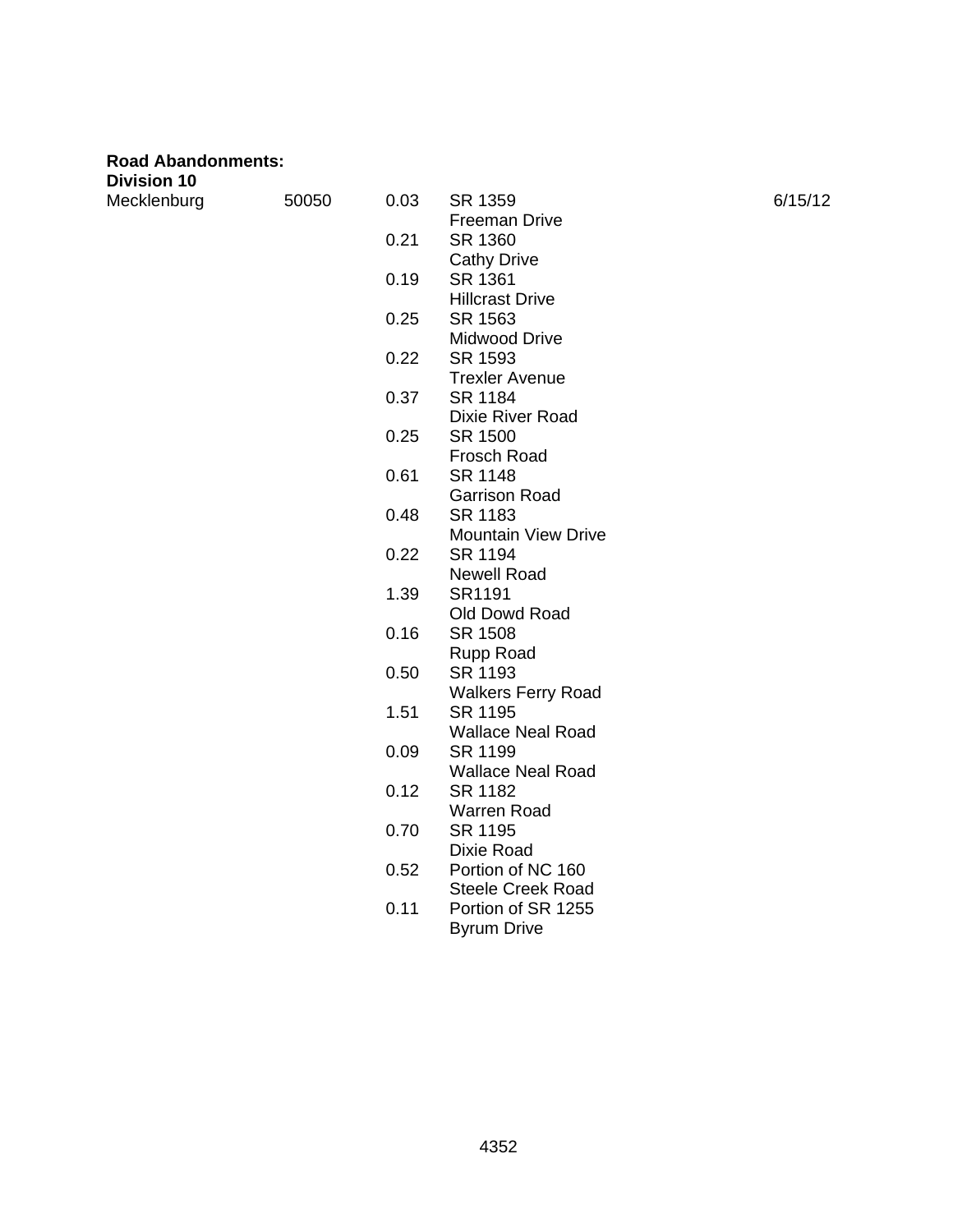# **Approval – Division-wide Small Construction, Statewide Contingency, Public Access, Economic Development**

The Board concurred with the staff recommendations and delegated authority to the Secretary

to award the following:

| County                        | <b>Description</b>                                                                                                                                | <b>Type</b>           | <b>Amount</b> |
|-------------------------------|---------------------------------------------------------------------------------------------------------------------------------------------------|-----------------------|---------------|
| Pitt<br>Div 2                 | Town of Ayden - Upgrade traffic signal at the<br>intersection of NC-11 and NC-102 to provide 4-<br>section flashing yellow arrow signal heads for | Contingency           | \$25,000.00   |
|                               | both directions of NC-102<br><b>WBS 48093</b>                                                                                                     | <b>TOTAL</b>          | \$25,000.00   |
| Lenoir<br>Div 2               | Kinston - Drainage improvements along NC-11<br>and Chestnut Street, including upgrading from                                                      | Small<br>Construction | \$250,000.00  |
|                               | 24" pipe to 42" pipe<br>Other Funding: City of Kinston<br><b>WBS 48092</b>                                                                        | <b>TOTAL</b>          | \$250,000.00  |
| Edgecombe<br>Div 4            | Princeville – WBS 46594 was established<br>(10/06) for the extension of left-turn lane along<br>NC-33 from US-64 WB ramps to south of             | Small<br>Construction | \$13,273.13   |
|                               | railroad.<br>Increase and close                                                                                                                   | <b>TOTAL</b>          | \$13,273.13   |
| Edgecombe<br>Div <sub>4</sub> | Tarboro – WBS 62001 was established (12/11)<br>for the installation of Tarboro Historic District                                                  | Small<br>Construction | \$1,396.68    |
|                               | signing on US 64 for the US 258 (Exit 485)<br>interchange<br>Increase and close                                                                   | <b>TOTAL</b>          | \$1,396.68    |
| Johnston<br>Div <sub>4</sub>  | Clayton – Construct a paved staging area for<br>approximately 100 vehicles to relieve traffic                                                     |                       |               |
|                               | congestion on NC-42 at the intersection of<br>Barber Mill Rd and NC-42                                                                            | Contingency           | \$50,000.00   |
|                               | Other Funding: \$1,000 (Town of Clayton);<br>\$14,000 (Johnston County Schools)<br><b>WBS 75001</b>                                               | <b>TOTAL</b>          | \$50,000.00   |
| Johnston<br>Div <sub>4</sub>  | Four Oaks - Widen and overlay sections of<br>North Baker St and South Baker St to                                                                 | Contingency           | \$100,000.00  |
|                               | accommodate school bus traffic for Four Oaks<br>Elementary<br><b>WBS 75002</b>                                                                    | <b>TOTAL</b>          | \$100,000.00  |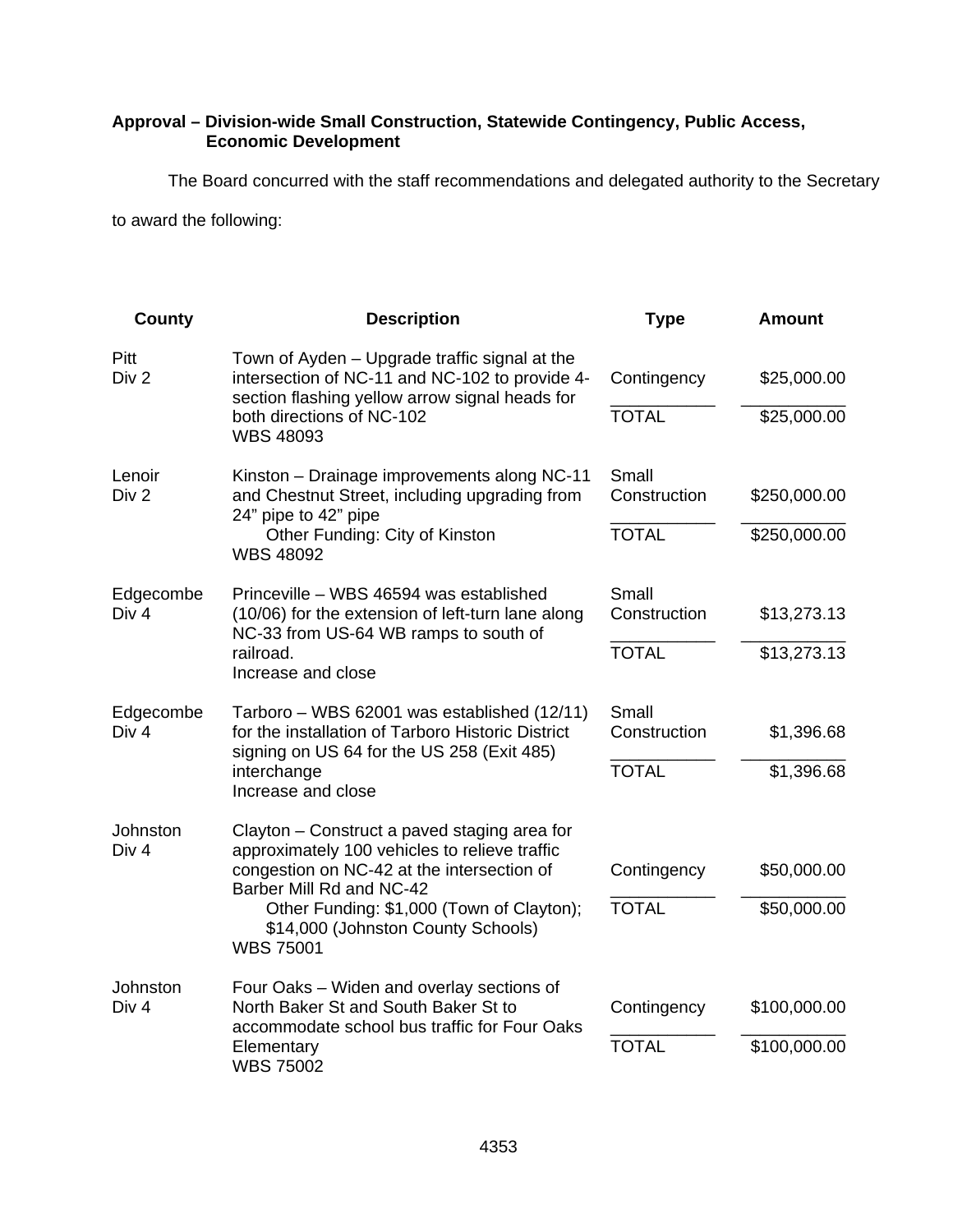| <b>Bladen</b><br>Div <sub>6</sub> | Construction of school bus driveway and<br>stabilize bus parking lot at Elizabethtown<br>Middle School<br><b>WBS 43607</b>                                                                                              | <b>Public Access</b><br><b>TOTAL</b>  | \$50,000.00<br>\$50,000.00 |
|-----------------------------------|-------------------------------------------------------------------------------------------------------------------------------------------------------------------------------------------------------------------------|---------------------------------------|----------------------------|
| Robeson<br>Div <sub>6</sub>       | St Pauls - Install handicap ramps with domes<br>and upgrade the existing traffic signal at NC-20<br>& 2 <sup>nd</sup> Street intersection<br>Other Funding: \$5,000 (Town of St Pauls)                                  | Small<br>Construction<br>Contingency  | \$30,000.00<br>\$30,000.00 |
|                                   | <b>WBS 43595</b>                                                                                                                                                                                                        | <b>TOTAL</b>                          | \$60,000.00                |
| Guilford<br>Div 7                 | High Point – Install guardrail at the intersection<br>of I-74 ramp and I-85 Business/US-29-70 ramp<br>to protect a signal pole                                                                                          | Small<br>Construction                 | \$6,000.00                 |
|                                   | <b>WBS 43604</b>                                                                                                                                                                                                        | <b>TOTAL</b>                          | \$6,000.00                 |
| Rockingham<br>Div 7               | City of Eden – construct curb & gutter and<br>sidewalks and install electrical conduit and<br>boxes for future street lighting on SR 3005<br>(Morgan Rd)                                                                | Small<br>Construction<br><b>TOTAL</b> | \$40,000.00                |
|                                   | Other Funding: \$90,000 (Div<br>Enhancement)<br>WBS 3607.3.12                                                                                                                                                           |                                       | \$40,000.00                |
| Rockingham<br>Div 7               | Madison – Install stamped crosswalks at five<br>locations; US-220 Bus/NC-704 (Market St) at<br>Hunter St, US-220 at SR 2177 (Murphy St),<br>US-220 at Decatur St, Murphy St at Decatur,                                 | Small<br>Construction                 | \$29,500.00                |
|                                   | Murphy at SR 1151 (Franklin St)<br><b>WBS 43602</b>                                                                                                                                                                     | <b>TOTAL</b>                          | \$29,500.00                |
| Rockingham<br>Div 7               | Mayodan - Install stamped crosswalks at two<br>locations; US-220 Bus (Second Ave) at Adams<br>St and US-220 Bus at SR 1305 (Main St)                                                                                    | Small<br>Construction                 | \$10,500.00                |
|                                   | <b>WBS 43603</b>                                                                                                                                                                                                        | <b>TOTAL</b>                          | \$10,500.00                |
| Forsyth<br>Div 9                  | Winston Salem - WBS 43418 was established<br>(01/12) for the rehabilitation of asphalt paved<br>shoulders at the US 421 (Business 40) / NC 67<br>(Silas Creek Parkway) interchange<br>Other Funding: \$100,000 (Primary | Small<br>Construction                 | \$200,000.00               |
|                                   | Contract Resurfacing, \$250,000 (FY 2012<br><b>Small Construction)</b><br>Increase funds                                                                                                                                | <b>TOTAL</b>                          | \$200,000.00               |
| Anson<br><b>Div 10</b>            | WBS 39460 was established (10/04) to<br>construct a left turn lane on US 52 South to<br>serve Greater St. Matthews Word Ministries                                                                                      | Small<br>Construction                 | \$156,196.08               |
|                                   | and SR 1131 (Burns Street) in the Town of<br>Wadesboro; increased funds (03/07)<br>Increase and close                                                                                                                   | <b>TOTAL</b>                          | \$156,196.08               |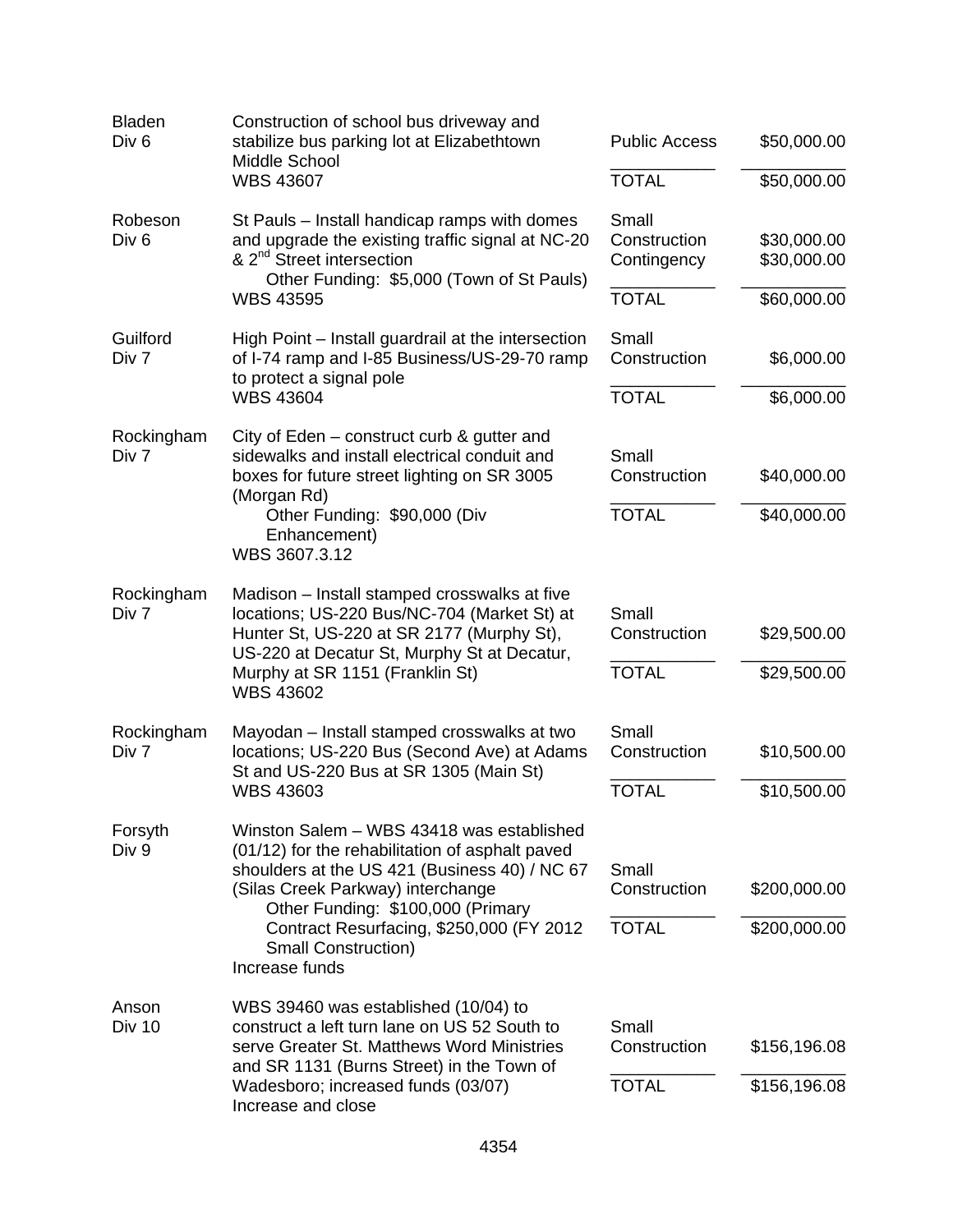| Mecklenburg<br>Div 10    | Charlotte - Construction of school bus<br>driveway and stabilize bus parking lot at Stoney<br><b>Creek Elementary School</b>                                                                                                       | <b>Public Access</b>                 | \$24,152.47                  |
|--------------------------|------------------------------------------------------------------------------------------------------------------------------------------------------------------------------------------------------------------------------------|--------------------------------------|------------------------------|
|                          | <b>WBS 43264</b>                                                                                                                                                                                                                   | <b>TOTAL</b>                         | \$24,152.47                  |
| <b>Stanly</b><br>Div 10  | Red Cross – Stabilize bus parking lot at West<br><b>Stanly High School</b>                                                                                                                                                         | <b>Public Access</b>                 | \$50,000.00                  |
|                          | <b>WBS 43605</b>                                                                                                                                                                                                                   | <b>TOTAL</b>                         | \$50,000.00                  |
| Union<br><b>Div 10</b>   | Monroe – Construction of school bus driveway<br>and stabilize bus parking lot at Fairview<br>Elementary                                                                                                                            | <b>Public Access</b>                 | \$49,400.00                  |
|                          | <b>WBS 43279</b>                                                                                                                                                                                                                   | <b>TOTAL</b>                         | \$49,400.00                  |
| Watauga<br>Div 11        | Town of Blowing Rock - resurface US-321<br>Business (Main St) from US-221 to Chestnut St<br>(non-system)                                                                                                                           | Small<br>Construction<br>Contingency | \$150,000.00<br>\$250,000.00 |
|                          | <b>WBS 43513</b>                                                                                                                                                                                                                   | <b>TOTAL</b>                         | \$400,000.00                 |
| Wilkes<br>Div 11         | North Wilkesboro - Convert SR 2348 (Maint St)<br>and NC-18/268 North (CDB Loop) from one-<br>way to two-way traffic; includes revisions to the<br>pavement markings, traffic signals, and                                          | Small<br>Construction                | \$40,000.00                  |
|                          | signage along these routes<br><b>WBS 43606</b>                                                                                                                                                                                     | <b>TOTAL</b>                         | \$40,000.00                  |
| Iredell<br><b>Div 12</b> | Town of Mooresville - realignment of SR 2395<br>(Mazeppa Rd) from the intersection of NC-115<br>to a point 2187 ft north; project will increase<br>existing storage lengths of both right and left<br>turning movements on SR 2395 | Small<br>Construction<br>Contingency | \$250,000.00<br>\$550,000.00 |
|                          | <b>WBS 43541</b>                                                                                                                                                                                                                   | <b>TOTAL</b>                         | \$800,000.00                 |
| Jackson<br>Div 14        | Construct a right turn lane on US-441 at the<br>intersection of SR 1424 (Olivet Church Rd)                                                                                                                                         | Small<br>Construction                | \$90,000.00                  |
|                          | <b>WBS 43554</b>                                                                                                                                                                                                                   | <b>TOTAL</b>                         | \$90,000.00                  |
| Jackson<br><b>Div 14</b> | Cullowhee – Minor widening, curb & gutter,<br>sidewalk and drainage improvements on SR<br>1367 (Little Savannah Rd) from Cullowhee                                                                                                 | Economic<br>Development              | \$302,000.00                 |
|                          | Post Office to WCU Building for 4,200ft<br><b>WBS 43599</b>                                                                                                                                                                        | <b>TOTAL</b>                         | \$302,000.00                 |
| Macon<br>Div 14          | Highlands - Install metal mast arm signal and<br>pedestrian signals at NC-106 and US-64 in<br>Highlands near new US Post Office                                                                                                    | Small<br>Construction                | \$100,000.00                 |
|                          | <b>WBS 43552</b>                                                                                                                                                                                                                   | <b>TOTAL</b>                         | \$100,000.00                 |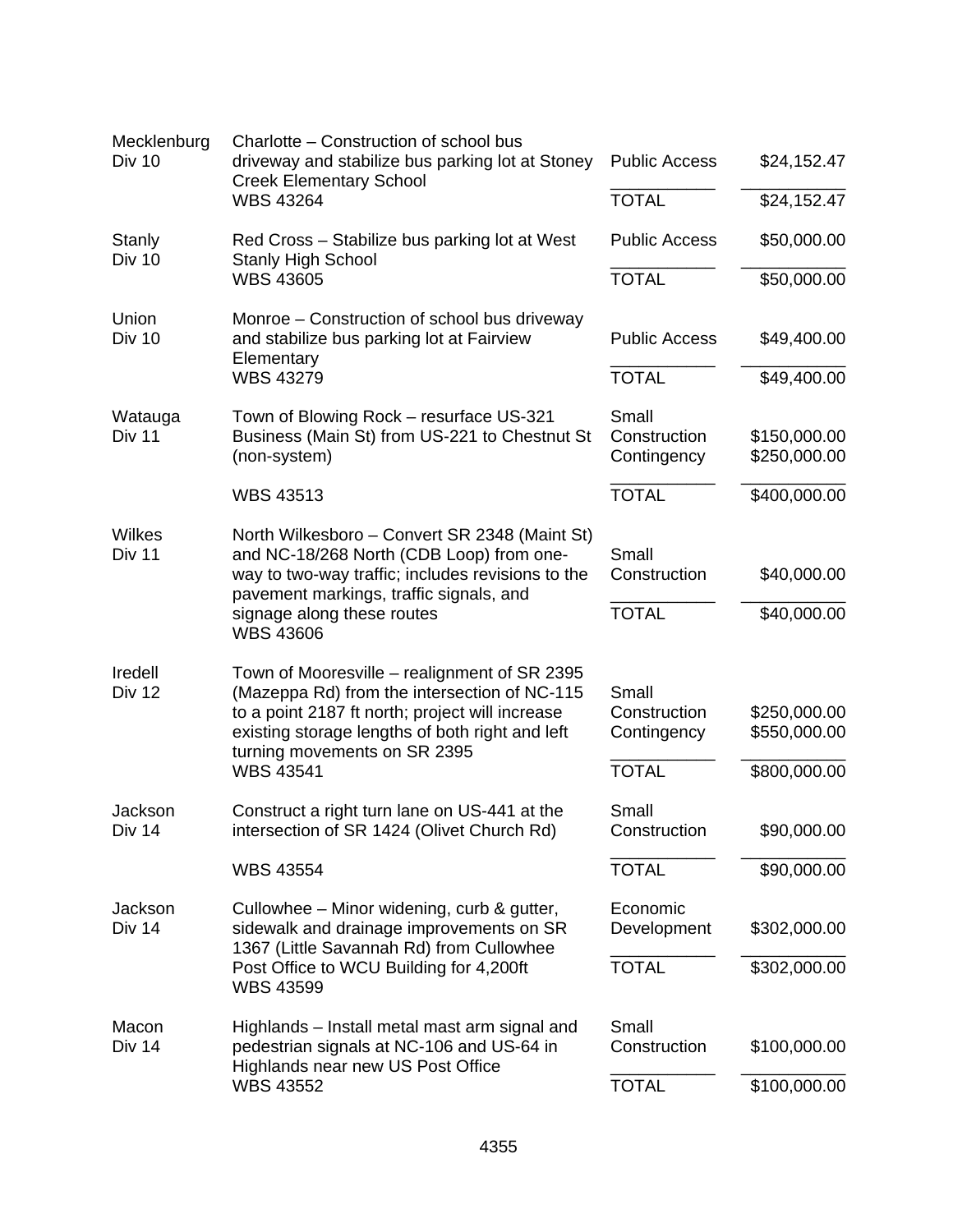| Swain    | Construct round-about at the intersection of                                   |              |              |
|----------|--------------------------------------------------------------------------------|--------------|--------------|
| Div $14$ | Aguoni and Drama Rds within the boundary of                                    | Small        |              |
|          | the Eastern Band of Cherokee Indians (EBCI)<br>Other funding: \$250,000 (EBCI) | Construction | \$250,000.00 |
|          | <b>WBS 43527</b>                                                               | <b>TOTAL</b> | \$250,000.00 |

#### **Scope Change:**

Buncombe County, Div 13 – revise scope of WBS 42434, established (06/09) to construct a traffic circle, to signalization of the intersection of US-25 and SR 1695 (North Rd) and Senator Reynold Blvd

#### **Deletions:**

Pitt County, Div 2 – WBS 49006 was established (11/10) to add a right turn lane from SR 1467 (Stantonsburg Road) onto SR 1203 (Allen Road); project completed with other funds

Edgecombe County, Div 4 – WBS 58010 was established (06/09) for installation of a 4'X12' concrete box culvert and associated drainage improvements on Raleigh St. (US 64 Alt.) 450' east of the intersection of SR 1250 in Rocky Mount; project not constructed due to lack of participation from Rocky Mount

Chatham County, Div 8 – WBS 42260 was established (11/08) to widen NC-751 to provide a left turn lane at SR 1731 (O'Kelly Church Road) and install a traffic signal; project was completed with other funds

Haywood County, Div 14 – WBS 41759 was established (05/09) to realign SR 1924 (Sonoma Rd.) at US-276 to create a "T" intersection to increase safety; ROW unavailable

#### **Correction:**

WBS 42168 on the June 2012 Agenda was shown to be a project located in Highpoint, but should have stated Guilford County

| <b>Summary:</b> | <b>Number of Projects</b><br><b>Number of Divisions</b> | 24<br>9        |
|-----------------|---------------------------------------------------------|----------------|
|                 | <b>Small Construction Commitment</b>                    | \$1,616,865.89 |
|                 | <b>Public Access Commitment</b>                         | \$173,552.47   |
|                 | <b>Contingency Commitment</b>                           | \$1,005,000.00 |
|                 | <b>Economic Development</b>                             | \$302,000.00   |
|                 | <b>TOTAL</b>                                            | \$3,097,418.36 |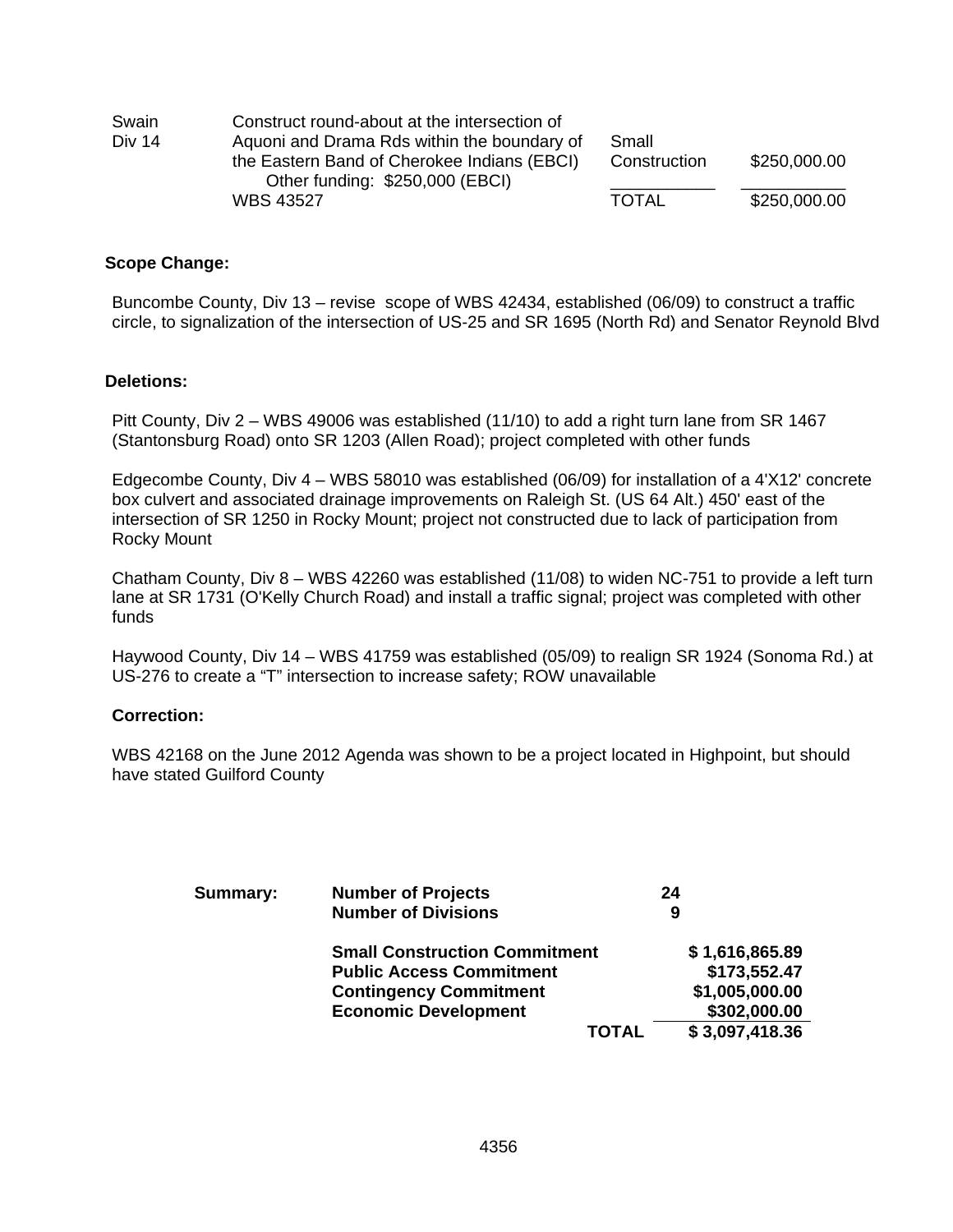# **Approval – Public Transportation**

A motion was made by Board Member Perkins, which was seconded by Board Member Fox,

to approve the following:

# **Section 5310 Elderly Individuals and Individuals with Disabilities Program**

The goal of the Section 5310 Program is to enhance coordination of federally assisted programs and services in order to ensure elderly persons and persons with disabilities have the same right as all people to utilize public transportation facilities and services. The specific objective of Section 5310 is to provide transportation services that meet the special needs of elderly persons and persons with disabilities for whom mass transportation services are unavailable, insufficient or inappropriate.

The Public Transportation Division, through the Section 5310 Program, provides grants to nonprofit corporations and associations, public bodies approved by the state to coordinate services for elderly persons and persons with disabilities, or public bodies which certify to the Governor that no nonprofit corporation or association is readily available in an area to provide the service.

Eligible capital projects will be funded 80% by the Section 5310 program funds. The department will provide a 10% state match for the capital projects, and the remaining 10% will come from an eligible local share. The Section 5310 is unique in that some senior and disabled services are eligible for 80% federal participation.

Eligible net operating expenses will be funded 50% by the Section 5310 program funds and 50% will come from eligible local funds.

This is to request Board of Transportation approval to provide State funds totaling \$13,080 to the projects as specified below, subject to final review by the project selection committee, and to submit a Section 5310 application to the FTA in the amount of \$104,640 in Federal funds, enter into an agreement and provide the necessary state match.

# **Division 1**

Project No. **Stevens Center** will use the funds to purchase 13-ED-922 transportation services from the County of Lee Transportation Services (COLTS) that will provide daytime, Friday evening and Saturday transportation services for disabled individuals. This service will include an aide if one is required so an eligible passenger can safely ride. Stevens Center plans to use a companion Section 5317 project to hire dispatchers to work with the COLTS drivers during these extended hours. (Category B)

**Capital** \$130,800 Total \$104,640 Federal \$13,080 State \$13,080 Local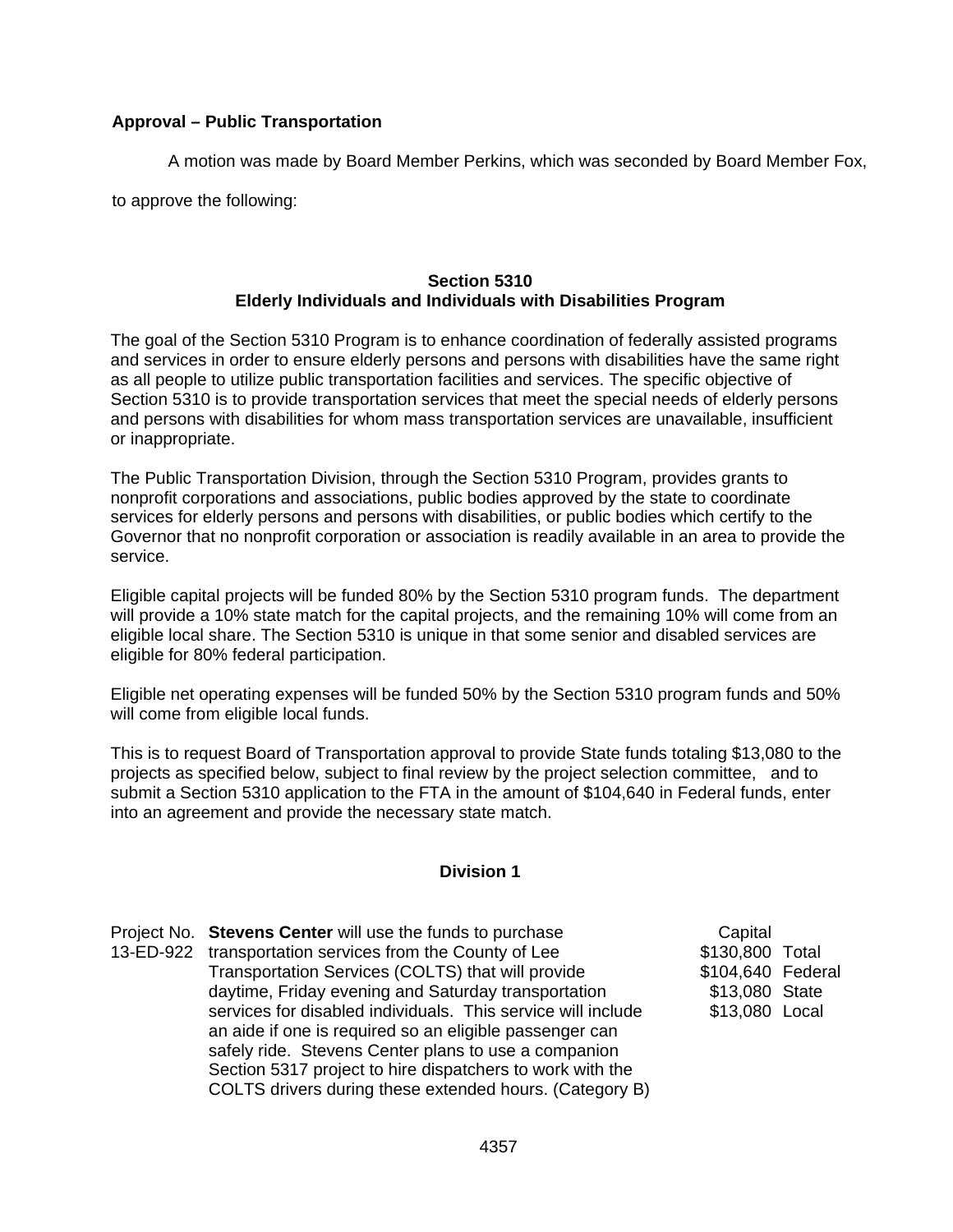# **Bus and Bus Facilities**

# **Division 7**

| Project No.<br>$13 - 04 -$<br>0013-01 | The Town of Chapel Hill (operating as Chapel Hill<br>Transit) received approval for a Federal Transit<br>Administration Urbanized Area Formula Program (Section<br>5309) capital grant. This grant requests a State match of<br>10% for costs associated with the preliminary engineering<br>and design of a park and ride lot. . The recommended<br>effective date for reimbursement of eligible costs is<br>October 1, 2008 to coincide with the period of<br>performance authorized by the Federal Transit<br>Administration. | \$453,957 Total<br>\$363,166 Federal<br>\$45,395 State<br>\$45,396 Local |  |
|---------------------------------------|----------------------------------------------------------------------------------------------------------------------------------------------------------------------------------------------------------------------------------------------------------------------------------------------------------------------------------------------------------------------------------------------------------------------------------------------------------------------------------------------------------------------------------|--------------------------------------------------------------------------|--|
| Project No.<br>$13 - 04 -$<br>0040    | The Town of Chapel Hill (operating as Chapel Hill<br>Transit) received approval for a Federal Transit<br>Administration Urbanized Area Formula Program (Section<br>5309) capital grant. This grant requests a State match of<br>10% for costs associated with the preliminary engineering<br>and design of a park and ride lot. . The recommended<br>effective date for reimbursement of eligible costs is May<br>30, 2011 to coincide with the period of performance<br>authorized by the Federal Transit Administration.       | \$423,225 Total<br>\$338,581 Federal<br>\$42,322 State<br>\$42,322 Local |  |
|                                       | Divisions 7 & 9                                                                                                                                                                                                                                                                                                                                                                                                                                                                                                                  |                                                                          |  |
| Project No.<br>13-95-045              | The Piedmont Authority for Regional Transportation<br>(PART) received FFY2011 STP-DA funds from the<br>Greensboro Urbanized Area MPO. PART is using the<br>funds to establish a Regional Call Center that will manage<br>the dispatching and scheduling activities of the region's<br>urban transit providers. The Federal Transit<br>Administration has executed an agreement for this project.<br>PART is requesting ten percent state matching funds for<br>this project. The recommended effective date for                  | \$650,000 Total<br>\$520,000 Federal<br>\$65,000 State<br>\$65,000 Local |  |

Item I- 1 4 Projects Federal Funds Administered: By NCDOT:<br>State: \$165,797

reimbursement of eligible costs is May 5, 2011 to coincide with the period of performance authorized by the Federal

Transit Administration.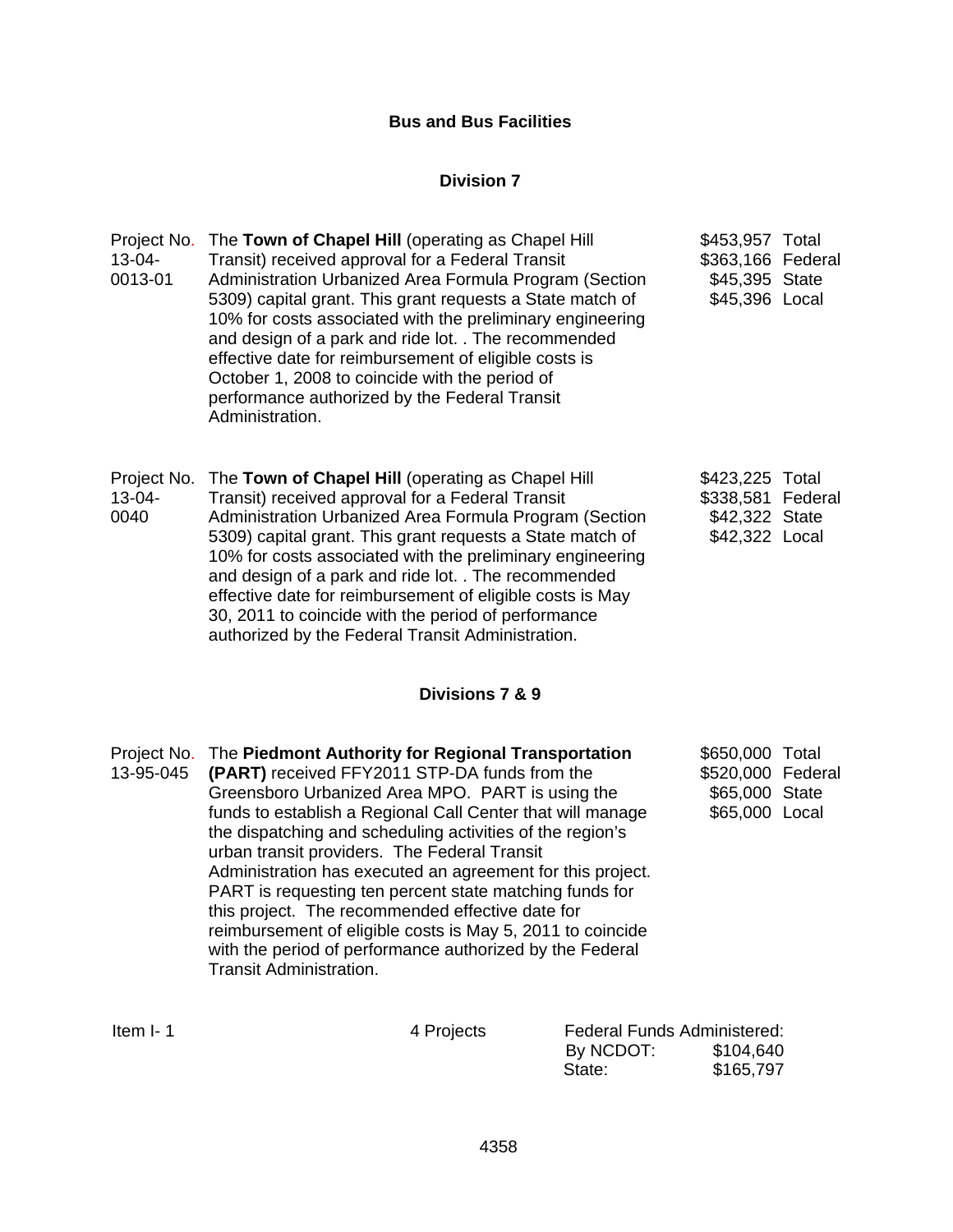# **ADDITIONS to the Transit 2012‐2018 STIP Project costs in thousands (000's)**

Division: 3 County: New Hanover STIP# TT-9702 Cape Fear Transportation Authority (WAVE Transit) Advanced Technology Funds to improve inventory and real time empmloyee access FUND Match FY2012 FY2013 FY2014 FY2015 FY2016 FY2017 FY2018 UTCH STAT \$14  $L \qquad \qquad \xi \; 2$ Division: 5 County: Wake, Durham STIP# TT‐9703 Triangle Transit Advanced Technology Funds to upgrade existing Data Mass Storage Device for 24/7 access FUND Match FY2012 FY2013 FY2014 FY2015 FY2016 FY2017 FY2018 UTCH STAT \$85  $L \qquad \qquad \zeta \, 9$ Division: 5 County: Durham STIP# TT‐9704 DATA (Durham Area Transit Authority) Advanced Technology Funds to provide solar power to passenger information signs at 13 bus stops and single logo on 59 transit buses FUND Match FY2012 FY2013 FY2014 FY2015 FY2016 FY2017 FY2018 UTCH STAT \$187 L \$21 Division: 7 County: Orange STIP# TT‐9705 Chapel Hill Transit Advanced Technology Funds to purchase a vehicle display board in the dispatch office and equip 6 supervisor vehicles with Mobile Data Computer technology and purchase video conferencing technology FUND Match FY2012 FY2013 FY2014 FY2015 FY2016 FY2017 FY2018 UTCH STAT \$55 L \$6 Division: 7,9 County: Guilford, Forsyth STIP# TT‐9706 Piedmont Authority for Regional Transportation Advanced Technology Funds to assist with the technology poption of the creation of a regional call center for PART FUND Match FY2012 FY2013 FY2014 FY2015 FY2016 FY2017 FY2018 UTCH STAT \$263 L \$ 29 Division: 9 County: Forsyth STIP# TM‐5302 Winston‐Salem Transit, Here 2 There Transportation Service, Family Services of Winston‐ Salem **Iob Access Reverse Commute Operating Assistance** FUND Match FY2012 FY2013 FY2014 FY2015 FY2016 FY2017 FY2018 5316 US \$221 \$221 \$221 \$221 \$221 \$221 \$221 L \$221 \$221 \$221 \$221 \$221 \$221 \$221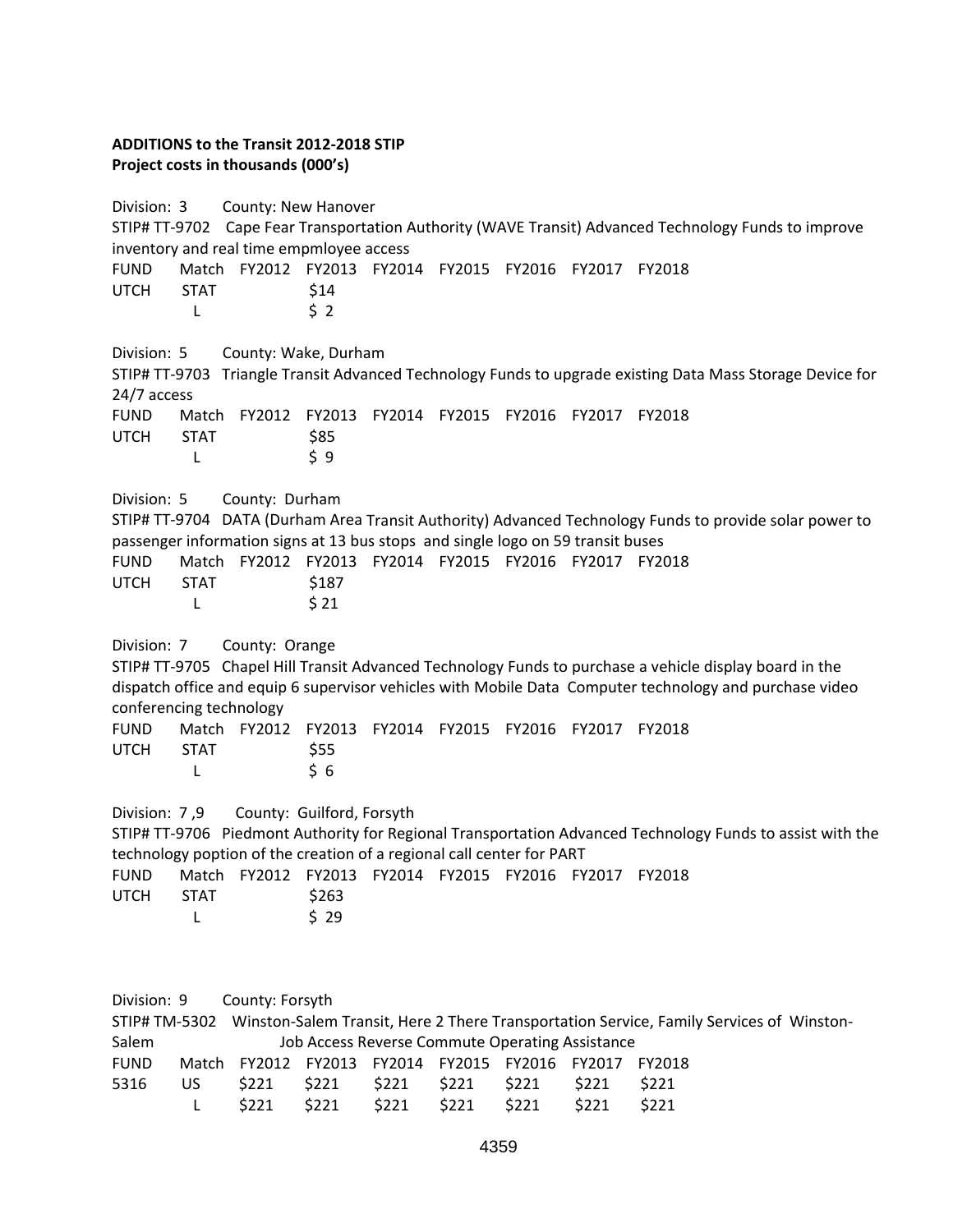Division: 9 County: Forsyth

STIP# TN‐5113 Winston‐Salem Transit, Piedmont Triad Regional Council, Shepherd's Center, Nepat Mobile Transport, Enrichment Center of Winston –Salem, and GroMeds Inc

 New Freedom Operating Assistance FUND Match FY2012 FY2013 FY2014 FY2015 FY2016 FY2017 FY2018 5317 US \$135 \$135 \$135 \$135 \$135 \$135 \$135 L \$135 \$135 \$135 \$135 \$135 \$135 \$135 Division: 10 County: Mecklenburg STIP# TT‐9707 Charlotte Area Transit System Advanced Technology Funds to upgrade 39 Ticket Vending Machines along the LYNX Blue Line with Security Enhancements FUND Match FY2012 FY2013 FY2014 FY2015 FY2016 FY2017 FY2018 UTCH STAT \$526 L \$ 58 Division: 10 County: Mecklenburg STIP# TT‐9708 Charlotte Area Transit System Advanced Technology Funds to convert 40 LYNX Emergency Phones to vendor maintained lines FUND Match FY2012 FY2013 FY2014 FY2015 FY2016 FY2017 FY2018 UTCH STAT \$167 L \$ 19 Division: 10 County: Mecklenburg STIP# TT‐9709 Charlotte Area Transit System Advanced Technology Funds to purchase and replace network switches and core components for use in the light rail network infrastructure for safety and security FUND Match FY2012 FY2013 FY2014 FY2015 FY2016 FY2017 FY2018 UTCH STAT \$146 L \$ 16 Division: 10 County: Mecklenburg STIP# TT‐9710 Charlotte Area Transit System Advanced Technology Funds to provide a method to allow NCDOT's 511 Traveler Information System to access CATS AVL for real time vehicle location information FUND Match FY2012 FY2013 FY2014 FY2015 FY2016 FY2017 FY2018 UTCH STAT \$159 L \$ 18 Division: 13 County: Buncombe STIP# TT‐9711 Asheville Transit Authority Advanced Technology Funds for a Real Time Passenger Information System that will also provide integrated Automatic Vehicle Location FUND Match FY2012 FY2013 FY2014 FY2015 FY2016 FY2017 FY2018 UTCH STAT \$405 L \$45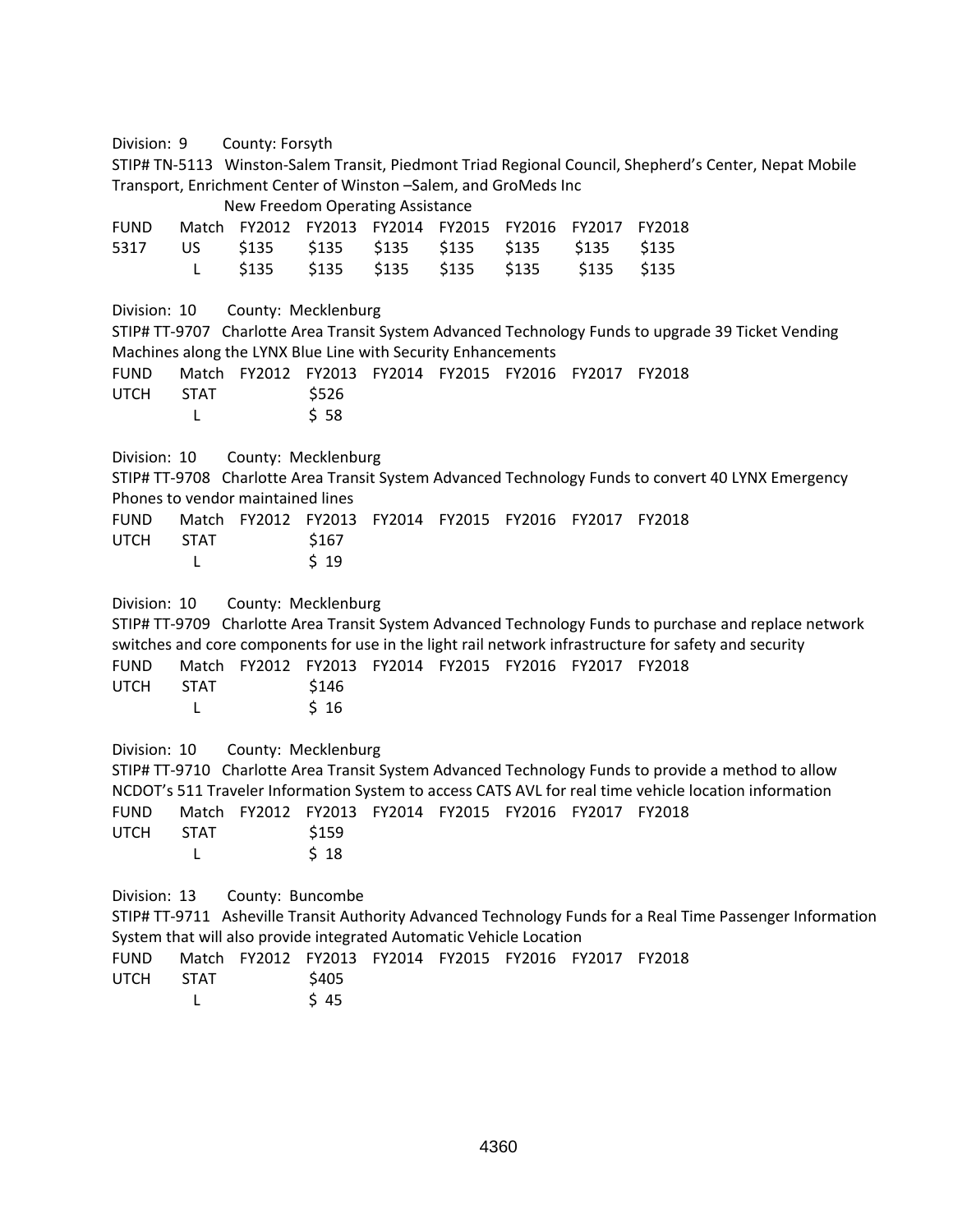Division: 13 County: Buncombe STIP# TM‐5163 City of Asheville Administrative Oversight of 5316 JARC projects in Asheville Urbanized Area from FY 2013 – 2016 Job Access Reverse Commute 5316 FUND Match FY2012 FY2013 FY2014 FY2015 FY2016 FY2017 FY2018 5316 US \$25 L \$25 Division: 13 County: Buncombe, Henderson STIP# TM‐5137 City of Asheville Black Mountain Transit Service operating assistance Job Access Reverse Commute Operating Assistance for FY 2013‐2014 FUND Match FY2012 FY2013 FY2014 FY2015 FY2016 FY2017 FY2018 5316 US \$102 L \$102 Division: 13,14 County: Buncombe, Henderson STIP# TM‐5138 Buncombe County‐ Black Mountain Trailblazer Service Job Access Reverse Commute Operating Assistance for FY 2013‐2014 FUND Match FY2012 FY2013 FY2014 FY2015 FY2016 FY2017 FY2018 5316 US \$102 L \$102 Division: 13, 14 County: Buncombe, Henderson STIP# TN‐5130 City of Asheville Administrative Oversight of 5317 New Freedom Projects JARC projects in Asheville Urbanized Area from FY 2013 – 2016 New Freedom 5317 FUND Match FY2012 FY2013 FY2014 FY2015 FY2016 FY2017 FY2018 5317 US \$24  $L \qquad \qquad \xi \, 6$ Division: 14 County: Henderson STIP# TD‐5264 City of Hendersonville‐US 64 Pedestrian Access to Bus Stops Improvements (Sidewalk and Crosswalks) for FY 2013‐2016 New Freedom Section 5317 FUND Match FY2012 FY2013 FY2014 FY2015 FY2016 FY2017 FY2018 5317 US \$197 L \$49 Division: 13 County: Buncombe STIP# TD‐5265 Customer Inspired Services – Capital and Operations to provide additional trips for disabled clients FY 2013‐3106 New Freedom Section 5317 FUND Match FY2012 FY2013 FY2014 FY2015 FY2016 FY2017 FY2018 5317 US \$21  $L \qquad \qquad \frac{1}{2}$ Division: Statewide County: Various STIP# TO‐6110 5311 Operating Assistance to Community Transportation Systems across the State FUND Match FY2012 FY2013 FY2014 FY2015 FY2016 FY2017 FY2018 FNU US \$1,327 L \$3,607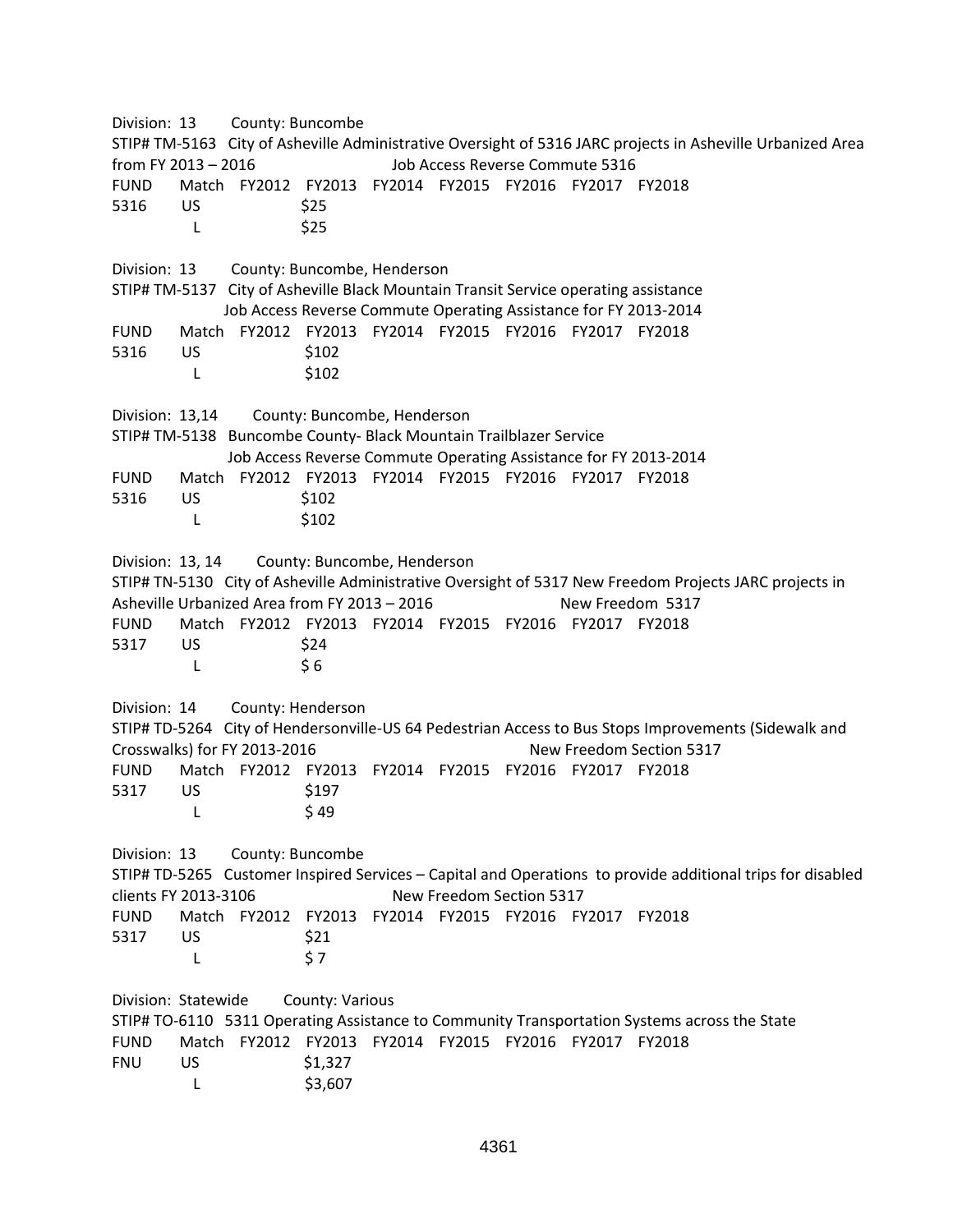Division: Statewide County: Various STIP# TA‐6519 5311 Capital Funding Assistance to Community Transportation Systems across the State FUND Match FY2012 FY2013 FY2014 FY2015 FY2016 FY2017 FY2018 FNU US \$6,306 STAT \$1,447 L \$ 861 Division: Statewide County: Various STIP# TK‐6180 5311 Administrative Funding Assistance to Community Transportation Systems across the State FUND Match FY2012 FY2013 FY2014 FY2015 FY2016 FY2017 FY2018 FNU US \$12,762  $STAT$   $$2,117$ L  $$2,626$ Division: Statewide County: Various STIP# TO‐6110 Section 5310 Elderly and Disabled Operating Assistance to Community Transportation Systems and Non‐profit agencies across the State FUND Match FY2012 FY2013 FY2014 FY2015 FY2016 FY2017 FY2018 FEPD US \$1,659 L \$1,659 Division: Statewide County: Various STIP# TA‐6519 5310 Elderly and Disabled Capital Funding Assistance to Community Transportation Systems and Non‐profit agencies across the State FUND Match FY2012 FY2013 FY2014 FY2015 FY2016 FY2017 FY2018 FEPD US \$6,306 STAT \$1,447 L \$ 861 Division: Statewide County: Various STIP# TO-6111 Section 5317 New Freedom Operating Assistance to Community Transportation Systems, Non‐profit agencies, Government Agencies, and Private Transportation Providers across the State FUND Match FY2012 FY2013 FY2014 FY2015 FY2016 FY2017 FY2018 **FEPD** US \$595 L \$595 Division: Statewide County: Various STIP# TA‐6520 Section 5317 New Freedom Capital Funding Assistance to Community Transportation Systems and Non‐profit agencies across the State FUND Match FY2012 FY2013 FY2014 FY2015 FY2016 FY2017 FY2018 FNF US \$355  $STAT$   $$44$ L \$44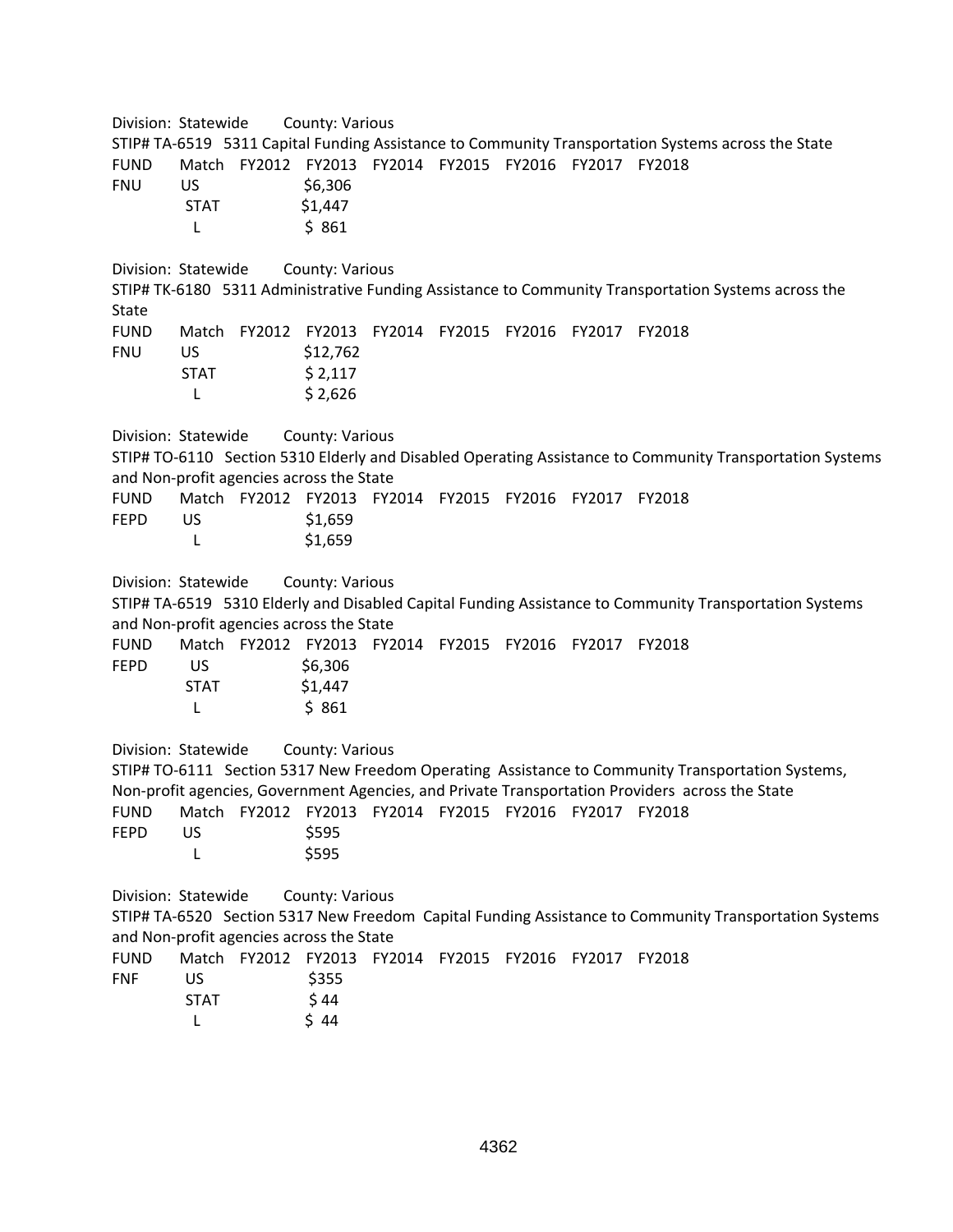## **MODIFICATIONS to the Transit 2012‐2018 STIP Project costs in thousands**

Division: 5 & 7 County: Durham, Orange, and Wake STIP# TD‐4914 Triangle Transit Facility ‐ I‐40 Bus Bypass Shoulder Project FUND Match FY2012 FY2013 FY2014 FY2015 FY2016 FY2017 FY2018 MOB STAT \$200 Division: 5 & 7 County: Durham, Orange, and Wake STIP# TA‐5123 Triangle Transit Authority Expansion Bus FUND Match FY2012 FY2013 FY2014 FY2015 FY2016 FY2017 FY2018 FBUS US \$640  $STAT$   $$80$ L \$80 Division: 5 & 7 County: Durham, Orange, and Wake STIP# TE‐5202 Triangle Transit Fixed Guideway – Durham‐Orange FUND Match FY2012 FY2013 FY2014 FY2015 FY2016 FY2017 FY2018 FED TBD US \$6,890 \$6,890 \$10,335 \$6,890 \$6,890 \$10,335 STAT (TBD) \$3,445 \$3,445 \$ 5,168 \$3,445 \$3,445 \$ 5,168 L (TBD) \$3,445 \$3,445 \$5,168 \$3,445 \$3,445 \$ 5,168 Division: 9 County: Forsyth STIP# TG‐5241B Winston‐Salem Transit Authority Preventative Maintenance FUND Match FY2012 FY2013 FY2014 FY2015 FY2016 FY2017 FY2018 FUZ US \$2,100 \$2,100 \$2,100 \$2,100 \$2,100 \$2,100 \$2,100 L \$ 525 \$ 525 \$ 525 \$ 525 \$ 525 \$ 525 \$ 525 Division: Statewide County: Statewide STIP# TP‐4902 Statewide support to update local community transportation service plans ‐ 5311 FUND Match FY2012 FY2013 FY2014 FY2015 FY2016 FY2017 FY2018 FNU US \$1,338 S \$ 167 L \$ 167 Division: Statewide County: Statewide STIP# TS‐4900Z State Administration of 5311 Funds FUND Match FY2012 FY2013 FY2014 FY2015 FY2016 FY2017 FY2018 FNU US \$2,073 Division: Statewide County: Statewide STIP# TS‐4900Z State Administration of Section 5317 New Freedom Funds FUND Match FY2012 FY2013 FY2014 FY2015 FY2016 FY2017 FY2018 FNF US \$191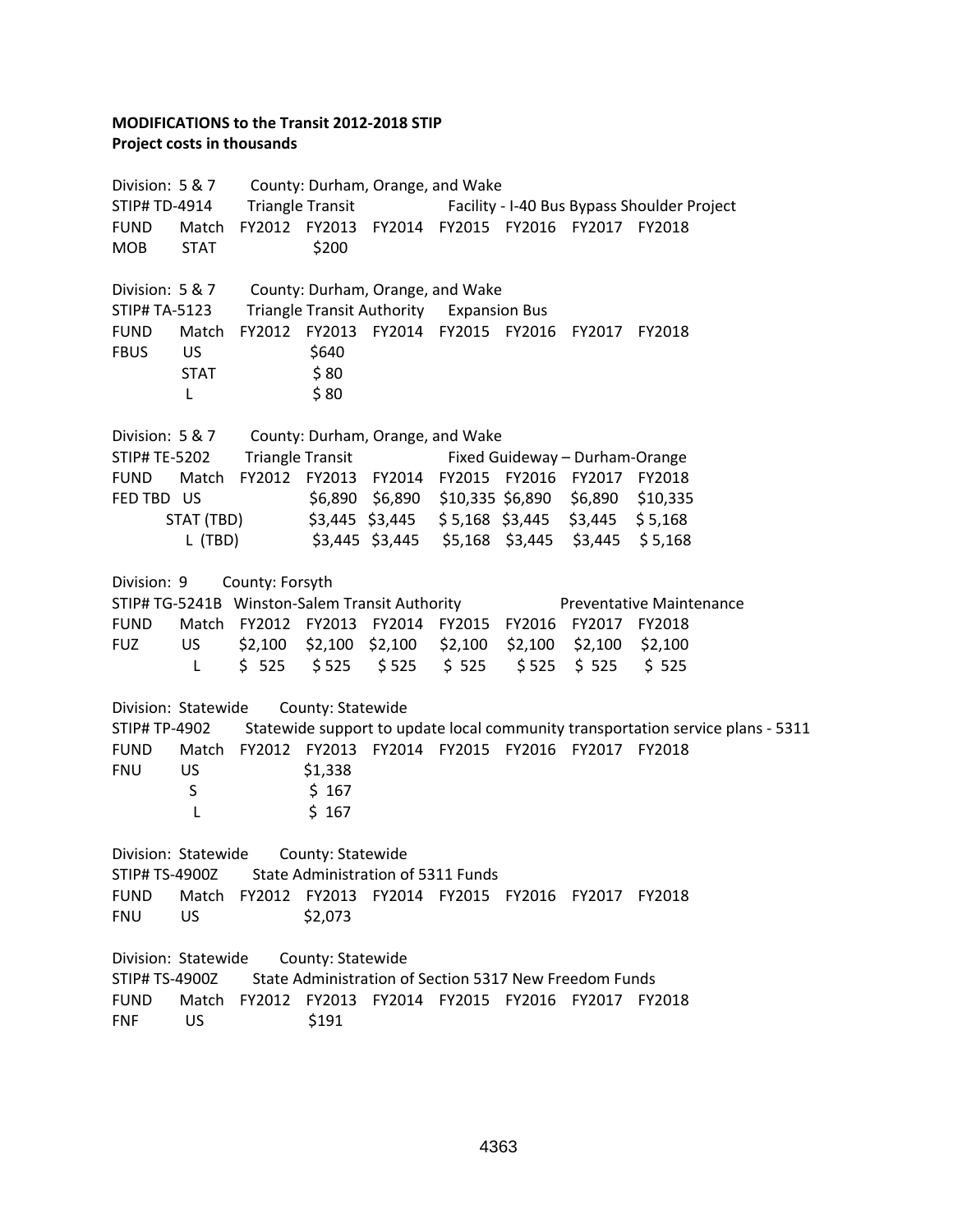Division: Statewide County: Statewide STIP# TK‐4900Z Statewide training and support services for rural, small urban and paratransit operations FUND Match FY2012 FY2013 FY2014 FY2015 FY2016 FY2017 FY2018 RTAP US \$288 **Lating Latin Contract Latin Contract Latin Contract Latin Contract Latin Contract Latin Contract Latin Contract** Division: Statewide County: Statewide STIP# TP‐4900Z Statewide training and support services for rural, small urban and paratransit operations FUND Match FY2012 FY2013 FY2014 FY2015 FY2016 FY2017 FY2018 RTAP US \$288 **Lating Lating Contracts** Division: 10, 11, 12 County: Caldwell, Catawba, Lincoln, Mecklenburg, Watauga STIP# TI‐6101 Intercity Bus‐Boone to Charlotte‐American Charters, LTD. FUND Match FY2012 FY2013 FY2014 FY2015 FY2016 FY2017 FY2018 FNU US \$74 S \$74 L \$43 Division: 6, 8, 10 County: Anson, Cumberland, Hoke, Moore, Richmond, Union STIP# TI‐6102 Intercity Bus‐Fayetteville to Charlotte‐American Charters, LTD. FUND Match FY2012 FY2013 FY2014 FY2015 FY2016 FY2017 FY2018 FNU US \$80 S \$80 L \$47 Division: 7, 9, 11 County: Forsyth, Guilford, Watauga, Wilkes, Yadkin STIP# TI‐6103 Intercity Bus‐Greensboro to Boone‐American Charters, LTD. FUND Match FY2012 FY2013 FY2014 FY2015 FY2016 FY2017 FY2018 FNU US \$109 S \$109 L \$64 Division: Statewide County:Statewide STIP# TI‐6104 Intercity Bus‐Five Intercity Bus Routes in Eastern NC‐Greyhound Raleigh‐Norfolk (via Elizabeth City), Raleigh‐Norfolk (via Ahoskie), Raleigh‐Wilmington, Raleigh‐Camp LeJeune, Raleigh‐Myrtle Beach FUND Match FY2012 FY2013 FY2014 FY2015 FY2016 FY2017 FY2018 FNU US \$694 L \$694 Division: Statewide County: Statewide STIP# TI‐6101 Intercity Bus‐Boone to Charlotte‐American Charters, LTD. FUND Match FY2012 FY2013 FY2014 FY2015 FY2016 FY2017 FY2018 FNU US \$74 S \$74  $L \qquad \qquad$  \$43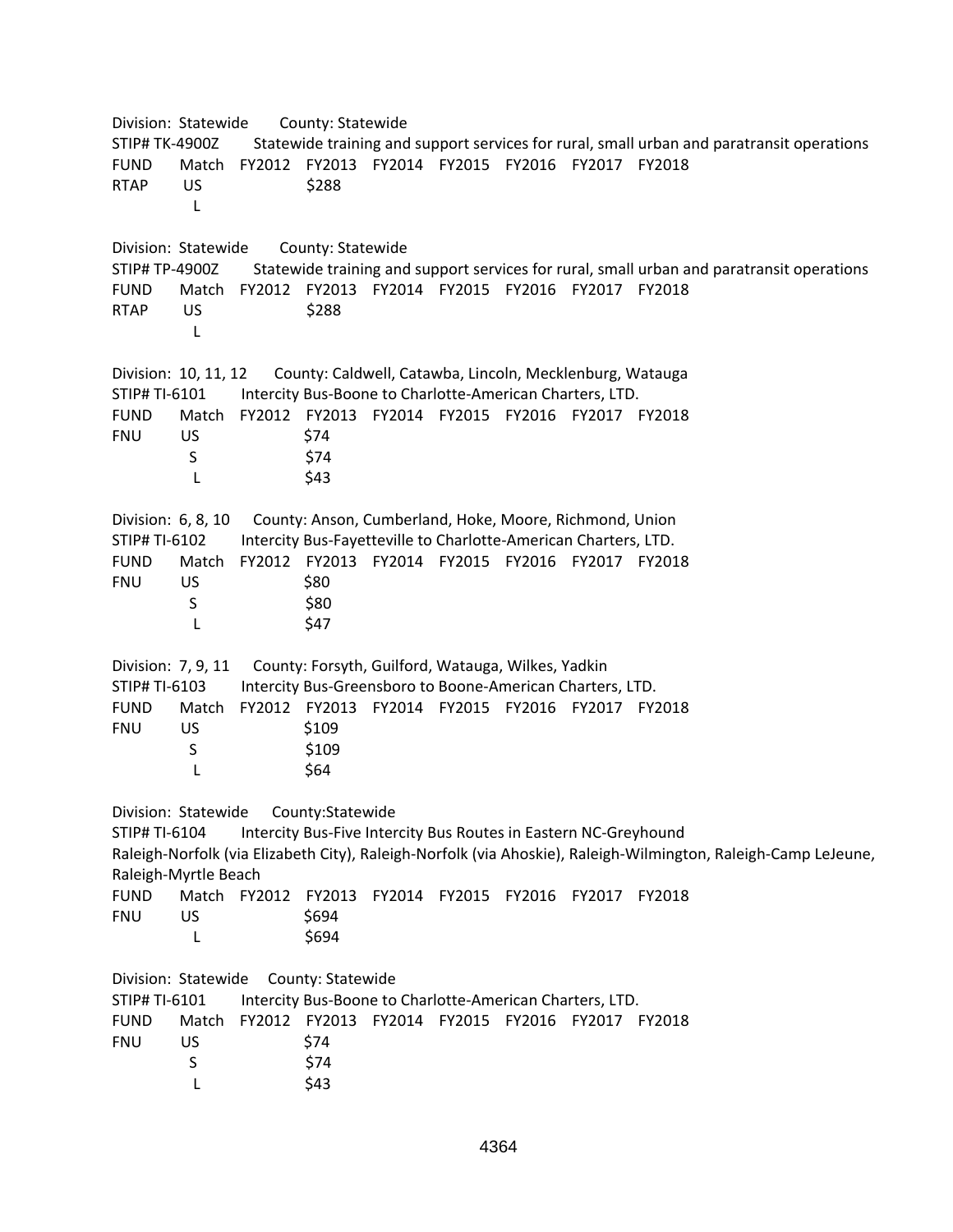Division: Statewide County: Various Counties STIP# TN‐5112 State Administration – 5317 New Freedom – beyond Americans with disability requirements FUND Match FY2012 FY2013 FY2014 FY2015 FY2016 FY2017 FY2018 FNF US \$350 \$386 \$386 \$386 \$386 \$386 \$386 Division: Statewide County:Various Counties STIP# TN‐5113 County: Various Counties 5317 New Freedom operating assistance FUND Match FY2012 FY2013 FY2014 FY2015 FY2016 FY2017 FY2018 FNF US \$595 L \$595 STIP# TN‐5114 County: Various Counties 5317 New Freedom capital assistance FUND Match FY2012 FY2013 FY2014 FY2015 FY2016 FY2017 FY2018 FNF US \$356  $STAT$   $$45$ L \$45 Division: 6 County: Cumberland STIP# TN‐5101 Fayetteville Transit New Freedom FUND Match FY2012 FY2013 FY2014 FY2015 FY2016 FY2017 FY2018 5317 US \$200 \$90 \$90 \$90 \$90 \$90 \$90 L \$200 \$23 \$23 \$23 \$23 \$23 \$23 Division: 7 County: Guilford STIP# TG‐4759 Greensboro Transit Authority Preventive Maintenance FUND Match FY2012 FY2013 FY2014 FY2015 FY2016 FY2017 FY2018 FUZ5307 US \$3,919 \$4,614 \$4,614 \$4,614 \$4,614 \$4,614 \$4,614 L \$ 979 \$1,153 \$1,153 \$1,153 \$1,153 \$1,153 \$1,153 Division: 7 County: Guilford STIP# TG‐5101A Greensboro Transit Authority Operating Assistance FUND Match FY2012 FY2013 FY2014 FY2015 FY2016 FY2017 FY2018 FUZ5307 US \$1,105 L \$ 276 Division: Statewide County: Statewide STIP# TV‐4903 State Administration of Section 5310 Elderly and Disabled Persons Assistance Program FUND Match FY2012 FY2013 FY2014 FY2015 FY2016 FY2017 FY2018 FNU US \$380 Division: Statewide County: Statewide STIP# TT‐97024903 State Administration of Section 5310 Elderly and Disabled Persons Assistance Program FUND Match FY2012 FY2013 FY2014 FY2015 FY2016 FY2017 FY2018 FNU US \$380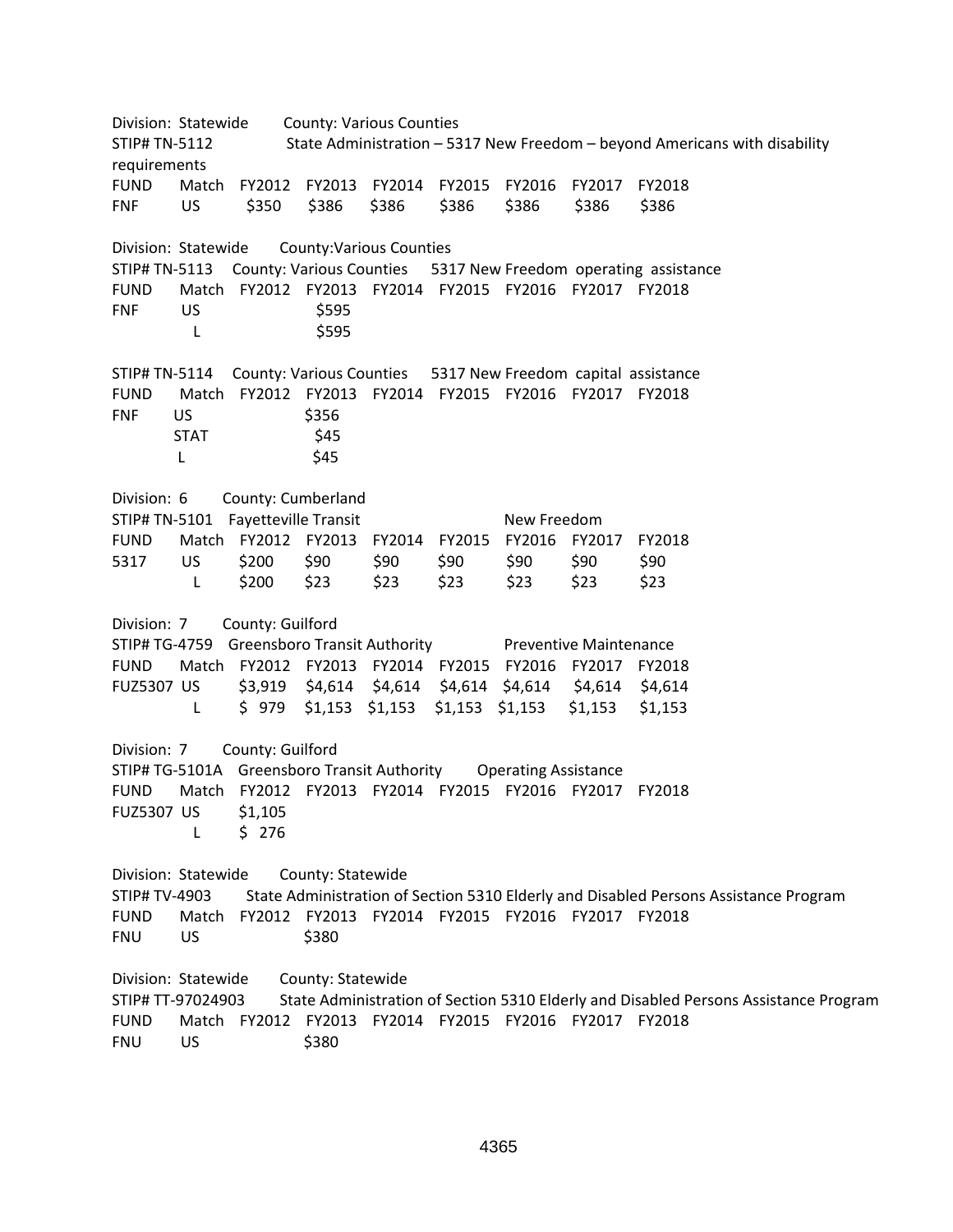# **Approval – Specific State Funds for Construction Projects**

A motion was made by Board Member Perkins, which was seconded by Board Member Fox,

to approve the following:

| Town/<br>County<br><b>Division</b>     | Project<br><b>Description</b>                                                                                                                                                                                                                                           | <b>Estimated</b><br>Cost |
|----------------------------------------|-------------------------------------------------------------------------------------------------------------------------------------------------------------------------------------------------------------------------------------------------------------------------|--------------------------|
| Henderson<br>Co.<br>Div. 14<br>R-5207B | Project WBS 45393.3.3<br>SR 1006 (Howard Gap Road) from Bridge 20 (on project<br>B-3622) to SR 1539 (Jackson Road), 3.703 miles. Initial funds<br>are needed for construction based on the estimate from the<br>12-Month Tentative Letting List published June 5, 2012. | \$8,400,000.00           |
| Statewide<br>Div. 15<br>M-0452         | Project WBS 43598.1.TA1<br>Statewide Toll / Financial Feasibility Studies. Initial funds are<br>requested for preliminary engineering.                                                                                                                                  | \$200,000.00             |

| <b>ITEM J SUMMARY</b> | <b>2 PROJECTS</b> | \$8,600,000.00 |
|-----------------------|-------------------|----------------|
|                       |                   |                |

### **Approval – Specific North Carolina Trust Funds – Intrastate System & Urban Loops**

A motion was made by Board Member Perkins, which was seconded by Board Member Fox,

to approve the following:

| Town/<br>County<br><b>Division</b>            | Project<br><b>Description</b>                                                                                                                                                                                                                                                                                 | <b>Estimated</b><br>Cost |
|-----------------------------------------------|---------------------------------------------------------------------------------------------------------------------------------------------------------------------------------------------------------------------------------------------------------------------------------------------------------------|--------------------------|
| Beaufort -<br>Martin Cos.<br>Div. 2<br>R-2511 | Project WBS 35494.1.1<br>US 17 from Washington Bypass north of NC 171 to multi-lanes<br>south of Williamston. \$702,296.00 has previously<br>been<br>approved for preliminary engineering. Additional funds are<br>needed to cover expenditures that have or will exceed the<br>previously authorized budget. | \$500,000.00             |
| Jones -<br>Onslow Cos.<br>Div. 2<br>R-2514C   | Project WBS 34442.1.4<br>US 17 from North of Maysville to North of NC 58. Initial funds<br>are needed for preliminary engineering.                                                                                                                                                                            | \$325,000.00             |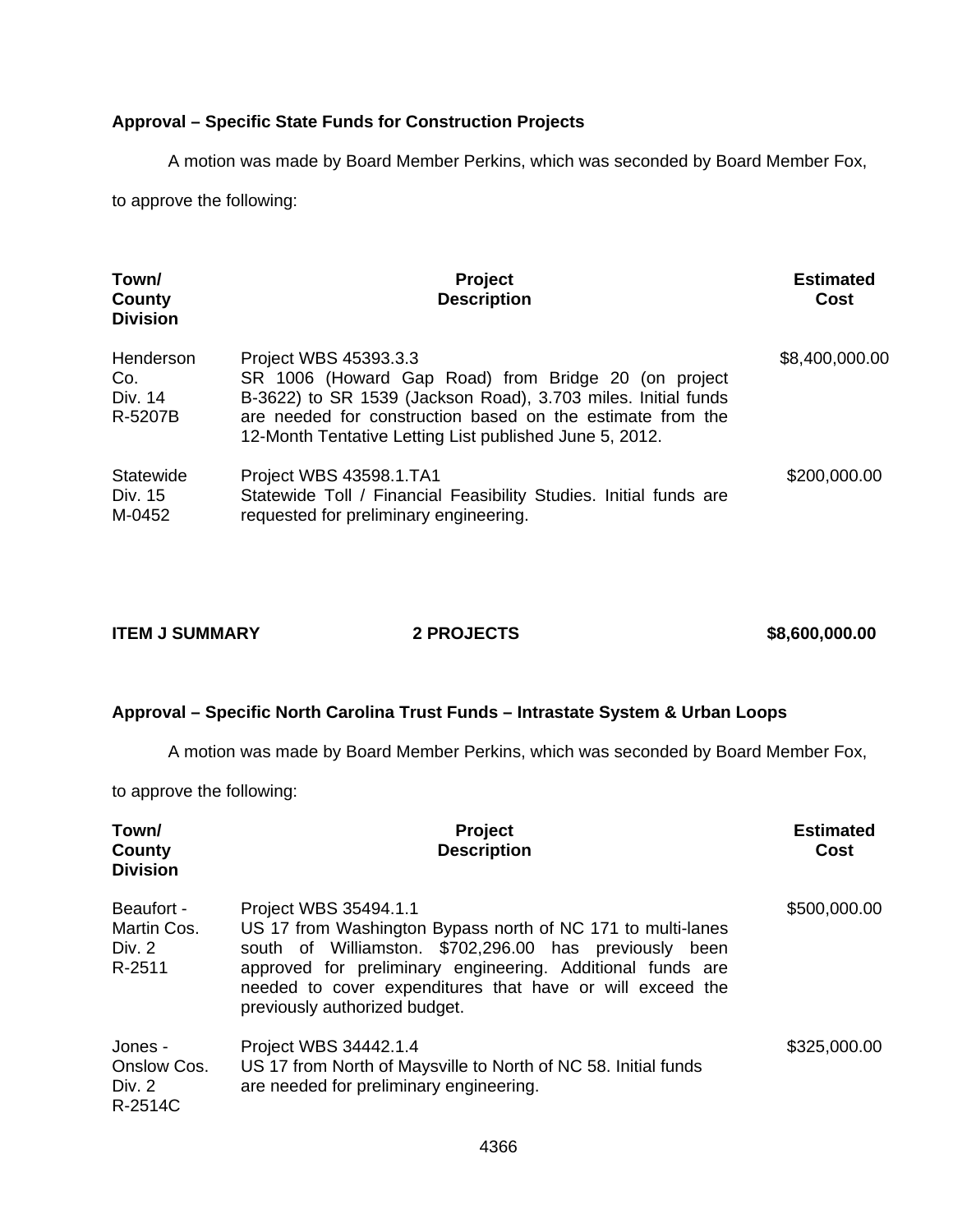| Jones -<br>Onslow Cos.<br>Div. 2<br>R-2514D           | Project WBS 34442.1.5<br>US 17 from North of NC 58 to the New Bern Bypass. Initial<br>funds are needed for preliminary engineering.                                                                                                                                                                                                      | \$445,000.00   |
|-------------------------------------------------------|------------------------------------------------------------------------------------------------------------------------------------------------------------------------------------------------------------------------------------------------------------------------------------------------------------------------------------------|----------------|
| Wilmington/<br>New Hanover<br>Co.<br>Div. 3<br>U-4751 | Project WBS 40191.1.2<br>New Route from Military Cutoff to the proposed Wilmington<br>Bypass (TIP project R-2405). \$2,272,672.00 has previously<br>been approved for preliminary engineering. Additional funds are<br>requested for preliminary engineering.                                                                            | \$1,500,000.00 |
| Jones -<br>Onslow Cos.<br>Div. $3$<br>R-2514B         | Project WBS 34442.1.3<br>US 17 South of Belgrade to North of Maysville. Initial funds are<br>needed for preliminary engineering.                                                                                                                                                                                                         | \$385,000.00   |
| Wayne Co.<br>Div. $4$<br>R-2554A                      | Project WBS 34461.2.4<br>US 70, Goldsboro Bypass, from west of NC 581 to SR 1300<br>(Salem Church Road). \$13,282,000.00 has previously been<br>approved for right of way and utilities. Additional funds are<br>needed to cover condemnation settlements and expenditures<br>that have or will exceed the previously authorized budget. | \$9,925,500.00 |

# **TRUST FUND INTRASTATE SUMMARY 6 PROJECTS \$13,080,500.00**

# **Approval of Specific North Carolina Trust Funds - Urban Loops**

| Town/<br>County<br><b>Division</b>                | <b>Project</b><br><b>Description</b>                                                                                                                                                                                                                                                                                                               | <b>Estimated</b><br>Cost |
|---------------------------------------------------|----------------------------------------------------------------------------------------------------------------------------------------------------------------------------------------------------------------------------------------------------------------------------------------------------------------------------------------------------|--------------------------|
| Greensboro /<br>Guilford Co.<br>Div. 7<br>U-2525C | Project WBS 34821.2.4<br>Greensboro Eastern Loop from US 29 north of Greensboro to<br>SR 2303 (Lawndale Drive). \$11,032,010.00 has previously been<br>approved for appraisal and advanced acquisition of specific<br>parcels. Additional funds are requested for advanced acquisition<br>of Specific Parcel 970 (Property of Cramer on Elm, LLC). | \$1,386,653.00           |
| Forsyth Co.<br>Div. 9<br>R-2247                   | Project WBS 34409.1.13<br>Winston Salem Northern Beltway from US 158 to US 52. Initial<br>funds are needed for preliminary engineering for attorney work<br>charges.                                                                                                                                                                               | \$75,000.00              |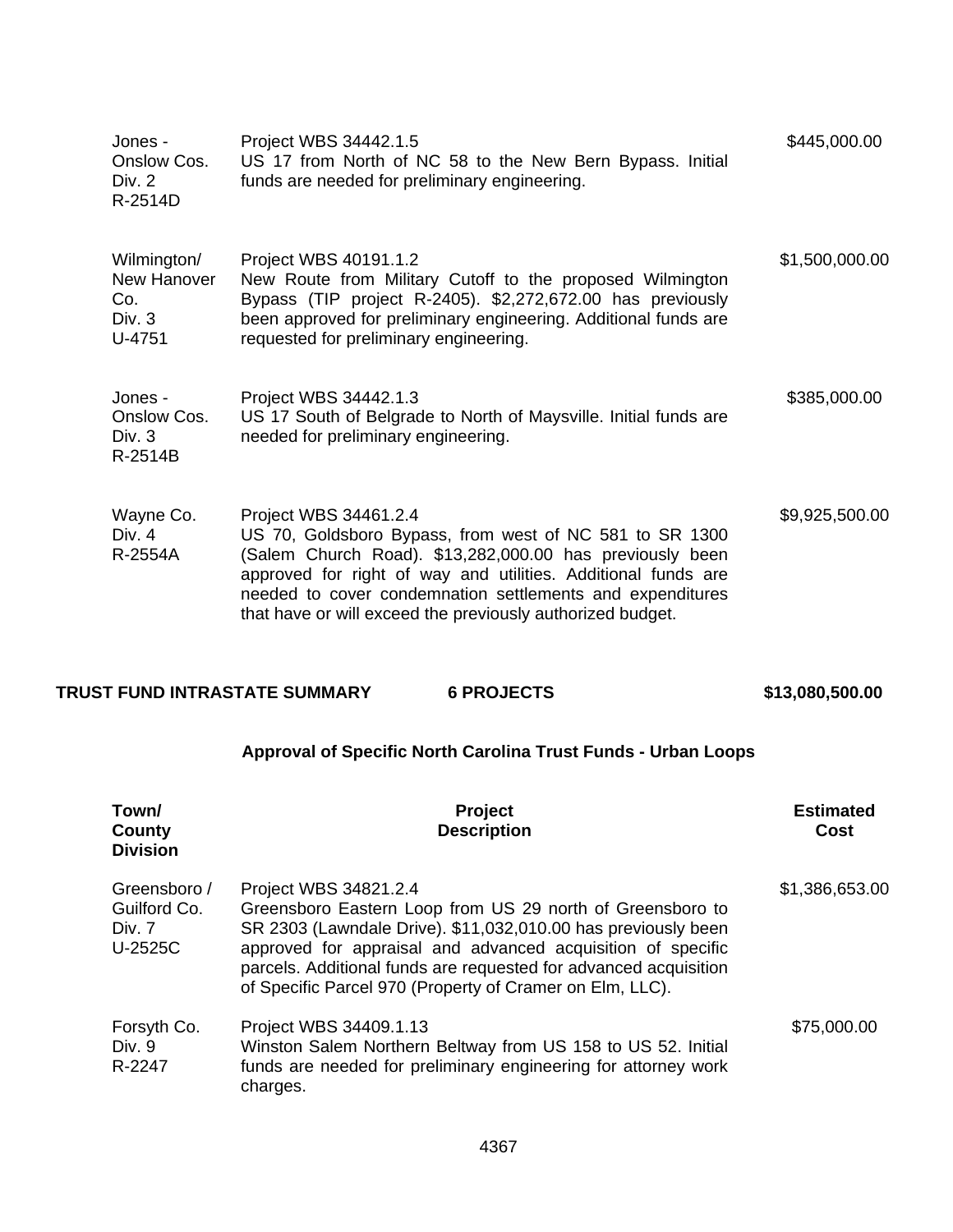| Winston-    | Project WBS 34839.1.3                                          | \$75,000.00 |
|-------------|----------------------------------------------------------------|-------------|
| Salem/      | Winston Salem Northern Beltway Eastern Section (Future I-74)   |             |
| Forsyth Co. | from US 52 to US 311. Initial funds are needed for preliminary |             |
| Div. 9      | engineering for attorney work.                                 |             |
| U-2579      |                                                                |             |
|             |                                                                |             |
|             |                                                                |             |

Winston-Salem/ Forsyth Co. Div. 9 U-2579AB Project WBS 34839.2.4 Winston-Salem Northern Beltway Eastern Section (Future I-74) from I-40 to I-40 Business / US 421. \$27,090,098.00 has previously been approved for appraisal and advanced acquisition of specific parcels. Additional funds are requested for settlement of Specific Parcel 868 (Property of Mr. James W. Steelman - Deceased, executor Mr. James Walter Steelman) and Specific Parcel 865 (Property of Ms. Nanette Reyna).

**TRUST FUND URBAN LOOP 4 PROJECTS 1,974,729.00** 

\$438,076.00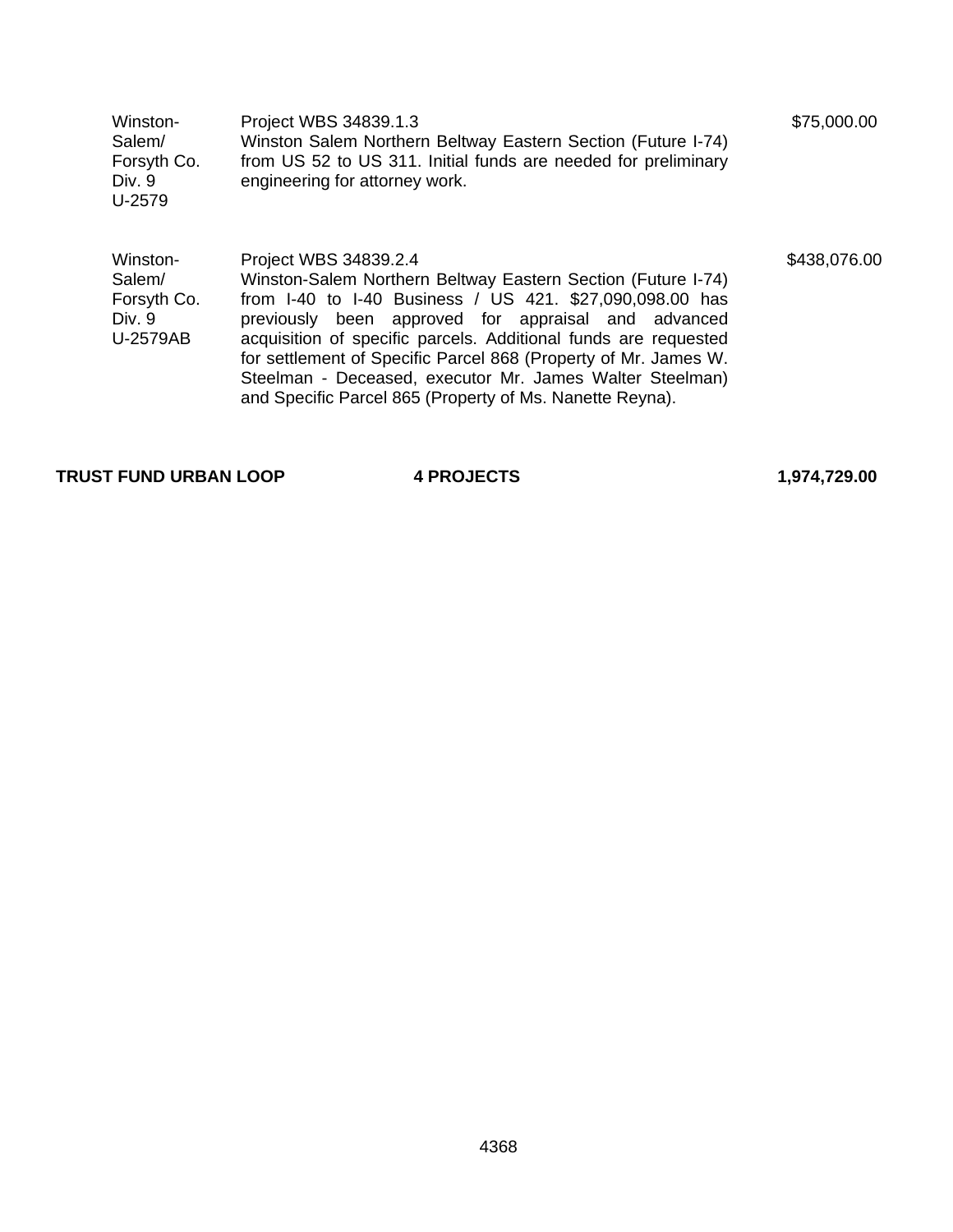### **Approval of Specific North Carolina Bond Funds - Urban Loops**

| Town/<br>County<br><b>Division</b>                                                                        |                                                        | <b>Project</b><br><b>Description</b>                                                                                                                                                                                                                  | <b>Estimated</b><br><b>Cost</b>                     |
|-----------------------------------------------------------------------------------------------------------|--------------------------------------------------------|-------------------------------------------------------------------------------------------------------------------------------------------------------------------------------------------------------------------------------------------------------|-----------------------------------------------------|
| Charlotte/<br>Mecklenburg<br>Co.<br>Div. 10<br>R-2248AC                                                   | Project WBS 34410.3.8<br>complete. WBS will be closed. | I-485 (Charlotte Western Outer Loop) from Brown Grier Road<br>Extension to SR 1148 (Garrison Road), 3.280 miles.<br>\$79,804,900.00 has previously been approved for construction.<br>State funds need to be decreased (\$1,460,778.35) as project is | $-$1,460,778.35$                                    |
| <b>TRUST FUND BOND URBAN LOOP</b>                                                                         |                                                        | <b>1 PROJECT</b>                                                                                                                                                                                                                                      | $-$1,460,778.35$                                    |
| <b>TRUST FUND INTRASTATE SUMMARY</b><br><b>TRUST FUND URBAN LOOP</b><br><b>TRUST FUND BOND URBAN LOOP</b> |                                                        | <b>6 PROJECTS</b><br><b>4 PROJECTS</b><br><b>1 PROJECT</b>                                                                                                                                                                                            | \$13,080,500.00<br>1,974,729.00<br>$-$1,460,778.35$ |
| <b>SUMMARY OF TRUST FUNDS</b>                                                                             |                                                        | <b>11 PROJECTS</b>                                                                                                                                                                                                                                    | 13,594,450.00                                       |

### **Approval – Funds for Specific Spot Safety Improvement Projects**

The Board concurred with the staff recommendations and delegated authority to the Secretary

to award the following:

Board Member Sloane abstained from voting on project 43550.3.1 in Brunswick County.

Board Member Wall abstained from voting on projects 43573.2.1 and 43573.3.1 in Alamance County.

| Town/<br>County<br><b>Division</b>     | <b>Project</b><br><b>Description</b>                                                                                                                                                            | <b>Estimated</b><br>Cost |
|----------------------------------------|-------------------------------------------------------------------------------------------------------------------------------------------------------------------------------------------------|--------------------------|
| Dare Co.<br>Div. 1<br><b>SS-4901AD</b> | Project WBS 43549.3.1<br>US 158 from Currituck County line to US 64. Initial construction<br>funds are needed for safety improvements for pedestrians at<br>intersections.<br>File 01-12-18211C | \$80,000.00              |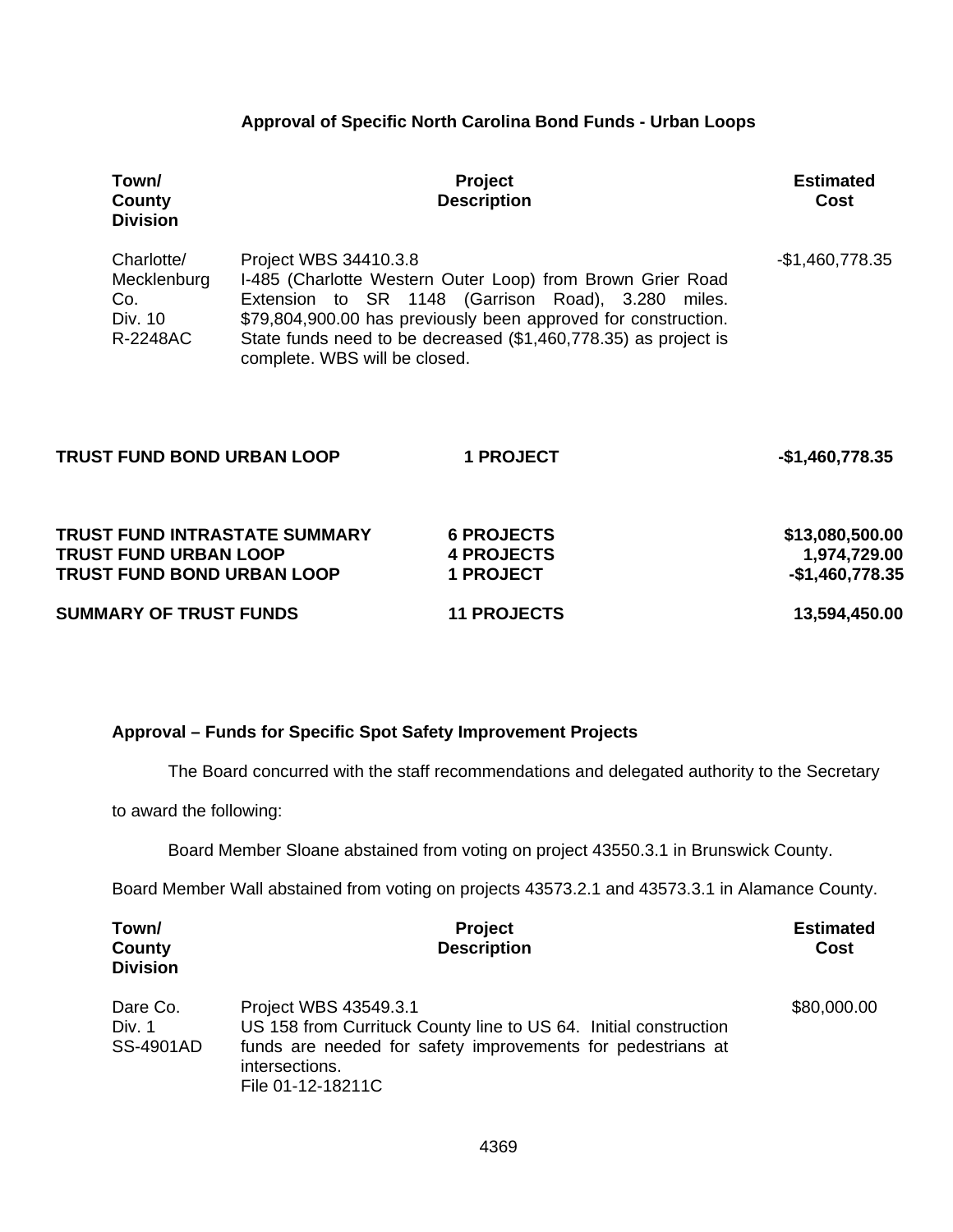| Craven Co.<br>Div. 2<br><b>SS-4902AS</b>       | Project WBS 43562.3.1<br>NC 55 east of SR 1445 (Turkey Quarter Creek Road) over a<br>branch of the Neuse River at double culvert structure #240051.<br>Initial construction funds are needed for guardrail installation.<br>File 02-11-17464C             | \$69,600.00  |
|------------------------------------------------|-----------------------------------------------------------------------------------------------------------------------------------------------------------------------------------------------------------------------------------------------------------|--------------|
| Pitt Co.<br>Div. 2<br><b>SS-4902AT</b>         | Project WBS 43563.3.1<br>US 264 at US 264A / NC 33 (Greenville Boulevard), and<br>US 264A / NC 33 at SR 1534 (Old Pactolus Road). Initial<br>construction funds are needed for guide and warning sign<br>installations.<br>File 02-12-5039C               | \$308,000.00 |
| Pitt Co.<br>Div. 2<br><b>SS-4902AT</b>         | Project WBS 43563.2.1<br>US 264 at US 264A / NC 33 (Greenville Boulevard), and<br>US 264A / NC 33 at SR 1534 (Old Pactolus Road). Initial right of<br>way and utilities funds are needed for guide and warning sign<br>installations.<br>File 02-12-5039R | \$4,000.00   |
| Pitt Co.<br>Div. 2<br><b>SS-4902AV</b>         | Project WBS 43593.3.1<br>SR 1760 (Mobleys Bridge Road) at SR 1756 (JC Galloway<br>Road). Initial construction funds are needed for all-way stop<br>installation.<br>File 02-12-18731C                                                                     | \$6,000.00   |
| Brunswick Co.<br>Div. 3<br><b>SS-4903AT</b>    | Project WBS 43550.3.1<br>US 17 at SR 1303 (Hickman Road). Initial construction funds<br>are needed for flasher installation.<br>File 03-11-16393C                                                                                                         | \$52,000.00  |
| Edgecombe<br>Co.<br>Div. 4<br><b>SS-4904BN</b> | Project WBS 43566.3.1<br>US 258 at NC 42/43. Initial construction funds are needed for<br>all-way stop installation.<br>File 04-12-10768C                                                                                                                 | \$44,000.00  |
| Wayne Co.<br>Div. 4<br><b>SS-4904BM</b>        | Project WBS 43565.3.1<br>US 117 at US 13 and SR 1927 (Genoa Road).<br>Initial<br>construction funds are needed for traffic signal revisions, turn<br>lane revisions, and intersection improvements.<br>File 04-11-16441C                                  | \$136,000.00 |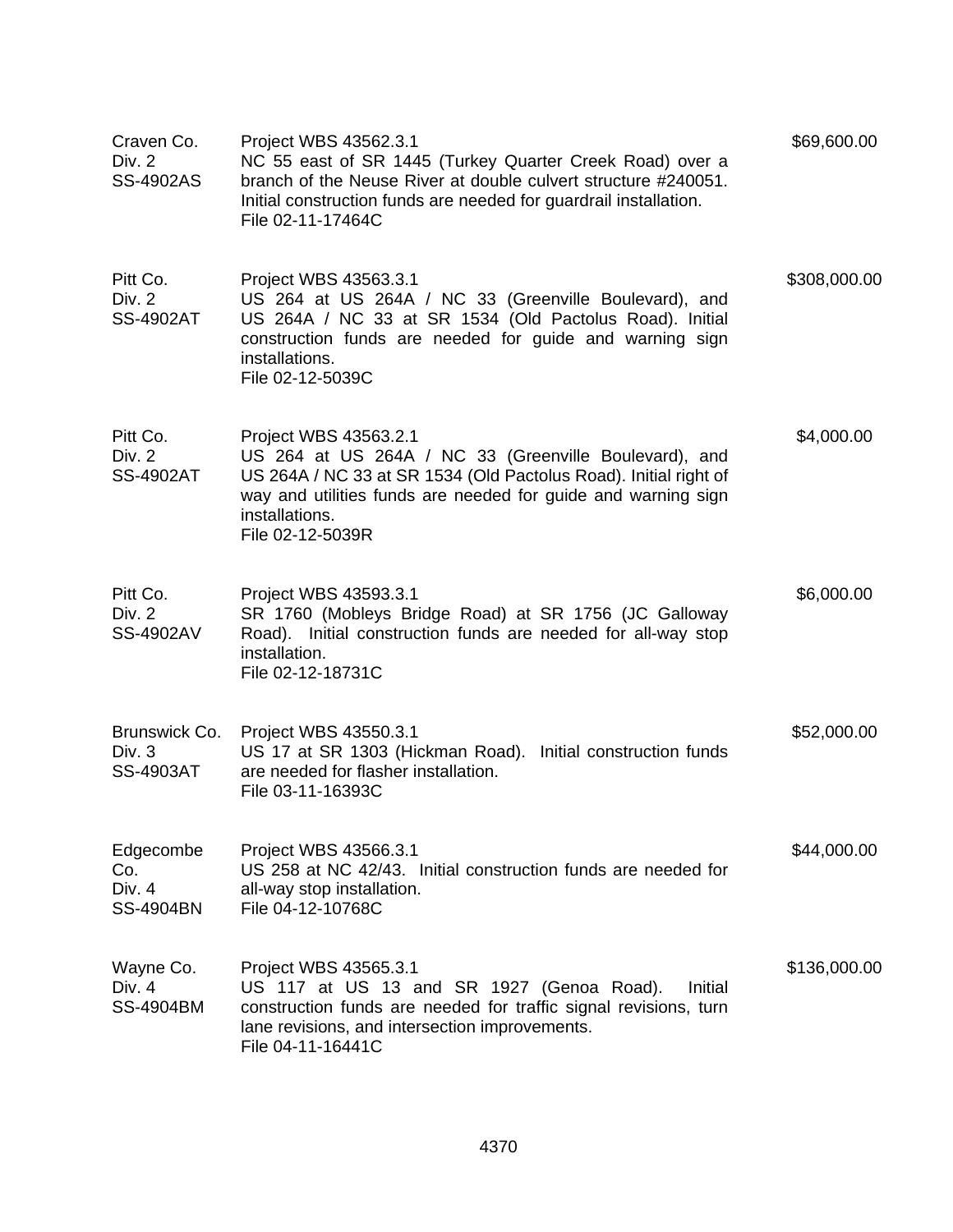| Wayne Co.<br>Div. 4<br><b>SS-4904BM</b>             | Project WBS 43565.2.1<br>US 117 at US 13 and SR 1927 (Genoa Road). Initial right of<br>way and utilities funds are needed for traffic signal revisions,<br>turn lane revisions, and intersection improvements.<br>File 04-11-16441R                          | \$8,000.00   |
|-----------------------------------------------------|--------------------------------------------------------------------------------------------------------------------------------------------------------------------------------------------------------------------------------------------------------------|--------------|
| Wilson Co.<br>Div. 4<br><b>SS-4904BL</b>            | Project WBS 43564.3.1<br>US 301 south of SR 1368. Initial construction funds are needed<br>for guardrail installation.<br>File 04-08-217C                                                                                                                    | \$4,800.00   |
| Durham/<br>Durham Co.<br>Div. 5<br><b>SS-4905BI</b> | Project WBS 43567.2.1<br>SR 1004 (Old Oxford Road) at SR 1648 (Danube Lane). Initial<br>right of way and utilities funds are needed for turn lane<br>construction and traffic signal installation.<br>File 05-11-5025R                                       | \$44,000.00  |
| Durham/<br>Durham Co.<br>Div. 5<br><b>SS-4905BI</b> | Project WBS 43567.3.1<br>SR 1004 (Old Oxford Road) at SR 1648 (Danube Lane). Initial<br>construction funds are needed for turn lane construction and<br>traffic signal installation.<br>File 05-11-5025C                                                     | \$250,400.00 |
| Wake Co.<br>Div. 5<br><b>SS-4905BJ</b>              | Project WBS 43568.3.1<br>SB US 1 to Crossroads Boulevard, WB NC 540 to EB NC 55,<br>EB Wade Avenue to EB I-440, Western Boulevard at I-440 EB<br>Initial construction funds are needed for impact<br>and WB.<br>attenuator replacements.<br>File 05-12-8167C | \$132,000.00 |
| Raleigh/<br>Wake Co.<br>Div. 5<br><b>SS-4905BK</b>  | Project WBS 43569.3.1<br>SR 1820 (Lead Mine Road) at Bridgeport Drive (southern<br>intersection). Initial construction funds are needed for traffic<br>signal installation.<br>File 05-12-8166C                                                              | \$79,200.00  |
| Raleigh/<br>Wake Co.<br>Div. 5<br><b>SS-4905BK</b>  | Project WBS 43569.2.1<br>SR 1820 (Lead Mine Road) at Bridgeport Drive (southern<br>intersection). Initial right of way and utilities funds are needed<br>for traffic signal installation.<br>File 05-12-8166R                                                | \$800.00     |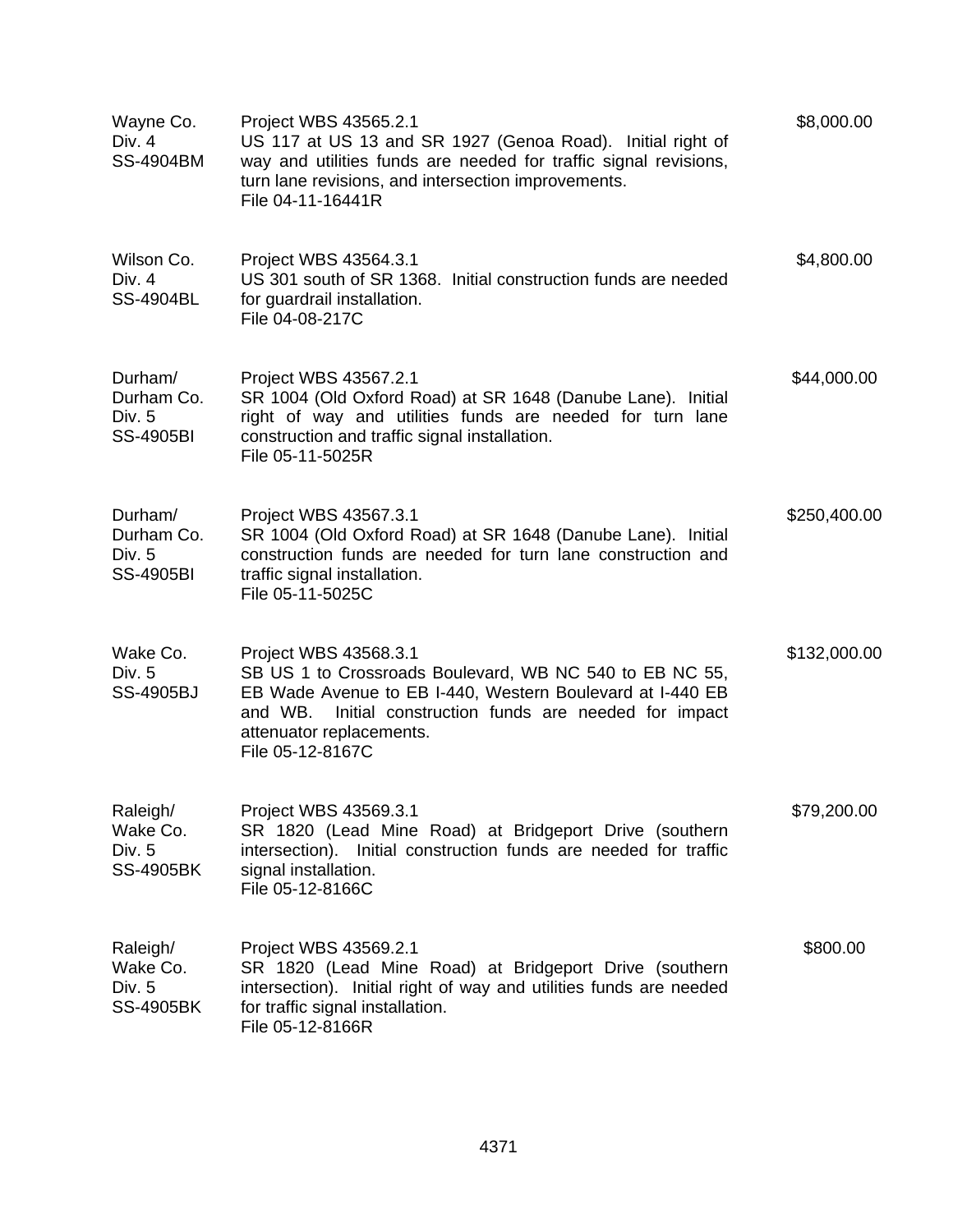| Garner/<br>Wake Co.<br>Div. 5<br><b>SS-4905BL</b>         | Project WBS 43597.3.1<br>SR 2711 (Buffaloe Road) at SR 2711 / SR 2713 (Vandora<br>Initial construction funds are needed for<br>Springs Road).<br>roundabout installation.<br>File 05-12-9543C                                                                   | \$160,000.00 |
|-----------------------------------------------------------|-----------------------------------------------------------------------------------------------------------------------------------------------------------------------------------------------------------------------------------------------------------------|--------------|
| Columbus Co.<br>Div. 6<br><b>SS-4906BF</b>                | Project WBS 43407.3.1<br>SR 1001 (Hallsboro Road) south of SR 1915. \$80,000.00 in<br>construction funds has previously been approved for curve<br>improvements. Additional funds are needed due to an increase<br>in construction costs.<br>File 06-11-10524-1 | \$45,000.00  |
| Harnett Co.<br>Div. 6<br><b>SS-4906BK</b>                 | Project WBS 43570.3.1<br>SR 1725 (Ashe Avenue) from west of Bridge 129 to east of<br>Bridge 131 near Dunn. Initial construction funds are needed for<br>curve revisions, shoulder construction, and guardrail revisions.<br>File 06-12-17505C                   | \$252,000.00 |
| Harnett Co.<br>Div. 6<br><b>SS-4906BK</b>                 | Project WBS 43570.2.1<br>SR 1725 (Ashe Avenue) from west of Bridge 129 to east of<br>Bridge 131 near Dunn. Initial right of way and utilities funds are<br>needed for curve revisions, shoulder construction, and guardrail<br>revisions.<br>File 06-12-17505R  | \$1,600.00   |
| Robeson Co.<br>Div. 6<br><b>SS-4906BL</b>                 | Project WBS 43571.2.1<br>US 74 Alternate at NC 710. Initial right of way and utilities funds<br>are needed for traffic signal revisions.<br>File 06-12-17503R                                                                                                   | \$1,600.00   |
| Robeson Co.<br>Div. 6<br><b>SS-4906BL</b>                 | Project WBS 43571.3.1<br>US 74 Alternate at NC 710.<br>Initial construction funds are<br>needed for traffic signal revisions.<br>File 06-12-17503C                                                                                                              | \$13,200.00  |
| Burlington/<br>Alamance Co.<br>Div. 7<br><b>SS-4907AO</b> | Project WBS 43573.2.1<br>US 70 (Fisher Street) and Fulton Street. Initial right of way and<br>utilities funds are needed for traffic signal installation.<br>File 07-11-935R                                                                                    | \$4,000.00   |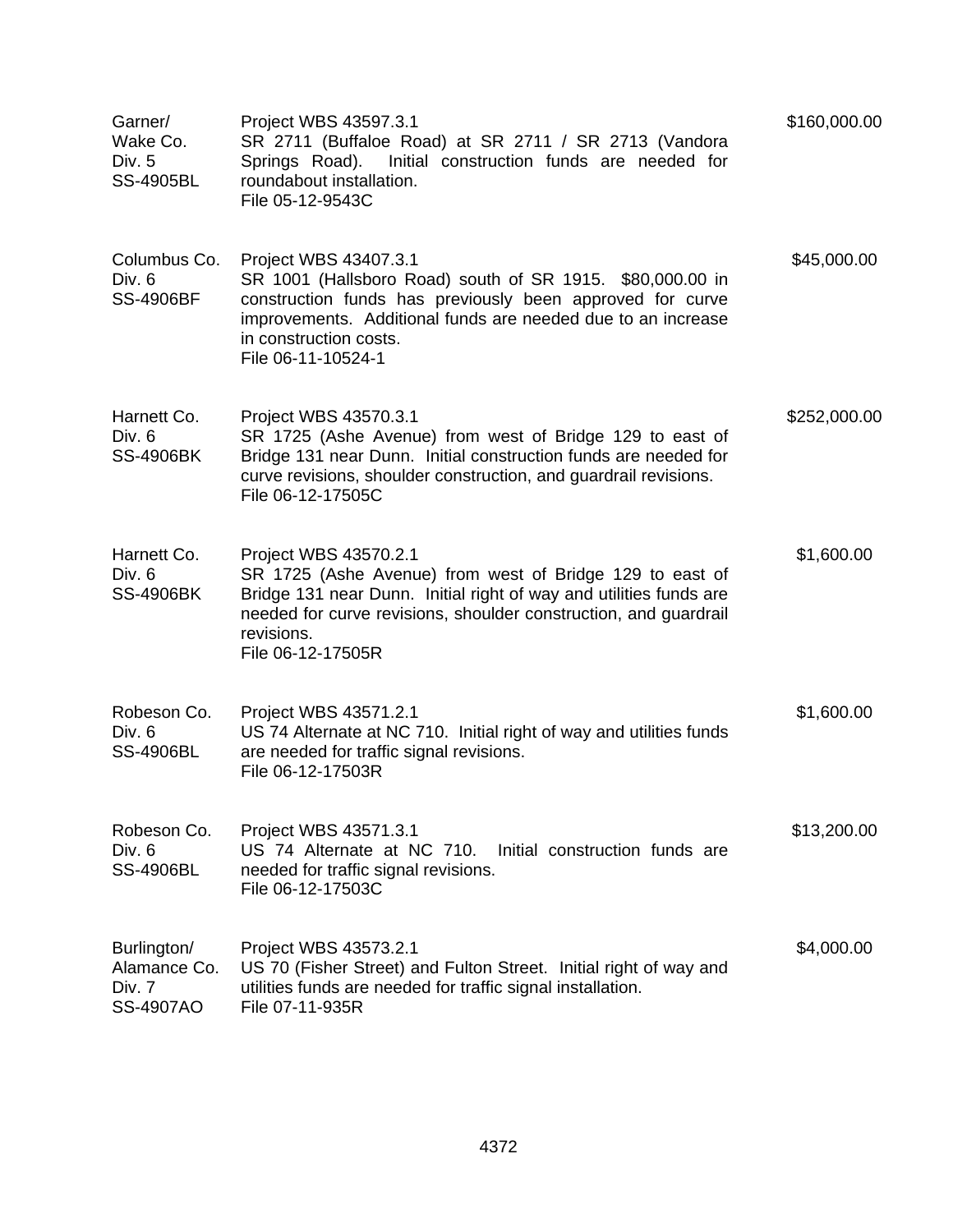| Burlington/<br>Alamance Co.<br>Div. 7<br>SS-4907AO        | Project 43573.3.1<br>US 70 (Fisher Street) and Fulton Street. Initial construction<br>funds are needed for traffic signal installation.<br>File 07-11-935C                                                                                                                                                                             | \$80,000.00   |
|-----------------------------------------------------------|----------------------------------------------------------------------------------------------------------------------------------------------------------------------------------------------------------------------------------------------------------------------------------------------------------------------------------------|---------------|
| Guilford Co.<br>Div. 7<br>RS-2582                         | Project WBS 40530<br>SR 1007 (Randleman Road) and SR 1105 (Steeplechase<br>Road). \$90,000.00 in right-of-way, utilities, and construction<br>funds has previously been approved for sight distance<br>improvements. Due to the removal of vegetation and decrease<br>in crashes, delete project and reduce funds.<br>File 07-03-211-1 | $-$73,074.81$ |
| Greensboro/<br>Guilford Co.<br>Div. 7<br><b>SS-4907AN</b> | Project WBS 43572.3.1<br>SR 1007 (Randleman Road) at I-40 WB Ramp, I-85 Business<br>NB Ramp / JJ Drive, and Creek Ridge Road. Initial construction<br>funds are needed for traffic signal revisions.<br>File 07-12-414C                                                                                                                | \$12,000.00   |
| Hoke Co.<br>Div. 8<br><b>SS-4908AI</b>                    | Project WBS 43574.3.1<br>US 401 at SR 1304 (Hobson Road). Initial construction funds<br>are needed for directional crossover installation with a U-turn<br>point south of the intersection.<br>File 08-12-8371C                                                                                                                        | \$153,600.00  |
| Hoke Co.<br>Div. 8<br><b>SS-4908AI</b>                    | Project WBS 43574.2.1<br>US 401 at SR 1304 (Hobson Road). Initial right of way and<br>utilities funds are needed for directional crossover installation<br>with a U-turn point south of the intersection.<br>File 08-12-8371R                                                                                                          | \$12,000.00   |
| Davidson Co.<br>Div. 9<br><b>SS-4909AK</b>                | Project WBS 43575.3.1<br>NC 8 / SR 3010 at US 52 SB Ramp. Initial construction funds<br>are needed for traffic signal revisions.<br>File 09-12-132C                                                                                                                                                                                    | \$11,040.00   |
| Davidson Co.<br>Div. 9<br><b>SS-4909AL</b>                | Project WBS 43576.3.1<br>Initial<br>SR 1508 (Hickory Tree Road) at US 52 SB ramp.<br>construction funds are needed for traffic signal revisions.<br>File 09-11-981C                                                                                                                                                                    | \$11,040.00   |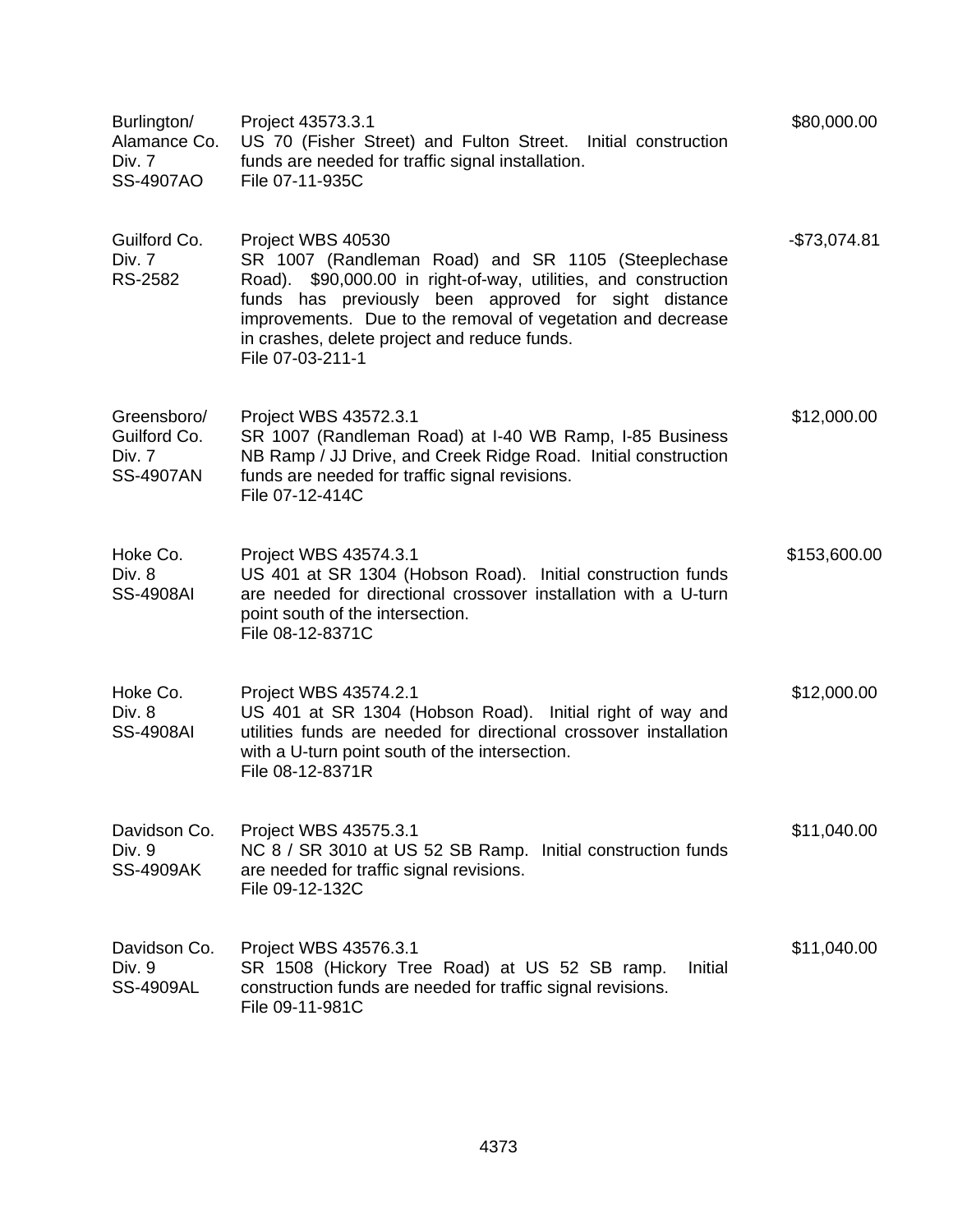| Cabarrus Co.<br>Div. 10<br>SS-4910AZ                            | Project WBS 43577.2.1<br>NC 73 (Davidson Highway) at Chadbourn Avenue. Initial right<br>of way and utilities funds are needed for turn lane construction.<br>File 10-09-229R                                                                                                                                                                                                   | \$20,000.00  |
|-----------------------------------------------------------------|--------------------------------------------------------------------------------------------------------------------------------------------------------------------------------------------------------------------------------------------------------------------------------------------------------------------------------------------------------------------------------|--------------|
| Cabarrus Co.<br>Div. 10<br>SS-4910AZ                            | Project WBS 43577.3.1<br>NC 73 (Davidson Highway) at Chadbourn Avenue.<br>Initial<br>construction funds are needed for turn lane construction.<br>File 10-09-229C                                                                                                                                                                                                              | \$91,120.00  |
| Mecklenburg<br>Co.<br>Div. 10<br><b>SS-4910AU</b>               | Project WBS 43393.3.1<br>NC 24/27 and SR 3102 (Cabarrus Road). \$86,000.00 in<br>construction funds has previously been approved for a<br>directional crossover installation. Scope needs to be revised to<br>include improvements to accommodate U-turns.<br>Additional<br>funds are needed due to an increase in construction costs and<br>scope change.<br>File 10-08-216-1 | \$275,000.00 |
| Charlotte/<br>Mecklenburg<br>Co.<br>Div. 10<br><b>SS-4910BA</b> | Project WBS 43578.3.1<br>SR 3998 (South Boulevard) at Grover Road. Initial construction<br>funds are needed for turn lane installation.<br>File 10-11-228C                                                                                                                                                                                                                     | \$54,400.00  |
| Charlotte/<br>Mecklenburg<br>Co.<br>Div. 10<br><b>SS-4910BB</b> | Project WBS 43579.3.1<br>NC 49 (Tryon Road) and General Drive / York Center.<br>Initial<br>construction funds are needed for turn lane installation.<br>File 10-11-229C                                                                                                                                                                                                        | \$129,600.00 |
| Wilkes Co.<br>Div. 11<br>SS-4911V                               | Project WBS 43580.3.1<br>NC 16 from SR 1559 (Colvard Road) to the Ashe County line.<br>Initial construction funds are needed for warning<br>sign<br>installations.<br>File 11-12-200C                                                                                                                                                                                          | \$36,000.00  |
| Catawba Co.<br>Div. 12<br>SS-4912AM                             | Project WBS 43581.3.1<br>NC 127 at SB US 321 ramps. Initial construction funds are<br>needed for traffic signal revisions, pavement marking revisions,<br>and flexible delineator installation.<br>File 12-12-201C                                                                                                                                                             | \$20,000.00  |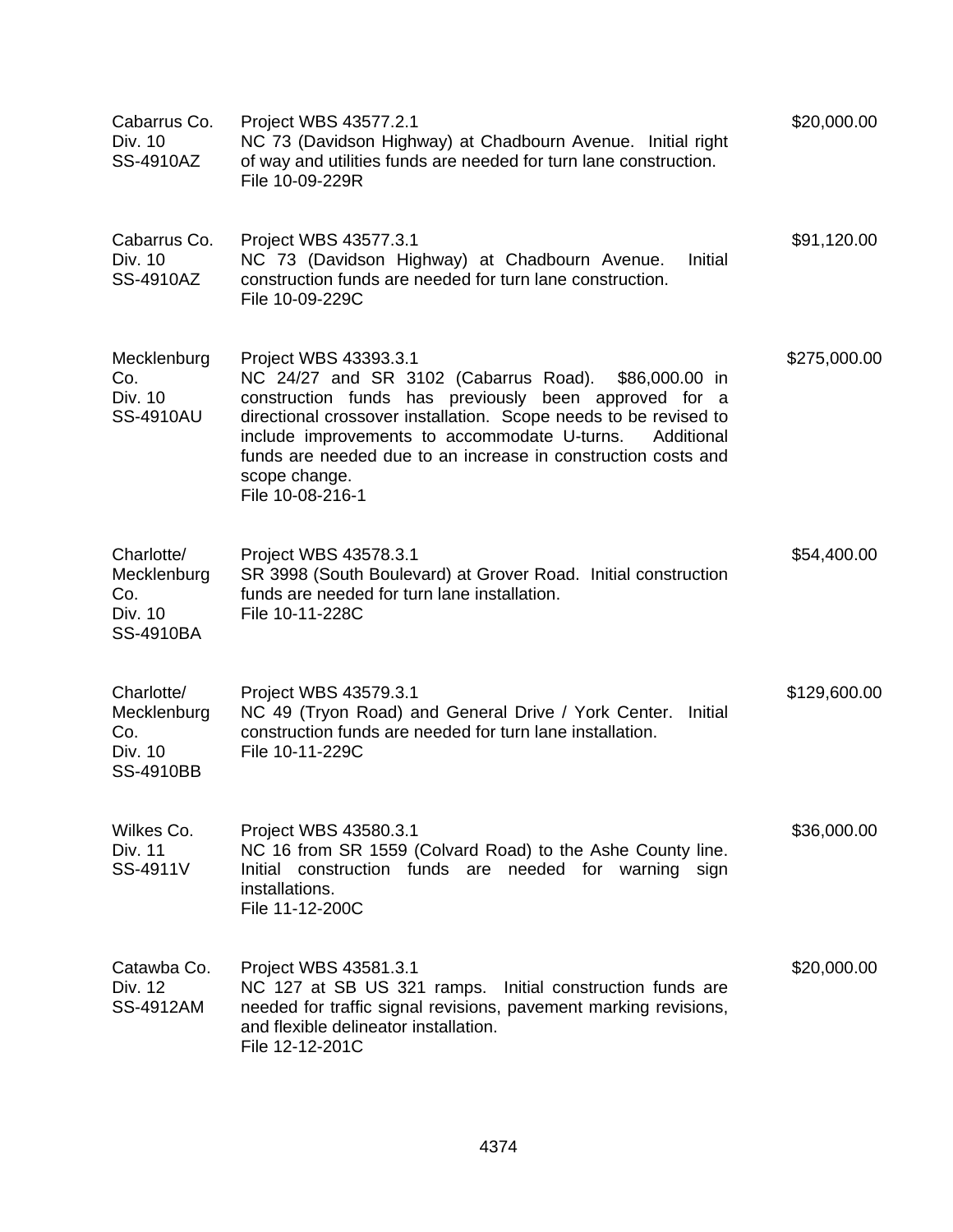| Gaston Co.<br>Div. 12<br>SS-4912L                              | Project WBS 42002.2<br>NC 275 at SR 2003 (Spencer Mountain Road). \$25,000.00 in<br>right of way and utilities funds has previously been approved for<br>left turn lane construction. Project cannot be built within scope<br>and cost. Delete project and reduce funds.<br>File 12-07-214-3                                         | $-$25,000.00$    |
|----------------------------------------------------------------|--------------------------------------------------------------------------------------------------------------------------------------------------------------------------------------------------------------------------------------------------------------------------------------------------------------------------------------|------------------|
| Gaston Co.<br>Div. 12<br>SS-4912L                              | Project WBS 42002.3<br>NC 275 at SR 2003 (Spencer Mountain Road). \$365,000.00 in<br>construction funds has previously been approved for left turn<br>lane construction. Project cannot be built within scope and cost.<br>Delete project and reduce funds.<br>File 12-07-214-4                                                      | $-$ \$365,000.00 |
| Weaverville/<br><b>Buncombe</b><br>Co.<br>Div. 13<br>SS-4913AW | Project WBS 43559.3.1<br>US 19-23 (Future I-26) northbound exit ramp (Exit 19B) at<br>SR 1725 (Weaver Boulevard), and SR 1725 from the US 19-23<br>exit ramp to the first Ingles entrance. Initial construction funds<br>are needed for installation of a traffic signal and an additional<br>lane.<br>File 13-12-203C               | \$236,000.00     |
| Weaverville/<br><b>Buncombe</b><br>Co.<br>Div. 13<br>SS-4913AW | Project WBS 43559.2.1<br>US 19-23 (Future I-26) northbound exit ramp (Exit 19B) at<br>SR 1725 (Weaver Boulevard), and SR 1725 from the US 19-23<br>exit ramp to the first Ingles entrance. Initial right of way and<br>utilities funds are needed for installation of a traffic signal and an<br>additional lane.<br>File 13-12-203R | \$4,000.00       |
| Asheville/<br><b>Buncombe</b><br>Co.<br>Div. 13<br>SS-4913AX   | Project WBS 43583.2.1<br>SR 3238 (Fairview Road) at I-240 Eastbound ramps. Initial right<br>of way and utilities funds are needed for turn lane construction<br>and traffic signal revisions.<br>File 13-12-202R                                                                                                                     | \$4,000.00       |
| Asheville/<br><b>Buncombe</b><br>Co.<br>Div. 13<br>SS-4913AX   | Project WBS 43583.3.1<br>SR 3238 (Fairview Road) at I-240 Eastbound ramps.<br>Initial<br>construction funds are needed for turn lane construction and<br>traffic signal revisions.<br>File 13-12-202C                                                                                                                                | \$76,000.00      |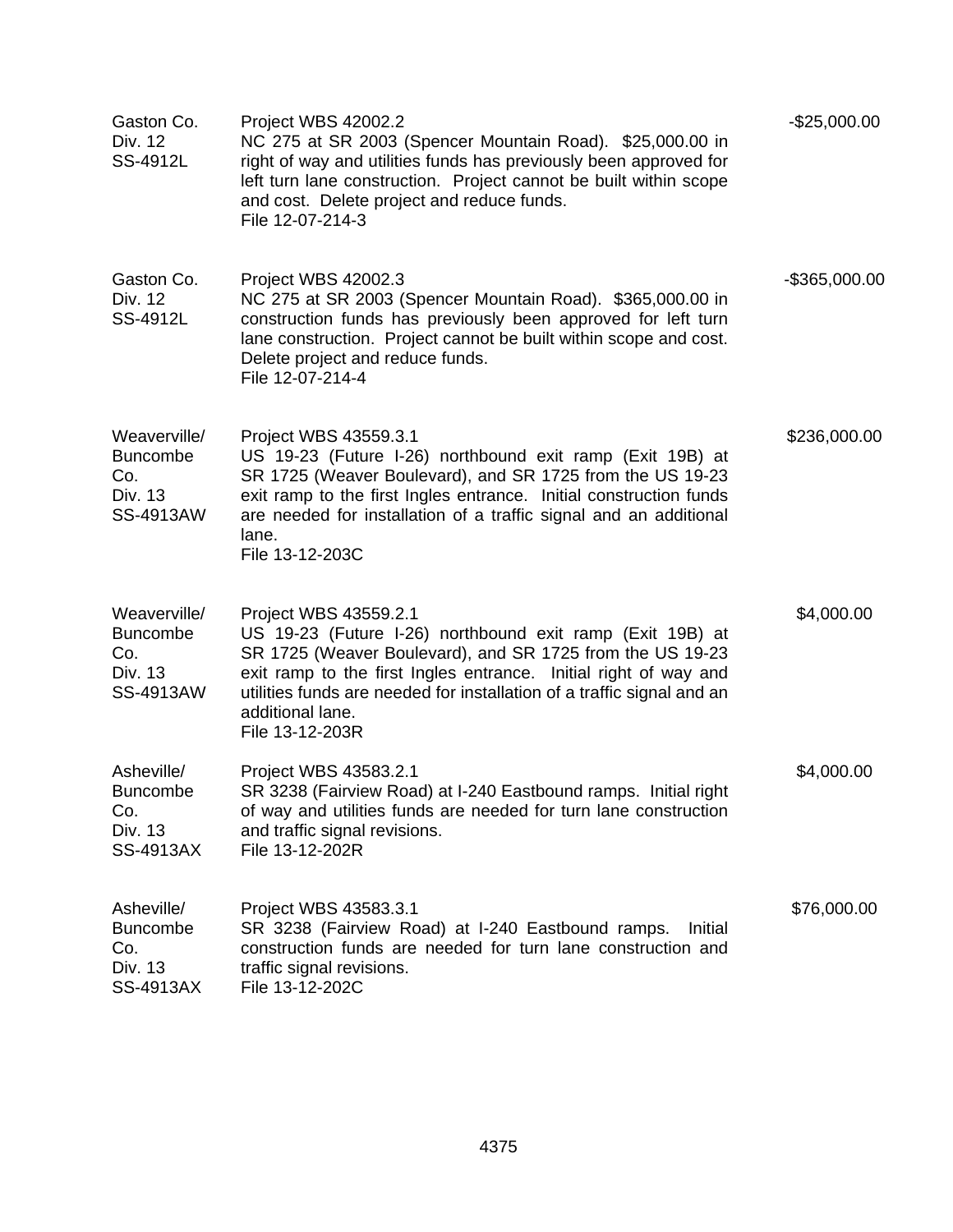| Asheville/<br><b>Buncombe</b><br>Co.<br>Div. 13<br>SS-4913AY | Project WBS 43584.3.1<br>SR 3548 (Haywood Road) at Ridgelawn / Beverly Road. Initial<br>construction funds are needed for traffic signal installation and<br>intersection improvements.<br>File 13-12-201C               | \$72,000.00  |
|--------------------------------------------------------------|--------------------------------------------------------------------------------------------------------------------------------------------------------------------------------------------------------------------------|--------------|
| Asheville/<br><b>Buncombe</b><br>Co.<br>Div. 13<br>SS-4913AY | Project WBS 43584.2.1<br>SR 3548 (Haywood Road) at Ridgelawn / Beverly Road. Initial<br>right of way and utilities funds are needed for traffic signal<br>installation and intersection improvements.<br>File 13-12-201R | \$8,000.00   |
| Lake Lure/<br>Rutherford<br>Co.<br>Div. 13<br>SS-4913AV      | Project WBS 43582.2.1<br>SR 1306 (Buffalo Creek Road) from SR 1314 eastward. Initial<br>right of way and utilities funds are needed for guardrail<br>installation.<br>File 13-11-211R                                    | \$800.00     |
| Lake Lure/<br>Rutherford<br>Co.<br>Div. 13<br>SS-4913AV      | Project WBS 43582.3.1<br>SR 1306 (Buffalo Creek Road) from SR 1314 eastward.<br>Initial<br>construction funds are needed for guardrail installation.<br>File 13-11-211C                                                  | \$27,200.00  |
| Graham Co.<br>Div. 14<br><b>SS-4914BC</b>                    | Project WBS 43585.2.1<br>US 129 north of SR 1100 near Robbinsville. Initial right of way<br>and utilities funds are needed for guardrail installation.<br>File 14-12-202R                                                | \$400.00     |
| Graham Co.<br>Div. 14<br>SS-4914BC                           | Project WBS 43585.3.1<br>US 129 north of SR 1100 near Robbinsville. Initial construction<br>funds are needed for guardrail installation.<br>File 14-12-202C                                                              | \$8,000.00   |
| Henderson<br>Co.<br>Div. 14<br>SS-4914BD                     | Project WBS 43586.3.1<br>SR 1602 from US 64 to north of SR 1604 near Edneyville. Initial<br>construction funds are needed for guardrail installation.<br>File 14-11-222C                                                 | \$134,400.00 |
| Henderson<br>Co.<br>Div. 14<br>SS-4914BD                     | Project WBS 43586.2.1<br>SR 1602 from US 64 to north of SR 1604 near Edneyville. Initial<br>right of way and utilities funds are needed for guardrail<br>installation.<br>File 14-11-222R                                | \$1,600.00   |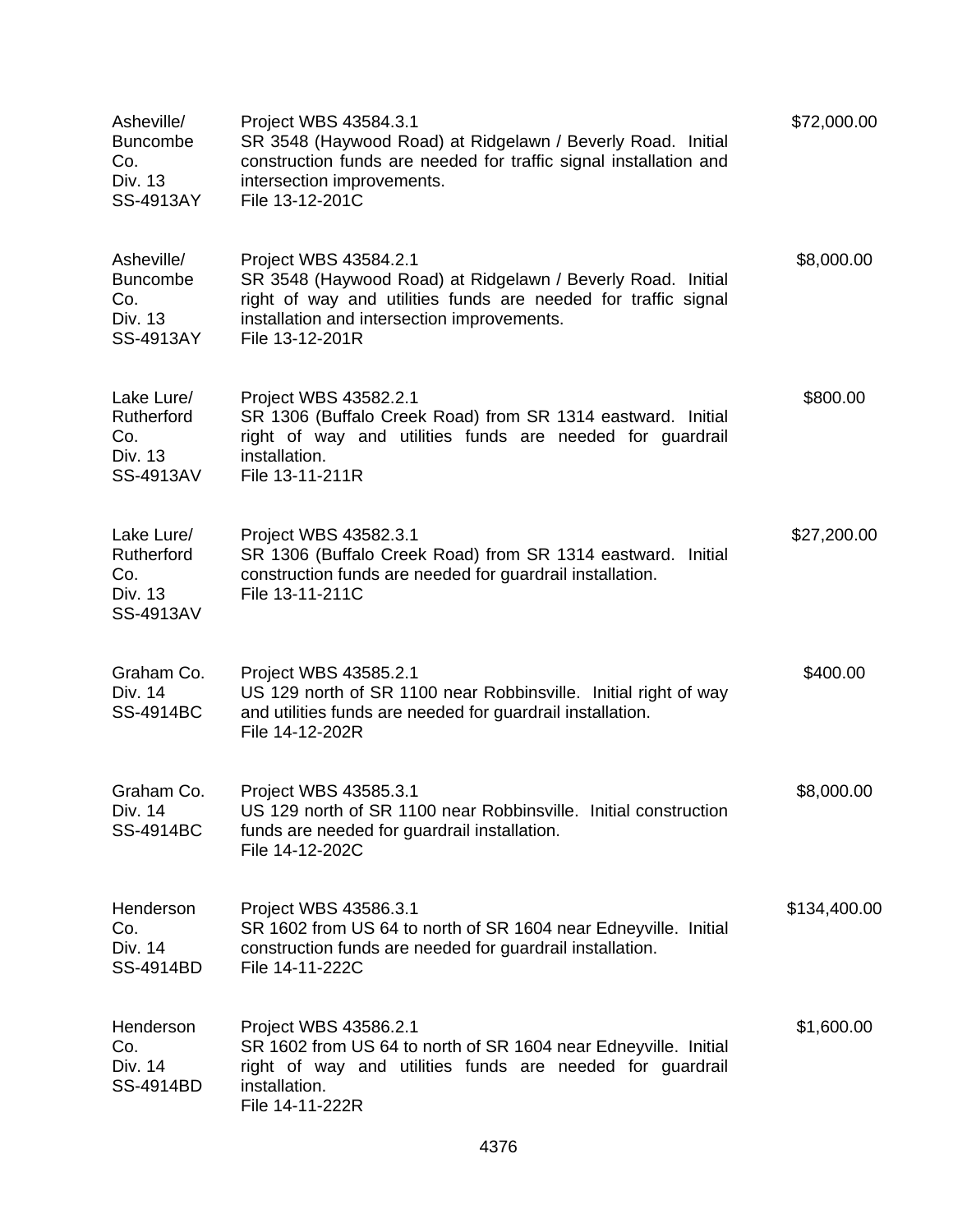| Jackson Co.<br>Div. 14<br><b>SS-4914BE</b> | Project WBS 43594.3.1<br>SR 1001 (Speedwell Road) from SR 1330 (North Country Club<br>Drive) to NC 107. Initial construction funds are needed for<br>guardrail installation.<br>File 14-12-205C               | \$84,000.00 |
|--------------------------------------------|---------------------------------------------------------------------------------------------------------------------------------------------------------------------------------------------------------------|-------------|
| Jackson Co.<br>Div. 14<br><b>SS-4914BE</b> | Project WBS 43594.2.1<br>SR 1001 (Speedwell Road) from SR 1330 (North Country Club<br>Drive) to NC 107. Initial right of way and utilities funds are<br>needed for guardrail installation.<br>File 14-12-205R | \$4,000.00  |

**ITEM L SUMMARY 62 PROJECTS** \$2,799,325.19

### **Approval – Funds for Specific Federal-Aid Projects**

A motion was made by Board Member Perkins, which was seconded by Board Member Fox,

to approve the following:

Board Member Wall abstained from voting on project U-5152, WBS 45178.3.1 in Alamance

County.

### **Division 2**

### **Bridge**

| Town/<br>County              | <b>Project</b><br><b>Description</b>                                                                                                  | <b>Estimated</b><br>Cost                                     |
|------------------------------|---------------------------------------------------------------------------------------------------------------------------------------|--------------------------------------------------------------|
| Greene Co.<br>B-4755         | WBS 38527.2.1, BRZ-1215(2)<br>Replace Bridge #65 over Appletree Creek on SR 1215. Funds<br>are needed for right of way and utilities. | \$76,000.00<br>Cost<br>\$60,800.00 Fed.<br>\$15,200.00 State |
| Jones Co.<br><b>BD-5102I</b> | WBS 45348.3.9, BRZ-1319(18)<br>Replace Bridge #75 over Mussell Shell Creek on SR 1319.<br>Funds are needed for construction.          | \$665,000.00 Cost<br>\$532,000.00 Fed.<br>\$133,000.00 State |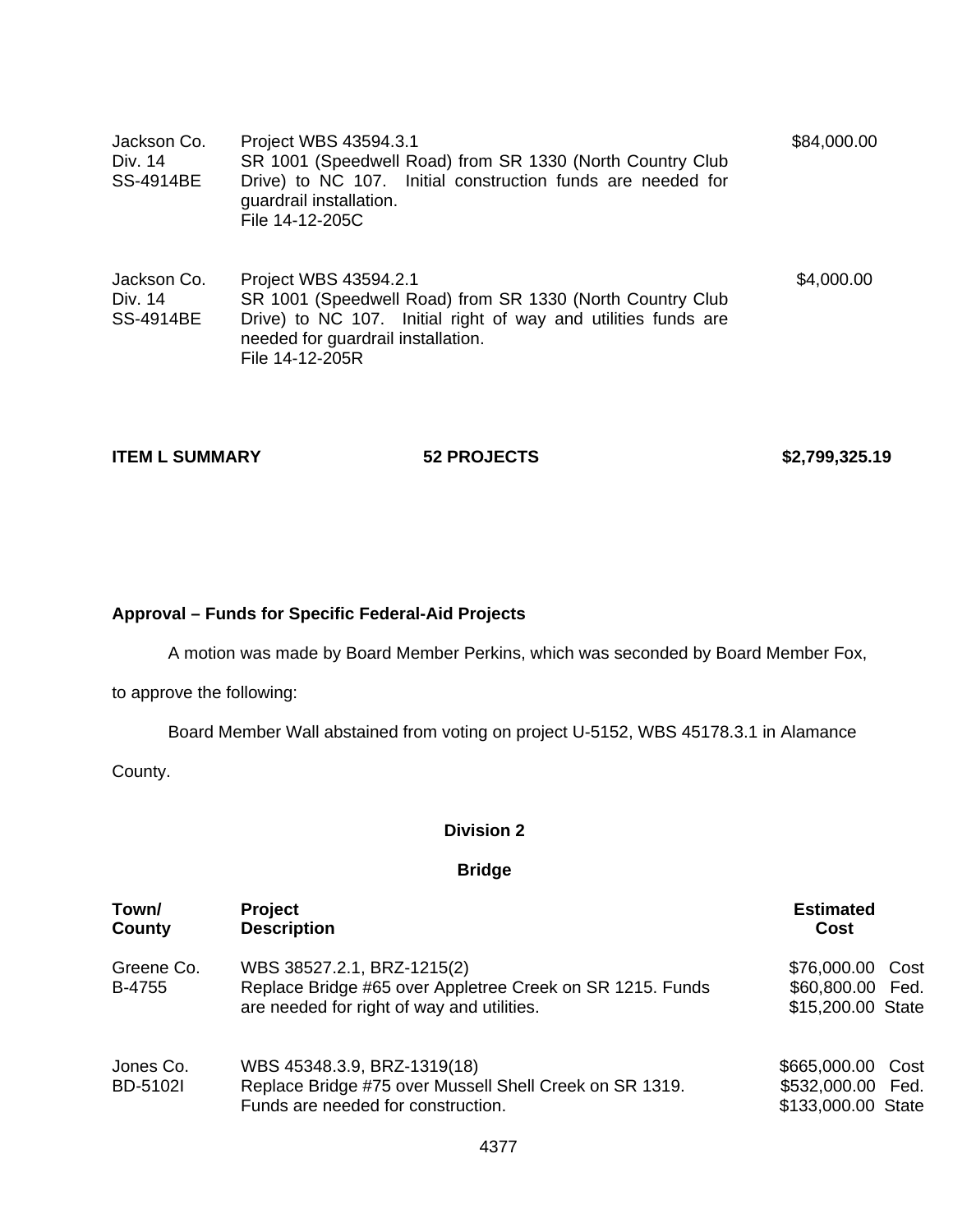| Lenoir Co. | WBS 45348.2.13, BRZ-1141(27)                              | \$20,000.00 Cost |
|------------|-----------------------------------------------------------|------------------|
| BD-5102M   | Replace Bridge #32 over a fork of Southwest Creek on      | \$16,000.00 Fed. |
|            | SR 1141. Funds are needed for right of way and utilities. | \$4,000.00 State |

# **Safety**

| Pitt Co.<br>SR-5001Z  | WBS 40924.3.25, SRS-0206(5)<br>Safe Routes to School. Funds are needed for construction for<br>sidewalk, ADA-Compliant Curb Ramps, and signalized<br>pedestrian crossings serving Ayden Elementary and Middle<br>Schools. | \$263,950.00<br>\$263,950.00 Fed.                           | Cost |
|-----------------------|---------------------------------------------------------------------------------------------------------------------------------------------------------------------------------------------------------------------------|-------------------------------------------------------------|------|
| Pitt Co.<br>SS-4902AV | WBS 43593.1.1, STP-1760(5)<br>Intersection of SR 1760 (Mobleys Bridge Road) at SR 1756<br>(JC Galloway Road). Funds are needed for preliminary<br>engineering.                                                            | \$1,000.00 Cost<br>\$900.00 Fed.<br>\$100.00 State          |      |
| Pitt Co.<br>W-5202B   | WBS 45332.3.2, STP-1708(9)<br>Intersection of SR 1708 (Firetower Road), SR 1726 (Portertown<br>Road) and SR 2236 (Robin Road). Funds are needed for<br>construction for a roundabout, paving, grading and drainage.       | \$571,200.00 Cost<br>\$514,080.00 Fed.<br>\$57,120.00 State |      |
| Pitt Co.<br>W-5504    | WBS 45476.3.1, HSIP-1711(5)<br>Replace Bridge #28 over Fork Swamp on SR 1711 (Worthington<br>Road). Funds are needed for construction.                                                                                    | \$578,210.00<br>\$520,389.00 Fed.<br>\$57,821.00 State      | Cost |

# **Division 3**

# **Surface Transportation**

|        | Brunswick Co. WBS 41582.1.1, STP-0211(21)                      | \$1,500,000.00 Cost |  |
|--------|----------------------------------------------------------------|---------------------|--|
| R-5021 | NC 211 from SR 1600 (Midway Road) to NC 87. \$500,000.00       | \$1,200,000.00 Fed. |  |
|        | has previously been approved for preliminary engineering.      | \$300,000.00 State  |  |
|        | Additional funds are needed to cover expenditures that have or |                     |  |
|        | will exceed the previously authorized budget.                  |                     |  |

# **Urban**

| Jacksonville/ | WBS 50015.1.1, STP-0024(55)                                                                                                                                                               | \$200,000.00 Cost |  |
|---------------|-------------------------------------------------------------------------------------------------------------------------------------------------------------------------------------------|-------------------|--|
| Onslow Co.    | NC 24 (Lejeune Boulevard) at NC 53 (Western Boulevard).                                                                                                                                   | \$160,000.00 Fed. |  |
| U-5508        | \$100,000.00 has previously been approved for preliminary<br>engineering. Additional funds are needed to cover expenditures<br>that have or will exceed the previously authorized budget. | \$40,000.00 State |  |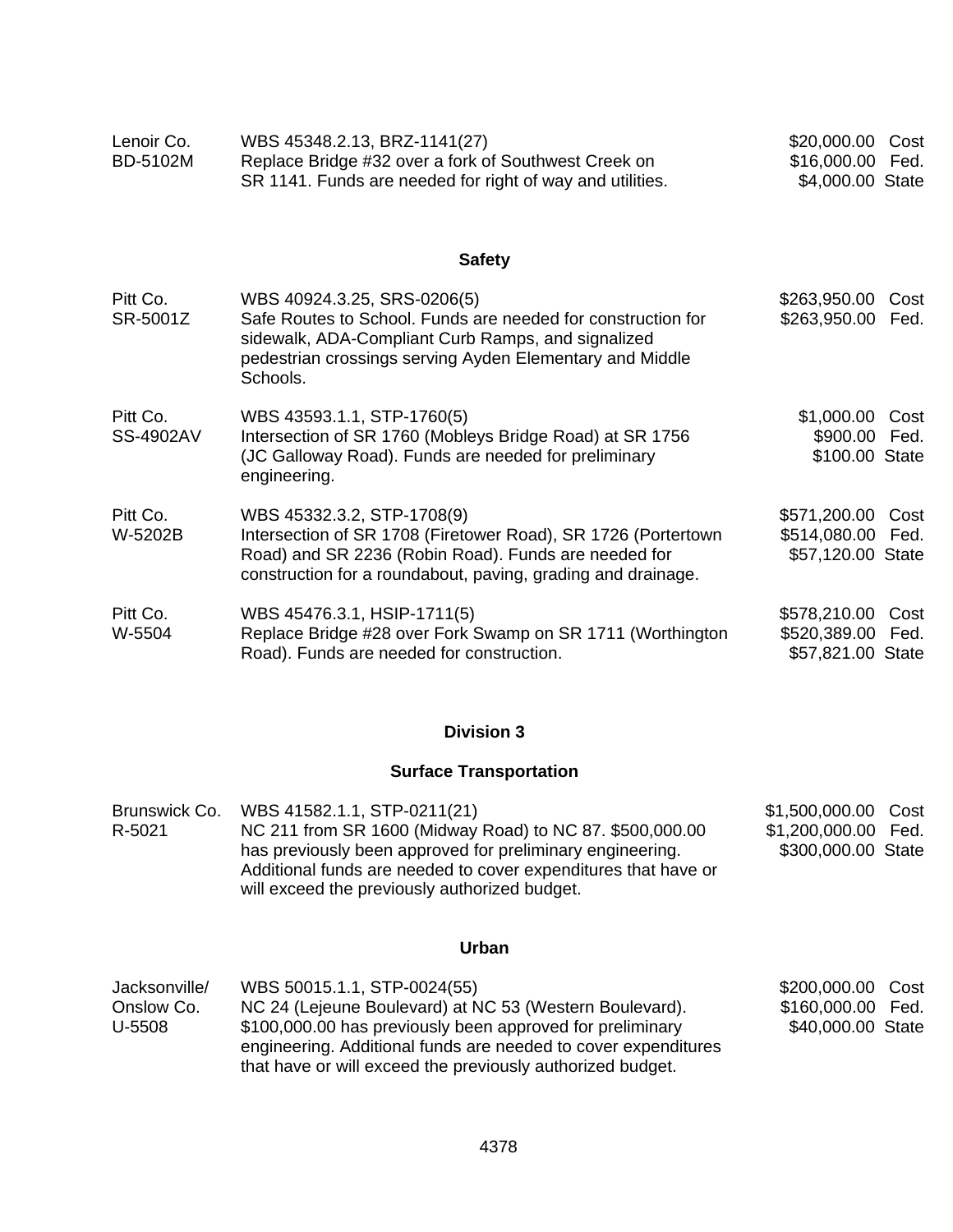| Duplin Co. | WBS 42304.2.1, BRZ-1105(20)                               | \$101,000.00 Cost |  |
|------------|-----------------------------------------------------------|-------------------|--|
| B-5143     | Replace Bridge #408 over Stewarts Creek on SR 1105. Funds | \$80,800.00 Fed.  |  |
|            | are needed for right of way and utilities.                | \$20,200.00 State |  |

# **Safety**

| Brunswick Co.<br>W-5203I       | WBS 45333.1.9, HSIP-1130(12)<br>SR 1130 (Mount Pisgah Road) from US 17 to NC 130 near<br>Shallotte and Holden Beach. Funds are needed for preliminary<br>engineering.                                  | \$70,000.00<br>\$63,000.00<br>\$7,000.00 State         | Cost<br>Fed. |  |
|--------------------------------|--------------------------------------------------------------------------------------------------------------------------------------------------------------------------------------------------------|--------------------------------------------------------|--------------|--|
| Duplin Co.<br>W-5203H          | WBS 45333.1.8, HSIP-0024(62)<br>NC 24 Business Intersection with NC 50 and SR 1300 (Wards<br>Bridge Road). Funds are needed for preliminary engineering.                                               | \$200,000.00<br>\$180,000.00<br>\$20,000.00 State      | Cost<br>Fed. |  |
| New Hanover<br>Co.<br>W-5203J  | WBS 45333.1.10, HSIP-1100(32)<br>SR 1100 (Now SR 1576) River Road at SR 1187 (Sanders<br>Road). Funds are needed for preliminary engineering.                                                          | \$150,000.00 Cost<br>\$135,000.00<br>\$15,000.00 State | Fed.         |  |
| Onslow Co.<br><b>SS-4903AU</b> | WBS 43592.1.1, STP-1107(18)<br>SR 1107 (Dawson Cabin Road) from US 17 to SR 1105 (Haws<br>Run Road). Funds are needed for preliminary engineering.                                                     | \$4,200.00<br>\$3,780.00 Fed.<br>\$420.00 State        | Cost         |  |
| Onslow Co.<br>W-5203E          | WBS 45333.3.5, HSIP-1436(3)<br>SR 1436 (Deppe Road) from US 17 to SR 1428 (Riggs Road) in<br>Swansboro. Funds are needed for construction for widening,<br>paved shoulders, mill, patch and resurface. | \$700,000.00<br>\$630,000.00<br>\$70,000.00 State      | Cost<br>Fed. |  |
|                                | <b>Division 4</b>                                                                                                                                                                                      |                                                        |              |  |

### **Interstate Maintenance**

| Rocky Mount/<br>Nash Co.<br>U-5026 | WBS 44033.1.1, IMF-095-3(94)137<br>I-95 at SR 1770 (Sunset Avenue). \$200,000.00 has previously<br>been approved for preliminary engineering. Additional funds are<br>needed to cover expenditures that have or will exceed the<br>previously authorized budget. | \$500,000.00 Cost<br>\$450,000.00 Fed.<br>\$50,000.00 State      |
|------------------------------------|------------------------------------------------------------------------------------------------------------------------------------------------------------------------------------------------------------------------------------------------------------------|------------------------------------------------------------------|
| Wilson Co.<br>$I-5204C$            | WBS 47050.3.4, IMPP-095-3(109)114<br>Interstate Maintenance Preservation Program. I-95 from<br>Milemarker 114.71 to Milemarker 123.13, 8.420 miles. Funds<br>are needed for construction for milling and resurfacing.                                            | \$1,200,000.00 Cost<br>\$1,080,000.00 Fed.<br>\$120,000.00 State |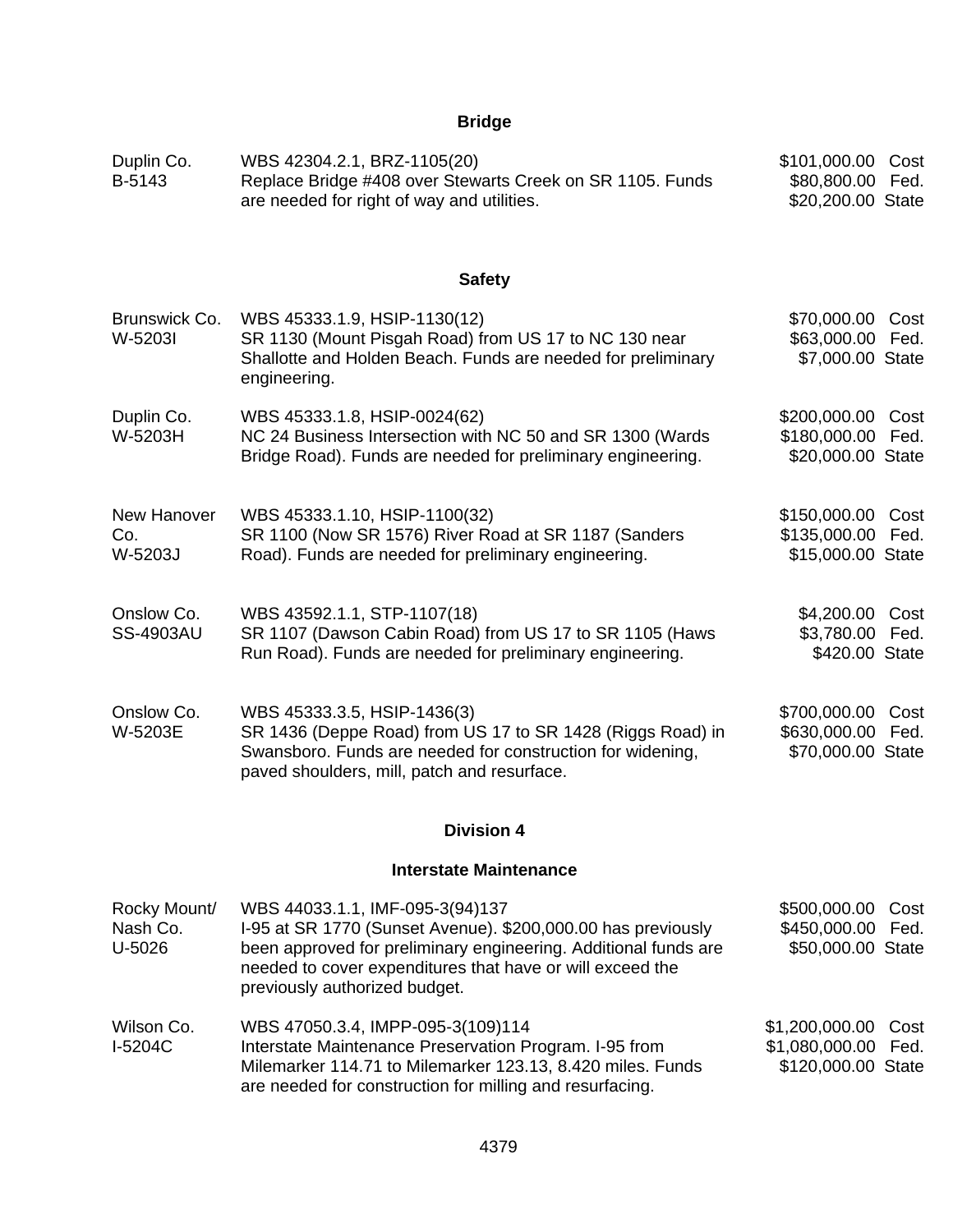#### **Enhancement**

| Clayton/<br>Johnston Co.<br>EL-5100OA | WBS 41821.3.29, STPDA-0406(4)<br>East Area Neighborhood Sidewalk Project. Funds are needed<br>for construction for sidewalk.                                                                                                                                                                                      | \$97,500.00 Cost<br>\$78,000.00 Fed.<br>\$19,500.00 Local         |
|---------------------------------------|-------------------------------------------------------------------------------------------------------------------------------------------------------------------------------------------------------------------------------------------------------------------------------------------------------------------|-------------------------------------------------------------------|
|                                       | Urban                                                                                                                                                                                                                                                                                                             |                                                                   |
| Rocky Mount/<br>Nash Co.<br>U-3621A   | WBS 34964.1.2, STP-1604(8)<br>SR 1604 (Hunter Hill Road) from SR 1613 (North Winstead<br>Avenue) to SR 1616 (Country Club Road). Funds are needed<br>for preliminary engineering.                                                                                                                                 | \$500,000.00 Cost<br>\$400,000.00 Fed.<br>\$100,000.00 State      |
|                                       | <b>Bridge</b>                                                                                                                                                                                                                                                                                                     |                                                                   |
| Wilson Co.<br>B-4679                  | WBS 33833.2.1, BRSTP-1163(4)<br>Replace Bridge #66 (combined with B-5126) over Contentnea<br>Creek Overflow/Wiggins Mill Reservoir on SR 1163. \$80,000.00<br>has previously been approved for right of way and utilities.<br>Additional funds are needed based on the latest estimate for<br>utility relocation. | \$38,000.00 Cost<br>\$30,400.00 Fed.<br>\$7,600.00 State          |
| Wilson Co.<br>B-5126                  | WBS 42283.2.1, BRSTP-1163(8)<br>Replace Bridge #65 (combined with B-4679) over Contentnea<br>Creek on SR 1163. \$50,000.00 has previously been approved<br>for right of way and utilities. Additional funds are needed based<br>on the latest estimate for utility relocation.                                    | \$28,000.00<br>Cost<br>\$22,400.00 Fed.<br>\$5,600.00 State       |
|                                       | <b>Safety</b>                                                                                                                                                                                                                                                                                                     |                                                                   |
| Johnston Co.<br>SI-4803               | WBS 39921.2.1, STP-0301(26)<br>US 301 north of SR 2141 (Princeton Road). Funds are needed<br>for right of way and utilities.                                                                                                                                                                                      | \$25,000.00<br>Cost<br>\$22,500.00 Fed.<br>\$2,500.00 State       |
|                                       | <b>Division 5</b>                                                                                                                                                                                                                                                                                                 |                                                                   |
|                                       | <b>Interstate Maintenance</b>                                                                                                                                                                                                                                                                                     |                                                                   |
| Wake Co.<br>I-5338A                   | WBS 46157.3.2, IMS-040-4(152)298<br>I-40/US 64 from SR 1319 (Jones Franklin Road) to east of<br>I-440/US 64 (Exit 301). Funds are needed for construction for<br>the installation of devices for Intelligent Transportation Systems                                                                               | \$740,000.00<br>Cost<br>\$666,000.00<br>Fed.<br>\$74,000.00 State |

(ITS).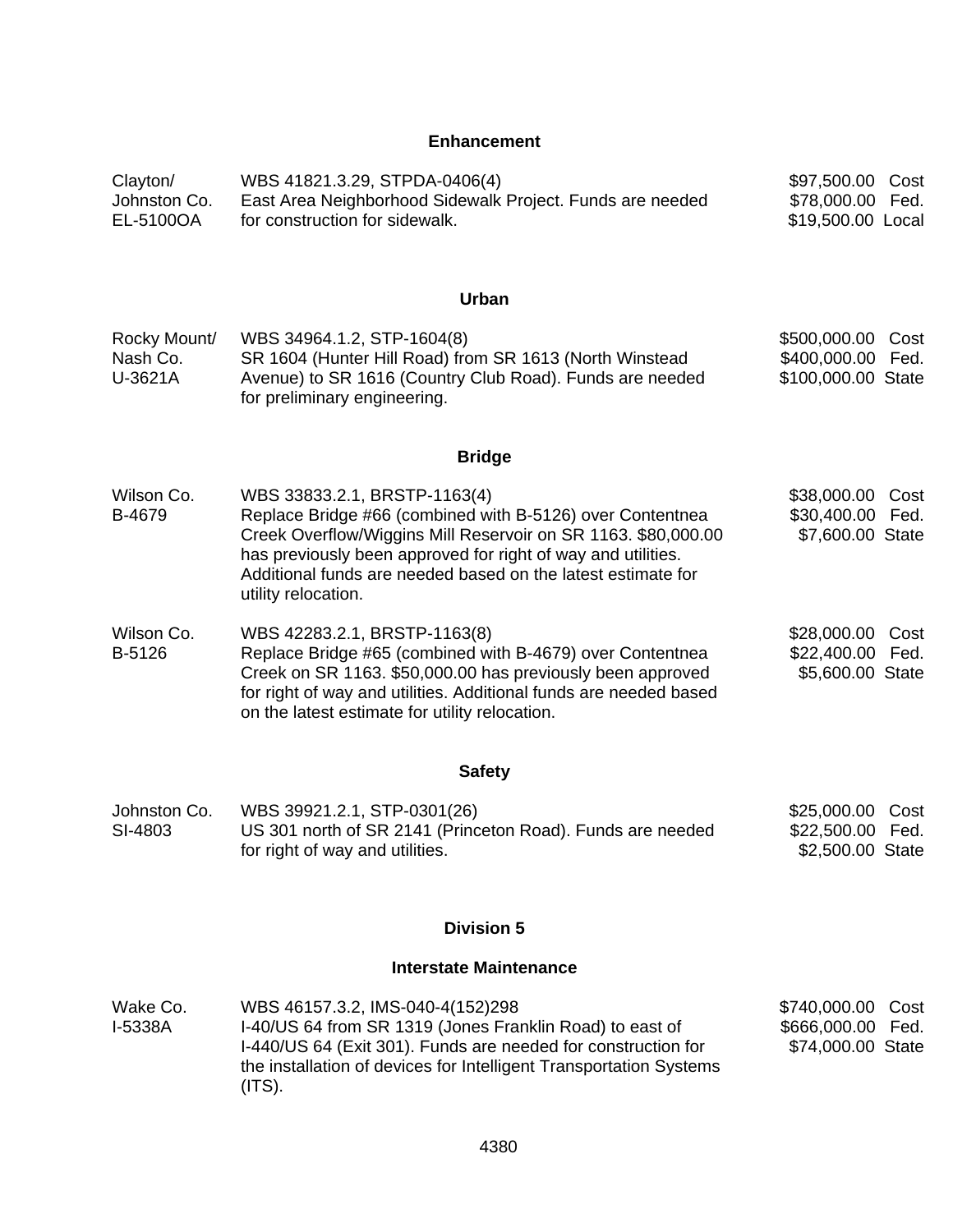# **Urban**

| Garner-  | WBS 45551.3.1, STP-0070(161)                                                                                              | \$376,013.00 Cost |  |
|----------|---------------------------------------------------------------------------------------------------------------------------|-------------------|--|
| Raleigh/ | US 70 from SR 2026 (Hammond Road) to I-40 and SR 2026                                                                     | \$300,810.00 Fed. |  |
| Wake Co. | (Hammond Road) from US 70 to I-40/US 64. \$6,500,000.00                                                                   | \$75,203.00 State |  |
| U-5513   | has previously been approved for construction. Funds need to<br>be increased \$376,013.00 to reflect the low bid received |                   |  |
|          | May 15, 2012.                                                                                                             |                   |  |

# **Bridge**

| Franklin Co.<br><b>BD-5105Q</b> | WBS 45351.3.17, BRZ-1617(2)<br>Replace Bridge #63 over Peachtree Creek on SR 1617. Funds<br>are needed for construction.                                                                                                                                                                                                                                                                                                         | \$675,000.00 Cost<br>\$540,000.00 Fed.<br>\$135,000.00 State |  |
|---------------------------------|----------------------------------------------------------------------------------------------------------------------------------------------------------------------------------------------------------------------------------------------------------------------------------------------------------------------------------------------------------------------------------------------------------------------------------|--------------------------------------------------------------|--|
| <b>D O</b> .                    | $\overline{M}$ $\overline{D}$ $\overline{O}$ $\overline{A}$ $\overline{D}$ $\overline{A}$ $\overline{A}$ $\overline{D}$ $\overline{D}$ $\overline{D}$ $\overline{D}$ $\overline{A}$ $\overline{D}$ $\overline{D}$ $\overline{D}$ $\overline{D}$ $\overline{D}$ $\overline{D}$ $\overline{D}$ $\overline{D}$ $\overline{D}$ $\overline{D}$ $\overline{D}$ $\overline{D}$ $\overline{D}$ $\overline{D}$ $\overline{D}$ $\overline$ |                                                              |  |

| Person Co. | WBS 45351.3.13, BRZ-1728(5)                              | \$660,000.00 Cost  |  |
|------------|----------------------------------------------------------|--------------------|--|
| BD-5105M   | Replace Bridge #188 over Cub Creek on SR 1728. Funds are | \$528,000.00 Fed.  |  |
|            | needed for construction.                                 | \$132,000.00 State |  |

# **Safety**

| Wake Co.<br>W-5205D | WBS 45335.1.4, HSIP-1371(2)<br>SR 1371 (Lake Wheeler Road) south of Yates Mill Park. Funds<br>are needed for preliminary engineering. | \$60,000.00 Cost<br>\$54,000.00 Fed.<br>\$6,000.00 State |  |
|---------------------|---------------------------------------------------------------------------------------------------------------------------------------|----------------------------------------------------------|--|
| Wake Co.<br>W-5205E | WBS 45335.1.5, HSIP-0050(13)<br>NC 50 from I-540 to SR 1381 (Old Creedmoor Road). Funds are<br>needed for preliminary engineering.    | \$25,000.00 Cost<br>\$22,500.00 Fed.<br>\$2,500.00 State |  |

# **Bicycle and Pedestrian**

| Knightdale/ | WBS 41116.3.2, STPDA-0512(9)                              | \$2,350,000.00 Cost |  |
|-------------|-----------------------------------------------------------|---------------------|--|
| Wake Co.    | Mingo Creek Greenway, Phase II. Funds are needed for      | \$1,880,000.00 Fed. |  |
| EB-5002B    | construction for a greenway from Hodge Road to Smithfield | \$150,000.00 State  |  |
|             | Road.                                                     | \$320,000.00 Local  |  |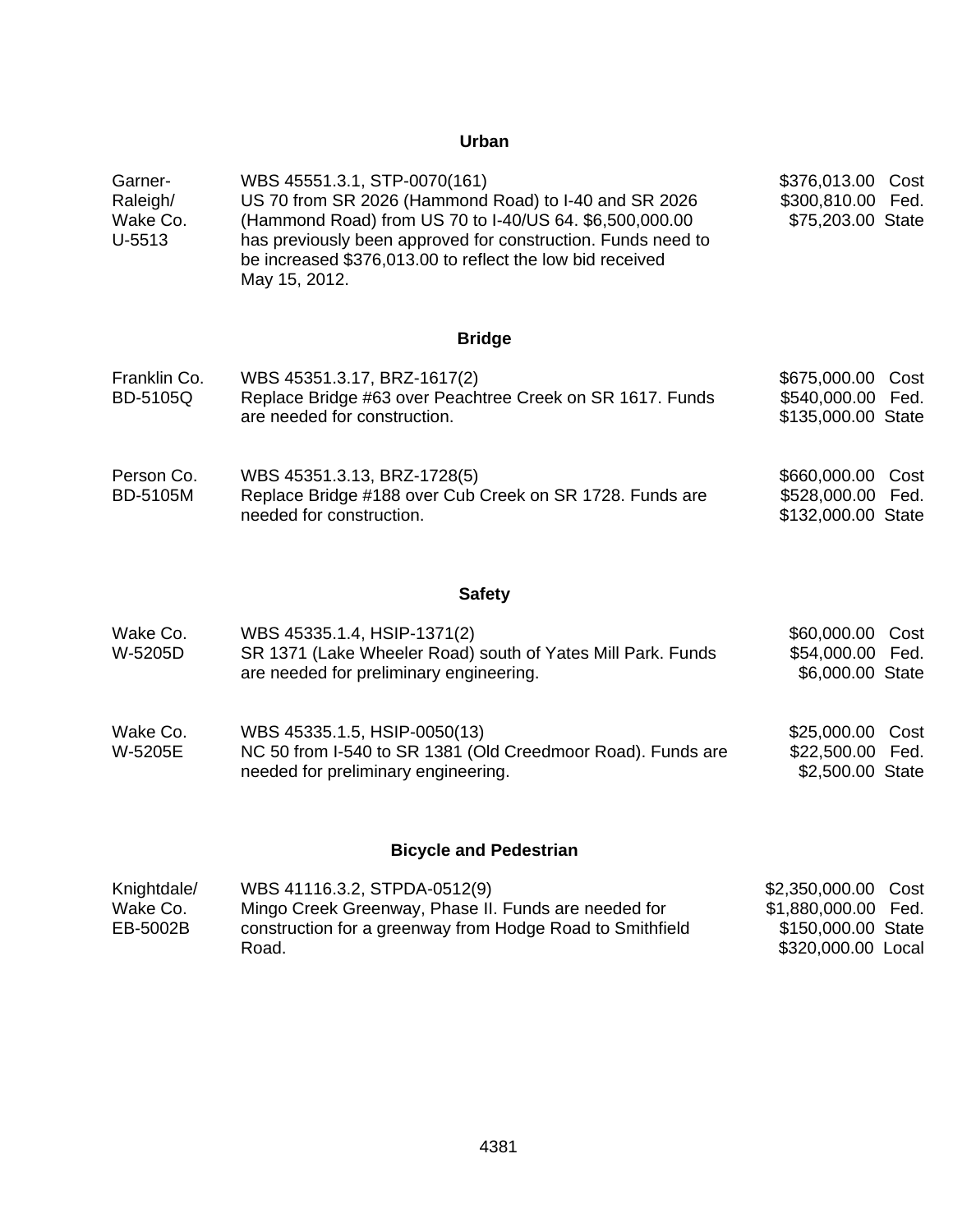#### **Interstate Maintenance**

Robeson Co. I-4413 WBS 35901.3.1, IMF-095-1(87)22 Replace Bridge #36 over I-95 (Exit 22) on US 301 (Fayetteville Road), 0.627 mile. Funds are needed for construction based on the estimate from the 12-Month Tentative Letting List published May 3, 2012. \$16,600,000.00 Cost \$14,940,000.00 Fed. \$1,660,000.00 State

#### **National Highway**

Columbus Co. WBS 45461.3.1, NHS-0074(130) R-5507 US 74 from NC 214 to the Brunswick County Line, 9.610 miles. \$9,500,000.00 has previously been approved for construction. Funds need to be increased \$2,893,391.00 to reflect the low bid received on May 15, 2012. \$2,893,391.00 Cost \$2,314,713.00 Fed. \$578,678.00 State

#### **Surface Transportation**

| Wake/      | WBS 38818.1.1, STP-0401(164)                                | \$2,500,000.00 Cost |  |
|------------|-------------------------------------------------------------|---------------------|--|
| Harnett/   | US 401 from multi-lanes north of Fayetteville in Cumberland | \$2,000,000.00 Fed. |  |
| Cumberland | County to Fuguay-Varina in Wake County. \$1,251,000.00 has  | \$500,000.00 State  |  |
| Cos.       | previously been approved for preliminary engineering.       |                     |  |
| R-2609     | Additional funds are needed based on the latest estimate.   |                     |  |

#### **Enhancement**

| Angier/     | WBS 41821.3.31, STPDA-0602(11)                              | \$6,875.00 Cost  |  |
|-------------|-------------------------------------------------------------|------------------|--|
| Harnett Co. | Way-Finding Signs. \$25,600.00 has previously been approved | \$5,500.00 Fed.  |  |
| EL-5100LB   | for construction. Additional funds are needed based on the  | \$1,375.00 Local |  |
|             | latest estimate.                                            |                  |  |

#### **Urban**

| Harnett Co. | WBS 39017.2.1, STP-1121(9)                                  | \$7,620,000.00 Cost  |  |
|-------------|-------------------------------------------------------------|----------------------|--|
| U-3465      | SR 1121 (Ray Road) from NC 210 to SR 1120 (Overhills Road). | \$6,100,000.00 Fed.  |  |
|             | Funds are needed for right of way and utilities.            | \$1,520,000.00 State |  |

#### **Bridge**

| Bladen Co. | WBS 38363.2.1, BRZ-1700(8)                                 | \$110,000.00 Cost |  |
|------------|------------------------------------------------------------|-------------------|--|
| B-4436     | Replace Bridge #31 over Browns Creek on SR 1806. Funds are | \$88,000.00 Fed.  |  |
|            | needed for right of way and utilities.                     | \$22,000.00 State |  |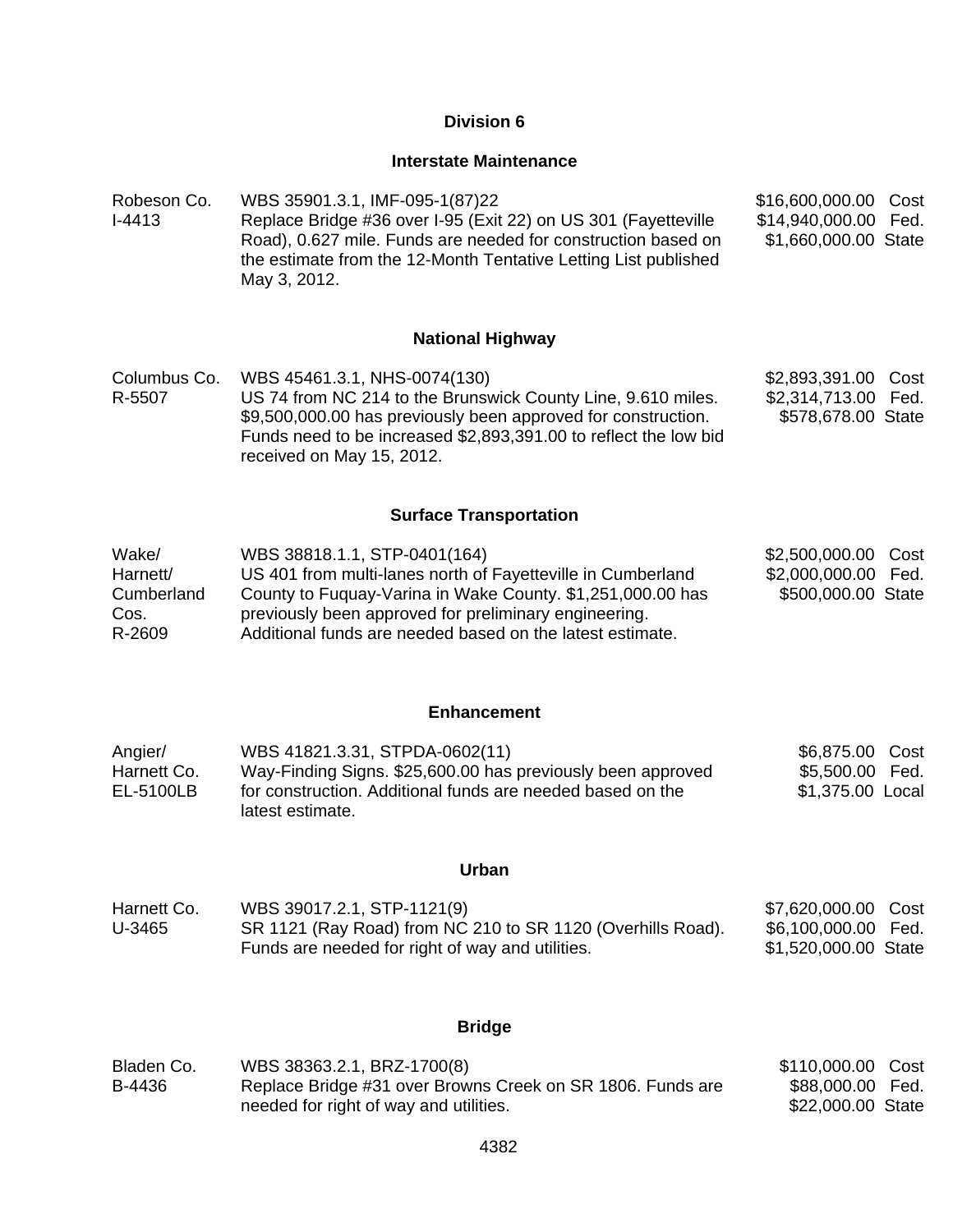| Bladen Co.<br>B-5411        | WBS 45427.1.1, BRZ-1318(13)<br>Replace Bridge #124 over Johnson Pond Spillway on SR 1318.<br>Funds are needed for preliminary engineering.                                                                                                                                                                                       | \$100,000.00<br>\$80,000.00 Fed.<br>\$20,000.00 State       | Cost         |
|-----------------------------|----------------------------------------------------------------------------------------------------------------------------------------------------------------------------------------------------------------------------------------------------------------------------------------------------------------------------------|-------------------------------------------------------------|--------------|
| Columbus Co.<br>B-4471      | WBS 33720.3.1, BRSTP-0904(4)<br>Replace Bridge #44 over Juniper Swamp on NC 904,<br>0.216 mile. Funds are needed for construction based on the<br>estimate from the 12-Month Tentative Letting List published<br>May 3, 2012.                                                                                                    | \$1,075,000.00 Cost<br>\$860,000.00<br>\$215,000.00 State   | Fed.         |
| Columbus Co.<br>B-4478      | WBS 38383.2.1, BRZ-1700(9)<br>Replace Bridge #216 over Welches Creek on SR 1700. Funds<br>are needed for right of way and utilities.                                                                                                                                                                                             | \$126,000.00<br>\$100,800.00<br>\$25,200.00 State           | Cost<br>Fed. |
| Cumberland<br>Co.<br>B-4490 | WBS 33727.1.1, BRNHS-0024(24)<br>Replace Bridge #116 over CSX Railroad, North South Railroad,<br>and Hillsboro Street on NC 24/210. \$500,000.00 has previously<br>been approved for preliminary engineering. Additional funds are<br>needed to cover expenditures that have or will exceed the<br>previously authorized budget. | \$300,000.00 Cost<br>\$240,000.00 Fed.<br>\$60,000.00 State |              |
| Robeson Co.<br>B-4619       | WBS 33800.2.1, BRZ-2262(1)<br>Replace Bridge #116 and Bridge #117 over Hog Swamp on<br>SR 2262. Funds are needed for right of way and utilities.                                                                                                                                                                                 | \$381,000.00 Cost<br>\$304,800.00<br>\$76,200.00 State      | Fed.         |
|                             | <b>Safety</b>                                                                                                                                                                                                                                                                                                                    |                                                             |              |
| Bladen Co.<br>W-5206J       | WBS 45336.3.10, STP-1004(48)<br>SR 1004 (Tarheel Road) from SR 1314 (Armfield Road) to<br>SR 1315 (Red Oak Farm Road). Funds are needed for<br>construction for wedging and resurfacing improvements.                                                                                                                            | \$475,000.00<br>\$427,500.00 Fed.<br>\$47,500.00 State      | Cost         |
| Bladen Co.<br>W-5505        | WBS 45504.2.1, HSIP-0131(37)<br>NC 131 between SR 1354 (Old Highway 13) and SR 1344<br>(Grimes-Singltry Road). Funds are needed for right of way and<br>utilities.                                                                                                                                                               | \$105,000.00<br>\$94,500.00<br>\$10,500.00 State            | Cost<br>Fed. |
| Harnett Co.<br>W-5206Q      | WBS 45336.1.17, HSIP-0210(29)<br>NC 210 from SR 2047 (Hayes Road) to SR 2048 (Bethal Baptist<br>Road). Funds are needed for preliminary engineering.                                                                                                                                                                             | \$100,000.00<br>\$90,000.00<br>\$10,000.00 State            | Cost<br>Fed. |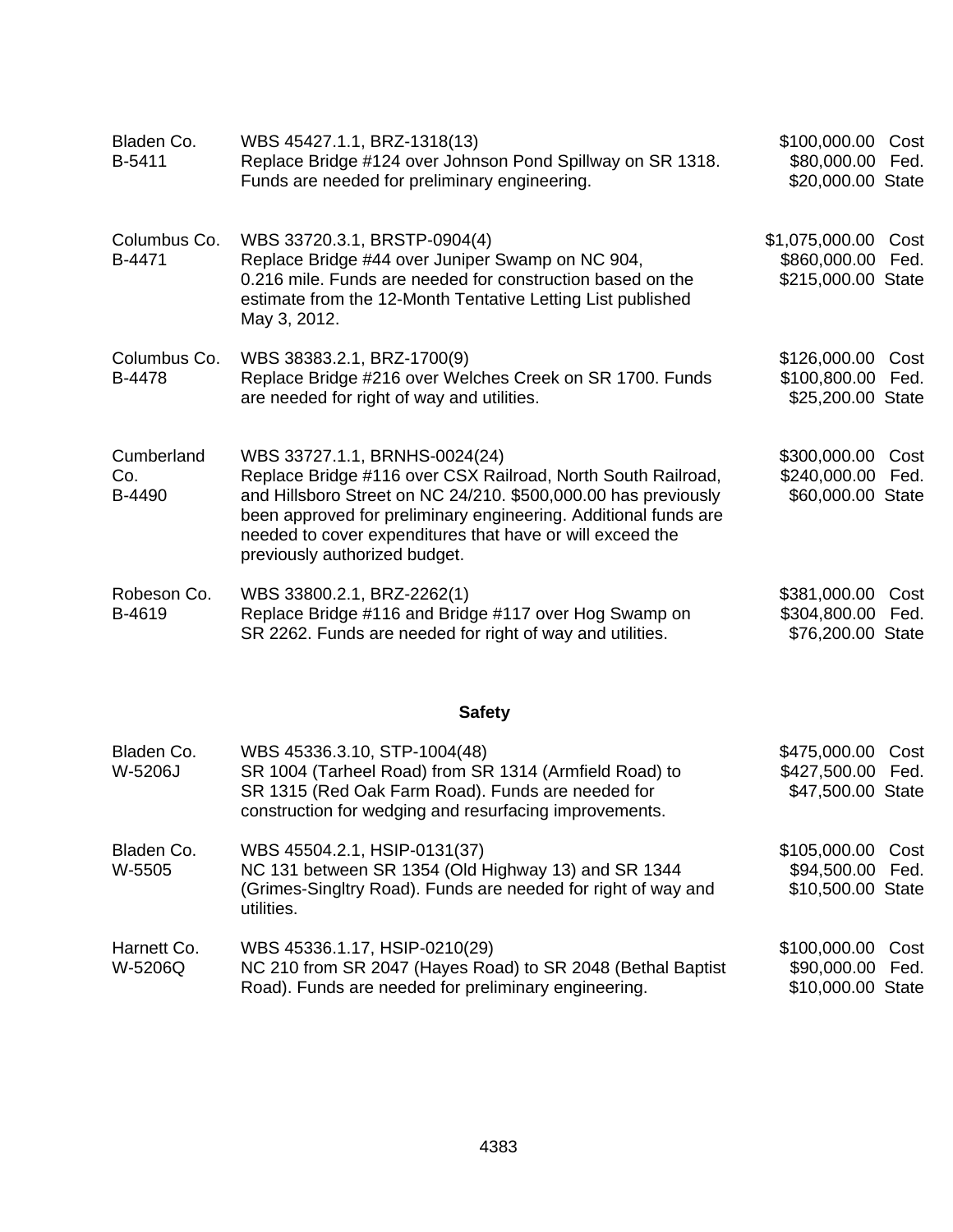#### **National Highway**

Guilford Co. R-2612B WBS 34483.2.3, CMNHF-0421(41) US 421 at SR 3418 (Neelley Road) south of Greensboro. \$243,474.00 has previously been approved for right of way and utilities. Funds need to be increased \$2,326,526.00 for full right of way. \$2,326,526.00 Cost \$1,861,221.00 Fed. \$465,305.00 State

#### **Surface Transportation**

Alamance Co. R-4436GF WBS 34625.2.46, STPIMS-0404(149)259 I-40 Westbound/I-85 Southbound Rest Area. Funds are needed for construction for stormwater treatment control for compliance with National Pollutant Discharge Elimination System (NPDES) Permit. \$150,000.00 Cost \$120,000.00 Fed. \$30,000.00 State

#### **Urban**

| Burlington/<br>Alamance Co.<br>U-5152  | WBS 45178.3.1, STP-0087(27)<br>NC 87 at the intersection with Elmira Street. Funds are needed<br>for construction for the installation of metal signal poles.                                                                                                              | \$200,000.00 Cost<br>\$200,000.00 State                                |
|----------------------------------------|----------------------------------------------------------------------------------------------------------------------------------------------------------------------------------------------------------------------------------------------------------------------------|------------------------------------------------------------------------|
| Chapel Hill/<br>Orange Co.<br>U-0624   | WBS 34762.3.4, STP-0086(5)<br>NC 86 (South Columbia Street) from SR 1906 (Purefoy Road) to<br>SR 1902 (Manning Drive). \$4,850,007.00 has previously been<br>approved for construction. Funds need to be decreased<br>(\$4,738,514.00). Project has been delayed to FFY13. | -\$4,738,514.00<br>Cost<br>-\$3,810,966.00 Fed.<br>-\$927,548.00 State |
| Chapel Hill/<br>Orange Co.<br>U-4726IG | WBS 36268.3.24, STPDA-0703(26)<br>Morgan Creek Trail, Phase 2. Funds are needed for<br>construction for a greenway trail from the existing fan branch<br>trail near the intersection of Culbreth Road and Highway 15/501<br>to Phase 1 of the Morgan Creek Trail.          | \$1,637,500.00<br>Cost<br>\$1,310,000.00 Fed.<br>\$327,500.00 Local    |
|                                        | <b>Bridge</b>                                                                                                                                                                                                                                                              |                                                                        |
| Alamance Co.<br>B-4400                 | WBS 33680.2.1, BRZ-1122(4)<br>Replace Bridge #160 over prong of Stinking Quarter Creek on<br>SR 1122. Funds are needed for right of way and utilities.                                                                                                                     | \$132,000.00<br>Cost<br>\$105,600.00 Fed.<br>\$26,400.00 State         |

| Caswell Co. | WBS 38499.2.1, BRZ-1554(4)                             | \$161,000.00 Cost |  |
|-------------|--------------------------------------------------------|-------------------|--|
| B-4725      | Replace Bridge #12 over Country Line Creek on SR 1554. | \$128,800.00 Fed. |  |
|             | Funds are needed for right of way and utilities.       | \$32,200.00 State |  |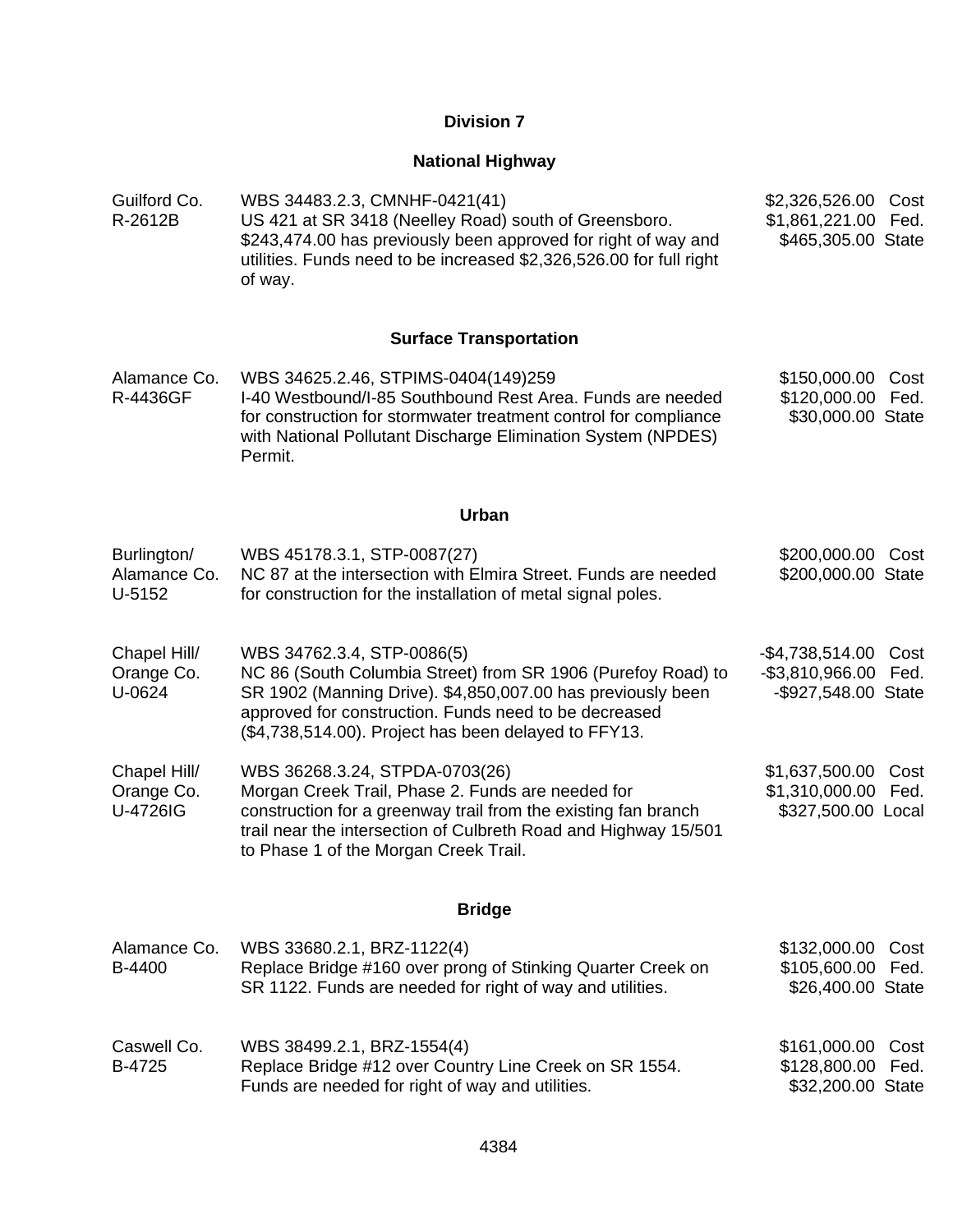| Guilford Co.<br>B-4760                         | WBS 38532.3.1, BRZ-4053(1)<br>Replace Bridge #77 over US 29/US 70/I-85 Business on Surrett<br>Drive, 0.369 mile. Funds are needed for construction based on<br>the estimate from the 12-Month Tentative Letting List published<br>May 3, 2012.                                                                                                                                                                     | \$3,350,000.00<br>Cost<br>\$2,680,000.00 Fed.<br>\$670,000.00 State |
|------------------------------------------------|--------------------------------------------------------------------------------------------------------------------------------------------------------------------------------------------------------------------------------------------------------------------------------------------------------------------------------------------------------------------------------------------------------------------|---------------------------------------------------------------------|
|                                                | <b>Safety</b>                                                                                                                                                                                                                                                                                                                                                                                                      |                                                                     |
| Caswell Co.<br>W-5207H                         | WBS 45337.1.8, HSIP-0062(12)<br>NC 62 from SR 1751 (Fitch Road) to SR 1745 (Moorefield<br>Road). Funds are needed for preliminary engineering.                                                                                                                                                                                                                                                                     | \$65,000.00<br>Cost<br>\$58,500.00 Fed.<br>\$6,500.00 State         |
| Chapel Hill/<br>Orange Co.<br><b>SR-5001AR</b> | WBS 40924.3.43, SRS-0703(20)<br>Safe Routes to School. Construct sidewalk along the south side<br>of Culbreth Road from the existing sidewalk to the town limits to<br>serve Culbreth Middle School and Frank Porter Graham<br>Elementary School. \$141,400.00 has previously been approved<br>for construction. Funds need to be increased \$27,000.00 to<br>agree with the amount listed in municipal agreement. | \$27,000.00<br>Cost<br>\$21,600.00 Fed.<br>\$5,400.00 Local         |

#### **Enhancement**

| Moore Co. | WBS 34504.1.2, STPE-0211(33)                                      | \$215,065.00 Cost |  |
|-----------|-------------------------------------------------------------------|-------------------|--|
| R-2812A   | NC 211 from NC 73 in West End to the traffic circle in Pinehurst. | \$172,052.00 Fed. |  |
|           | Funds are needed for preliminary engineering to start research,   | \$43,013.00 State |  |
|           | investigate and assess current vegetation management              |                   |  |
|           | practices until research funds are available in FY2013.           |                   |  |

# **Bridge**

| Chatham Co.<br>B-4731 | WBS 38504.2.1, BRZ-2159(1)<br>Replace Bridge #129 over a branch of the Rocky River on<br>SR 2159. Funds are needed for right of way and utilities. | \$162,000.00<br>\$129,600.00 Fed.<br>\$32,400.00 State | Cost |
|-----------------------|----------------------------------------------------------------------------------------------------------------------------------------------------|--------------------------------------------------------|------|
| Montgomery            | WBS 45354.3.18, BRZ-1557(4)                                                                                                                        | \$642,000.00                                           | Cost |
| Co.                   | Replace Bridge #106 over Cedar Creek on SR 1557. Funds are                                                                                         | \$513,600.00 Fed.                                      |      |
| <b>BD-5108Q</b>       | needed for construction.                                                                                                                           | \$128,400.00 State                                     |      |
| Montgomery            | WBS 45354.1.25, BRZ-1541(5)                                                                                                                        | \$100,000.00                                           | Cost |
| Co.                   | Replace Bridge #55 over Cheek Creek on SR 1541. Funds are                                                                                          | \$80,000.00 Fed.                                       |      |
| <b>BD-5108X</b>       | needed for preliminary engineering.                                                                                                                | \$20,000.00 State                                      |      |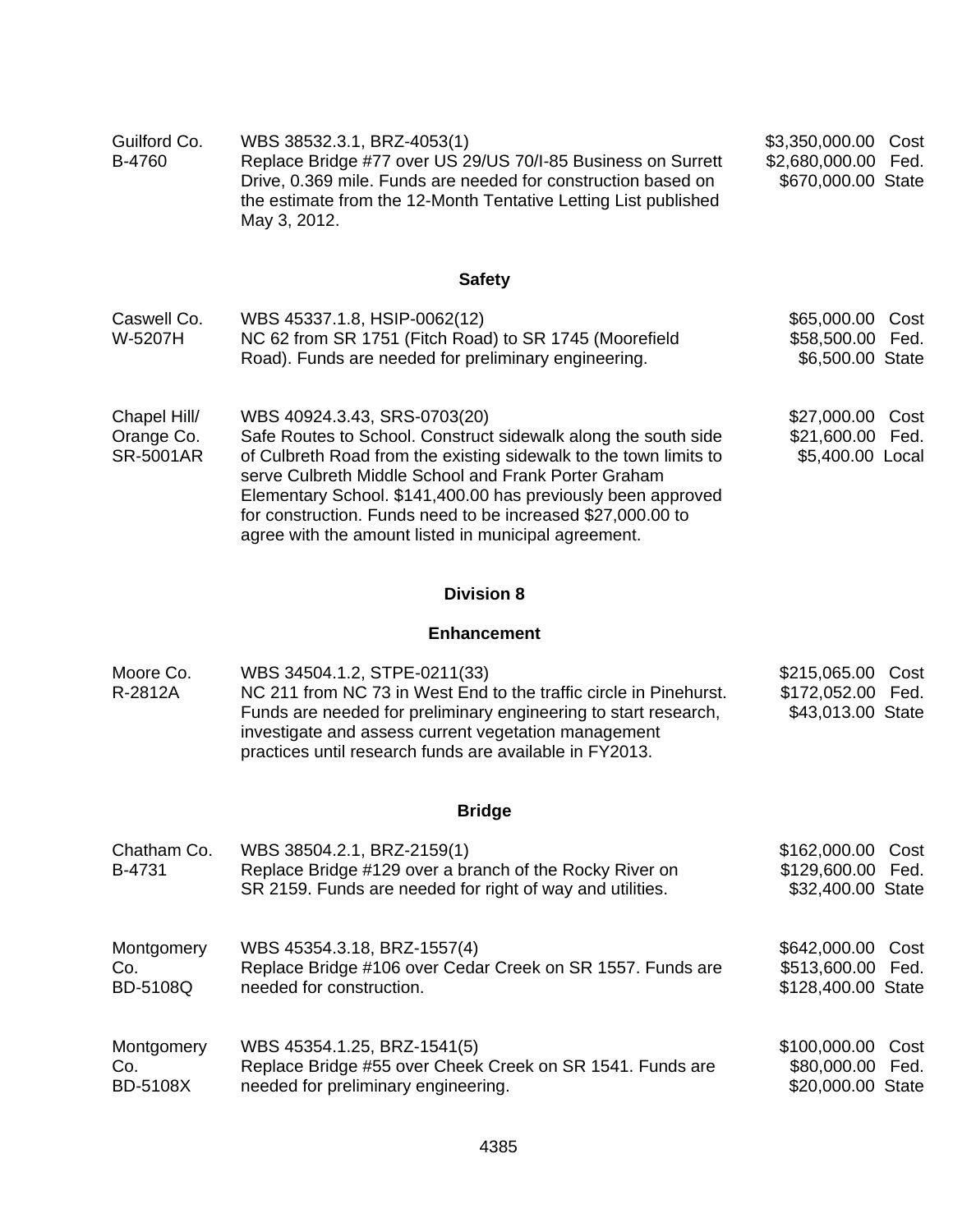| Moore Co.<br><b>BD-5108W</b>    | WBS 45354.1.24, BRZ-1853(2)<br>Replace Bridge #183 over Mill Creek on SR 1853. Funds are<br>needed for preliminary engineering.                     | \$100,000.00<br>Cost<br>\$80,000.00<br>Fed.<br>\$20,000.00 State   |
|---------------------------------|-----------------------------------------------------------------------------------------------------------------------------------------------------|--------------------------------------------------------------------|
| Moore Co.<br><b>BD-5108Y</b>    | WBS 45354.1.26, BRZ-1412(5)<br>Replace Bridge #162 over a branch of Bear Creek on SR 1412.<br>Funds are needed for preliminary engineering.         | \$100,000.00<br>Cost<br>\$80,000.00<br>Fed.<br>\$20,000.00 State   |
| Moore Co.<br><b>BD-5108Z</b>    | WBS 45354.1.27, BRZ-1411(10)<br>Replace Bridge #169 over the west branch of Bear Creek on<br>SR 1411. Funds are needed for preliminary engineering. | \$100,000.00<br>Cost<br>\$80,000.00<br>Fed.<br>\$20,000.00 State   |
| Randolph Co.<br><b>BD-5108R</b> | WBS 45354.3.19, BRZ-2873(2)<br>Replace Bridge #198 over an unnamed creek on SR 2873.<br>Funds are needed for construction.                          | \$857,000.00<br>Cost<br>\$685,600.00<br>Fed.<br>\$171,400.00 State |
| Richmond Co.<br><b>BD-5108P</b> | WBS 45354.3.17, BRZ-1317(6)<br>Replace Bridge #133 over Little Mountain Creek on SR 1317.<br>Funds are needed for construction.                     | \$593,000.00<br>Cost<br>\$474,400.00<br>Fed.<br>\$118,600.00 State |
| Scotland Co.<br>B-5131          | WBS 42290.2.1, BRZ-1128(8)<br>Replace Bridge #63 over Joe's Creek on SR 1128. Funds are<br>needed for right of way and utilities.                   | \$83,000.00<br>Cost<br>\$66,400.00 Fed.<br>\$16,600.00 State       |

# **Safety**

| Chatham Co. | WBS 45338.1.7, HSIP-1717(2)                                | \$15,000.00 Cost |  |
|-------------|------------------------------------------------------------|------------------|--|
| W-5208G     | SR 1717 (Jack Bennett Road) from west of SR 1716 (Big      | \$13,500.00 Fed. |  |
|             | Woods Road). Funds are needed for preliminary engineering. | \$1,500.00 State |  |

# **Division 9**

## **Urban**

| Winston-    | WBS 34839.2.10, NHF-0918(46)                                   | \$32,902,524.00 Cost |  |
|-------------|----------------------------------------------------------------|----------------------|--|
| Salem/      | Winston-Salem Northern Beltway (Eastern Section) from I-40     | \$26,322,019.00 Fed. |  |
| Forsyth Co. | Business/US 421 to US 158. \$2,847,476.00 has previously       | \$6,580,505.00 State |  |
| U-2579B*    | been approved for right of way and utilities. Funds need to be |                      |  |
|             | increased \$32,902,524.00 for full right of way.               |                      |  |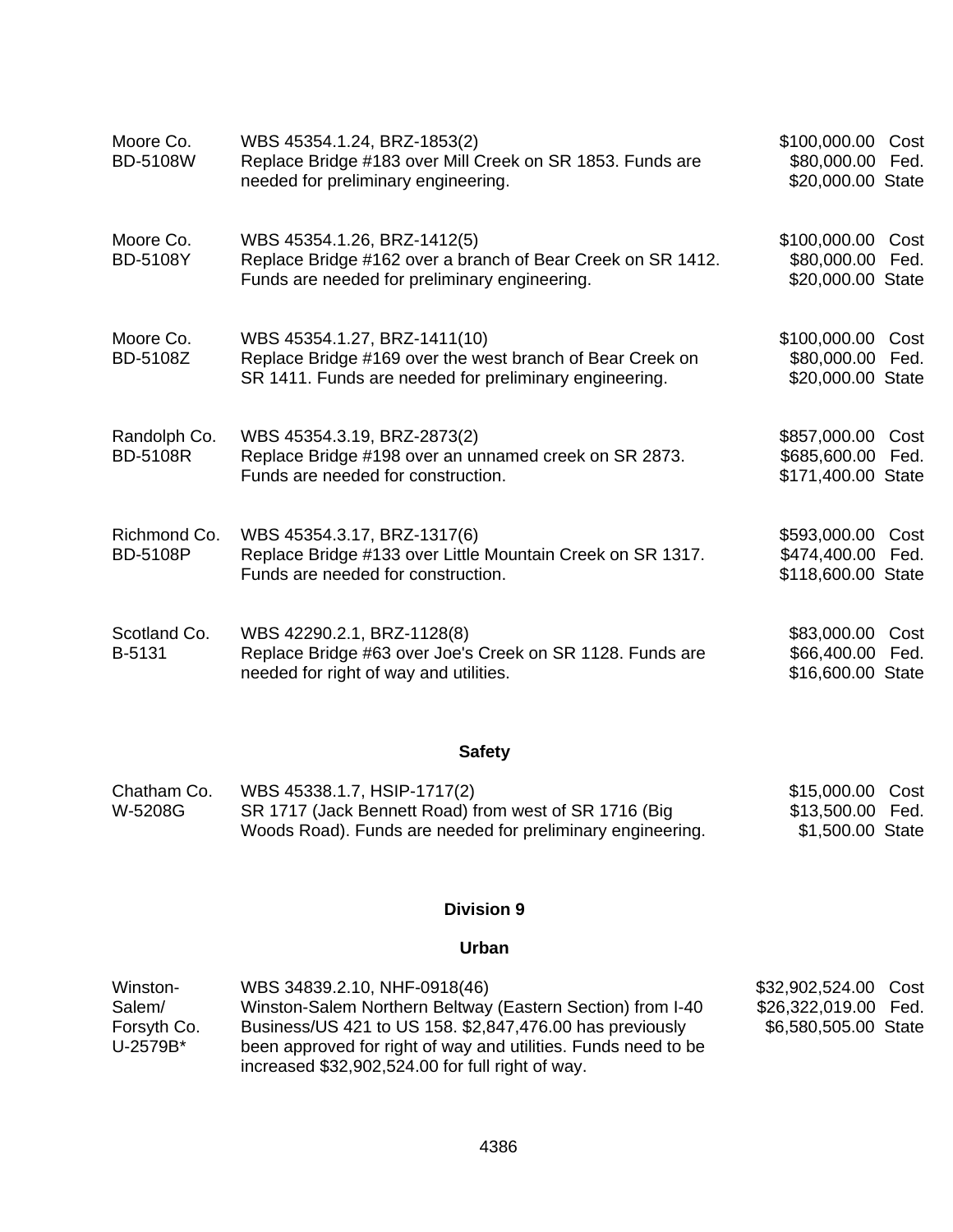| Kernersville/<br>Forsyth Co.<br>U-2800 | WBS 34858.2.2, STP-2601(4)<br>SR 2601 (Macy Grove Road) from Industrial Park Drive to<br>SR 1005 (Old US 421). Funds are needed for right of way and<br>utilities for full right of way. This is a Design-Build Project.                                                                                                                                                                                            | \$9,167,000.00 Cost<br>\$7,333,600.00 Fed.<br>\$1,833,400.00 State   |  |
|----------------------------------------|---------------------------------------------------------------------------------------------------------------------------------------------------------------------------------------------------------------------------------------------------------------------------------------------------------------------------------------------------------------------------------------------------------------------|----------------------------------------------------------------------|--|
| Kernersville/<br>Forsyth Co.<br>U-2800 | WBS 34858.3.3, STP-2601(5)<br>SR 2601 (Macy Grove Road) from Industrial Park Drive to<br>SR 1005 (Old US 421). Funds are needed for construction<br>based on the estimate from the 12-Month Tentative Letting List<br>published May 3, 2012. This is a Design-Build Project. This is<br>a three (3) year cash flow project with \$11,766,667.00 in FFY12,<br>\$11,766,667.00 in FFY13 and \$11,766,666.00 in FFY14. | \$35,300,000.00 Cost<br>\$28,240,000.00 Fed.<br>\$7,060,000.00 State |  |

| Rowan Co. | WBS 33804.3.1, BRSTP-2048(2)                                                                                                                                            | \$42,990.00 Cost |  |
|-----------|-------------------------------------------------------------------------------------------------------------------------------------------------------------------------|------------------|--|
| B-4629    | Replace Bridge #25 over North Second Creek on SR 2048,                                                                                                                  | \$34,392.00 Fed. |  |
|           | 0.152 mile. \$1,450,000.00 has previously been approved for<br>construction. Funds need to be increased \$42,990.00 to reflect<br>the low bid received on May 15, 2012. | \$8,598.00 State |  |

# **Division 10**

#### **Interstate Maintenance**

| Mecklenburg<br>Co.<br>$I-4733$ | WBS 38063.2.1, HPP-077-1(206)29<br>I-77 at SR 5544 (West Catawba Avenue) Interchange in<br>Cornelius. Funds are needed for right of way and utilities<br>utilizing Section 1702 Federal Funds designated for this project.                                                              | \$860,000.00<br>\$688,000.00 Fed.<br>\$172,000.00 State         | Cost |
|--------------------------------|-----------------------------------------------------------------------------------------------------------------------------------------------------------------------------------------------------------------------------------------------------------------------------------------|-----------------------------------------------------------------|------|
| Mecklenburg<br>Co.<br>$I-4733$ | WBS 38063.1.1, HPP-077-1(206)29<br>I-77 at SR 5544 (West Catawba Avenue) Interchange in<br>Cornelius. \$8,045,242.00 has previously been approved for<br>preliminary engineering. Funds need to be decreased<br>(\$860,000.00).                                                         | -\$860,000.00 Cost<br>-\$688,000.00 Fed.<br>-\$172,000.00 State |      |
| Mecklenburg<br>Co.<br>$I-5405$ | WBS 45454.1.2, NHF-077-1(209)9<br>I-77 from I-277 (Brookshire Freeway) to West Catawba Avenue<br>(Exit 28). Funds are needed for preliminary engineering for<br>North Carolina Turnpike Authority (NCTA) - studying Arterial<br>Congestions Management utilizing tolling methodologies. | \$150,000.00 Cost<br>\$150,000.00 State                         |      |
|                                | <b>Congestion Mitigation</b>                                                                                                                                                                                                                                                            |                                                                 |      |

| Charlotte/  | WBS 45443.3.1, CMS-1003(105)                                     | \$500,000.00 Cost  |  |
|-------------|------------------------------------------------------------------|--------------------|--|
| Mecklenburg | University City Boulevard. Funds are needed for construction for | \$400,000.00 Fed.  |  |
| Co.         | a sidewalk between the main entrance of the UNCC Campus          | \$100,000.00 Local |  |
| C-5227      | and Mallard Creek Church Road.                                   |                    |  |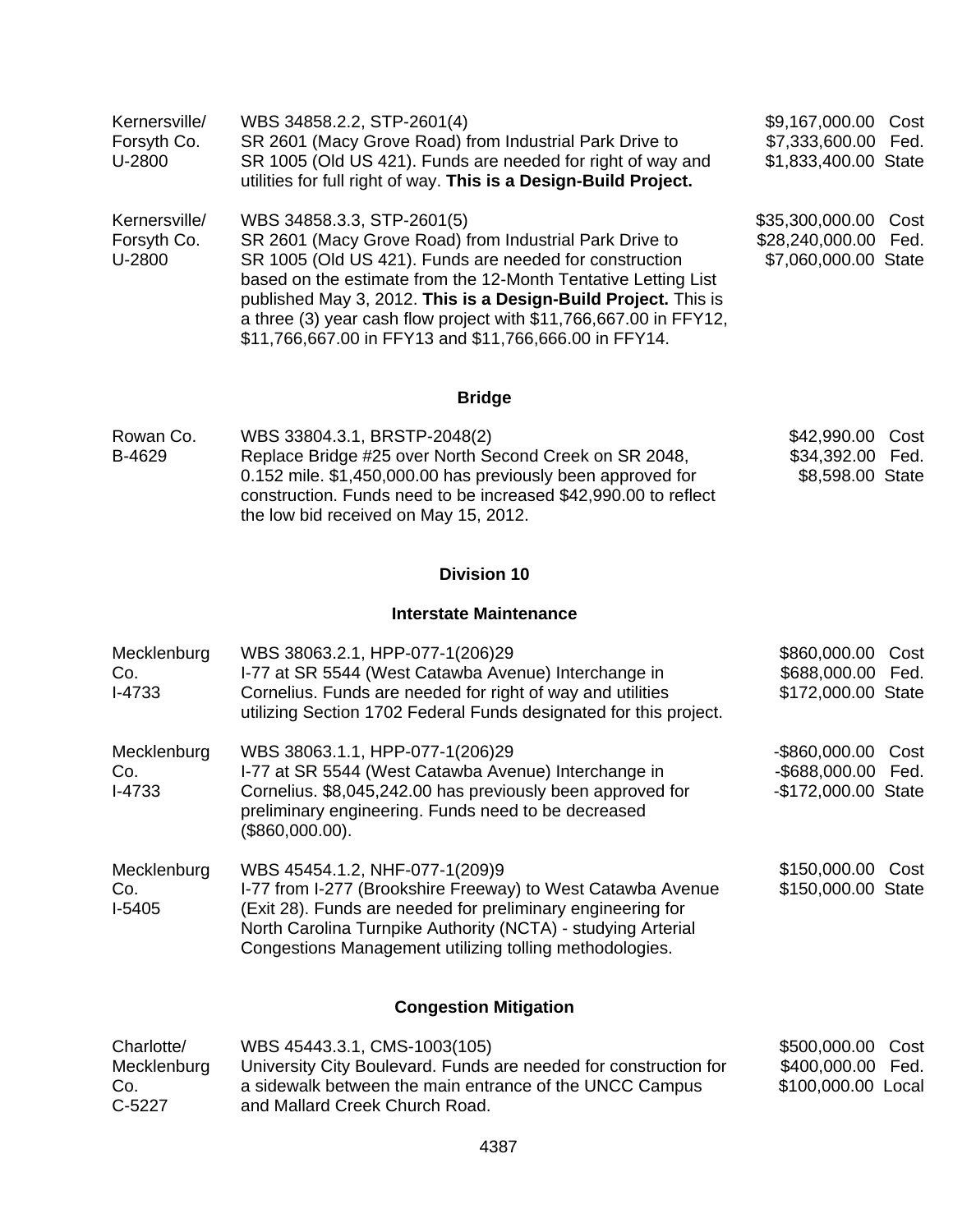| Anson Co.<br><b>BD-5110S</b>       | WBS 45356.3.19, BRZ-1627(14)<br>Replace Bridge #2 over Buffaloe Creek on SR 1627. Funds are<br>needed for construction.                                                                                                                                                                                               | \$675,000.00<br>\$540,000.00<br>\$135,000.00 State                | Cost<br>Fed. |
|------------------------------------|-----------------------------------------------------------------------------------------------------------------------------------------------------------------------------------------------------------------------------------------------------------------------------------------------------------------------|-------------------------------------------------------------------|--------------|
| Anson Co.<br><b>BD-5110T</b>       | WBS 45356.3.20, BRZ-1229(13)<br>Replace Bridge #100 over Brown Creek on SR 1229. Funds are<br>needed for construction.                                                                                                                                                                                                | \$600,000.00<br>\$480,000.00<br>\$120,000.00 State                | Cost<br>Fed. |
| Cabarrus Co.<br><b>BD-5110R</b>    | WBS 45356.3.18, BRZ-1148(6)<br>Replace Bridge #236 over a branch of the Rocky River on<br>SR 1148. Funds are needed for construction.                                                                                                                                                                                 | \$450,000.00 Cost<br>\$360,000.00 Fed.<br>\$90,000.00 State       |              |
| Union Co.<br>B-5109                | WBS 42246.2.1, BRSTP-0218(7)<br>Replace Bridge #29 over Goose Creek on NC 218. Funds are<br>needed for right of way and utilities.                                                                                                                                                                                    | \$145,000.00 Cost<br>\$116,000.00<br>\$29,000.00 State            | Fed.         |
|                                    | <b>Safety</b>                                                                                                                                                                                                                                                                                                         |                                                                   |              |
| Stanly Co.<br>W-5210E              | WBS 45340.3.5, HSIP-1650(4)<br>Intersection of SR 1650 (Northeast Connector) and SR 1535<br>(Mountain Creek Road). Funds are needed for construction for a<br>roundabout.                                                                                                                                             | \$1,050,000.00<br>\$945,000.00<br>\$105,000.00 State              | Cost<br>Fed. |
|                                    | <b>Municipal Bridge</b>                                                                                                                                                                                                                                                                                               |                                                                   |              |
| Ansonville/<br>Anson Co.<br>B-4861 | WBS 38194.3.1, BRZ-1002(21)<br>Replace Bridge #88 on Ridge Street over the Winston-Salem<br>Southbound Railroad Tracks. \$1,800,000.00 has previously<br>been approved for construction. Funds need to be increased<br>\$339,470.00 to reflect the low bid received on May 15, 2012.                                  | \$339,470.00 Cost<br>\$271,576.00 Fed.<br>\$67,894.00 Local       |              |
|                                    | <b>Division 11</b>                                                                                                                                                                                                                                                                                                    |                                                                   |              |
|                                    | Urban                                                                                                                                                                                                                                                                                                                 |                                                                   |              |
| Lenoir/<br>Caldwell Co.<br>U-2211B | WBS 34783.3.3, STP-1001(50)<br>SR 1001 (Hibriten Drive) from US 321A (Norwood Street) to<br>SR 1712 (Starcross Road) east of US 321, 0.870 mile.<br>\$17,200,000.00 has previously been approved for construction.<br>Funds need to be decreased (\$2,774,683.00) to reflect the low<br>bid received on May 15, 2012. | $-$ \$2,774,683.00<br>-\$2,219,746.00 Fed.<br>-\$554,937.00 State | Cost         |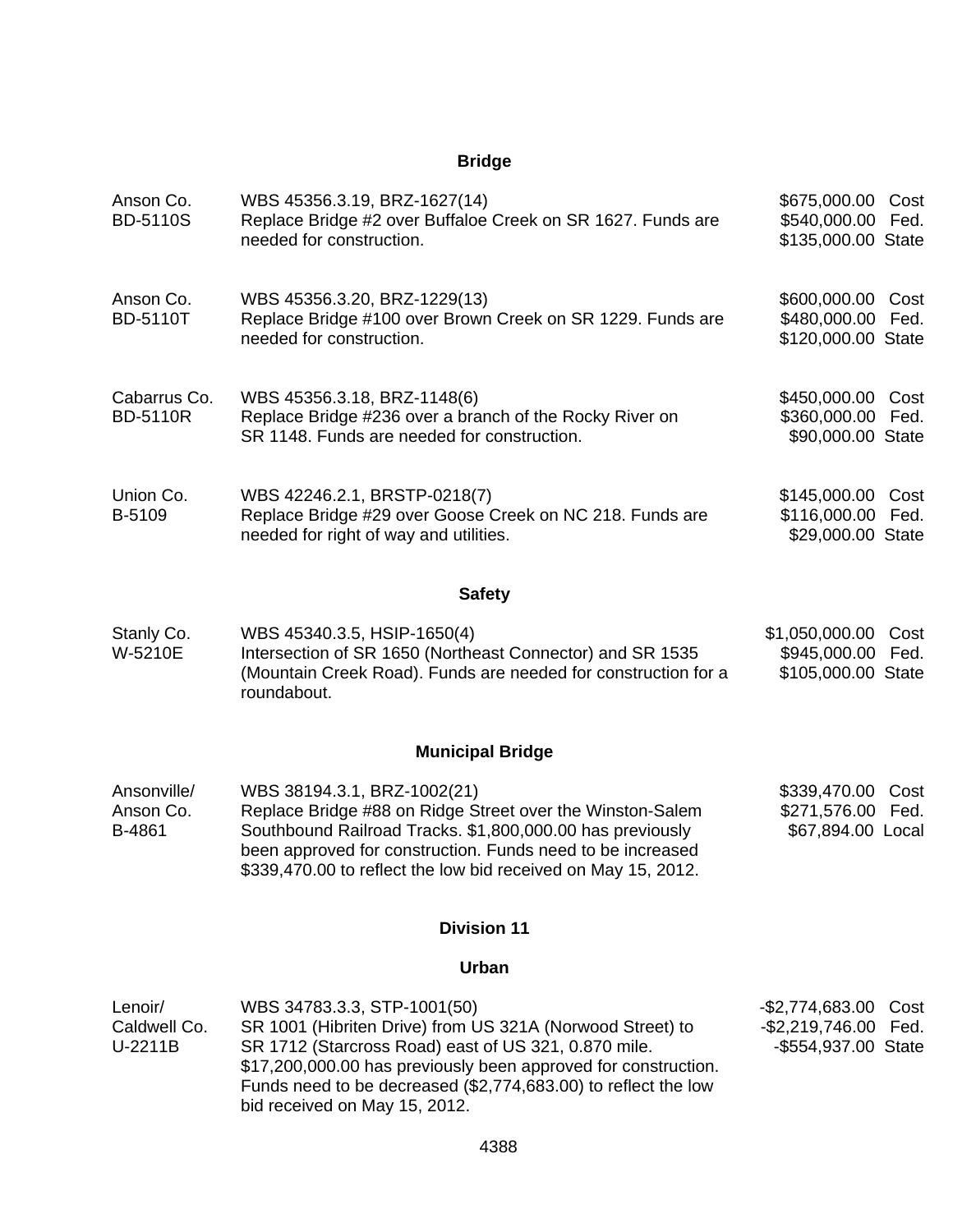| Avery Co.<br><b>BK-5117</b>     | WBS 42568.3.1, BRZ-1166(8)<br>Replace Bridge #16 over Horse Creek on SR 1166. Funds are<br>needed for construction.                                                                                                                                          | \$551,000.00 Cost<br>\$440,800.00 Fed.<br>\$110,200.00 State   |              |
|---------------------------------|--------------------------------------------------------------------------------------------------------------------------------------------------------------------------------------------------------------------------------------------------------------|----------------------------------------------------------------|--------------|
| Caldwell Co.<br><b>BD-5111G</b> | WBS 45357.3.7, BRZ-1722(4)<br>Replace Bridge #45 over Upper Little Creek on SR 1722. Funds<br>are needed for construction.                                                                                                                                   | \$577,000.00 Cost<br>\$461,600.00 Fed.<br>\$115,400.00 State   |              |
| Surry Co.<br>B-4284             | WBS 33623.3.1, BRZ-1322(5)<br>Replace Bridge #29 over Mill Creek on SR 1322, 0.076 mile.<br>Funds are needed for construction.                                                                                                                               | \$549,000.00 Cost<br>\$439,200.00 Fed.<br>\$109,800.00 State   |              |
| Watauga Co.<br>B-4668           | WBS 38461.3.1, BRNHS-0321(13)<br>Replace Bridge #29 over Cove Creek on US 321, 0.227 mile.<br>\$2,000,000.00 has previously been approved for construction.<br>Funds need to be decreased (\$220,073.00) to reflect the low bid<br>received on May 15, 2012. | -\$220,073.00 Cost<br>-\$176,058.00 Fed.<br>-\$44,015.00 State |              |
| Wilkes Co.<br>BD-51110          | WBS 45357.3.15, BRZ-2402(1)<br>Replace Bridge #11 over North Little Hunting Creek on<br>SR 2402. Funds are needed for construction.                                                                                                                          | \$569,000.00<br>\$455,200.00<br>\$113,800.00 State             | Cost<br>Fed. |
| Wilkes Co.<br><b>BD-5111P</b>   | WBS 45357.3.16, BRZ-1317(5)<br>Replace Bridge #100 over Purlear Creek on SR 1317. Funds<br>are needed for construction.                                                                                                                                      | \$667,000.00 Cost<br>\$533,600.00 Fed.<br>\$133,400.00 State   |              |
| Yadkin Co.<br><b>BD-5111T</b>   | WBS 45357.3.20, BRZ-1508(6)<br>Replace Bridge #154 over North Deep Creek on SR 1508.<br>Funds are needed for construction.                                                                                                                                   | \$711,000.00<br>\$568,800.00 Fed.<br>\$142,200.00 State        | Cost         |

# **Municipal Bridge**

| Surry Co. | WBS 42080.1.113, BRZ-NBIS(13)                                      | \$1,906.00 Cost |
|-----------|--------------------------------------------------------------------|-----------------|
| M-0414    | Municipal Bridge Inspections - 1 Bridge within the municipality of | \$1,525.00 Fed. |
|           | Mount Airy. Funds are needed for preliminary engineering.          | \$381.00 Local  |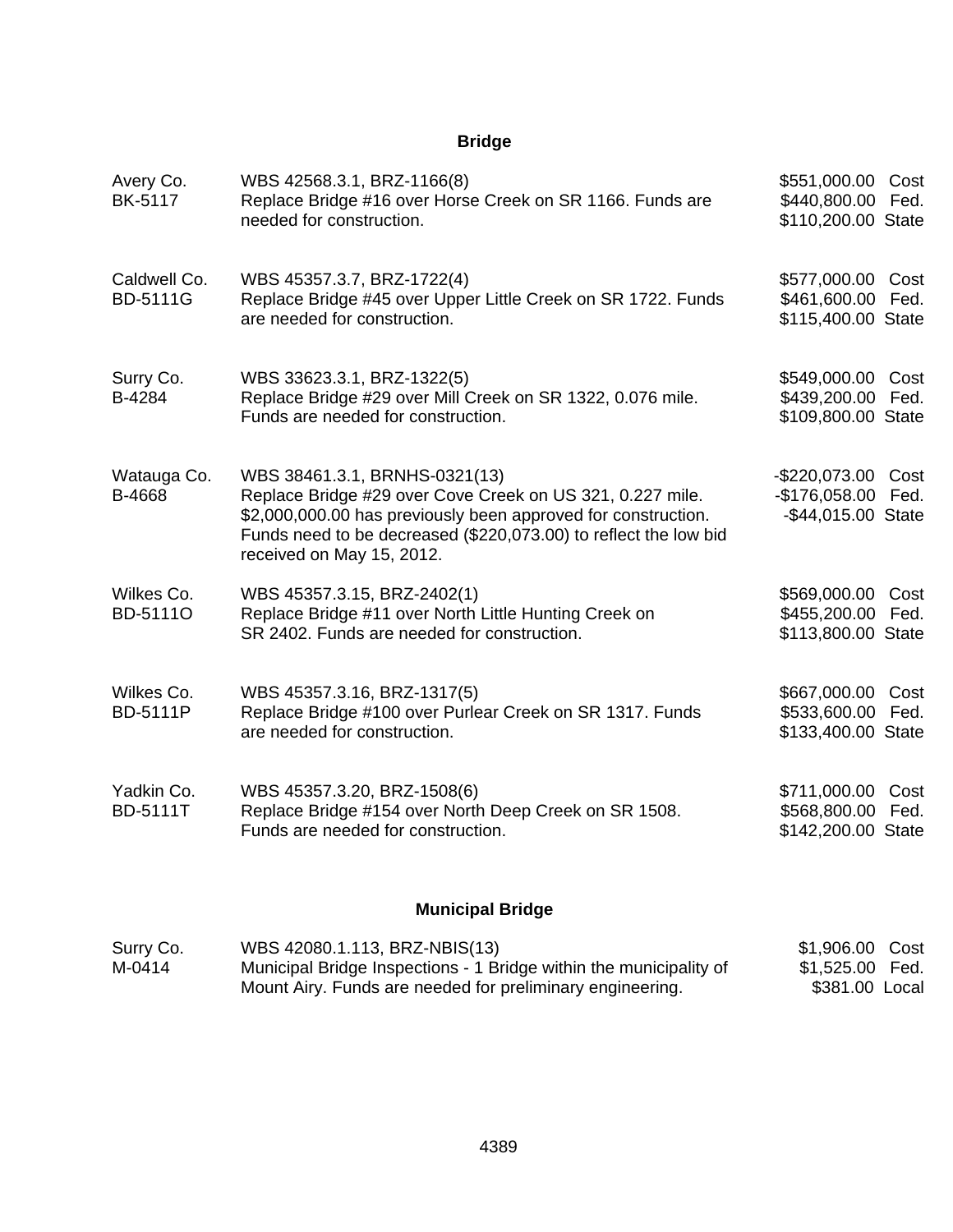#### **Interstate Maintenance**

| Catawba Co.<br>$I-5212A$               | WBS 47058.1.2, IMPP-040-2(163)144<br>Interstate Maintenance Preservation Program. Replace Bridge<br>#90 on I-40 at Exit 144 west of Statesville. Funds are needed for<br>preliminary engineering.                                                                                                                                                                                                                                                                                                                                                            | \$30,000.00 Cost<br>\$27,000.00 Fed.<br>\$3,000.00 State            |      |
|----------------------------------------|--------------------------------------------------------------------------------------------------------------------------------------------------------------------------------------------------------------------------------------------------------------------------------------------------------------------------------------------------------------------------------------------------------------------------------------------------------------------------------------------------------------------------------------------------------------|---------------------------------------------------------------------|------|
| Gaston Co.<br>I-5503                   | WBS 45544.3.1, IMS-085-1(118)8<br>I-85 from Milepost 7.2 in Cleveland County to Milepost 13.9 in<br>Gaston County, 6.700 miles. \$7,000,000.00 has previously been<br>approved for construction. Funds need to be decreased<br>(\$3,500,712.00) to reflect the low bid received on May 15, 2012.                                                                                                                                                                                                                                                             | -\$3,500,712.00 Cost<br>-\$3,150,641.00 Fed.<br>-\$350,071.00 State |      |
|                                        | <b>Bridge</b>                                                                                                                                                                                                                                                                                                                                                                                                                                                                                                                                                |                                                                     |      |
| Alexander Co.<br>B-5110                | WBS 42248.2.1, BRZ-1626(3)<br>Replace Bridge #129 over Big Branch Creek on SR 1626.<br>Funds are needed for right of way and utilities.                                                                                                                                                                                                                                                                                                                                                                                                                      | \$50,000.00 Cost<br>\$40,000.00 Fed.<br>\$10,000.00 State           |      |
| Catawba Co.<br>B-5101                  | WBS 42223.2.1, BRZ-1149(5)<br>Replace Bridge #83 over Clark Creek on SR 1149. Funds are<br>needed for right of way and utilities.                                                                                                                                                                                                                                                                                                                                                                                                                            | \$95,000.00 Cost<br>\$76,000.00 Fed.<br>\$19,000.00 State           |      |
| <b>Divisionwide</b><br><b>BD-5112V</b> | WBS 45358.1.22, BRZ-1664(8)<br>Low-Impact Bridge Replacement; Design-Build Project.<br>Replace Bridge #149 over Big Branch Creek on SR 1664 in<br>Alexander County; Bridge #9 over Elk Shoal Creek on SR 1700<br>in Catawba County; Bridge #261 over an unnamed creek on<br>SR 1005 in Cleveland County; Bridge #8 over an unnamed<br>creek on SR 2209 in Gaston County; Bridge #183 over Fourth<br>Creek on SR 1907 in Iredell County; and Bridge #124 over<br>Howards Creek on SR 1113 in Lincoln County. Funds are<br>needed for preliminary engineering. | \$100,000.00 Cost<br>\$80,000.00 Fed.<br>\$20,000.00 State          |      |
| Gaston Co.<br>B-4118                   | WBS 33473.2.2, BRSTP-1905(2)<br>Replace Bridge #200 over Stanley Creek on SR 1905,<br>0.095 mile. Funds are needed for construction based on the<br>estimate from the 12-Month Tentative Letting List published<br>May 3, 2012.                                                                                                                                                                                                                                                                                                                              | \$575,000.00<br>\$460,000.00 Fed.<br>\$115,000.00 State             | Cost |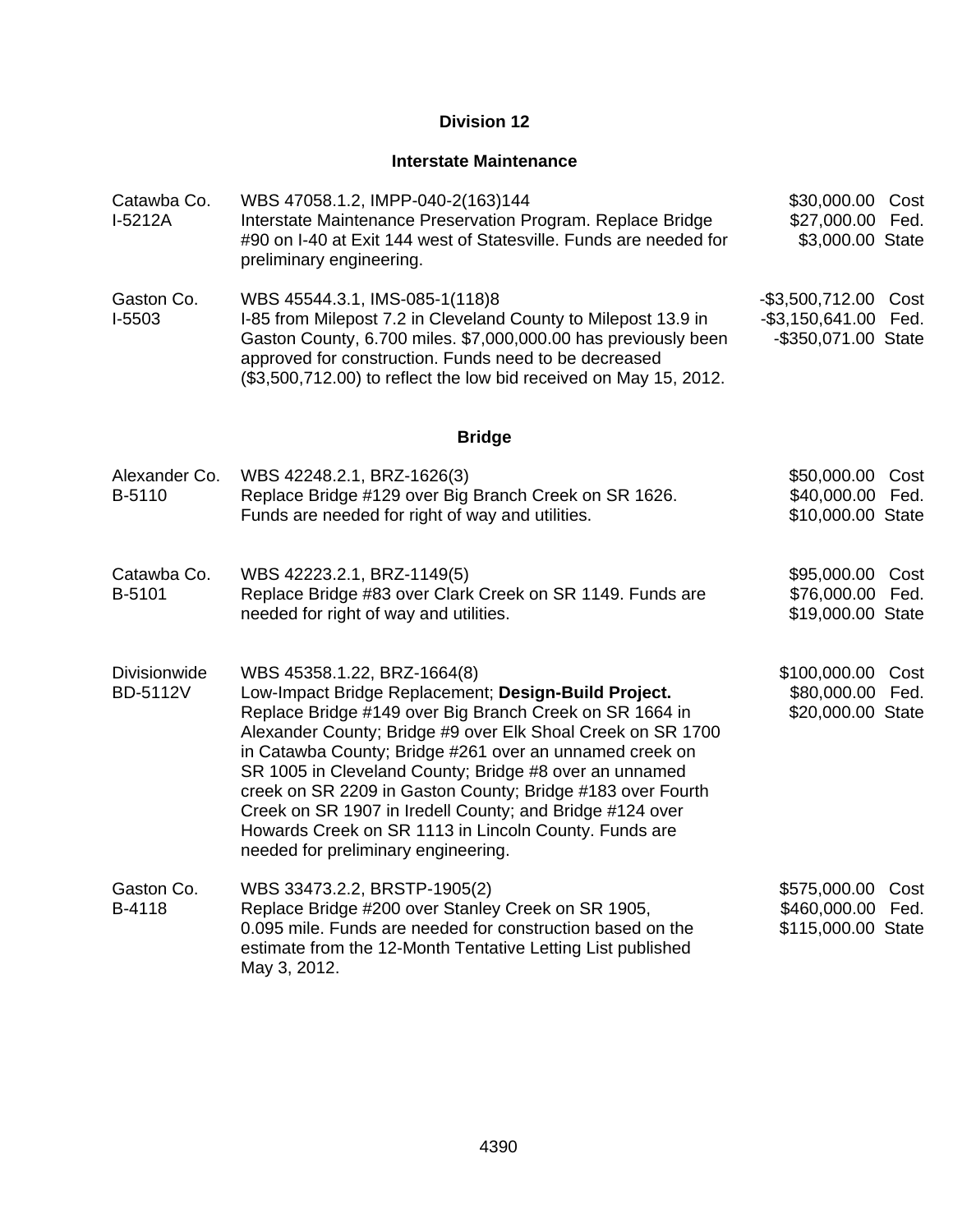### **Appalachian**

| Rutherford<br>Co.<br>R-5522                     | WBS 45547.3.1, APD-1113(9)<br>Replace Bridge #156 over the CSX Railroad on relocated<br>SR 1113 (Hicks Grove Road) between US 221 and existing<br>SR 1113 (Hicks Grove Road). \$2,740,000.00 has previously<br>been approved for construction. Funds need to be decreased<br>(\$202,371.00) to reflect the low bid received on May 15, 2012. | -\$202,371.00 Cost<br>-\$161,897.00 Fed.<br>-\$40,474.00 State  |
|-------------------------------------------------|----------------------------------------------------------------------------------------------------------------------------------------------------------------------------------------------------------------------------------------------------------------------------------------------------------------------------------------------|-----------------------------------------------------------------|
|                                                 | <b>Bridge</b>                                                                                                                                                                                                                                                                                                                                |                                                                 |
| <b>Buncombe</b><br>Co.<br><b>BD-5113A</b>       | WBS 45359.3.1, BRZ-1383(2)<br>Replace Bridge #550 over South Turkey Creek on SR 1383.<br>Funds are needed for construction.                                                                                                                                                                                                                  | \$400,000.00 Cost<br>\$320,000.00 Fed.<br>\$80,000.00 State     |
| <b>Buncombe</b><br>Co.<br><b>BD-5113B</b>       | WBS 45359.3.2, BRZ-1608(2)<br>Replace Bridge #15 over Turkey Creek on SR 1608. Funds are<br>needed for construction.                                                                                                                                                                                                                         | \$600,000.00 Cost<br>\$480,000.00 Fed.<br>\$120,000.00 State    |
| Yancey Co.<br><b>BK-5126</b>                    | WBS 42577.3.1, BRZ-1395(6)<br>Replace Bridge #119 over Bald Mountain Creek on SR 1395,<br>0.080 mile. \$357,800.00 has previously been approved for<br>construction. Additional funds are needed based on the latest<br>estimate.                                                                                                            | \$597,000.00<br>Cost<br>\$477,600.00 Fed.<br>\$119,400.00 State |
|                                                 | <b>Safety</b>                                                                                                                                                                                                                                                                                                                                |                                                                 |
| Woodfin/<br><b>Buncombe</b><br>Co.<br>SR-5001BB | WBS 40924.3.53, SRS-1330(8)<br>Safe Routes to School. Sidewalk along the south side of<br>Elk Mountain Road from the existing sidewalk at Woodfin<br>Elementary School to NC 251. \$107,500.00 has previously<br>been approved for construction. Funds need to be decreased<br>(\$7,500.00) to agree with municipal agreement.               | -\$7,500.00 Cost<br>-\$7,500.00 Fed.                            |
|                                                 | <b>Division 14</b>                                                                                                                                                                                                                                                                                                                           |                                                                 |
|                                                 | <b>Bridge</b>                                                                                                                                                                                                                                                                                                                                |                                                                 |
| Clay Co.<br><b>BD-5114H</b>                     | WBS 45360.1.8, BRZ-1140(12)<br>Replace Bridge #86 over Hyatt Mill Creek on SR 1140.<br>\$100,000.00 has previously been approved for preliminary                                                                                                                                                                                             | -\$49,845.00<br>Cost<br>-\$39,876.00 Fed.<br>-\$9,969.00 State  |

\$100,000.00 has previously been approved for preliminary engineering. Funds need to be decreased (\$49,845.00). Project did not meet designated criteria for the Low-Impact Bridge Replacement Program.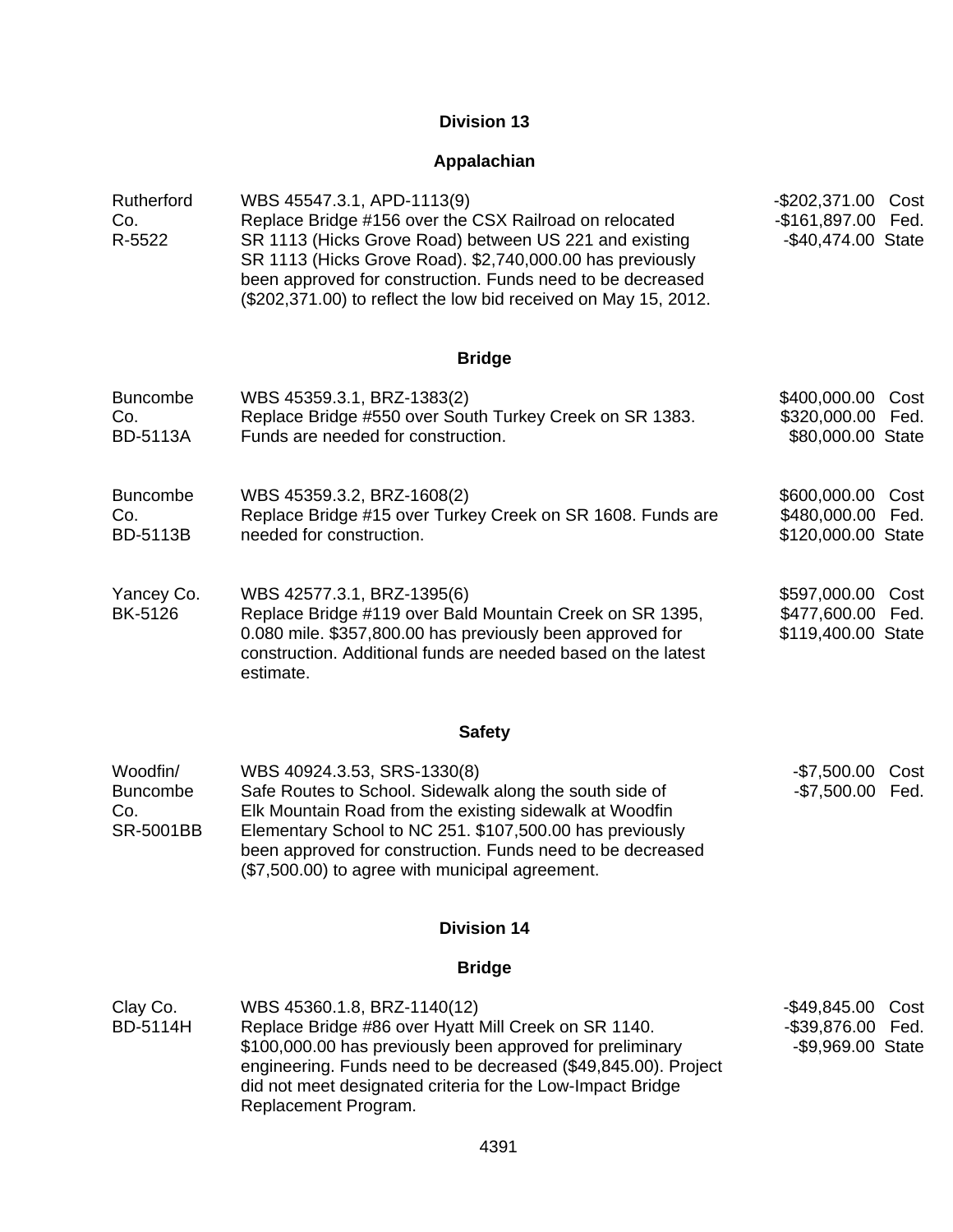| Clay Co.<br><b>BD-5114H</b>         | WBS 45360.2.8, BRZ-1140(12)<br>Replace Bridge #86 over Hyatt Mill Creek on SR 1140.<br>\$50,000.00 has previously been approved for right of way and<br>utilities. Funds need to be decreased (\$50,000.00). Project did<br>not meet designated criteria for the Low-Impact Bridge<br>Replacement Program. | -\$50,000.00 Cost<br>$-$40,000.00$<br>-\$10,000.00 State         | Fed.         |
|-------------------------------------|------------------------------------------------------------------------------------------------------------------------------------------------------------------------------------------------------------------------------------------------------------------------------------------------------------|------------------------------------------------------------------|--------------|
| Henderson<br>Co.<br><b>BD-5114B</b> | WBS 45360.3.2, BRZ-1713(4)<br>Replace Bridge #128 over Hungry Creek on SR 1713. Funds<br>are needed for construction.                                                                                                                                                                                      | \$452,500.00 Cost<br>\$362,000.00<br>\$90,500.00 State           | Fed.         |
| Jackson Co.<br>B-3861               | WBS 33308.3.1, BRZ-1731(6)<br>Replace Bridge #107 over the Tuckasegee River on SR 1731,<br>0.079 mile. Funds are needed for construction based on the<br>estimate from the 12-Month Tentative Letting List published<br>May 3, 2012.                                                                       | \$1,350,000.00 Cost<br>\$1,080,000.00 Fed.<br>\$270,000.00 State |              |
| Jackson Co.<br>B-4162               | WBS 33510.3.1, BRZ-1432(2)<br>Replace Bridge #320 over the Southern Railway on SR 1432,<br>0.193 mile. Funds are needed for construction based on the<br>estimate from the 12-Month Tentative Letting List published<br>May 3, 2012.                                                                       | \$950,000.00 Cost<br>\$760,000.00<br>\$190,000.00 State          | Fed.         |
| Jackson Co.<br>B-4554               | WBS 38408.2.1, BRZ-1705(1)<br>Replace Bridge #145 over SR 1705, Southern Railroad and<br>Scott Creek on US 23/74. Funds are needed for right of way<br>and utilities.                                                                                                                                      | \$500,000.00<br>\$400,000.00<br>\$100,000.00 State               | Cost<br>Fed. |
|                                     | <b>Safety</b>                                                                                                                                                                                                                                                                                              |                                                                  |              |
| Jackson Co.<br><b>SS-4914BE</b>     | WBS 43594.1.1, HSIP-1001(57)<br>SR 1001 (Speedwell Road) from SR 1330 (North Country Club<br>Drive) to NC 107. Funds are needed for preliminary<br>engineering.                                                                                                                                            | \$6,000.00<br>\$5,400.00<br>\$600.00 State                       | Cost<br>Fed. |
|                                     | <b>Scenic Byway</b>                                                                                                                                                                                                                                                                                        |                                                                  |              |
| Macon Co.<br>S-5102                 | WBS 45369.3.1, NSBP-0064(140)<br>US 64 - Mountain Waters Scenic Byway-Dry Falls. Funds are<br>needed for construction for restoration and improvements in the<br>Cullasaja Gorge.                                                                                                                          | \$320,044.00<br>\$256,035.00<br>\$64,009.00 Local                | Cost<br>Fed. |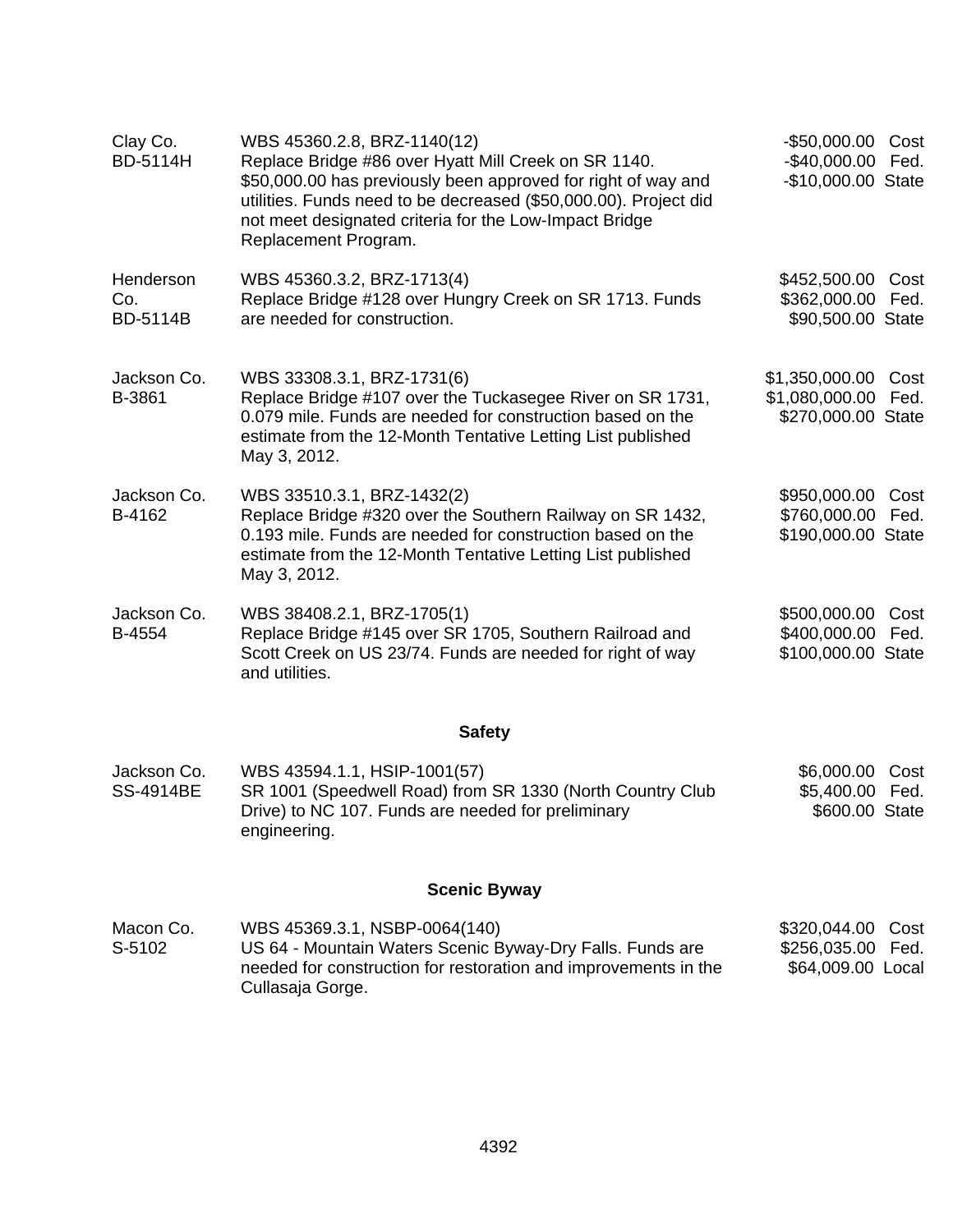#### **Statewide**

#### **Bicycle and Pedestrian**

| Statewide<br>EB-2956  | WBS 33906.1.1, STP-000S(3)<br>Statewide Bicycle Program. \$9,145,159.00 has previously been<br>approved for preliminary engineering. Funds need to be<br>decreased (\$2,500.00). Funds will be used on EB-2956B. | -\$2,500.00 Cost<br>-\$2,000.00 Fed.<br>-\$500.00 State |      |
|-----------------------|------------------------------------------------------------------------------------------------------------------------------------------------------------------------------------------------------------------|---------------------------------------------------------|------|
| Statewide<br>EB-2956B | WBS 33906.1.3, STP-000S(714)<br>NC Bicycle Summit 2012. Funds are needed for construction.                                                                                                                       | \$2,500.00<br>\$2,000.00 Fed.<br>\$500.00 State         | Cost |
| Statewide<br>EB-2966A | WBS 33912.2.2, STPEB-000S(712)<br>"Watch for Me, North Carolina" Campaign Bicycle Safety<br>Education Project. Funds are needed for construction.                                                                | \$105,000.00<br>\$84,000.00 Fed.<br>\$21,000.00 State   | Cost |

### **ITEM M SUMMARY - 109 PROJECT(S) - (TOTAL FEDERAL AND STATE) \$134,732,107.00**

#### **Approval – Revisions to the 2009-2015 and 2012-2020 STIP**

A motion was made by Board Member Perkins, which was seconded by Board Member Fox,

to approve the following additions, modifications and deletions to the 2009-2015 and 2012-2020 State

Transportation Improvement Plan.

**DIVISION 1** 

#### **HIGHWAY PROGRAM**

#### **STIP ADDITIONS**

| LUIVIUI I      |                                   |                          |             |                    |
|----------------|-----------------------------------|--------------------------|-------------|--------------------|
| <b>B-2500A</b> | NC 12, Long term                  | Utilities                | <b>FY13</b> | \$100,000 (NHS)    |
| <b>DARE</b>    | Improvements at Pea Island        | <b>Construction FY13</b> |             | \$12,127,000 (ER)  |
|                | (Phase II).                       |                          | FY13        | \$23,540,000 (NHS) |
|                | <b>Add Utilities in FY 13 and</b> |                          | <b>FY14</b> | \$12,127,000 (ER)  |
|                | <b>Construction in FY 13 not</b>  |                          | FY14        | \$23,540,000 (NHS) |
|                | previously programmed.            |                          | FY15        | $$12,126,000$ (ER) |
|                |                                   |                          | <b>FY15</b> | \$23,540,000 (NHS) |
|                |                                   |                          |             | \$107,100,000      |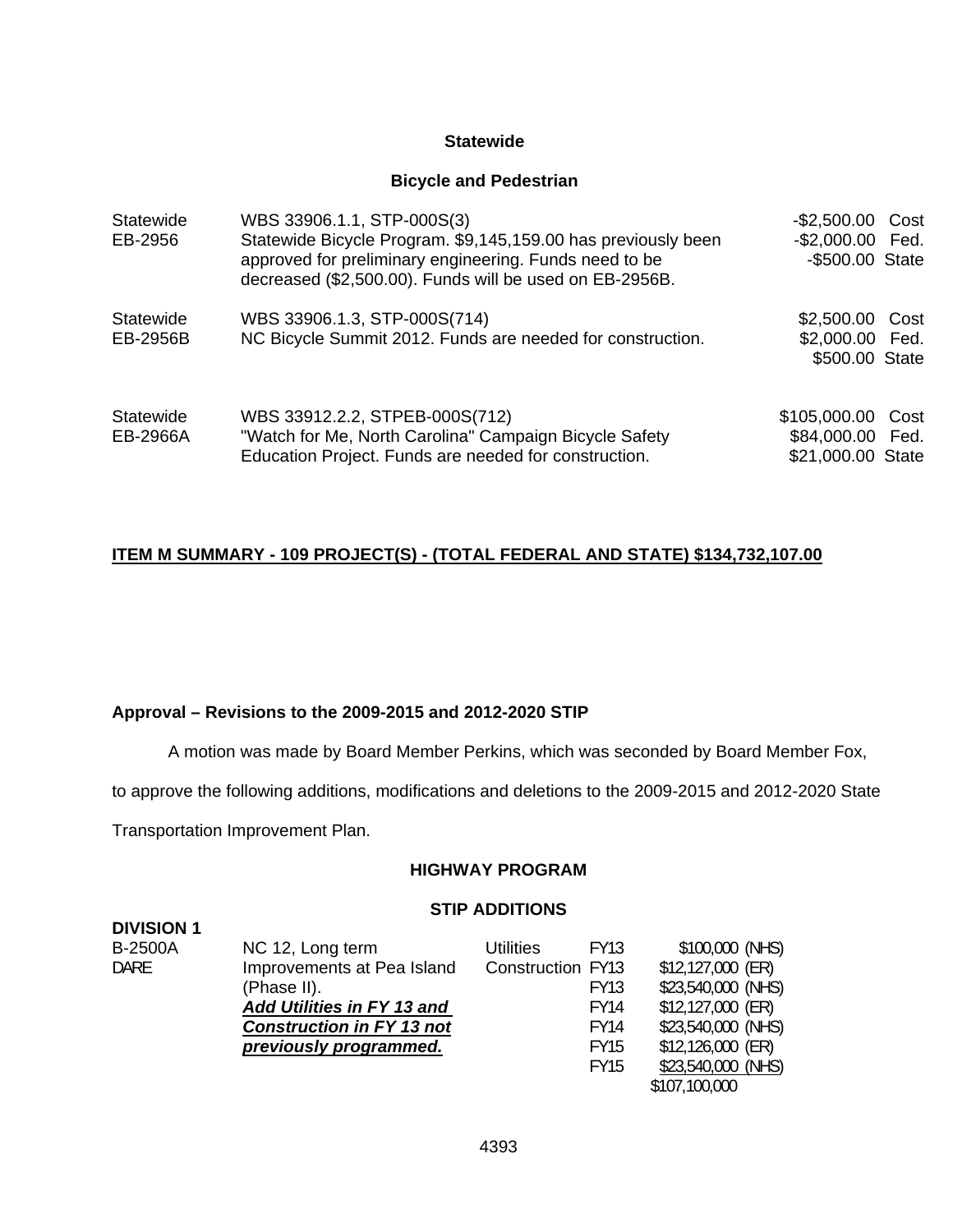| <b>B-2500B</b><br><b>DARE</b>                   | NC 12, Long term<br>improvements at Rodanthe<br>(Phase II).<br><b>Add Right of Way/Utilities in</b><br>FY 13 and Construction in<br>FY 13 not previously programmed.                                                                                                                                                                                 | <b>Utilities</b><br>Right-of-way FY13<br><b>Construction FY13</b> | <b>FY13</b><br><b>FY13</b><br>FY14<br><b>FY14</b><br><b>FY15</b> | \$1,000,000 (NHS)<br>\$5,325,000 (NHS)<br>\$11,900,000 (ER)<br>\$27,767,000 (NHS)<br>\$11,900,000 (ER)<br>\$55,533,000 (NHS)<br>\$11,900,000 (ER)<br>\$125,325,000 |  |
|-------------------------------------------------|------------------------------------------------------------------------------------------------------------------------------------------------------------------------------------------------------------------------------------------------------------------------------------------------------------------------------------------------------|-------------------------------------------------------------------|------------------------------------------------------------------|--------------------------------------------------------------------------------------------------------------------------------------------------------------------|--|
| <b>DIVISION 5</b><br>$U-5514$<br><b>WAKE</b>    | US 1 (Capital Boulevard),<br>SR 2041 (Spring Forest Road) to<br>SR 3555 (Old Wake Forest Road)<br>in Raleigh. Complete streets<br>improvements to include widening<br>to eight lanes with median, curb<br>and gutter, sidewalks, lighting,<br>landscaping, and transit amenities.<br><b>Programmed for Planning</b><br>and Environmental Study only. | Engineering                                                       | <b>FY13</b><br><b>FY13</b>                                       | \$448,000 (STPDA)<br>$$112,000$ (C)<br>\$560,000                                                                                                                   |  |
| $U-5515$<br><b>WAKE</b>                         | SR 1930 (Stadium Drive),<br>US 1 to SR 1954 (North Wingate<br>Street) in Wake Forest.<br>Complete streets improvements<br>to include widening to three-lane<br>curb and gutter section, sidewalk,<br>multiuse path, bicycle lanes, and<br>pedestrian/transit amenities.<br><b>Programmed for Planning</b><br>and Environmental Study only.           | Engineering                                                       | <b>FY13</b><br><b>FY13</b>                                       | \$234,000 (STPDA)<br>$$59,000$ (C)<br>\$293,000                                                                                                                    |  |
| <b>DIVISION 10</b><br>B-5548<br><b>CABARRUS</b> | NC 49, Replace Bridge No.<br>103 over Dutch Buffalo Creek.<br><b>Bridge is on the primary system</b><br>and is currently posted. Bridge<br>is being replaced to eliminate<br>posting restrictions on primary route.                                                                                                                                  | Right-of-Way FY16<br>Construction FY17                            |                                                                  | \$80,000 (FA)<br>$$1,600,000$ (FA)<br>\$1,680,000                                                                                                                  |  |
| U-5519<br>MECKLENBURG                           | North Community House<br>Road Extension and bridge<br>across I-485.                                                                                                                                                                                                                                                                                  | Right-of-Way FY12<br><b>Construction FY12</b>                     |                                                                  | $$100,000$ (O)<br>$$8,500,000$ (O)<br>\$8,600,000                                                                                                                  |  |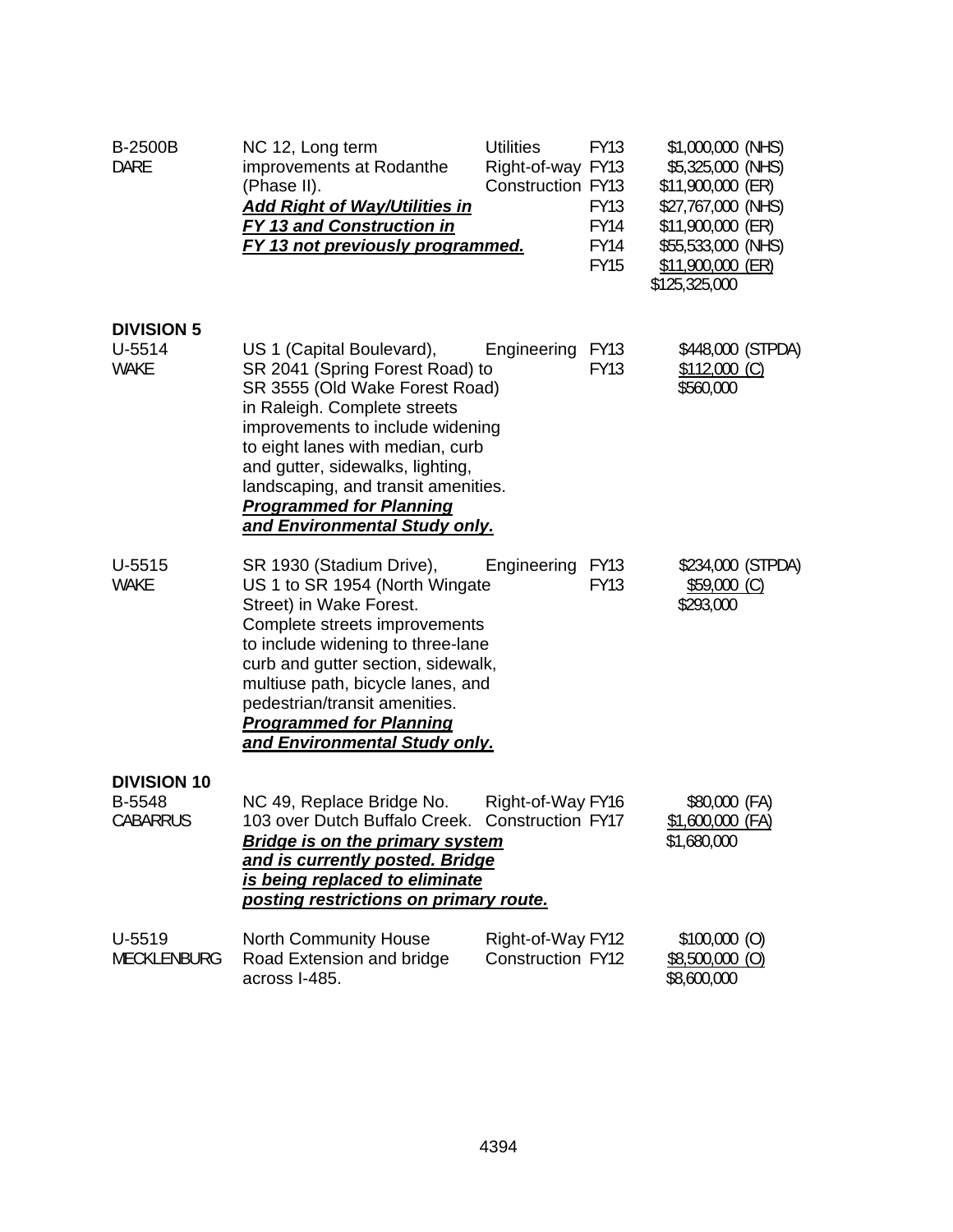| <b>STATEWIDE</b><br>M-0452<br><b>STATEWIDE</b>  | Various, Tolling/Financial<br>Feasibility Studies.<br><b>Add Preliminary Engineering</b><br>in FY 12, 13, 14, 15, and 16<br>not previously programmed.                                                                                                                                             | Engineering<br>FY12<br><b>FY13</b><br><b>FY14</b><br><b>FY15</b><br><b>FY16</b>            | \$200,000(S)<br>\$200,000(S)<br>\$200,000(S)<br>\$200,000(S)<br>\$200,000(S)<br>\$1,000,000                            |
|-------------------------------------------------|----------------------------------------------------------------------------------------------------------------------------------------------------------------------------------------------------------------------------------------------------------------------------------------------------|--------------------------------------------------------------------------------------------|------------------------------------------------------------------------------------------------------------------------|
|                                                 |                                                                                                                                                                                                                                                                                                    | <b>STIP MODIFICATIONS</b>                                                                  |                                                                                                                        |
| <b>DIVISION 1</b><br>R-5311A<br><b>HERTFORD</b> | US 13/NC 11, NC 11/SR 1212 Right-of-Way FY15<br>(Short Cut Road) at NC 11/<br>SR 1213 (Old NC 11 Road).<br>Construct Interchange.<br><b>Segment main project into 2</b><br>sections in order to accelerate<br><b>Construction of interchange to</b>                                                | <b>Construction FY16</b>                                                                   | \$500,000 (NHS)<br>\$8,900,000 (NHS)<br>\$9,400,000                                                                    |
|                                                 | <b>improve safety. Add Right of Way</b><br>in FY 15 and Construction in FY 16.                                                                                                                                                                                                                     |                                                                                            |                                                                                                                        |
| <b>DIVISION 2</b><br>R-2250A<br><b>PITT</b>     | NC 11/NC 903 Greenville<br>Southwest Bypass, NC 11<br>to south of NC 102<br><b>Accelerate Right of Way from</b><br>FY 20 to FY 19 to match revised<br>urban loop schedule based on<br><u>use of garvee revenue bonds.</u>                                                                          | Right-of-Way FY19<br>Construction PY                                                       | $$12,300,000$ (T)<br>$$24,600,000$ (T)<br>\$36,900,000                                                                 |
| R-2250B<br><b>PITT</b>                          | NC 11/NC 903 Greenville<br>Southwest Bypass, south of<br>NC 102 to south of SR 1126<br>(Forlines Road)<br><b>Accelerate Right of Way from</b><br><u>FY 18 to FY 17 and Construction</u><br>from post year to FY 20 to match<br>revised urban loop schedule based<br>on use of garvee revenue bonds | Right-of-Way FY17<br>Construction FY20<br><b>FY21</b><br><b>FY22</b><br><b>FY23</b>        | $$12,300,000$ (T)<br>$$12,475,000$ (T)<br>$$12,475,000$ (T)<br>$$12,475,000$ (T)<br>$$12,475,000$ (T)<br>\$62,200,000  |
| R-2250C<br><b>PITT</b>                          | NC 11/NC 903 Greenville<br>Southwest Bypass, south of<br>SR 1126 (Forlines Road) to<br>US 264 Greenville Bypass<br><b>Accelerate Right of Way from</b><br>FY 16 from FY 14 and Construction<br>from FY 20 to FY 18 to match revised<br>urban loop schedule based on use<br>of garvee revenue bonds | Right-of-Way FY14<br><b>Construction FY18</b><br><b>FY19</b><br><b>FY20</b><br><b>FY21</b> | $$26,300,000$ (T)<br>$$21,775,000$ (T)<br>$$21,775,000$ (T)<br>$$21,775,000$ (T)<br>$$21,775,000$ (T)<br>\$113,400,000 |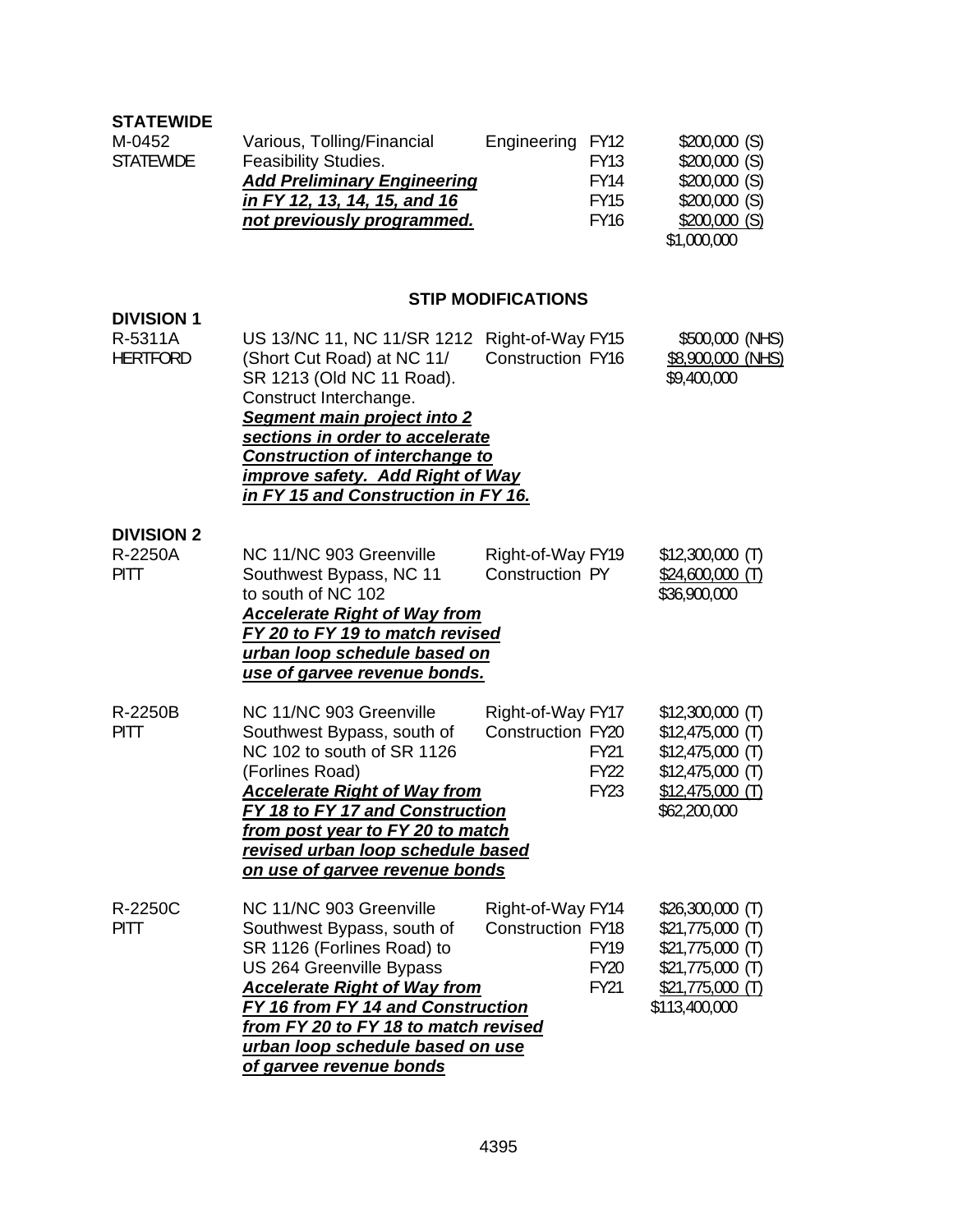| W-5134<br><b>LENOIR</b>                                               | US 70, West of US 70<br>Business/US 258 Business/<br>NC 58 north (Queen Street) and<br>US 258 south to west NC 58 south.<br>Construct raised median with left<br>turns at US 258 south and SR 1357<br>(Meadowbrook Drive) and resurface.<br><b>Delay Construction from FY 13</b><br>to FY 14 to allow additional time<br><u>to monitor and evaluate the </u><br>location to determine the need<br><u>and type of safety improvements.</u> | Construction FY14                                                                | \$900,000 (HSIP)                                                           |
|-----------------------------------------------------------------------|-------------------------------------------------------------------------------------------------------------------------------------------------------------------------------------------------------------------------------------------------------------------------------------------------------------------------------------------------------------------------------------------------------------------------------------------|----------------------------------------------------------------------------------|----------------------------------------------------------------------------|
| <b>DIVISION 3</b><br>R-3601<br><b>NEW HANOVER</b><br><b>BRUNSWICK</b> | US 17/US 74/US 76, NC 133/<br>SR 1472 (Village Road)<br>Interchange to the US 421/<br>NC 133 Interchange. Add<br>additional lanes on north and<br>southbound lanes and widen<br>Bridge No. 107 and Bridge No. 108.<br><b>Delay Right-of-Way and Utilities</b><br>from FY 12 to FY 13 and Construction<br>from FY 13 to FY 14 to allow additional<br>time for design to revise on-site<br>detour location.                                 | <b>Utilities</b><br><b>FY13</b><br>Right-of-Way FY13<br>Construction FY14        | \$500,000 (NHS)<br>\$1,875,000 (NHS)<br>\$34,100,000 (NHS)<br>\$36,475,000 |
| <b>DIVISION 4</b><br>R-2554D<br><b>LENOIR</b><br><b>WAYNE</b>         | US 70 Goldsboro Bypass,<br>Implementation of Intelligent<br><b>Transportation Systems (ITS)</b><br><b>Add Construction in FY 15</b><br>not previously programmed.                                                                                                                                                                                                                                                                         | Construction FY15                                                                | \$1,125,000 (NHS)                                                          |
| SI-4803<br>JOHNSTON                                                   | US 301, North of SR 2141<br>(Princeton Road). Re-grade<br>the crest vertical curve.<br><b>Add Right-of-Way and Utilities</b><br>in FY 12 not previously programmed.                                                                                                                                                                                                                                                                       | <b>Utilities</b><br><b>FY12</b><br>Right-of-Way FY12<br><b>Construction FY12</b> | \$5,000 (SG)<br>\$20,000 (SG)<br>\$450,000 (SG)<br>\$475,000               |
| U-3331<br><b>NASH</b>                                                 | SR 1616 Country Club Road,<br>US 64 Business to SR 1541<br>(Jeffreys Road) in Rocky Mount.<br>Widen to multi-lanes.<br>Delay Right-of-Way from FY 12<br>to FY 13 and Construction from<br>FY 12 to FY 14 to allow additional<br>time to reevaluate project scope.                                                                                                                                                                         | Right-of-Way FY13<br>Construction FY14                                           | \$6,085,000 (STP)<br>\$9,800,000 (STP)<br>\$15,885,000                     |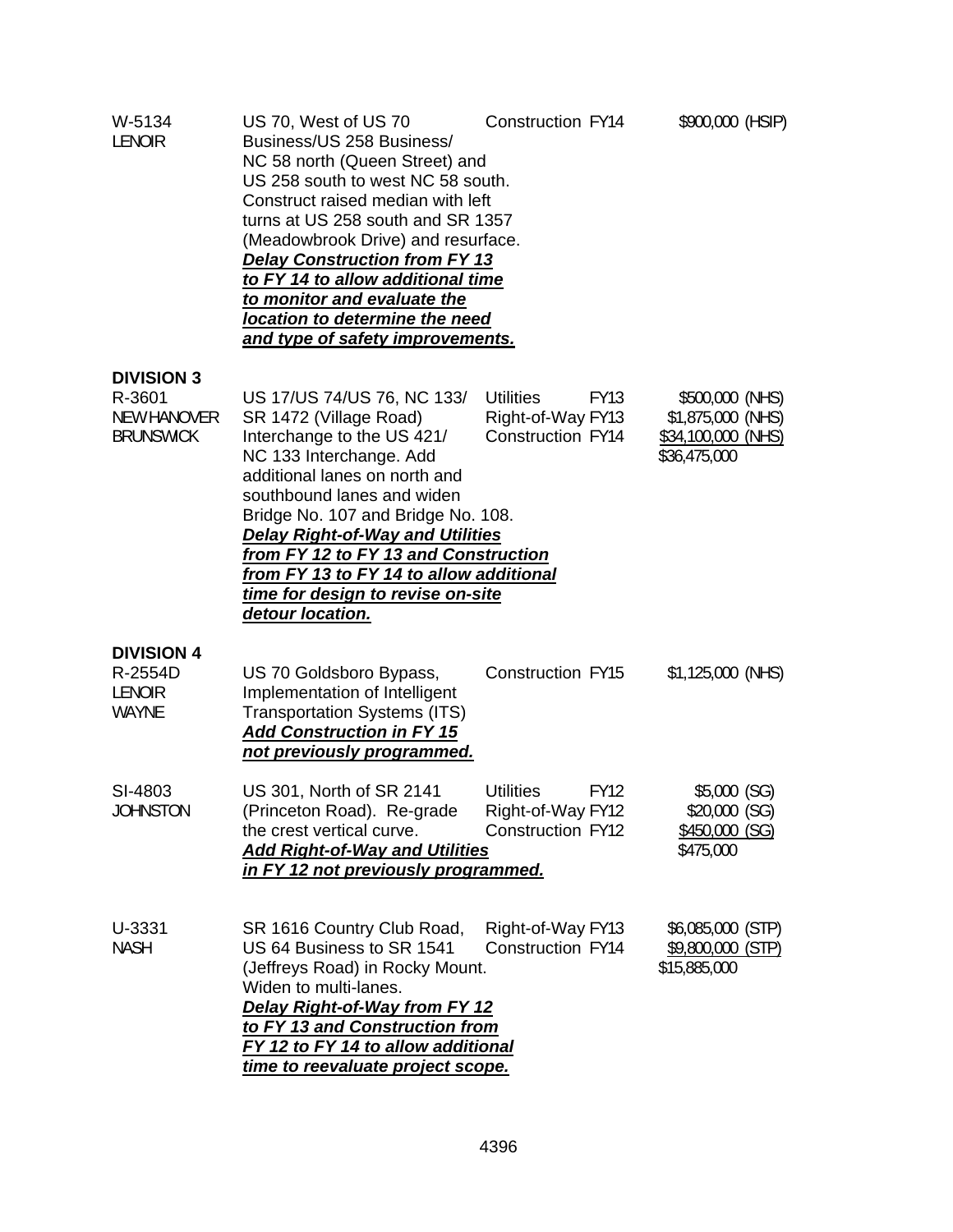| W-5107<br><b>JOHNSTON</b>                    | US 70, SR 2305 (Firetower<br>Road) to east of SR 2310<br>US 264 Greenville Bypass<br>(Davis Mill Road-Stevens Chapel<br>(Jeffreys Road) in Rocky Mount.<br>Road). Safety Improvements.<br>Delay Right-of-Way from FY 12 to<br><b>FY 13 and Construction from</b><br>FY 13 to FY 14 to allow additional<br>time for Design by division.                                          | Right-of-Way FY13<br>Construction FY14<br><b>FY15</b><br><b>FY16</b>                                    | \$1,000,000 (HSIP)<br>\$5,667,000 (HSIP)<br>\$5,667,000 (HSIP)<br>\$5,666,000 (HSIP)<br>\$18,000,000                |
|----------------------------------------------|---------------------------------------------------------------------------------------------------------------------------------------------------------------------------------------------------------------------------------------------------------------------------------------------------------------------------------------------------------------------------------|---------------------------------------------------------------------------------------------------------|---------------------------------------------------------------------------------------------------------------------|
| <b>DIVISION 5</b><br>I-5338<br><b>WAKE</b>   | I-40 / US 64, West of SR 1319 Right-of-Way FY13<br>(Jones-Franklin Road) to east<br>of I-440/US 64 (Exit 301).                                                                                                                                                                                                                                                                  | Construction FY13<br><b>FY14</b>                                                                        | \$1,000,000 (IM)<br>\$36,300,000 (IM)<br>\$36,300,000 (IM)                                                          |
|                                              | Widening, pavement rehabilitation,<br>and ITS deployment on alternate<br>routes for traffic management.<br>Add Right-of-Way in FY 13<br>not previously programmed.                                                                                                                                                                                                              | <b>FY15</b>                                                                                             | \$36,300,000 (IM)<br>\$109,900,000                                                                                  |
| <b>DIVISION 6</b><br>R-4903<br><b>BLADEN</b> | NC 87, US 701. Construct<br>interchange.<br><b>Delay Right of Way and</b><br>Utilities from FY 12 to FY 13<br>and Construction from FY 14<br>to FY 15 to allow additional<br>time for Design.                                                                                                                                                                                   | <b>Utilities</b><br><b>FY13</b><br>Right-of-Way FY13<br>Construction FY15<br><b>FY16</b><br><b>FY17</b> | \$185,000 (NHS)<br>\$500,000 (NHS)<br>\$4,667,000 (NHS)<br>\$4,667,000 (NHS)<br>$$4,666,000$ (NHS))<br>\$14,685,000 |
| W-5335<br>CUMBERLAND                         | NC24/NC 210 I-95 Business/<br>US 301, Ramsey Street/Green<br>Street to the Cape Fear River<br>Bridge and I-95 Business/US 301<br>(North Eastern Boulevard), NC 24/NC 210<br>to Person Street. Construct a raised<br>median with fencing and provide upgraded<br>pedestrian accommodations.<br>Delay Construction from FY 12 to FY 13<br>to allow additional time for Utilities. | <b>Construction FY13</b>                                                                                | \$1,450,000 (HSIP)                                                                                                  |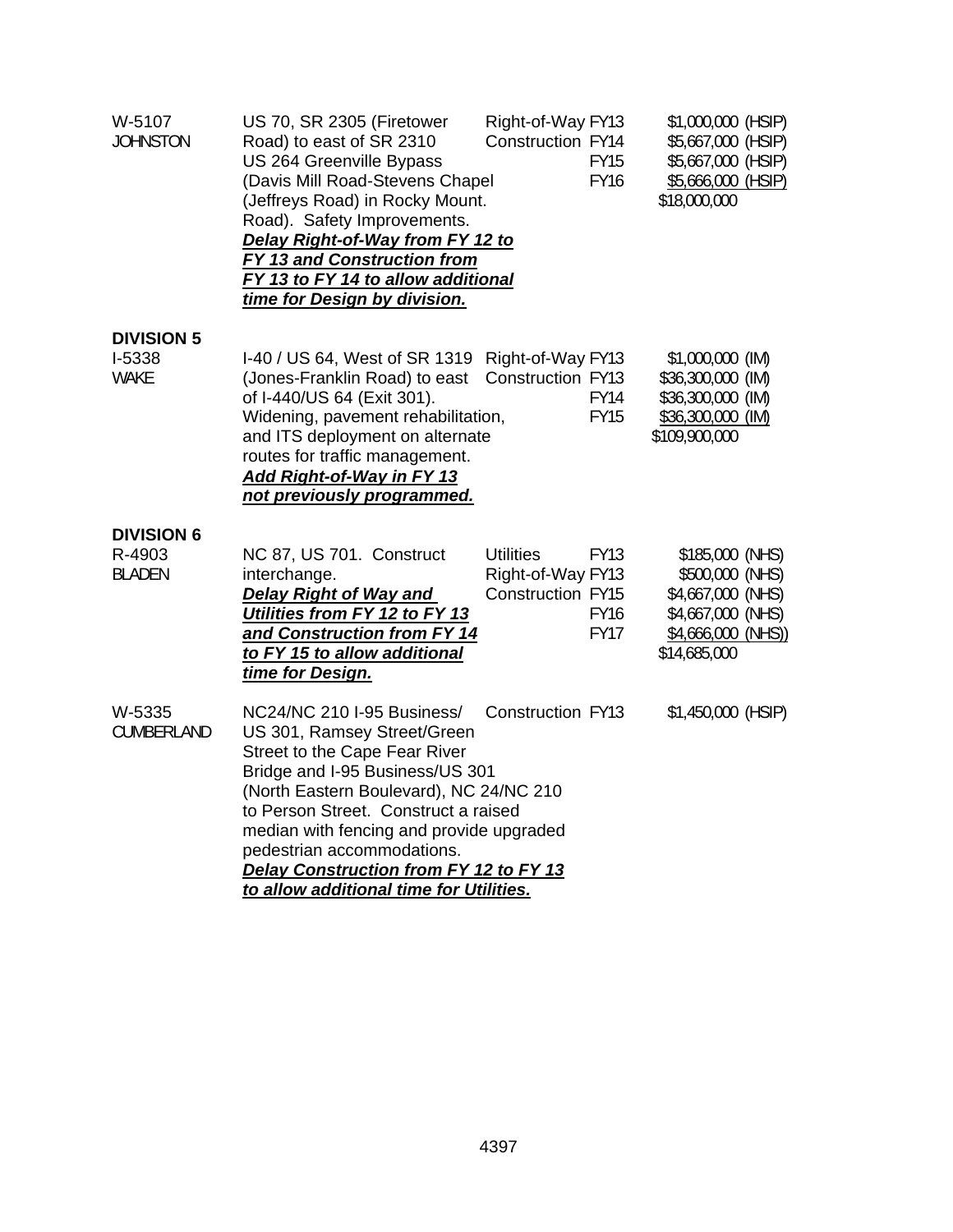| <b>DIVISION 7</b><br>P-4405<br><b>CABARRUS</b><br><b>ROWAN</b><br><b>ALAMANCE</b><br><b>DAVIDSON</b><br><b>DURHAM</b> | Various, Private crossing<br>Safety initiative to close or<br>enhance protection at railroad<br>crossings between Raleigh<br>and Charlotte.<br><u>Add Right-of-Way in FY 12</u>                                                                                                | Engineering              | <b>FY12</b><br><b>FY12</b><br><b>FY13</b><br><b>FY13</b><br><b>FY14</b><br><b>FY15</b> | \$934,000 (STHSR<br>$$500,000$ (O)<br>$$200,000$ (O)                                                                                                      | \$700,000 (STHSR)<br>\$100,000 (STHSR)<br>\$64,000 (STHSR)  |
|-----------------------------------------------------------------------------------------------------------------------|--------------------------------------------------------------------------------------------------------------------------------------------------------------------------------------------------------------------------------------------------------------------------------|--------------------------|----------------------------------------------------------------------------------------|-----------------------------------------------------------------------------------------------------------------------------------------------------------|-------------------------------------------------------------|
| <b>WAKE</b><br><b>MECKLENBURG</b><br><b>GUILFORD</b>                                                                  | programmed. not<br>previously programmed.                                                                                                                                                                                                                                      | Right-of-Way FY12        | <b>FY13</b><br><b>FY14</b><br><b>FY15</b><br><b>FY16</b>                               | \$1,250,000 (STHSR)<br>\$1,250,000 (STHSR)                                                                                                                | \$750,000 (STHSR)<br>\$712,000 (STHSR)<br>\$474,000 (STHSR) |
|                                                                                                                       |                                                                                                                                                                                                                                                                                | Construction FY14        | <b>FY14</b><br><b>FY15</b><br><b>FY15</b><br><b>FY16</b><br><b>FY16</b><br><b>FY17</b> | \$3,000,000 (STHSR)<br>\$881,000 (O)<br>\$3,000,000 (STHSR)<br>\$881,000 (O)<br>\$3,000,000 (STHSR)<br>\$880,000 (O)<br>\$941,000 (STHSR)<br>\$19,517,000 |                                                             |
| <b>DIVISION 9</b><br>EB-5523<br><b>FORSYTH</b>                                                                        | New Greenway Spur, Muddy<br>Creek / Cedar Trail Connection,<br><b>Cedar Trail to Muddy Creek</b><br>Greenway in Winston-Salem.<br>Construct greenway and pedestrian<br>bridge over Muddy Creek.<br><b>Delay Construction from FY 13</b><br><u>to FY 14 at request of city.</u> | Construction FY14        | <b>FY14</b><br><b>FY14</b>                                                             | \$240,000 (STPDA)<br>\$500,000 (STPEB)<br>$$60,000$ (C)<br>\$800,000                                                                                      |                                                             |
| <b>DIVISION 10</b><br>B-4651<br><b>UNION</b>                                                                          | SR 1508, Replace Bridge No. Construction FY13<br>251 over South Fork Crooked Creek.<br><b>Delay Construction from FY 12</b><br>to FY 13 to allow additional time<br>to resolve Utility conflicts.                                                                              |                          |                                                                                        | \$450,000 (NFA)                                                                                                                                           |                                                             |
| <b>DIVISION 11</b><br><b>BK-5119</b><br>WATAUGA                                                                       | SR 1225, Replace Bridge<br>No. 25 over Creek.<br><b>Delay Construction from FY 12</b><br>to FY 13 to allow additional time<br><u>for Design.</u>                                                                                                                               | <b>Construction FY13</b> |                                                                                        | \$500,000 (NFA)                                                                                                                                           |                                                             |
| <b>DIVISION 12</b><br>B-1135<br>CLEVELAND                                                                             | SR 1314, Replace Bridge.<br>No 139 over Beaverdam Creek.<br><b>Delay Construction from FY 12</b><br>to FY 13 to allow additional time<br><u>to resolve Permitting Issues.</u>                                                                                                  | <b>Construction FY13</b> |                                                                                        | \$295,000(S)                                                                                                                                              |                                                             |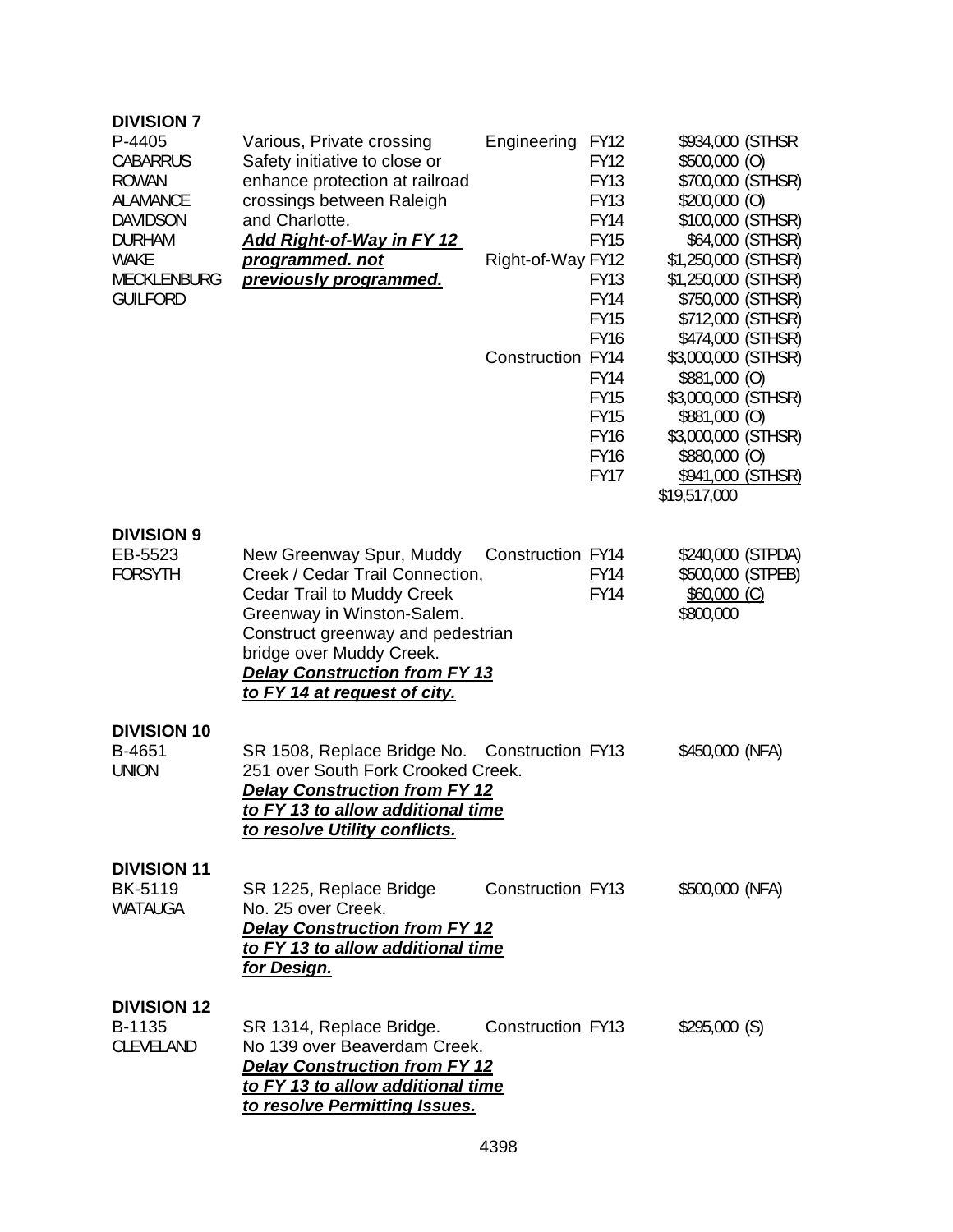| <b>BK-5120</b><br><b>GASTON</b>                     | SR 1802, Replace Bridge<br>No.170 over Creek.<br><b>Delay Right-of-Way from FY 12</b><br>to FY 13 and Construction from<br>FY 12 to FY 13 to allow additional<br>time for Planning.                                                                                                                                   | Right-of-Way FY13<br><b>Construction FY13</b> | \$50,000 (NFA)<br>\$500,000 (NFA)<br>\$550,000      |
|-----------------------------------------------------|-----------------------------------------------------------------------------------------------------------------------------------------------------------------------------------------------------------------------------------------------------------------------------------------------------------------------|-----------------------------------------------|-----------------------------------------------------|
| SF-4912H<br><b>GASTON</b>                           | NC 279 NC 274, NC 279, Construction FY13<br>Camp Sertoma Road to SR 1456<br>(White Jenkins Road). NC 274,<br>North of SR 1443 (Dameron Road)<br>to south of SR 1405 (Ramseur Road).<br>Install rumble strips and pavement markings.<br>Delay Construction from FY 12 to FY 13<br>to allow additional time for Design. |                                               | \$100,000 (HRRR)                                    |
| <b>DIVISION 13</b><br>$U - 4014$<br><b>BUNCOMBE</b> | US 25 (McDowell Street),<br>US 25 (McDowell Street) In<br>Asheville. Upgrade tunnel<br><b>Add Right-of-Way in FY 13</b><br>not previously programmed.                                                                                                                                                                 | Right-of-Way FY13<br><b>Construction FY13</b> | \$20,000(S)<br>$$1,350,000$ (S)<br>\$1,370,000      |
| <b>DIVISION 14</b><br>B-3458<br><b>GRAHAM</b>       | SR 1237, Replace Bridge<br>No.114 over Stecoah Creek.<br><b>Delay Construction from FY 12</b><br>to FY 13 to allow additional<br><u>time for design.</u>                                                                                                                                                              | <b>Construction FY13</b>                      | \$435,000(S)                                        |
| B-4241<br><b>POLK</b>                               | SR 1520, Replace Bridge<br>No. 24 over Hooper Creek.<br><b>Delay Construction from FY</b><br>12 to FY 13 to allow additional<br>time to acquire right of way.                                                                                                                                                         | <b>Construction FY13</b>                      | \$475,000 (NFA)                                     |
| R-3623A<br><b>MACON</b>                             | SR 1538 (Buck Creek Road), Right-of-Way FY16<br>US 64-NC 28 to one mile east<br>of US 64-NC 28. Upgrade roadway.<br>Delay Right-of-Way from FY 12<br>to FY 16 and Construction from<br>FY 14 to FY 17 to allow additional<br>time for Planning.                                                                       | Construction FY17                             | \$500,000 (STP)<br>\$3,000,000 (STP)<br>\$3,500,000 |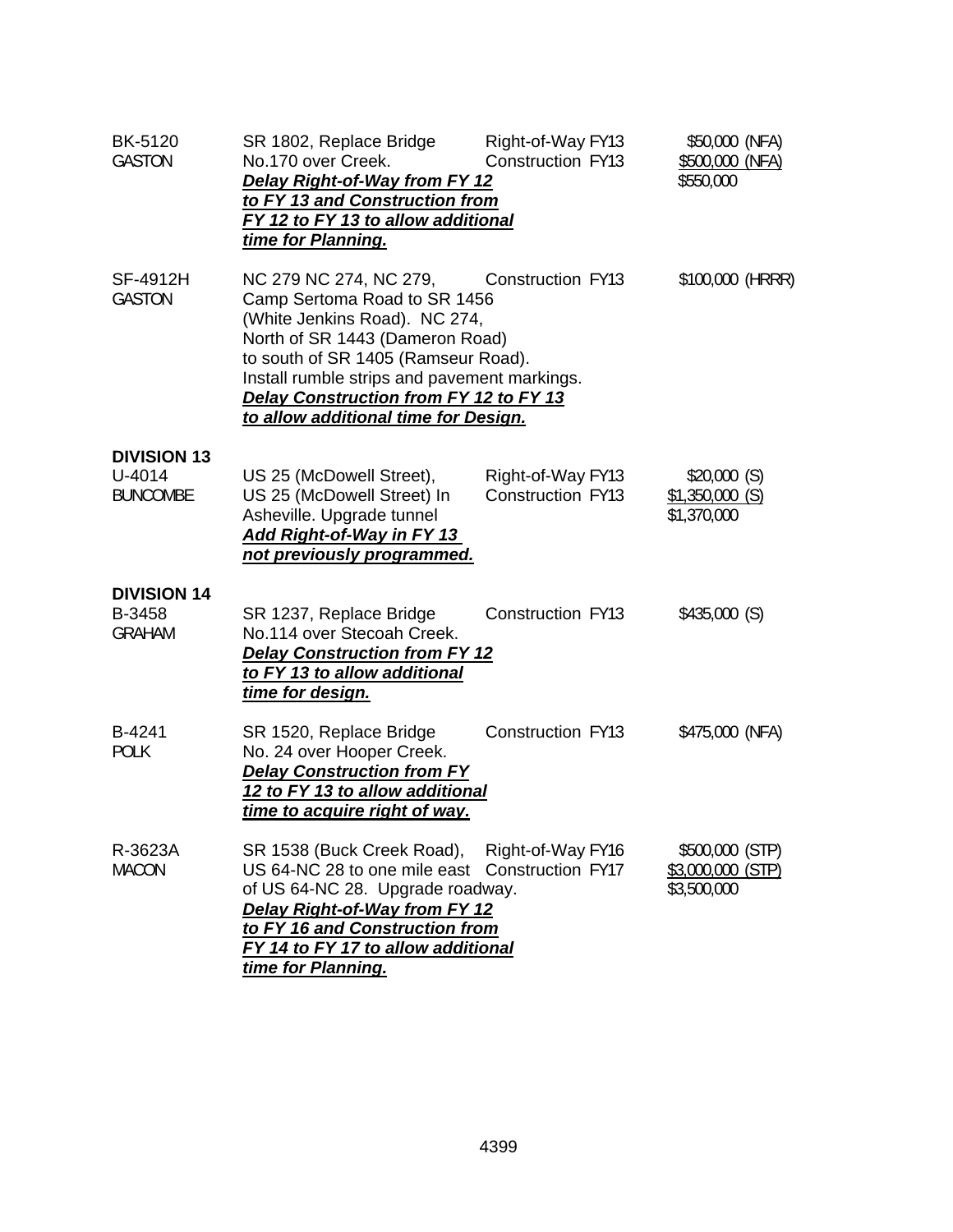| R-5206                          | SR 1449 (Cope Creek Road),                | Right-of-Way FY13 | \$1,300,000(S)   |  |  |
|---------------------------------|-------------------------------------------|-------------------|------------------|--|--|
| <b>JACKSON</b>                  | SR 1710 to US 23/US 74.                   | Mitigation FY13   | \$85,000(S)      |  |  |
|                                 | Safety improvements and                   | Construction FY14 | $$2,100,000$ (S) |  |  |
|                                 | widening to 10 feet lanes.<br>\$3,485,000 |                   |                  |  |  |
|                                 | Delay Right-of-Way from FY 12             |                   |                  |  |  |
| to FY 13 to allow additional    |                                           |                   |                  |  |  |
| time for Planning. Construction |                                           |                   |                  |  |  |
|                                 | remains in FY 14.                         |                   |                  |  |  |

# **STIP DELETIONS**

#### **DIVISION 14**

ALLEGHANY

| S-5500          | Blue Ridge Parkway, Inventory      | Delete, work to be accomplished by |
|-----------------|------------------------------------|------------------------------------|
| <b>MCDOWELL</b> | and integrity assessment of        | <b>National Park Service.</b>      |
| <b>JACKSON</b>  | historic buildings, bridges, and   |                                    |
| TRANSYLVANIA    | tunnels on the Blue Ridge Parkway. |                                    |
| HAYWOOD         |                                    |                                    |
| <b>BURKE</b>    |                                    |                                    |
| MITCHELL        |                                    |                                    |
| SWAIN           |                                    |                                    |
| WILKES          |                                    |                                    |
| HENDERSON       |                                    |                                    |
| ASHE            |                                    |                                    |
| WATAUGA         |                                    |                                    |
| AVERY           |                                    |                                    |
| CALDWELL        |                                    |                                    |
| YANCEY          |                                    |                                    |
| <b>BUNCOMBE</b> |                                    |                                    |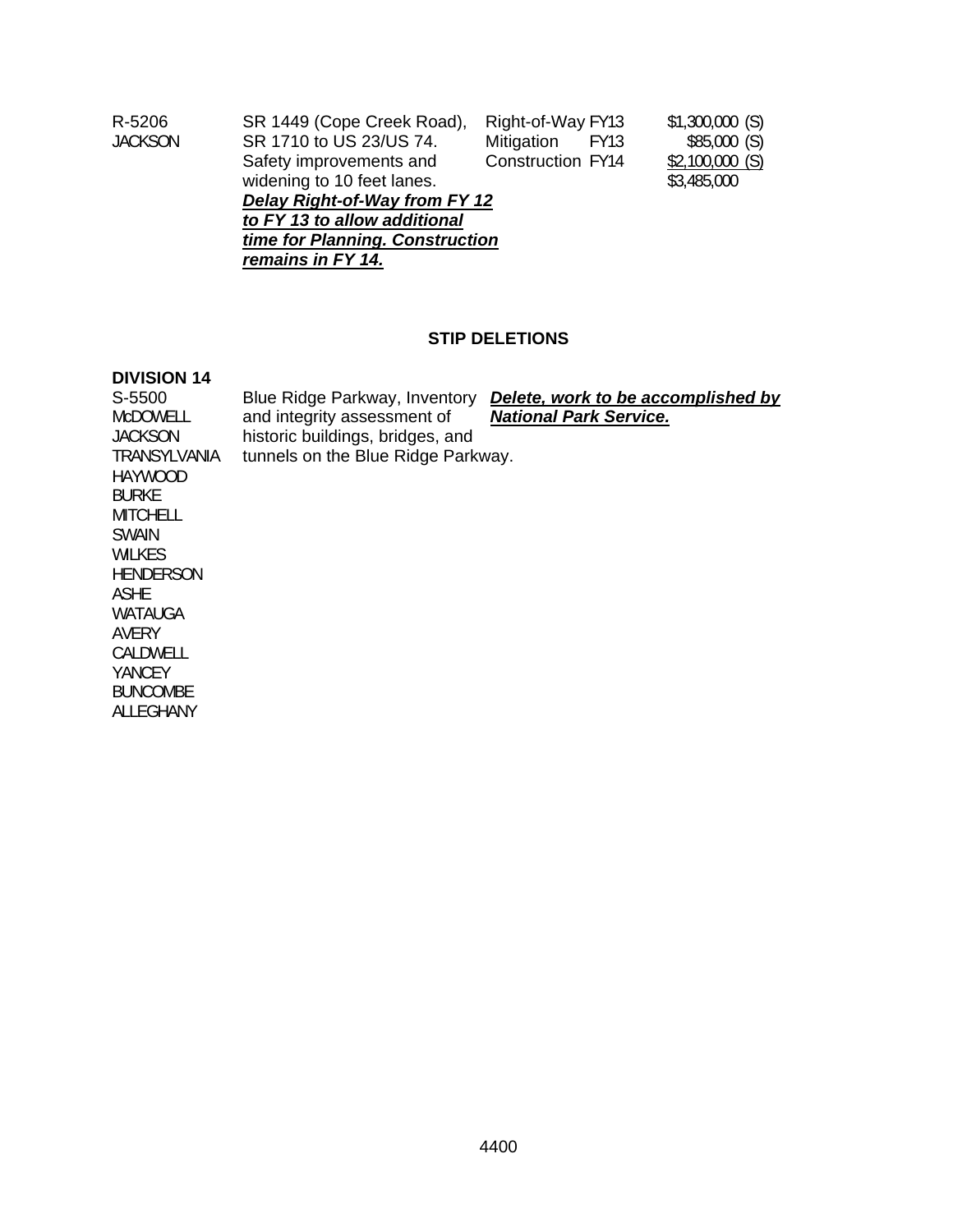# **Approval – Municipal and Special Agreements**

A motion was made by Board Member Perkins, which was seconded by Board Member Fox,

to approve the following agreements:

SUMMARY: There are a total of 51 agreements for approval by the Board of Transportation.

**Statewide** 

| <b>U.S. Forest Service</b><br>U.S. Department of Agriculture | This is a supplemental reimbursement<br>agreement with the U.S. Forest Service to<br>continue funding for reimbursement of costs for<br>work performed by USFS staff, primarily the<br>existing NCDOT-USFS liaison working on<br>NCDOT projects not covered by the Category 5<br>Master or the Category 6 Major Cost Recovery<br>Agreements. The work covered by this<br>agreement includes work that is not project<br>specific or that occurs on projects prior to the<br>identification of detailed study alternatives (for<br>Merger projects) or prior to scope definition<br>(other projects). NCDOT's maximum<br>participation is being increased by an additional<br>\$15,000. The Department shall reimburse the<br>U.S. Forest Service an amount not to exceed a<br>maximum of \$130,000 for the five (5)-year<br>period. |
|--------------------------------------------------------------|-------------------------------------------------------------------------------------------------------------------------------------------------------------------------------------------------------------------------------------------------------------------------------------------------------------------------------------------------------------------------------------------------------------------------------------------------------------------------------------------------------------------------------------------------------------------------------------------------------------------------------------------------------------------------------------------------------------------------------------------------------------------------------------------------------------------------------------|
| U. S. Environmental Protection Agency                        | This is a reimbursement agreement with EPA<br>to continue funding two (2) positions in the EPA<br>Region 4, Raleigh Field Office over a period of<br>five (5) years. The positions are needed to<br>support continued project development and<br>review/ coordination of Department projects<br>across the state. The Department shall<br>reimburse EPA an amount not to exceed<br>\$1,750,000.00 for a five (5)-year period.                                                                                                                                                                                                                                                                                                                                                                                                       |
| Division 1                                                   |                                                                                                                                                                                                                                                                                                                                                                                                                                                                                                                                                                                                                                                                                                                                                                                                                                     |
| County of Camden<br>K-4704<br>39550.3.1                      | This project consists of construction of a 6"<br>gravity sewer line from the Camden County<br>Rest Area building to the proposed lift station,<br>construction of a proposed lift station and<br>construction of a 3" force main sewer line from<br>the lift station to the existing 8" force main<br>sewer line located within the right of way of<br>US 17. The County is responsible for all                                                                                                                                                                                                                                                                                                                                                                                                                                     |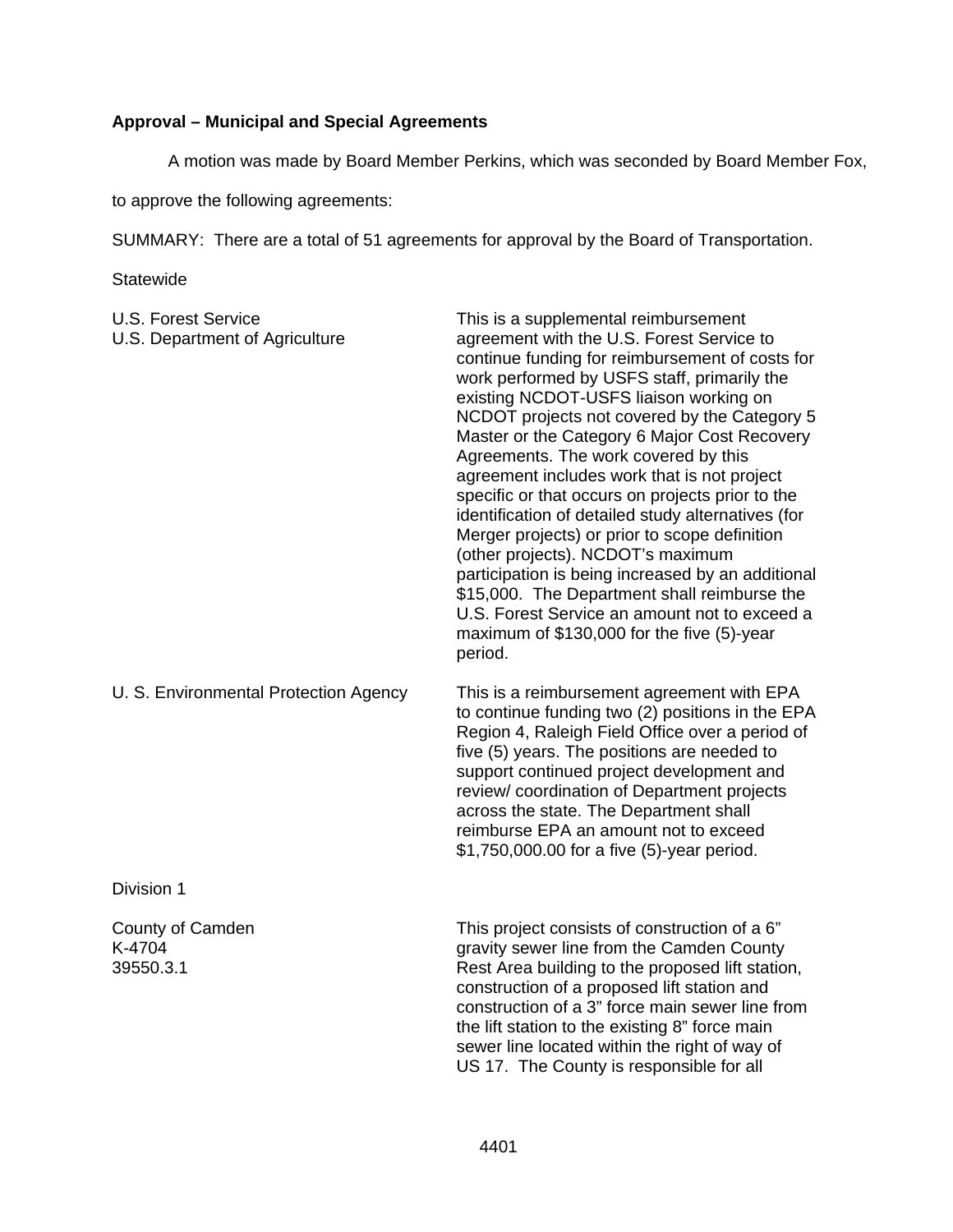Outer Banks Scenic Byway Committee for Dare Dare, Hyde, and Carteret Counties S-5501 45554.1.1 45554.3.1

Elizabeth City State University Dare County M-0407 M-0443 41586.1.1 45478

Division 2

Town of Cape Carteret Carteret County SR-5001AY 40924.3.50

Town of Pine Knoll Shores Carteret County ER-2971 B 3602.3.07

phases of the project. The Department shall reimburse the County for actual project costs. The estimated cost to the Department is \$269,810.

This project consists of development of a coordinated and comprehensive wayshowing system with design, fabrication, installation of byway route guide signs, signs to byway attractions, and orientation stops at existing facilities. The Agency shall perform the work and assume all maintenance and liability responsibilities of the Byway upon completion of the work. The Department shall allocate an amount not to exceed 80% (\$201,120) from the Discretionary Scenic Byway funds. The Agency will be responsible for providing the 20% (\$50,280) matching funds for the Discretionary Scenic Byway funds authorized.

This project shall create awareness and stimulate interest in transportation related careers and provide enhanced educational activities among high school students who are potential future attendees at the Elizabeth City State University (ESCU). This project is funded by the National Summer Transportation Institute (NSTI). The Department shall reimburse ECSU 100% of the approved eligible costs up to and not to exceed the maximum federal award amount of \$55,000.

This project consists of construction of approximately 1,933 linear feet of a 10-foot wide shared-use path along the north side of NC 24 (W. B. McLean Drive) from White Oak Elementary School to Anita Forte Drive in Cape Carteret. This Supplemental Agreement is to reimburse the Municipality an additional \$54,078 in Safe Routes to Schools funds.

This project consists of construction of a 5-foot wide sidewalk or boardwalk along the north side (sound side) of NC 58 from Oakleaf Drive eastward to the Atlantic Beach/Pine Knoll Shores town limits; and 5-foot wide sidewalk sections located on both sides of NC 58 at Mimosa Boulevard and Juniper Road/ Knollwood Road. This Supplemental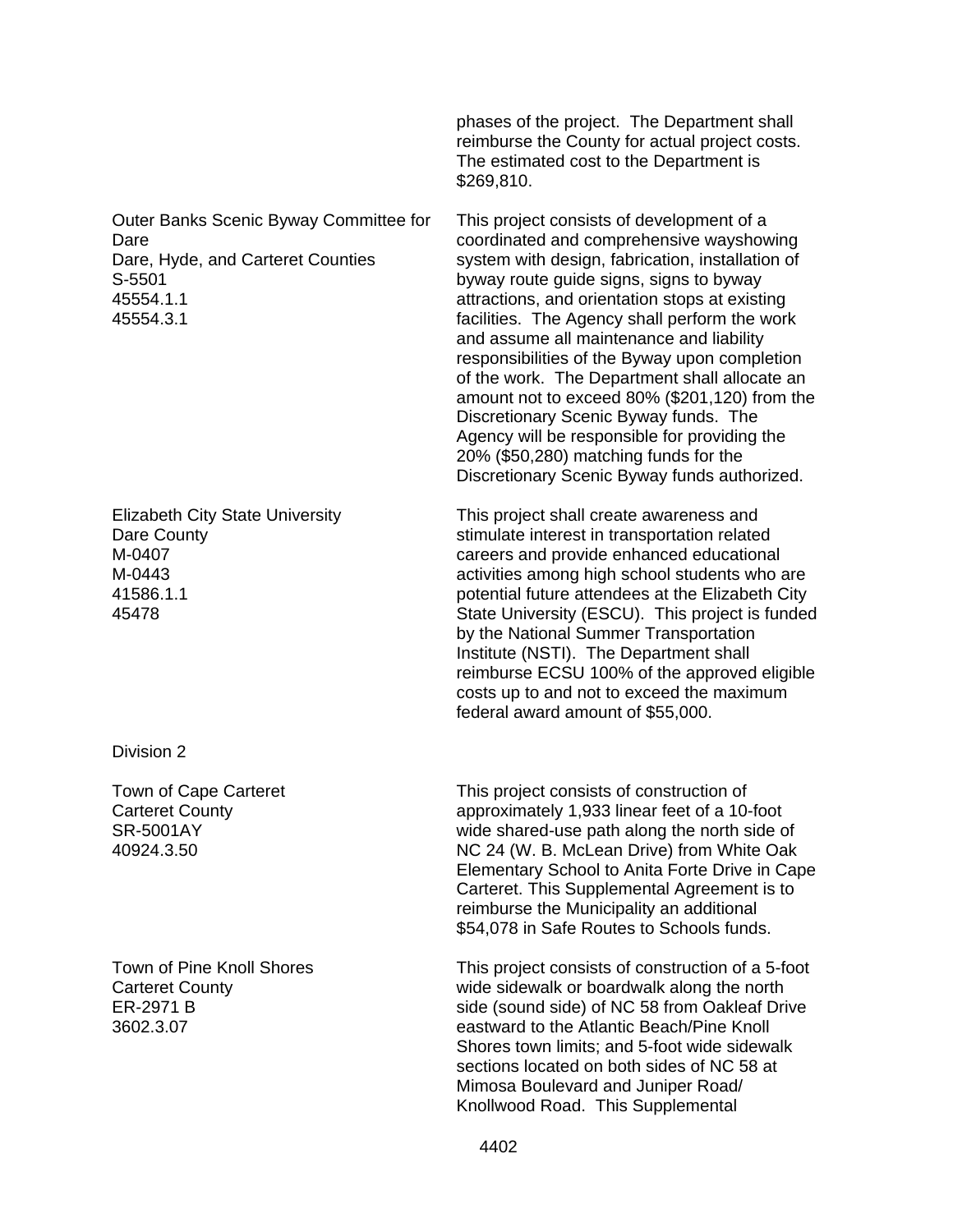City of Havelock Craven County B-4488 33725.3.1

Division 3

Town of Sunset Beach Brunswick County B-0682 32575.3.3

City of Wilmington New Hanover County 36247.3.3

City of Wilmington New Hanover County 36249.3155

City of Wilmington New Hanover County Schedule D 36247.3.3

Agreement is to amend the scope, to decrease the Department's participation to a maximum of \$50,000 in lieu of \$55,000, and to extend the completion date to April 19, 2013 in lieu of April 1, 2012.

This project consists of replacement of Bridge No. 176 over Slocum Creek on Church Road (SR 1763) in Craven County. At the request of the Municipality, the Department shall include provisions in the construction contract for the contractor to adjust and/or relocate municipally owned water and sewer lines. The Municipality shall reimburse the Department the entire cost of said utility work. The estimated cost to the Municipality is \$55,903.

This project consists of certain landscape plantings for Bridge No. 198 over the Intracoastal Waterway on SR 1172 in Brunswick County. The Department shall develop the landscape design, prepare plans and site, and install the plantings. The Municipality shall assume maintenance of the plantings.

This Municipal Maintenance Agreement (Schedule D) provides for the Municipality to operate the computerized traffic signal system as indicated. This Supplemental Agreement is to extend the time frame of the Agreement to June 30, 2012, in lieu of June 30, 2005, and to reimburse the Municipality for operation of the computerized traffic signal system through June 30, 2012.

This project consists of the installation of fiber optic cable that will connect three existing traffic signals at various locations. The Municipality shall reimburse 50% of the work performed by the Department. The estimated cost to the Municipality is \$21,372. The estimated total cost is \$42,744.

This Municipal Maintenance Agreement (Schedule D) provides for the Municipality to maintain and operate the computerized traffic signal system as indicated in the Agreement. The Municipality shall install, repair and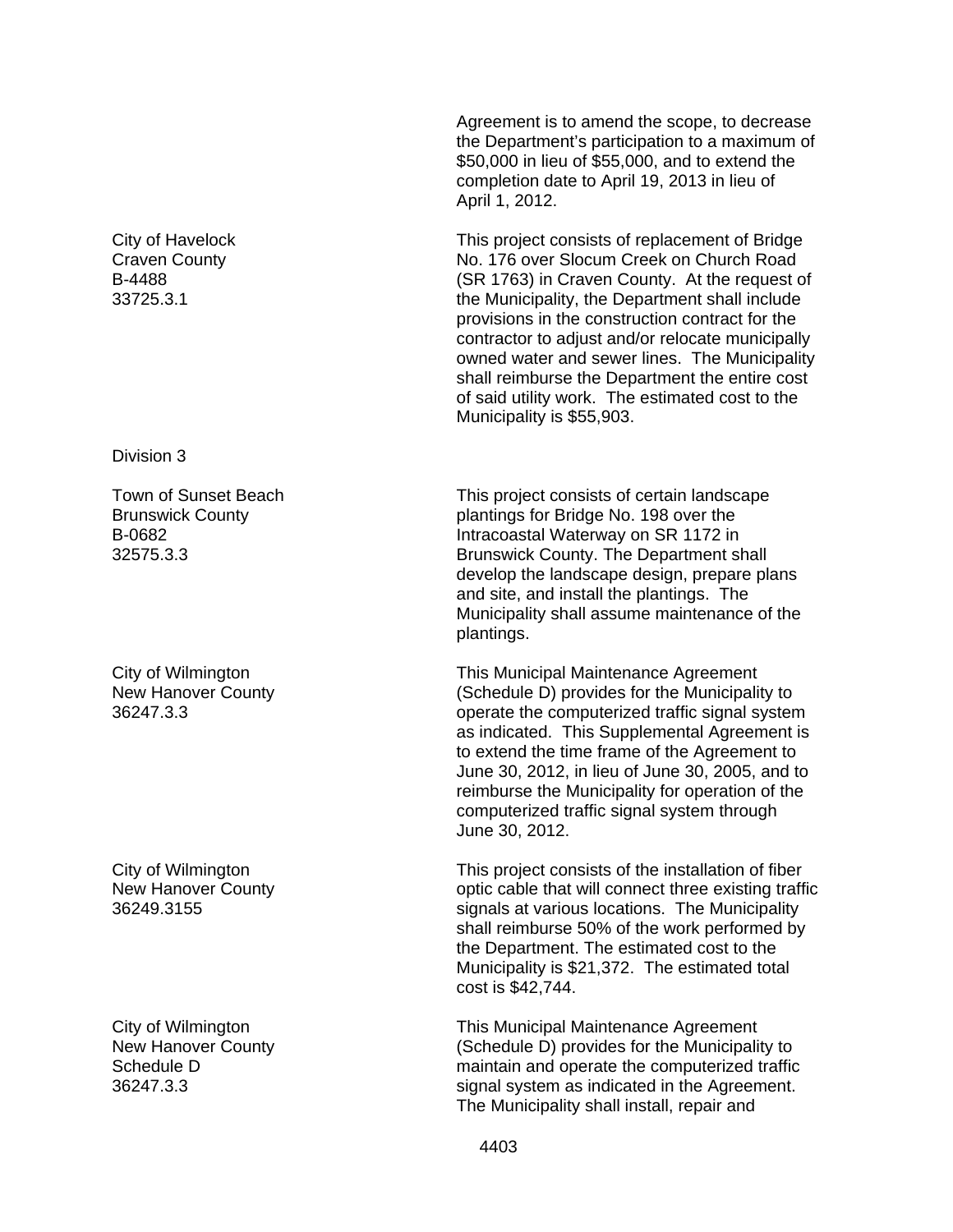Division 4

City of Goldsboro Wayne County U-5016 41502.3.ST1

Town of Pine Level Johnston County W-5107 41871.1.1 41871.2.1 41871.3.1

City of Rocky Mount Nash County Schedule A 36247.4.4

City of Rocky Mount Nash County Schedule B 36247.4.4

maintain highway signs and markings, electric traffic signals and other traffic control devices on the State Highway System Streets located within the Municipality. The Department shall be billed quarterly by the Municipality for the cost of the installation, repair and/or maintenance as per the Agreement.

This project consists of the design and construction of a computerized traffic signal system in Goldsboro. This 2<sup>nd</sup> Supplemental Agreement is to amend the Municipality's construction cost to sixteen percent (16%) of actual construction costs, in lieu of twenty-one percent (21%). The estimated cost of the work is \$4,500,000.

This project consists of improvements to US 70 from SR 2305 (Firetower Road) to east of SR 2310 (Davis Mill Road - Stevens Chapel Road) in Johnston County. The Department shall prepare the environmental and/or planning document, project plans and specifications, acquire any needed right of way, relocate and adjust utilities, and construct the project. The Municipality shall relocate and adjust any municipally owned utilities and any utilities under franchise.

This Municipal Maintenance Agreement (Schedule A) provides the Municipality to contract with the Department for the installation, repair and maintenance of traffic control devices. The Municipality shall install and maintain signs and supports on the State Highway System Streets located within the Municipality. The Department shall be billed quarterly by the Municipality for the cost of signs and supports as per the Agreement.

This Municipal Maintenance Agreement (Schedule B) provides the Municipality to maintain traffic control devices. The Municipality shall install and maintain pavement marking materials and pavement markers on the State Highway System Streets located within the Municipality. The Department shall be billed quarterly by the Municipality for the cost of signs and supports as per the Agreement.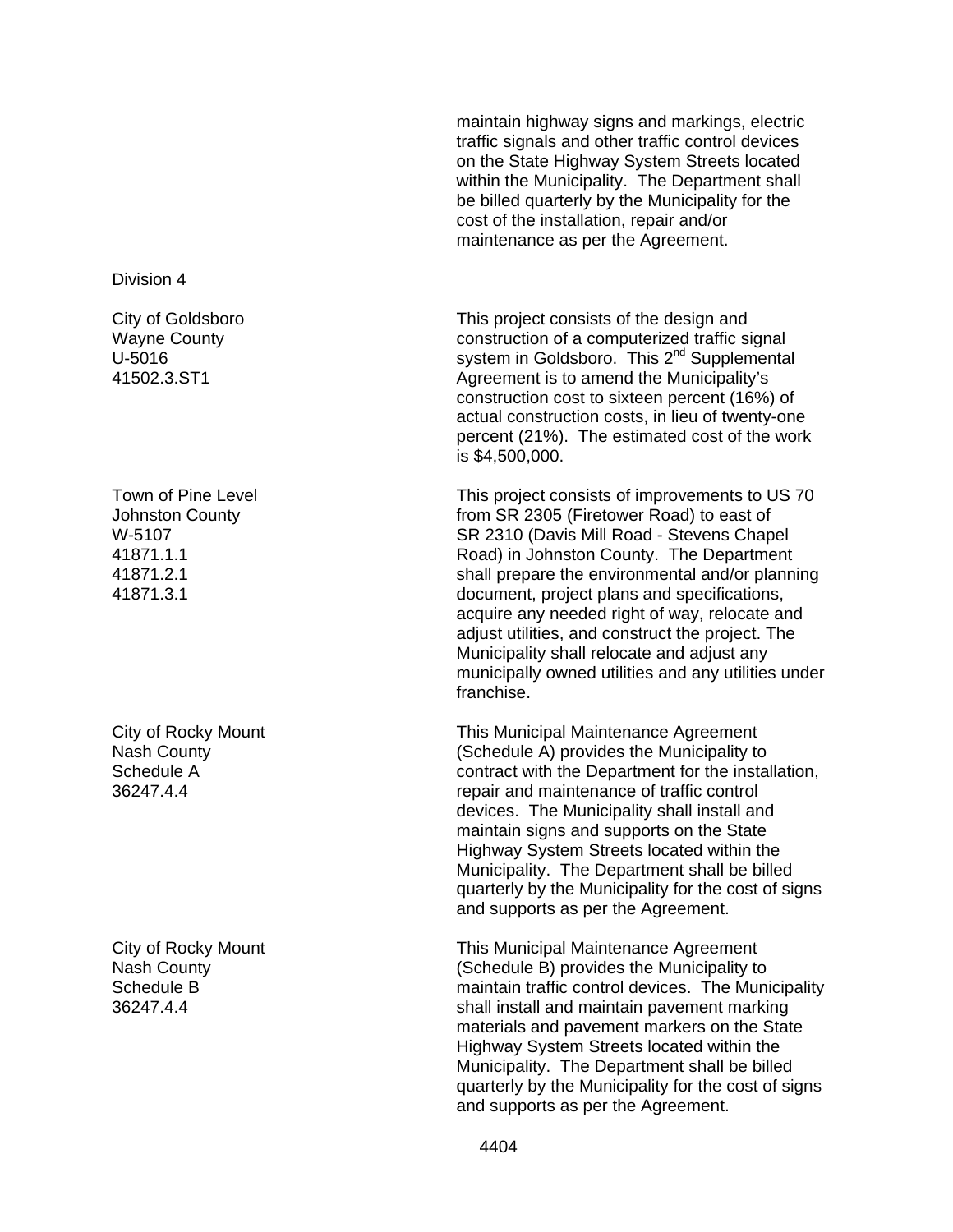Division 5

City of Raleigh Wake County B-4946 39978.3.1

Group I Ventures Edwards Mill, LLC Wake County R-4049 E 34601.3.6

Town of Wake Forest Wake County EL-5100 AD 41821.1.38

City of Raleigh Wake County EL-5100 IF 41821.1.40

This project consists of the improvements to Bridge No. 251 over US 401 on US 70 / NC 50 in Raleigh. The Department shall prepare the environmental and/or planning document, project plans and specifications, construct the project, and acquire any needed right of way. The Municipality shall relocate and adjust any municipally-owned utilities.

This project consists of the removal of the existing overhead sign structure and Dynamic Message Sign (DMS) located on SR 3009 (Edwards Mill Road) south of SR 1664 (Duraleigh Road) and relocate the existing DMS south along SR 3009 (Edwards Mill Road) on a new median pedestal structure south of the intersection of SR 1667 (Macon Pond Road) in Wake County. The Department is responsible for all phases of the project. The Developer shall participate in the project cost in an amount of \$82,000.

This project consists of the design and environmental for pedestrian connections along W. Oak Avenue (SR 1931) and Wait Avenue (NC 98 Business), two priority pedestrian corridors in Wake Forest. The Municipality is responsible for all phases of the project. The Department shall allocate an amount not to exceed 80% (\$156,880) from the STP-DA funds allocation. The Municipality will be responsible for providing the 20% (\$39,220) matching funds for the STP-DA funds authorized and all costs that exceed the total estimated cost.

The project consists of the preliminary engineering and design for pedestrian intersection improvements including installation of countdown pedestrian signal heads with pedestrian push button posts in downtown Raleigh. The Municipality is responsible for all phases of the project. The Department shall allocate an amount not to exceed 80% (\$120,000) from the STP-DA funds allocation. The Municipality will be responsible for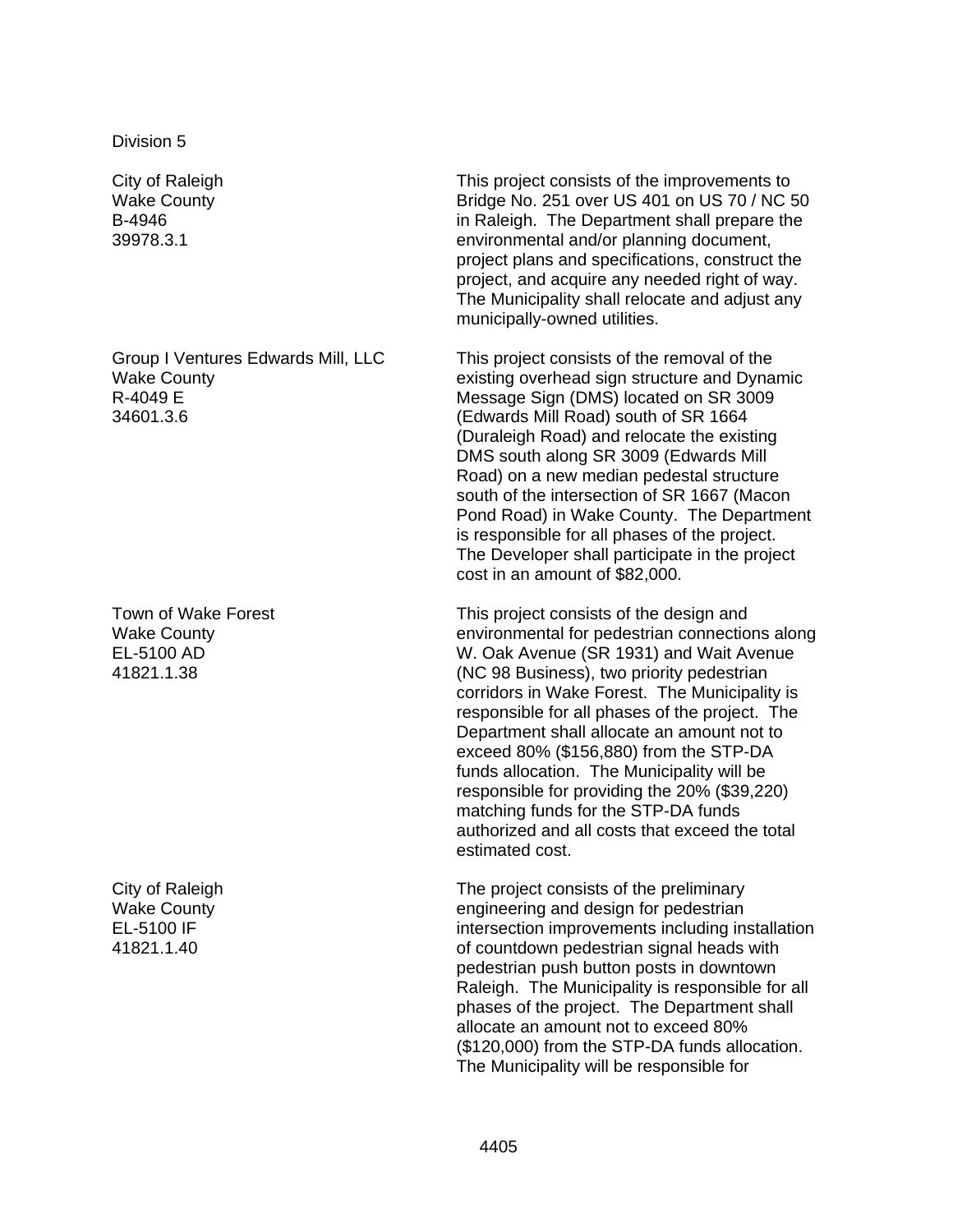|                                                                                                                                  | providing the 20% (\$30,000) matching funds for<br>the STP-DA funds authorized and all costs that<br>exceed the total estimated cost.                                                                                                                                                                                                                                                                                                                                                                             |
|----------------------------------------------------------------------------------------------------------------------------------|-------------------------------------------------------------------------------------------------------------------------------------------------------------------------------------------------------------------------------------------------------------------------------------------------------------------------------------------------------------------------------------------------------------------------------------------------------------------------------------------------------------------|
| Town of Holly Springs<br><b>Wake County</b><br>U-5118 JA<br>42379.1.27                                                           | The project consists of the design of<br>improvements along Avent Ferry Road from<br>NC 55 Bypass to Cass Holt Road. The<br>Municipality is responsible for all phases of the<br>project. The Department shall allocate an<br>amount not to exceed 80% (\$144,000) from the<br>STP-DA funds allocation. The Municipality will<br>be responsible for providing the 20% (\$36,000)<br>matching funds for the STP-DA funds<br>authorized and all costs that exceed the total<br>estimated cost.                      |
| Norfolk Southern Railway Company (NSR)<br>North Carolina Railroad Company (NCRR)<br>Durham County<br>U-4716A<br>54000.3.STR01T4A | This Agreement covers the Municipality's<br>responsibility for future maintenance and<br>sidewalk cost-sharing of the relocated Church<br>Street (SR 1980). The Municipality will be<br>responsible for the future maintenance of the<br>roadway after the construction is completed<br>and accepted by the Department. The<br>estimated cost to the Municipality is \$21,000.<br>The remaining cost to the Department for the<br>sidewalk work is covered in other agreements.                                   |
| Division 6                                                                                                                       |                                                                                                                                                                                                                                                                                                                                                                                                                                                                                                                   |
| University of North Carolina at Pembroke<br><b>Robeson County</b><br>M-0443<br>45478                                             | This project will create awareness and<br>stimulate interest in transportation related<br>careers and provide enhanced educational<br>activities among high school students who are<br>potential future attendees at the University of<br>North Carolina at Pembroke. This project is<br>funded by the National Summer Transportation<br>Institute (NSTI). The Department shall<br>reimburse UNCP 100% of the approved eligible<br>costs up to and not to exceed the maximum<br>federal award amount of \$35,000. |
| City of Fayetteville<br><b>Cumberland County</b><br>U-2809 B<br>34865.3.3                                                        | This project consists of roadway construction<br>and improvements along SR 1132 (Legion<br>Road) from SR 1363 (Elk Road) to SR 1007<br>(Owen Drive) in Fayetteville. The Department<br>shall prepare the environmental and/or<br>planning documents, project plans and<br>specifications, construct the project, and<br>acquire any needed right of way. At the<br>request of the Municipality, the Department<br>shall include in its contract the construction of                                               |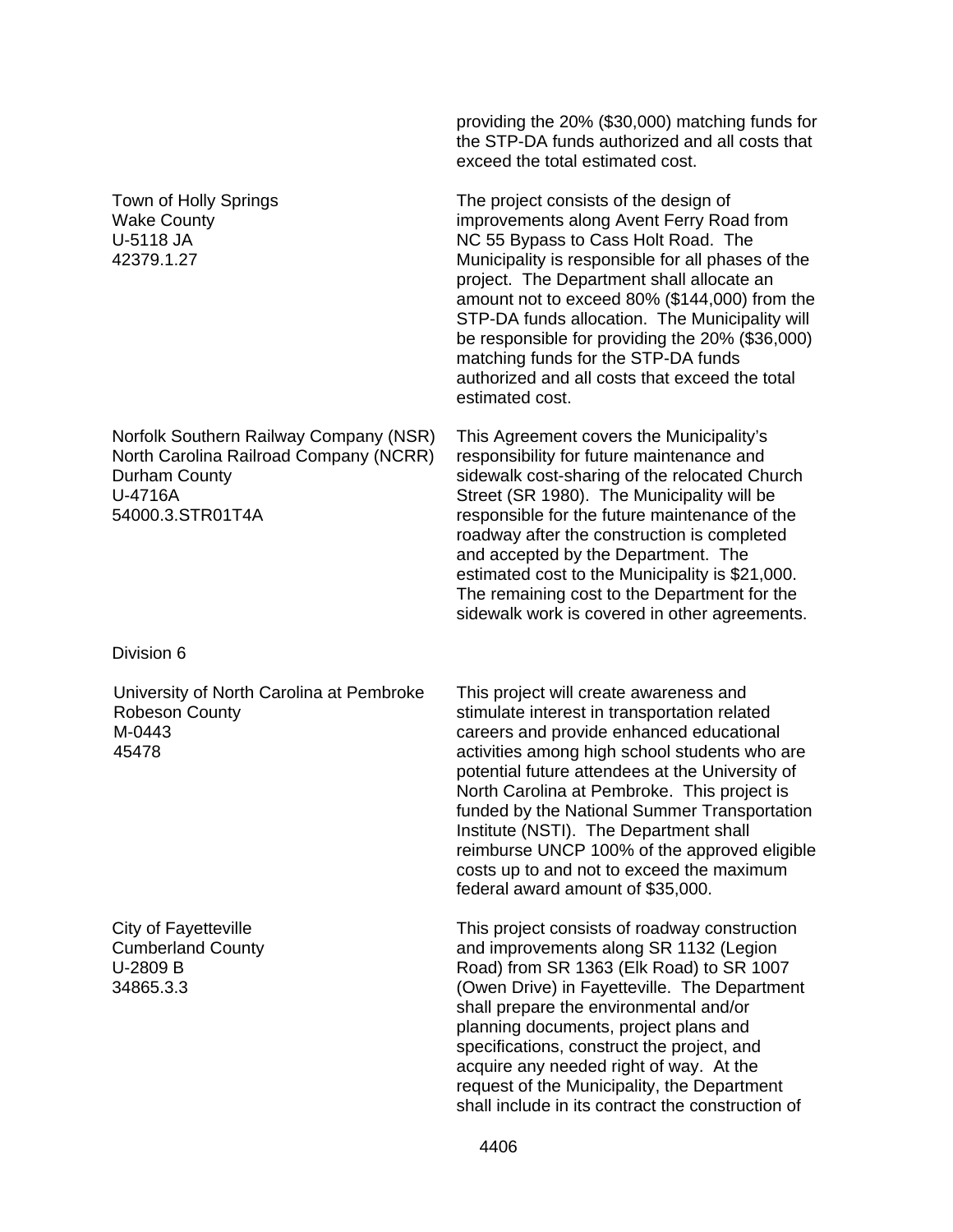City of Fayetteville Cumberland County B-2948 38232.3.1

City of Fayetteville Cumberland County B-4091 B-4949 33449.3.1 40107.3.1

Division 7

Town of Jamestown Guilford County ER-2971 G 3607.3.11

City of Greensboro Guilford County EL-5101 DD 41823.3.7

sidewalks along SR 1132 (Legion Road) in the project limits. The Municipality shall reimburse the Department 50% percent of the actual cost of the sidewalks. The estimated cost for the sidewalks is \$156,033.

This project consists of the replacement of Bridge No. 78 over Little Rockfish Creek on SR 1104 (Strickland Bridge Road) in Fayetteville. The Department shall prepare the environmental and/or planning document, project plans and specifications, construct the project, and acquire any needed right of way. The Municipality shall relocate and adjust any municipally-owned utilities and any utilities under franchise.

This project consists of the replacement of Bridge No. 85 over Cape Fear River and Bridge No. 61 over Cross Creek on I-95 Business/US 301 in Cumberland County. The Department shall prepare the environmental and/or planning document, project plans and specifications, construct the project, and acquire any needed right of way. The Municipality shall relocate and adjust any municipally-owned utilities and any utilities under franchise. This Agreement supersedes the Agreement approved by the Board of Transportation on January 5, 2012.

The project consists of the construction of sidewalk on SR 1352 (Oakdale Road) from SR 1486 (West Main Street) to the railroad tracks and on SR 1486 from SR 1352 to the Coffin House and a greenway along SR 4121 (East Main Street) from SR 4228 (Vickery Chapel Road) to Yorkleigh Lane in Jamestown. The Municipality shall be responsible for all phases of the project. The Department shall participate in the actual construction costs of the project in an amount not to exceed \$100,000. Costs which exceed this amount shall be borne by the Municipality.

This project consists of sidewalk improvements in various locations in Greensboro. This Supplemental Agreement is to increase the funding and extend the completion date of the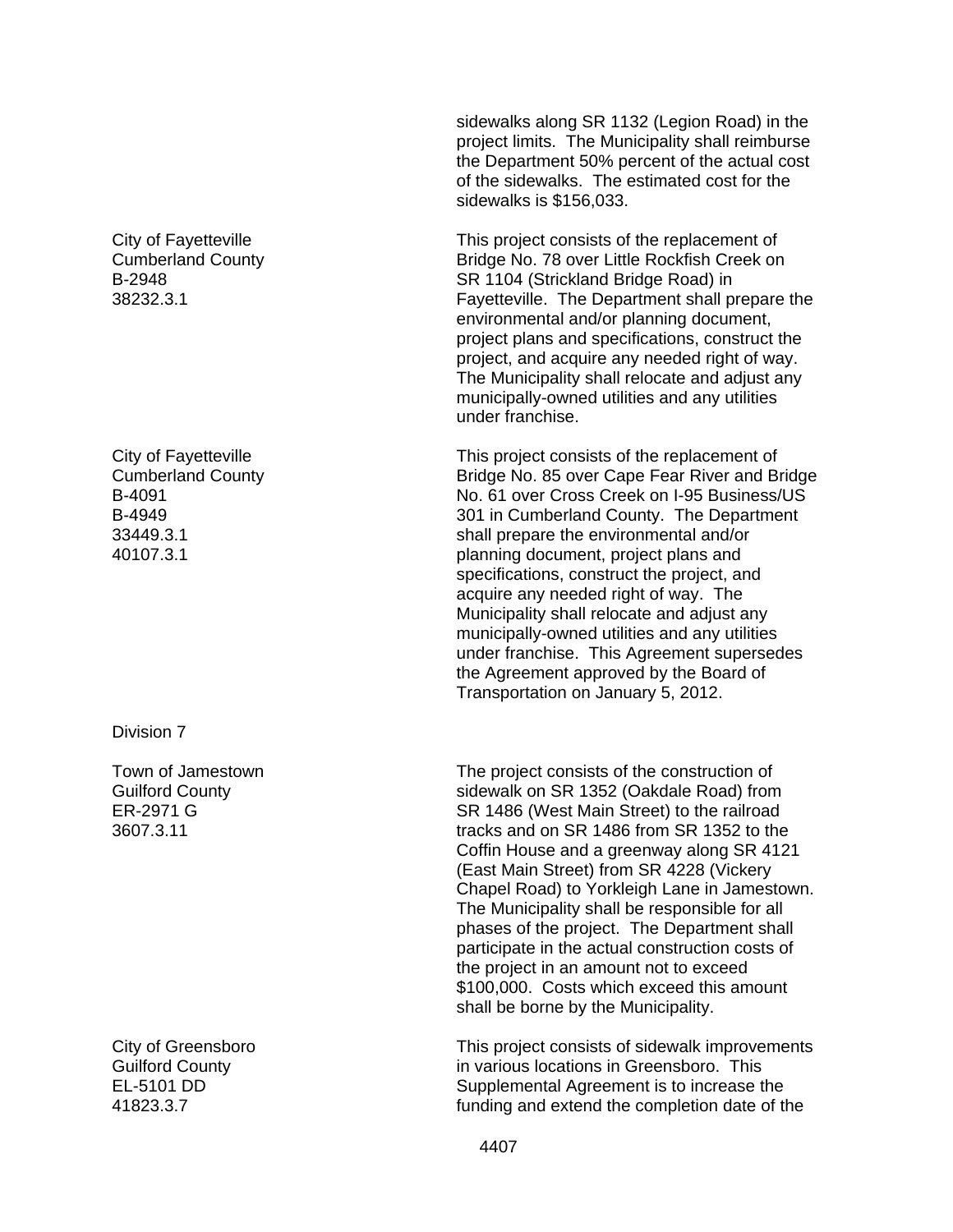City of Greensboro Guilford County U-2412 B 34802.3.4

Town of Jamestown Guilford County U-2412 B 34802.3.4

project. The total federal award amount for the project is \$1,704,700 in lieu of \$1,424,700. The Municipality shall provide at least 20% matching funds and all costs that exceed the federal award of amount. The project completion date has been extended to August 31, 2013, in lieu of June 15, 2011.

This project consists of roadway improvements along SR 1486/SR 1421 (Greensboro/High Point Road) from SR 4228 (Vickrey Chapel Road) to SR 1424 (Hilltop Road) in Guilford County. The Department shall prepare the environmental and/or planning document, project plans and specifications, construct the project, and acquire any needed right of way. The Municipality shall relocate and adjust any municipally-owned utilities, except water and sewer lines and any utilities under franchise. At the request of the Municipality, the Department shall include in its contract the construction of sidewalks along various roads in Greensboro. The Department shall allocate an amount not to exceed 80% (\$106,166) from the Greensboro Urban Area (GUAMPO) MPO's State Transportation Program Direct Attributable Funds Allocation. The Municipality will be responsible for providing the 20% (\$26,541) matching funds for the DA funds authorized and all costs that exceed the total estimated cost.

This project consists of roadway improvements along SR 1486/SR 1421 (Greensboro/High Point Road) from SR 4228 (Vickrey Chapel Road) to SR 1424 (Hilltop Road) in Guilford County. The Department shall prepare the environmental and/or planning document, project plans and specifications, construct the project, and acquire any needed right of way. The Municipality shall relocate and adjust any municipally-owned utilities, except water and sewer lines and any utilities under franchise. At the request of the Municipality, the Department shall include in its contract the construction of sidewalk along Guilford College Road. The Municipality shall reimburse the Department 20% of the actual cost of the work. The estimated cost of the sidewalks is \$3,177. The total cost of the sidewalk is \$15,886.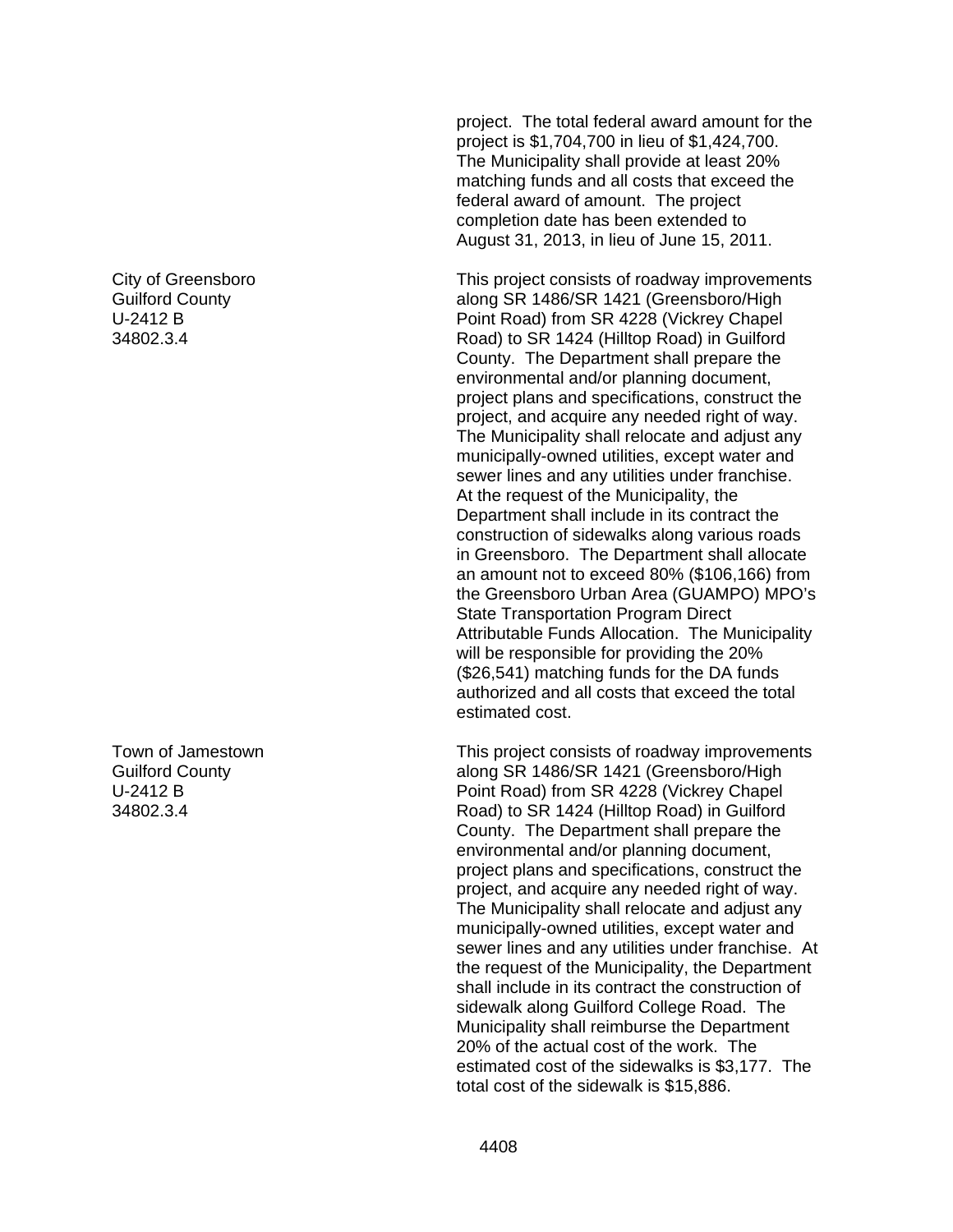City of Greensboro Guilford County U-2412 B 34802.3.4

North Carolina A & T State University Guilford County M-0407 41586.1.3

Guilford County U-2412 B 34802.3.4

Norfolk Southern Railroad Company (NSR) North Carolina Railroad Company (NCRR) Thomas and Howard Company of Greensboro, Inc. (T&H) Hudson Americas (Hudson) Guilford County

This project consists of the roadway improvements along SR 1486/SR 1421 (Greensboro/High Point Road) from SR 4228 (Vickery Chapel Road) to SR 1424 (Hilltop Road) in Guilford County. At the request of the Municipality, the Department shall include provisions in the construction contract for the contractor to adjust and/or relocate water and sewer lines. The Municipality shall reimburse the Department for said utility work. The estimated cost to the Municipality for the utility work is \$1,073,664.

This project consists of the design to create awareness and stimulate interest among secondary school students for future attendees to North Carolina A & T State University. The Department shall reimburse NCA&T 100% of the approved eligible costs up to and not to exceed the maximum federal award amount of \$55,000.

This project consists of roadway improvements along SR 1486/SR 1421 (Greensboro/High Point Road) from SR 4228 (Vickrey Chapel Road) to SR 1424 (Hilltop Road) in Guilford County. The Department shall prepare the environmental and/or planning document, project plans and specifications, construct the project, and acquire any needed right of way. The County shall relocate and adjust any county-owned utilities, except water and sewer lines and any utilities under franchise. At the request of the County, the Department shall include in its contract the construction of sidewalks along various roads in Guilford County. The Department shall allocate an amount not to exceed 80% (\$197,437) from the Greensboro Urban Area (GUAMPO) MPO's State Transportation Program Direct Attributable Funds Allocation. The County will be responsible for providing the 20% (\$49,359) matching funds for the DA funds authorized and all costs that exceed the total estimated cost.

This Agreement covers the permanent closure of the private at-grade crossing (Crossing No. 722 963P, MP H 4.25), located on the NSR mainline track located in Greensboro providing access to properties owned by T&H and Hudson. NSR will perform all work within the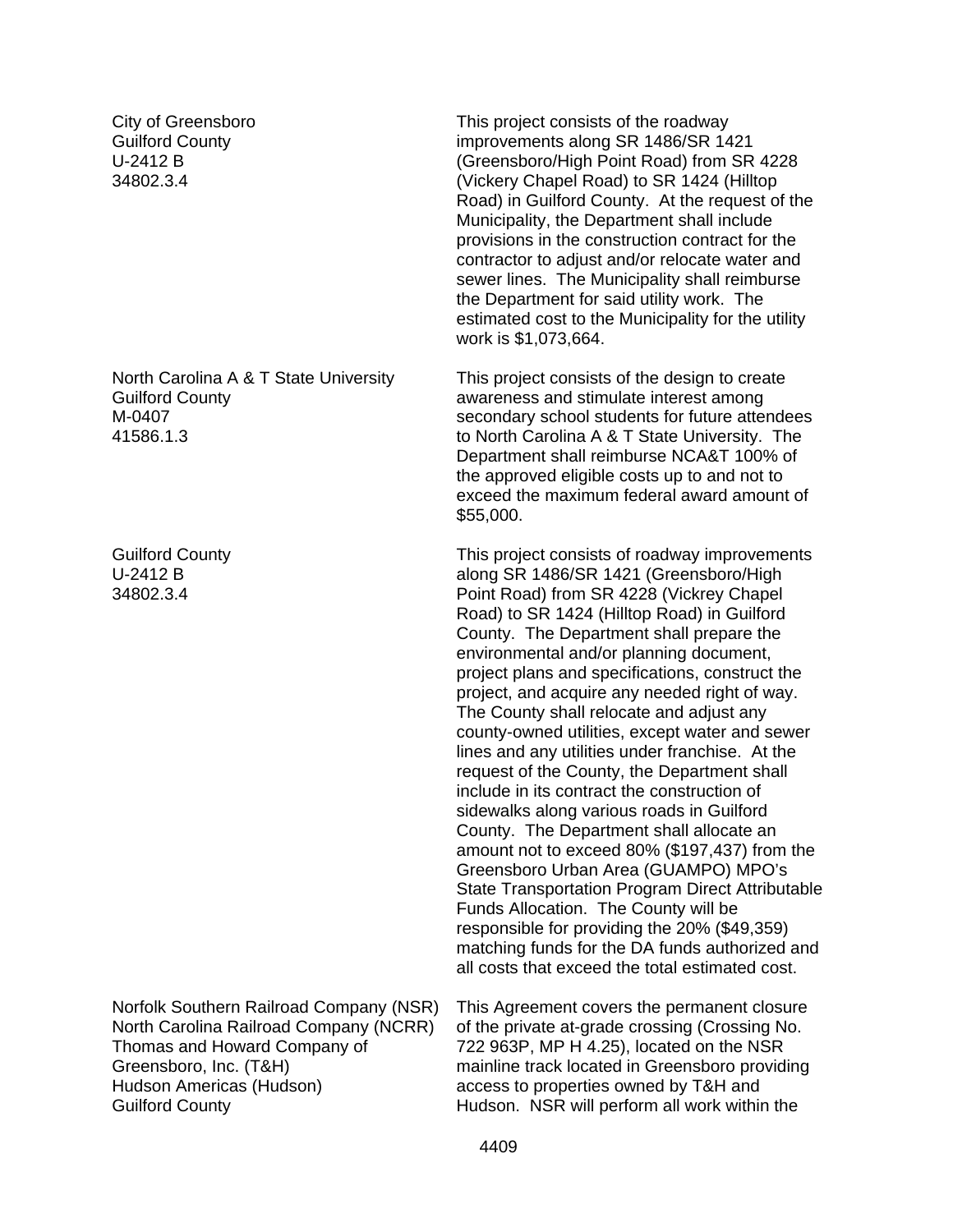P-4405B 62000.7.STR05T4

Thomas and Howard Company of Greensboro, Inc. (T&H) Hudson Americas (Hudson) Guilford County P-4405B 62000.7.STR05T4

Norfolk Southern Railroad Company (NSR) North Carolina Railroad Company (NCRR) Andrew B Lloyd, Jr. (Mr. Lloyd) Orange County P-4405F 62000.7.STR06T1A 62000.7.STR10T4

railroad right-of-way, and the Department will perform all other work not on railroad right-ofway. NSR shall provide a lump-sum payment of \$19,000 to the Department, and NCRR shall provide a lump-sum payment of \$10,000 to the Department, all toward the cost of all work associated with the crossing closure. The estimated cost to the Department is \$20,000. The cost for associated roadway work is covered in other agreements.

This Agreement covers the construction of an alternate private access road, approximately 800 feet long, to connect T&H's and Hudson's property to Maxfield Road (SR 3025) as mitigation for the permanent closure of the private at-grade crossing (Crossing No. 722 963 P, MP H 4.25). At no expense to T&H or Hudson, the Department will make improvements to Maxfield Road (SR 3025) under a separate contract for widening and paving Maxfield Road (SR 3025) to NCDOT secondary roads standards. The Department shall design and construct the alternate access road, acquire needed right-of-way for the secondary road portion of the Project, and maintain the secondary roadway portion of the Project at no expense to T&H or Hudson. T&H shall provide the necessary right-of-way for constructing the new alternate access road. The estimated cost to the Department is \$150,000. This Agreement shall supersede and render null and void the agreement with T&H, approved by the BOT in October, 2005.

This Agreement covers the construction of a commercial driveway that will serve Mr. Lloyd's property, located on the east side of the roadway designated as the US 70/I-85 Connector, and of associated turn lanes on the Connector and permanent closure of the private at-grade crossing (Crossing No. 735 147G, MP H 38.23), located on the NSR "H" Line near Hillsborough. NSR will perform all work within the railroad right-of-way, and the Department will perform all other work not on railroad rightof-way. NSR shall provide a lump-sum payment of \$19,000 to the Department, and NCRR shall provide a lump-sum payment of \$10,000 to the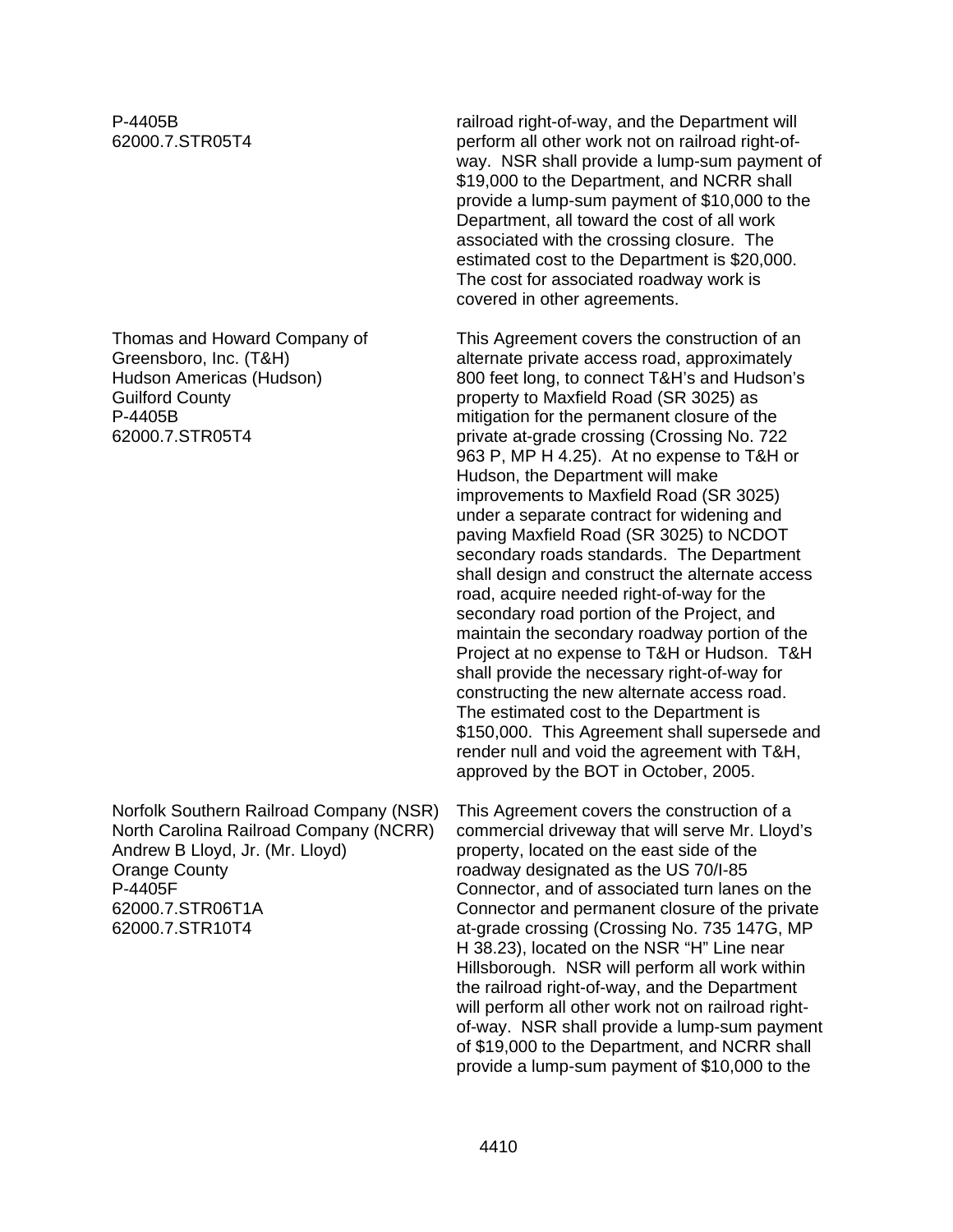Department, all toward the cost of all work associated with the crossing closure. The estimated cost to the Department is \$250,000.

Division 8

City of Trinity Randolph County I-5314 47034.3.1

City of Archdale Randolph County I-5314 47034.3.1

Town of Southern Pines Moore County U-3324 34923.3.1

City of Archdale Randolph County SR-5001AS 40924.3.44

This project consists of the improvements on I-85 from the Davidson County line to east of US 311. The Department shall prepare the environmental and/or planning document, project plans and specifications, construct the project, and acquire any needed right of way. The Municipality shall relocate and adjust any municipally-owned utilities.

This project consists of the improvements on I-85 from the Davidson County line to east of US 311. The Department shall prepare the environmental and/or planning document, project plans and specifications, construct the project, and acquire any needed right of way. The Municipality shall relocate and adjust any municipally-owned utilities.

This project consists of improvements at the intersection of SR 1309 (Morganton Road) and US 1 (Sandhills Boulevard) in Moore County. The Department shall prepare the environmental and/or planning document, project plans and specifications, construct the project, and acquire any needed right of way. The Municipality shall relocate and adjust any utilities. At the request of the Municipality, the Department shall include in its contract the construction of sidewalks and additional betterments along both sides of the Morganton Road Bridge. The Municipality shall reimburse the Department thirty percent (30%) of the cost of the work associated with the construction of the sidewalks, and one hundred percent (100%) of the cost of the work associated with the additional betterments. The total estimated cost to the Municipality is \$55,891.

This project consists of construction of sidewalk along the west side of Balfour Drive, from Barrett Drive to Brookhollow Lane, and along both sides of Trindale School Road to Trindale Elementary School. This Supplemental Agreement is to increase the funding by an additional \$152,870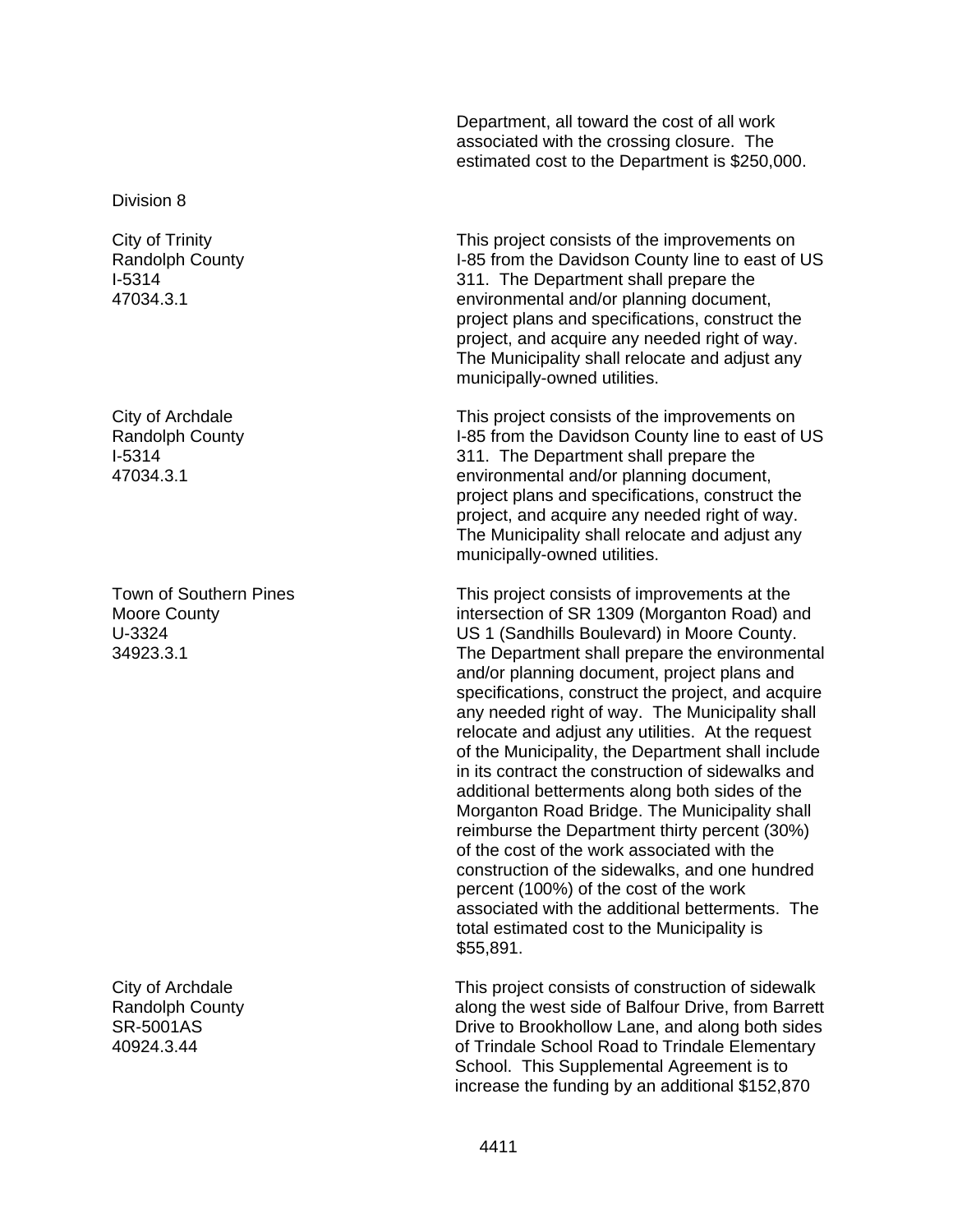of SRTS funds and extend the completion date to September 30, 2013 in lieu of August 17, 2012.

Division 9

City of Lexington Davidson County R-4750 39889.3.1

Town of Lewisville Forsyth County U-4742 KC 39746.3.19

Norfolk Southern Railroad Company (NSR) North Carolina Railroad Company (NCRR) Jeremy Upright (Mr. Upright) Rowan County P-4405EC 42412.1.10 42412.2.10

Southern Equipment Services, LLC (Company) Jeremy Upright (Mr. Upright) Rowan County P-4405EC 42412.1.10

This project consists of the improvements on US 52 from the project limits of I-2304 AD to the Salisbury Road interchange in Davidson County, including the Green Needles Road interchange. The Department shall prepare the environmental and/or planning document, project plans and specifications, construct the project, and acquire any needed right of way. The Municipality shall relocate and adjust any municipally-owned utilities.

This project consists of the construction of a single-lane roundabout to replace a "T" intersection located at the intersection of Shallowford and Williams Roads. The Municipality is responsible for all phases of the project. The Department shall allocate an amount not to exceed 80% (\$440,000) from the STP-DA funds allocation. The Municipality will be responsible for providing the 20% (\$110,000) matching funds for the STP-DA funds authorized and all costs that exceed the total estimated cost.

This Agreement covers the permanent closure of the private at-grade crossing (Crossing No. 724 363U, MP 336.54), located on the NSR double mainline track near Salisbury. NSR will perform all work within the railroad right-of-way, and the Department will perform all other work not on railroad right-of-way. NSR shall provide a lump-sum payment of \$19,000 to the Department, and NCRR shall provide a lumpsum payment of \$10,000 to the Department, all toward the cost of all work associated with the crossing closure. The estimated cost to the Department is \$15,000. The cost for associated roadway work is covered in other agreements.

This Agreement covers the construction of an alternate access driveway and a secondary road to Henderson Grove Church Road (SR 1526) as mitigation for the permanent closure of the private at-grade crossing (Crossing No. 724 363U, MP 336.54) in order to provide access to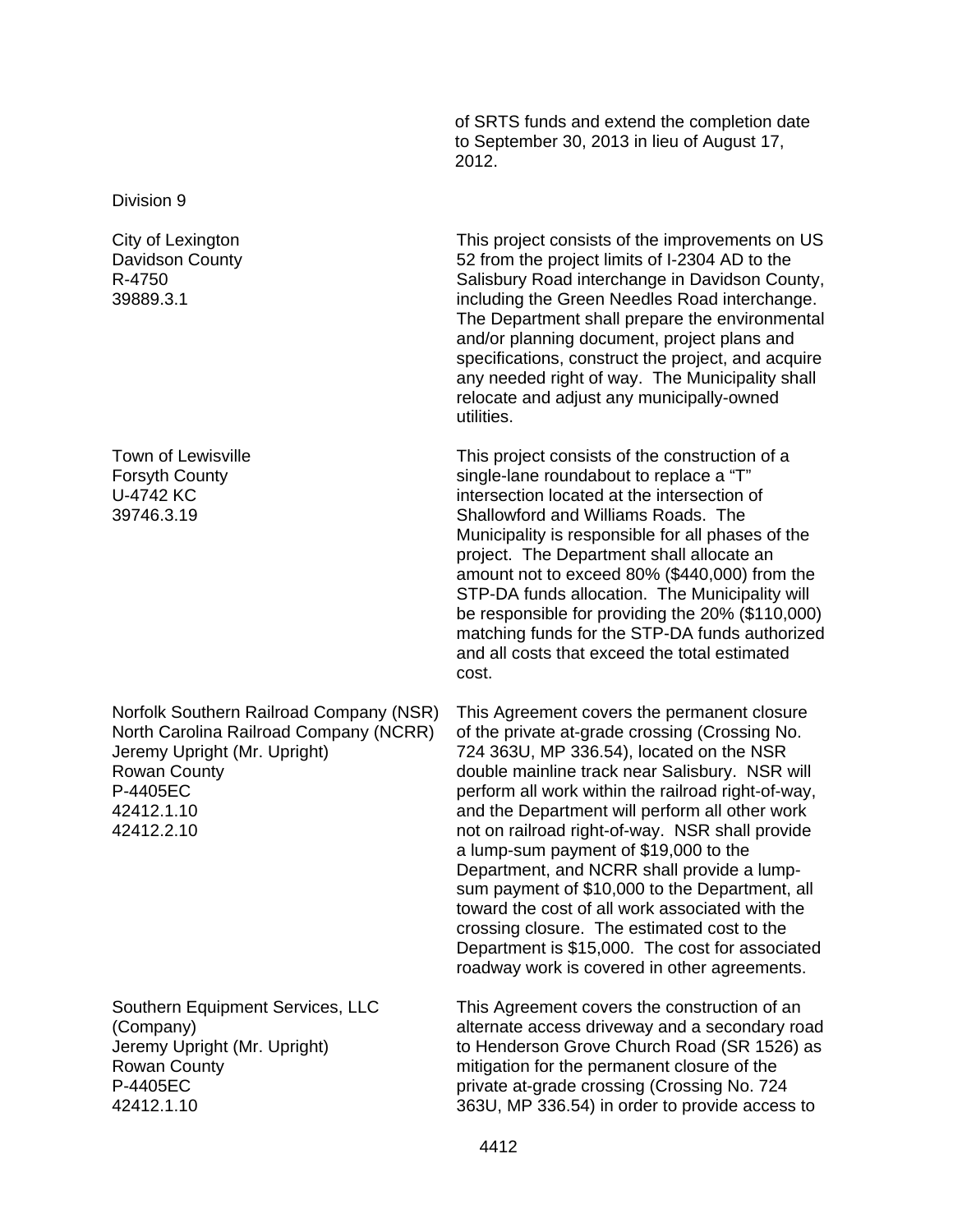Norfolk Southern Railway Company (NSR) North Carolina Railroad Company (NCRR) Rowan County P-5206A 52000.3.STR01T4A

Norfolk Southern Railway Company (NSR) North Carolina Railroad Company (NCRR) City of Salisbury (Municipality) Rowan County P-5206A 52000.3.STR01T4A

Norfolk Southern Railway Company (NSR) North Carolina Railroad Company (NCRR) Rowan County P-5206E 52000.3.STR05T4E

Norfolk Southern Railway Company (NSR) North Carolina Railroad Company (NCRR) City of Kannapolis (Municipality) Rowan County P-5206D 52000.3.STR04T4E

42412.2.10 Mr. Upright's property. The Department shall design and construct the alternative access driveway and secondary road, acquire needed right-of-way, and maintain the secondary roadway portion of the Project at no expense to the Company or Mr. Upright. The estimated cost to the Department is \$200,000.

> This Agreement covers the grade separation of the at-grade crossing on Peeler Road (SR 2538)(Crossing No. 724 369K, MP Main 338.40). NSR will perform all work associated with the track. The Department will perform all work associated with the grade separation, and the maintenance of the structure will be the responsibility of the Department. The estimated cost to the Department is \$1,632,384. The cost for associated roadway work is covered in other agreements.

> This Agreement covers associated roadway work for the grade separation at Peeler Road (SR 2538) in the vicinity of Cedar Springs Road (SR 1560), including improvements to Long Meadow Drive and Southmark Drive. The Department will perform all work not on railroad right-of-way. NSR will perform all work within its right-of-way. The estimated cost to the Department is \$6,700,000.

> This Agreement covers the grade separation of the at-grade crossing on 24th Street. NSR will perform all work associated with the track. The Department will perform all work associated with the grade separation, and the maintenance of the structure will be the responsibility of the Department. The estimated cost to the Department is \$1,568,541. The cost for associated roadway work is covered in other agreements.

This Agreement covers the permanent closure of the at-grade crossing on E. 18th Street (Crossing No. 724 399C, MP MAIN 347.55). The Department will perform all work not on railroad right-of-way. NSR will perform all work within its right-of-way, and NSR will contribute \$38,000 to the cost of the closure. The estimated cost to the Department is \$10,000. The cost for associated roadway work is covered in other agreements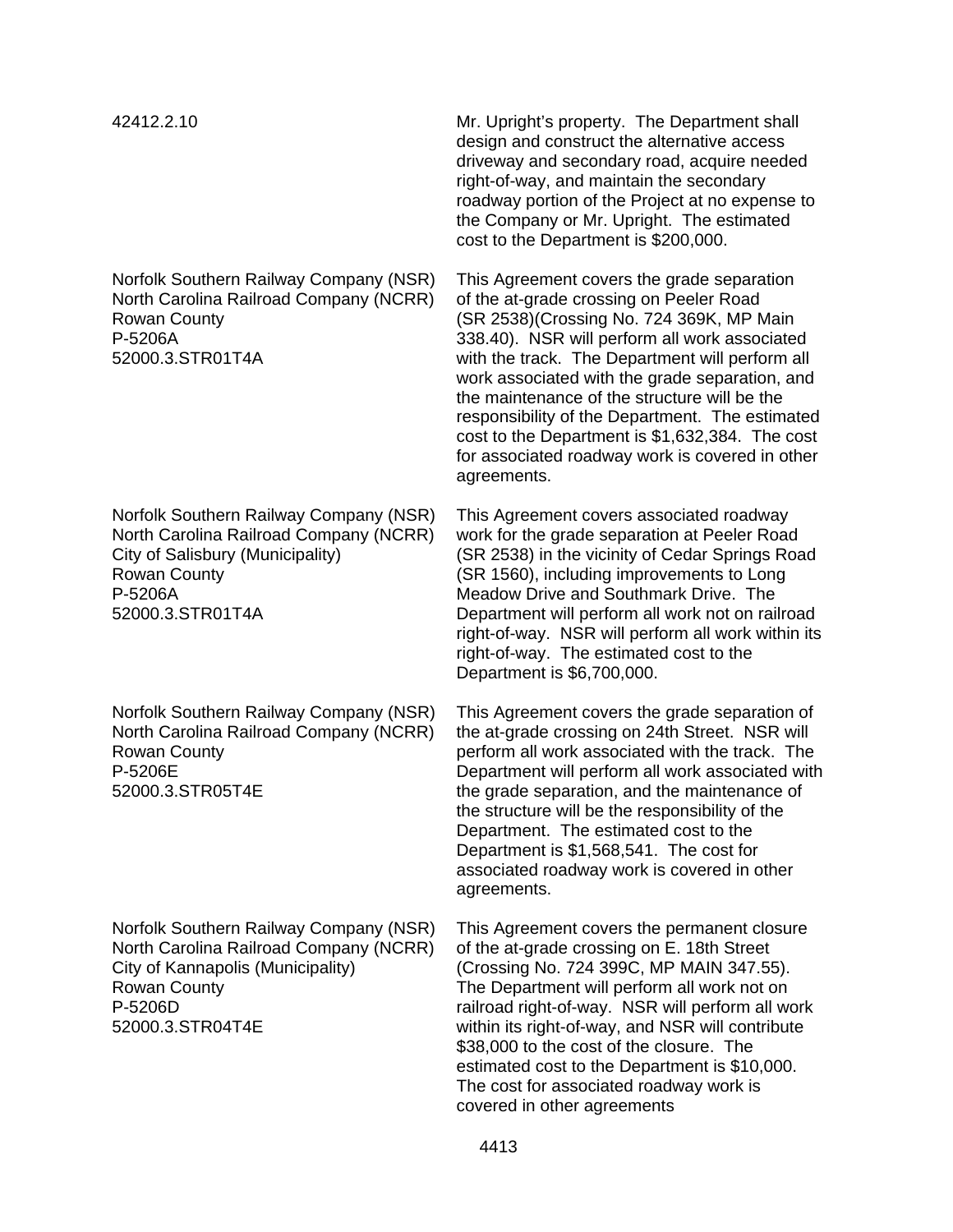Divisions 9 and 10

| Norfolk Southern Railway Company (NSR) | <b>This</b>     |
|----------------------------------------|-----------------|
| North Carolina Railroad Company (NCRR) | of six          |
| Davidson, Rowan, and Mecklenburg       | Rowa            |
| Counties                               | conju           |
| C-4901                                 | sepa            |
| P-5206                                 | grad            |
| P-5208                                 | will p          |
| 49010.3.STR02T4D                       | <b>NSR</b>      |
| 49010.3.STR03T4E                       | and I           |
| 52000.3.STR01T4A                       | the a           |
| 52000.3.STR04T4E                       | cost :          |
| 52000.3.STR05T4E<br>50000.3.STR02T4D   | cross           |
| 50000.3.STR04T4E                       | impro           |
| 50000.3.STR05T4A                       | at-gra<br>Uppe  |
| 50000.3.STR06T4A                       | 316E            |
| 50000.3.STR08T4F                       | Lowe            |
|                                        | 315X            |
|                                        | Turn            |
|                                        | MP <sub>N</sub> |
|                                        | Peac            |
|                                        | No. 7           |
|                                        | Peel            |
|                                        | MP N            |
|                                        | Mour            |
|                                        | No. 7           |
|                                        | E. Tr           |
|                                        | 388P            |
|                                        | Eudy            |
|                                        | MP <sub>N</sub> |
|                                        | E. 29           |
|                                        | 397N            |
|                                        | E.22            |
|                                        | 398V            |
|                                        | Phar            |
|                                        | 325L            |
|                                        | Shan            |
|                                        | 328G            |

Agreement covers the permanent closure teen at-grade crossings in Davidson, an, and Mecklenburg Counties in inction with the construction of graderated crossings in the vicinity of the ate crossings to be closed. The Department erform all work not on railroad right-of-way. will perform all work within its right-of-way, NSR will contribute \$536,000 to the cost of t-grade crossing closures. The estimated to the Department is \$33,055,196 for the sing closures and associated roadway ovements. The following list identifies the ade crossings affected by this Agreement: er Lake Road (SR 2024)(Crossing No. 722 , MP MAIN  $311.18$ ) er Lake Road (SR 2020)(Crossing No. 722  $\ldots$  MP MAIN 311.99) er Road (SR 2005)(Crossing No. 722 314R, MP MAIN 313.96) h Orchard Road (SR 2539)(Crossing 724 367W, MP MAIN 337.98) er Road (SR 2538)(Crossing No. 724 369K, MAIN 338.40) nt Hope Church Road (SR 1505)(Crossing 724 376V, MP MAIN 340.96) om Street (SR 1251)(Crossing No. 724 , MP MAIN 343.94) Road (SR 1220) (Crossing No. 724 390R, MAIN 344.44) Ith Street (SR 1251)(Crossing No. 724 **J, MP MAIN 346.82)** 2nd Street (SR 1254)(Crossing No. 724 , MP MAIN 347.28) r Mill Road (SR 1158)(Crossing No. 715 ., MP MAIN 361.50) nrock Road (SR 1160)(Crossing No. 715 3, MP MAIN 362.88) Hickory Ridge Road (SR 1138)(Crossing No. 715 330H, MP MAIN 363.95) Robinson Church Road (SR 1166)(Crossing No. 715 331P, MP MAIN 364.12) Caldwell Road (SR 1173)(Crossing No. 715 332W, MP MAIN 365.24) Newell Hickory-Grove Road (SR 2853) (Crossing No. 715 348T, MP MAIN 370.71)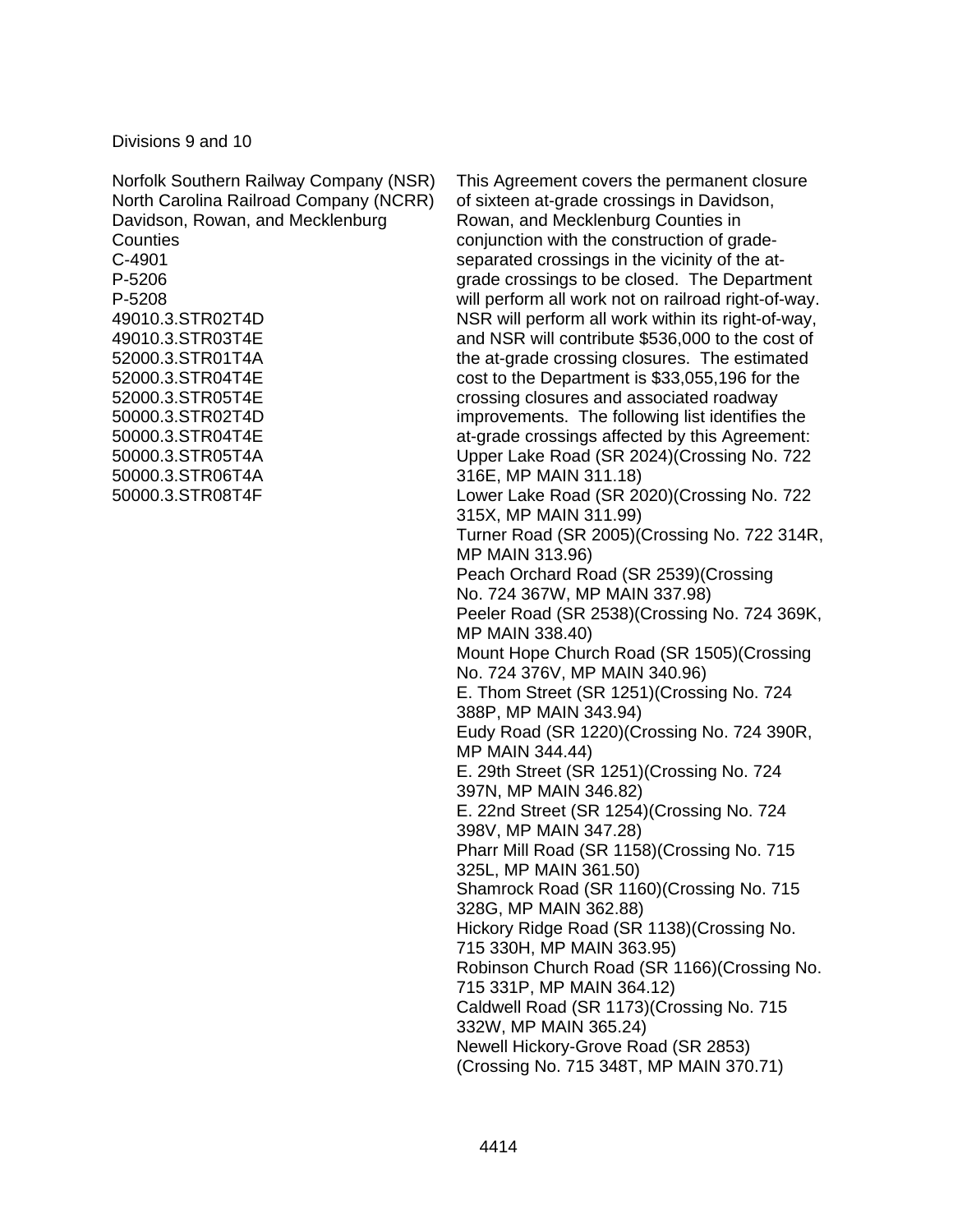Division 10

| <b>Charlotte-Mecklenburg Utilities</b><br><b>Mecklenburg County</b><br><b>BD-5110 P</b><br>45356.2.16 | This project consists of the replacement of<br>Bridge No. 130 over branch of McDowell Creek<br>on SR 2130 (McIllwaine Road) in Mecklenburg<br>County. At the request of CMU, the Department<br>shall include provisions in the construction<br>contract for the contractor to adjust and relocate<br>water lines. CMU shall reimburse the<br>Department for said utility work. The estimated<br>cost to CMU for the utility work is \$16,485. |
|-------------------------------------------------------------------------------------------------------|-----------------------------------------------------------------------------------------------------------------------------------------------------------------------------------------------------------------------------------------------------------------------------------------------------------------------------------------------------------------------------------------------------------------------------------------------|
| Division 11                                                                                           |                                                                                                                                                                                                                                                                                                                                                                                                                                               |
| Town of North Wilkesboro<br><b>Wilkes County</b><br>ER-2971 K<br>3611.3.13                            | This project consists of the construction of a<br>new sidewalk along NC 18 from Finley Avenue<br>(NC) to SR 1517 (Sunset Drive) in North<br>Wilkesboro. The Municipality shall be<br>responsible for all phases of the project. The<br>Department shall participate in the actual<br>construction costs of the project in an amount<br>not to exceed \$100,000. Costs which exceed<br>this amount shall be borne by the Municipality.         |

SUMMARY: There are a total of 40 agreements for informational purposes only.

Division 1

| Martin County Board of Education<br><b>Martin County</b><br>43591                                         | This project consists of constructing bus parking<br>at the new Riverside Middle School in Martin<br>County. The Agency shall be responsible for all<br>phases of the project. The Department shall<br>reimburse the Agency \$50,000. Costs which<br>exceed this amount will be borne by the Agency.                     |
|-----------------------------------------------------------------------------------------------------------|--------------------------------------------------------------------------------------------------------------------------------------------------------------------------------------------------------------------------------------------------------------------------------------------------------------------------|
| Division 2                                                                                                |                                                                                                                                                                                                                                                                                                                          |
| Town of Morehead City<br><b>Carteret County</b><br>ER-2971 B<br>3602.3.03                                 | This project consists of construction of a 5-foot<br>wide sidewalk along the west side of Barbour<br>Road (SR 1243) from south of Calico Creek to<br>Mandy Lane in Carteret County. This<br>Supplemental Agreement is to extend the<br>completion date of the project to September 28,<br>2012 in lieu of June 30, 2012. |
| North Carolina Department of Environment<br>and Natural Resources<br><b>Carteret County</b><br>36249.3075 | This project consists of the Department using<br>Digital Mapping Camera to obtain remotely<br>sensed imagery of the shallow water portions at<br>an elevation of 4500' above mean ground level                                                                                                                           |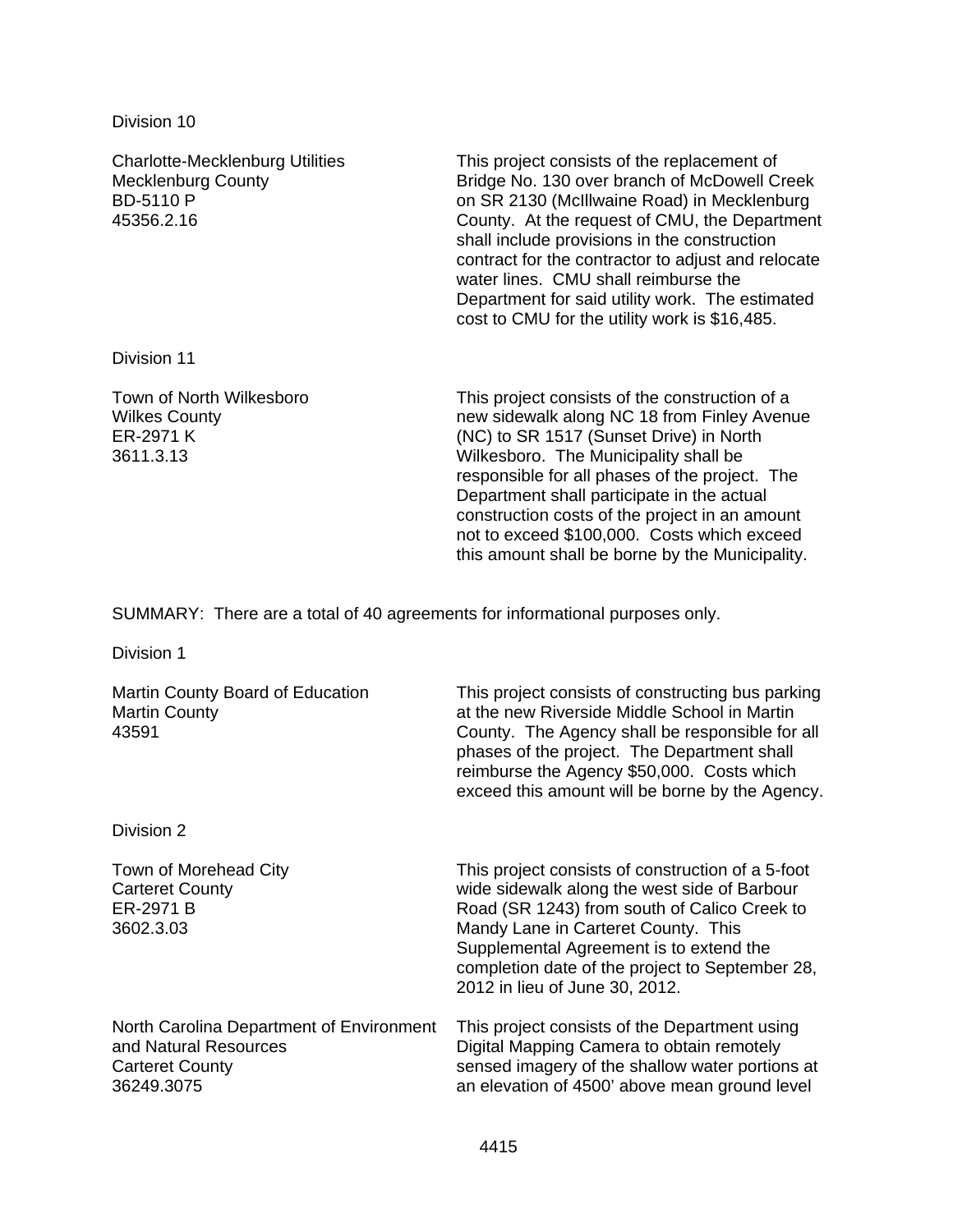in Carteret County. This Supplemental Agreement is to extend the completion date to August 30, 2012 in lieu of June 30, 2012.

Division 3

Car Quest New Hanover County 36249.3159

Golden Corral Sampson County R-2303 D 34416.3.6

Liberty Pointe at Piney Green Apartments, LLC Onslow County U-3810 35801.3.1

Town of North Topsail Beach Onslow County 3.106715 and 3.206715

Division 4

City of Wilson Wilson County 59024

This project consists of a traffic signal revision review on US 421 at the intersection with Raleigh Street in New Hanover County. The Developer shall reimburse the Department one hundred percent (100%) of the actual cost of said work. The estimated reimbursement to the Department for review and inspection is \$5,000.

This project consists of improvements to NC 24 in conjunction with TIP Project R-2303 D. The additional work includes installation of a right turn lane in front of the Golden Corral. The Developer shall reimburse the Department the actual cost for the additional work. The estimated cost of the work is \$35,000.

This project consists of improvements to SR 1406 (Piney Green Road) in Onslow County in conjunction with TIP Project U-3810. The additional work includes the installation of a "Left-Over" in front of the Liberty Pointe Apartments The Developer shall reimburse the Department the actual cost for the additional work. The estimated cost of the work is \$55,000.

This project covers the "routine" and/or "clean up" mowing of the State maintained roadways within the corporate limits of the Municipality. The Municipality shall provide the equipment, labor, materials and traffic controls to perform said mowing service. The Department shall reimburse the Municipality up to \$6,601.91 for a maximum of six mowing cycles per year.

This project consists of the conversion of AC College Drive (SR 1326) and Raleigh Road (SR 1356), in the vicinity of Barton College, from one-way streets to two-way streets and the addition of a traffic circle at the intersection of Raleigh Road, AC College Drive, and Corbett Ave (SR 1326) in Wilson County. The Department shall prepare the environmental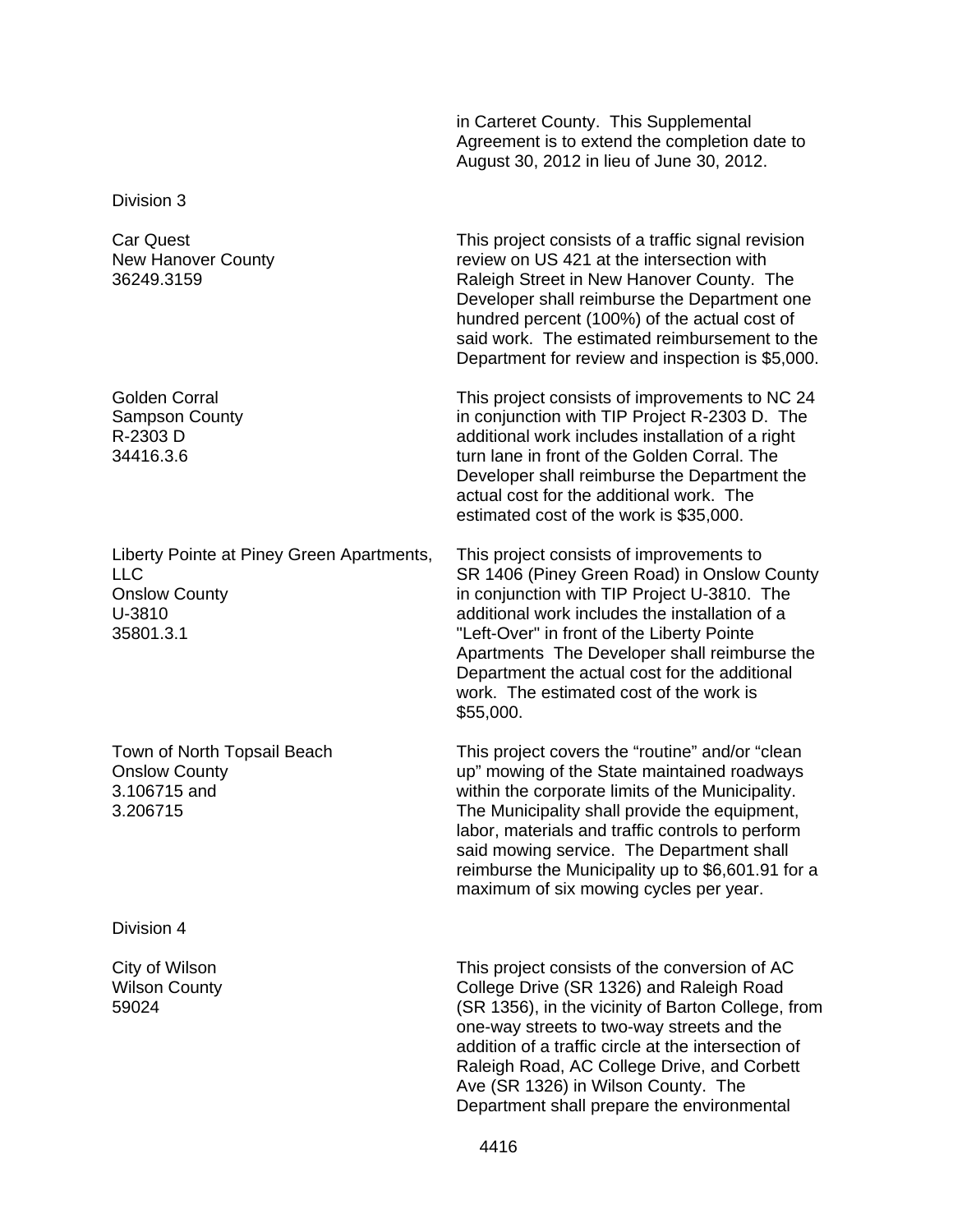and/or planning document, project plans specifications, and administer the construction contract. The Municipality shall acquire any needed right of way, relocate, adjust all utilities in conflict with the project, and assume maintenance of certain sections of roadway described in the Agreement.

This project consists of restriping the current 4-lane undivided section on Lake Pine Drive to Cary Parkway to a 3-lane section to provide striped bike lanes for cyclists in Cary. This Supplemental Agreement extends the completion date to October 31, 2012, in lieu of June 30, 2012.

This project consists of the construction of a fourth leg roadway at NC 98 (Durham Road) and SR 1929 (Wake Union Church Road) in Wake County. The Developer shall reimburse the Department one hundred percent (100%) of the actual cost of said work. The estimated reimbursement to the Department for review and inspection is \$5,000.

This project consists of the construction of Highcroft Village Phase 5. The work includes the construction of a fourth leg at NC 55 and SR 3060 (Morrisville Parkway) by extending Morrisville Parkway in Wake County. The Developer shall reimburse the Department one hundred percent (100%) of the actual cost of said work. The estimated reimbursement to the Department for review and inspection is \$5,000.

This project consists of the signal upgrade on US 70 Business (Main Street) at US 70 Business West (Morgan Street)/Watts Street in Durham County. The Developer shall reimburse the Department one hundred percent (100%) of the actual cost of said work. The estimated reimbursement to the Department for review and inspection is \$5,000.

This project consists of the installation of nine (9) ground mounted directional signs along various routes leading to Carter-Finley Stadium, four (4) overhead signs along Wade Avenue and one (1) overhead sign along I-40 in Wake

Division 5

Town of Cary Wake County EL-5100 GC 41821.3.20

Ruin Creek, LLC Wake County 36249.3160

Landfall Associates, LLC Wake County 36249.3161

Concord Greenburg Durham Hotel, LLC Durham County 36249.3162

North Carolina State University, Athletic **Department** Wake County 36249.3163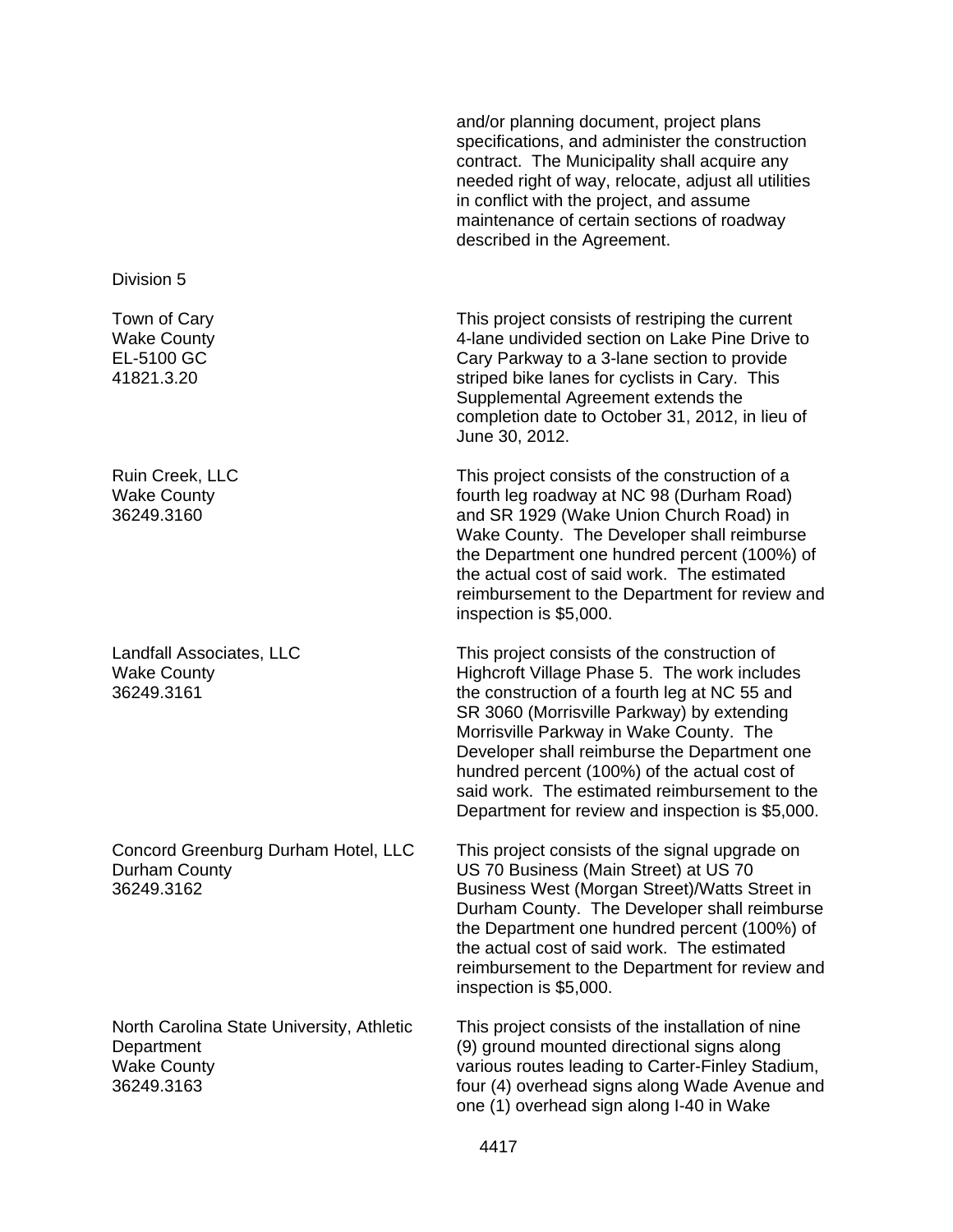City of Raleigh Wake County C-4923 44023.1.1 44023.2.1 44023.3.1

Division 6

Town of St Pauls Robeson County 43595

NC Department of Environment and Natural Resources – Division of Parks and Recreation Cumberland County 30001.92

Division 7

City of Greensboro Guilford County SS-4907 AJ 43406.1.1 43406.3.1

City of Graham Alamance County ER-2971 G

County. The Agency shall reimburse the Department one hundred percent (100%) of the actual cost of the work performed by the Department. The estimated cost of the work is \$51,300.

This project consists of the design and construction of a Centralized Traffic Signal System in Wake County. This Supplemental Agreement is for the installation and splicing of fiber optic cable and associated hardware for the City of Raleigh's Information Services (IS) Department. The Municipality is responsible for all cost associated with additional work.

This project consists of the construction of handicap ramps with domes on the existing sidewalk and upgrading the existing traffic signal at the intersection of NC 20 and 2nd Street in St. Pauls. The Department shall be responsible for all phases of the project. The Municipality shall reimburse the Department \$5,000 for work performed by the Department. The estimated total cost of project is \$65,000.

This project consists of construction of turn lanes on SR 1451, 3800 feet northeast of NC 24 (Bragg Boulevard), at the entrance to Carvers Creek State Park. The Department shall be responsible for all phases of the project. DENR shall reimburse the Department one hundred percent (100%) of the actual cost of all work performed by the Department. The estimated reimbursement to the Department is \$80,000.

This project consists of traffic signal improvements at several intersections on SR 1008 (Market Street) in Greensboro. The Municipality shall be responsible for all phases of the project. The Department shall participate in actual project costs in an amount not to exceed \$26,000. Costs which exceed this amount shall be borne by the Municipality.

This project consists of construction of a sidewalk on the west side of NC 49 between NC 54 and SR 2396 (Parker Street) in Graham.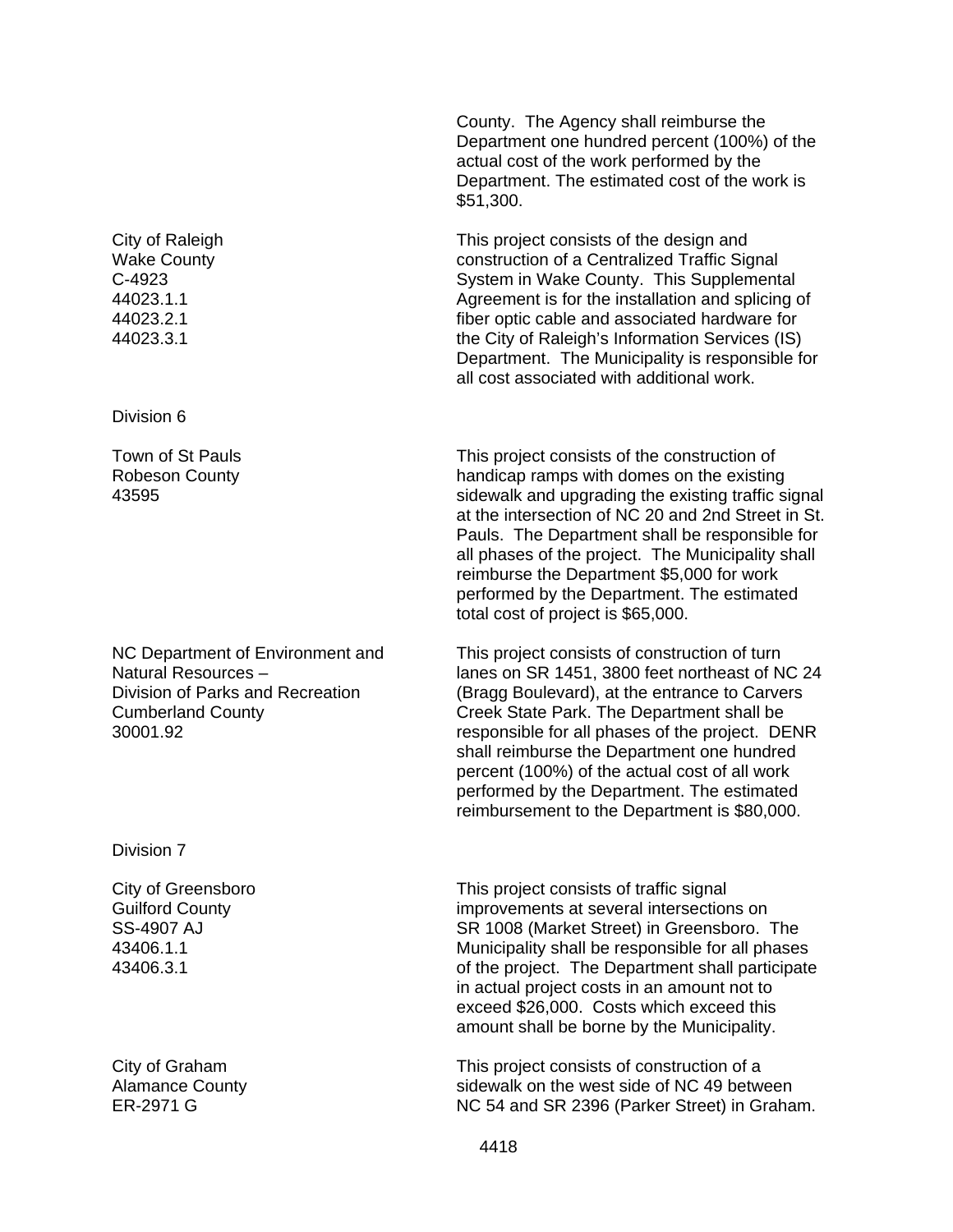City of High Point Guilford County 43225

Division 9

City of Winston-Salem Forsyth County U-4741 OC 39745.3.14

City of Winston-Salem Forsyth County U-4741 OD 39745.2.20 39745.3.20

City of Winston-Salem Forsyth County U-2826 B 34871.3.3

Davidson County Schools Davidson County 43153

Town of Kernersville Forsyth County U-4742 HA 39746.3.8

3607.3.06 This Supplemental Agreement extends the completion date for the project to December 3, 2012, in lieu of April 25, 2012.

> This project consists of the installation of a pedestrian crosswalk with raised median refuge on SR 1993 (South Main Street) at the Guilford Technical Community College near Ward Avenue in High Point. This Supplemental Agreement extends the completion date for the project to June 30, 2013, in lieu of September 16, 2012.

> This project consists of purchasing and installing bicycle racks throughout Winston-Salem. This Supplemental Agreement extends the completion date for the project to December 31, 2012, in lieu of June 17, 2011.

> This project consists of striping bicycle lane segments for a total of 3.2 miles in Winston-Salem. This Supplemental Agreement extends the completion date for the project to December 31, 2012, in lieu of May 31, 2012.

This project consists of improvements on US 52 from Greyhound Court to SR 2264 (Akron Drive), including Martin Luther King Jr. Drive. This Supplemental Agreement is to include the trenching, directional boring, and installation of junction boxes, seeding and mulch, with reimbursement from the Municipality. The estimated cost to the Municipality is \$99,033.

This project consists of the construction of a proposed roundabout on SR 1802 (Midway School Road) in Davidson County. This Supplemental Agreement provides an additional amount of \$350,000 from Contingency funds. The total participation amount from the Department is \$500,000.

This project consists of providing a center turn lane for left turns onto Glenwood Road from southbound Union Cross Road in Kernersville. This Supplemental Agreement extends the completion date to September 29, 2012, in lieu of June 30, 2012.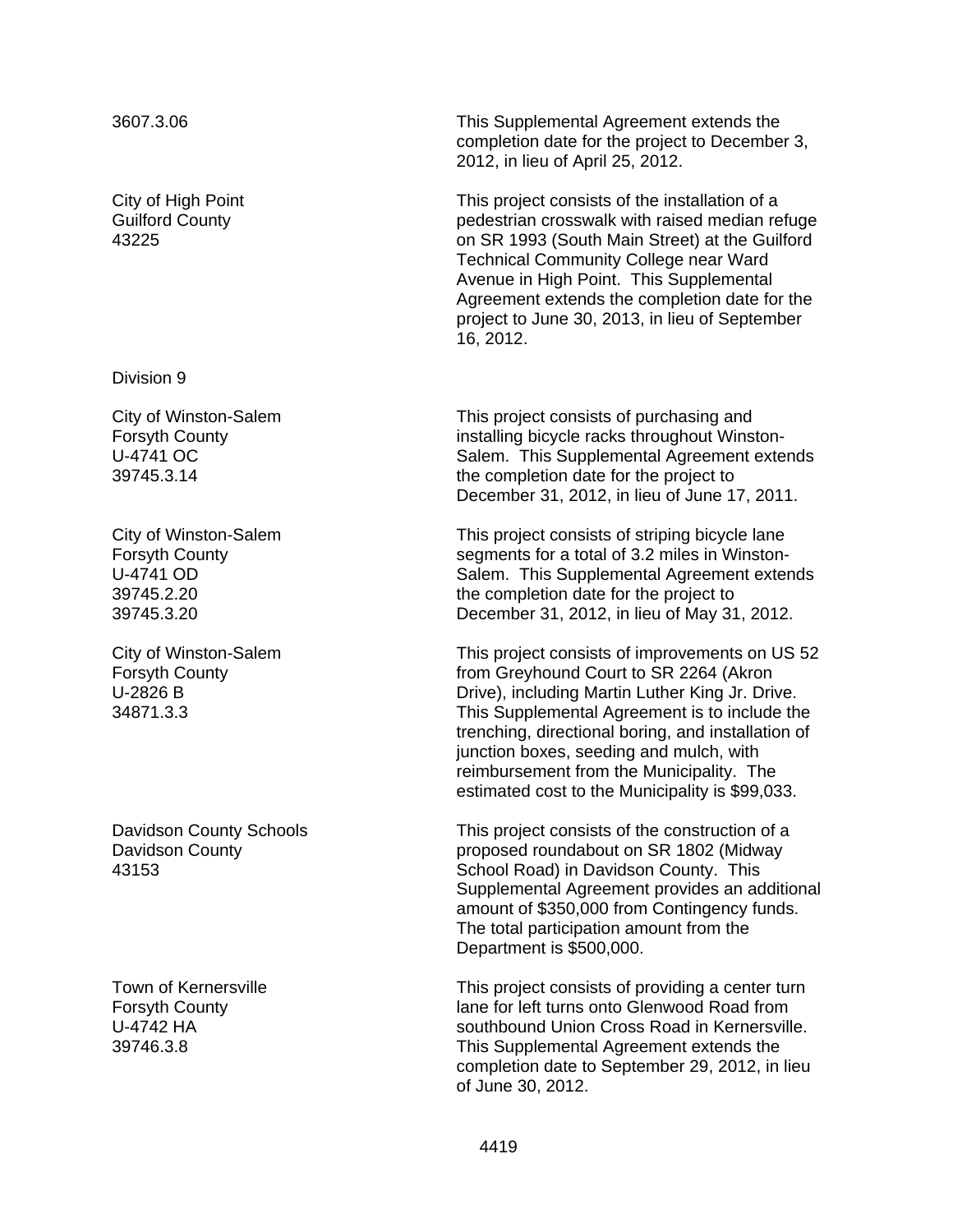Town of Kernersville Forsyth County 43557

City of Salisbury Rowan County 43538

Town of Mocksville Davie County 43476

Division 10

Town of Waxhaw Union County SR-5001 AG 40924.1.16 40924.2.5 40924.3.32

Town of Mint Hill Mecklenburg County 10CR.20601.157

Wells Fargo Bank, NA Union County 36249.3164

This project consists of a round-a-bout at the intersection of NC 66 and Dobson Street (SR 2021) in Kernersville. The Department is responsible for planning, design, construction and contract administration. The Municipality is responsible for right of way and utilities. The estimated project cost is \$380,000.

This project consists of a corridor study to review access-management techniques and inter-connectivity between developments on SR 2200 (Innis Street) and SR 1002 (Long Street) from Arlington Street to west of Main Street in Salisbury. The Municipality shall be responsible for all phases of the project. The Department shall participate in actual project costs in an amount not to exceed \$12,000. Costs which exceed this amount shall be borne by the Municipality.

This project consists of the construction of a rail industrial access track to serve Carolina Precision Plastics. The Municipality is responsible for all phases of the project. The Department will participate in an amount of \$327,000 (\$95,000 Rail funds and \$232,000 Contingency funds).

This project consists of the construction of sidewalk along various locations identified in the Agreement. This 2<sup>nd</sup> Supplemental Agreement extends the completion date for the Project to March 29, 2013 in lieu of September 30, 2012.

This project consists of the full-depth reclamation of State-maintained sections of streets in the Ashe Plantation subdivision in Mint Hill. The Municipality shall be responsible for all phases of the project. The Department shall participate in the actual construction and engineering costs of the project in an estimated amount of \$329,000.

This project consists of the installation of a traffic signal at the intersection of NC 16 (Providence Road) and SR 1321 (Cuthbertson Road)/Kensington Parkway in Union County. The Developer shall be responsible for all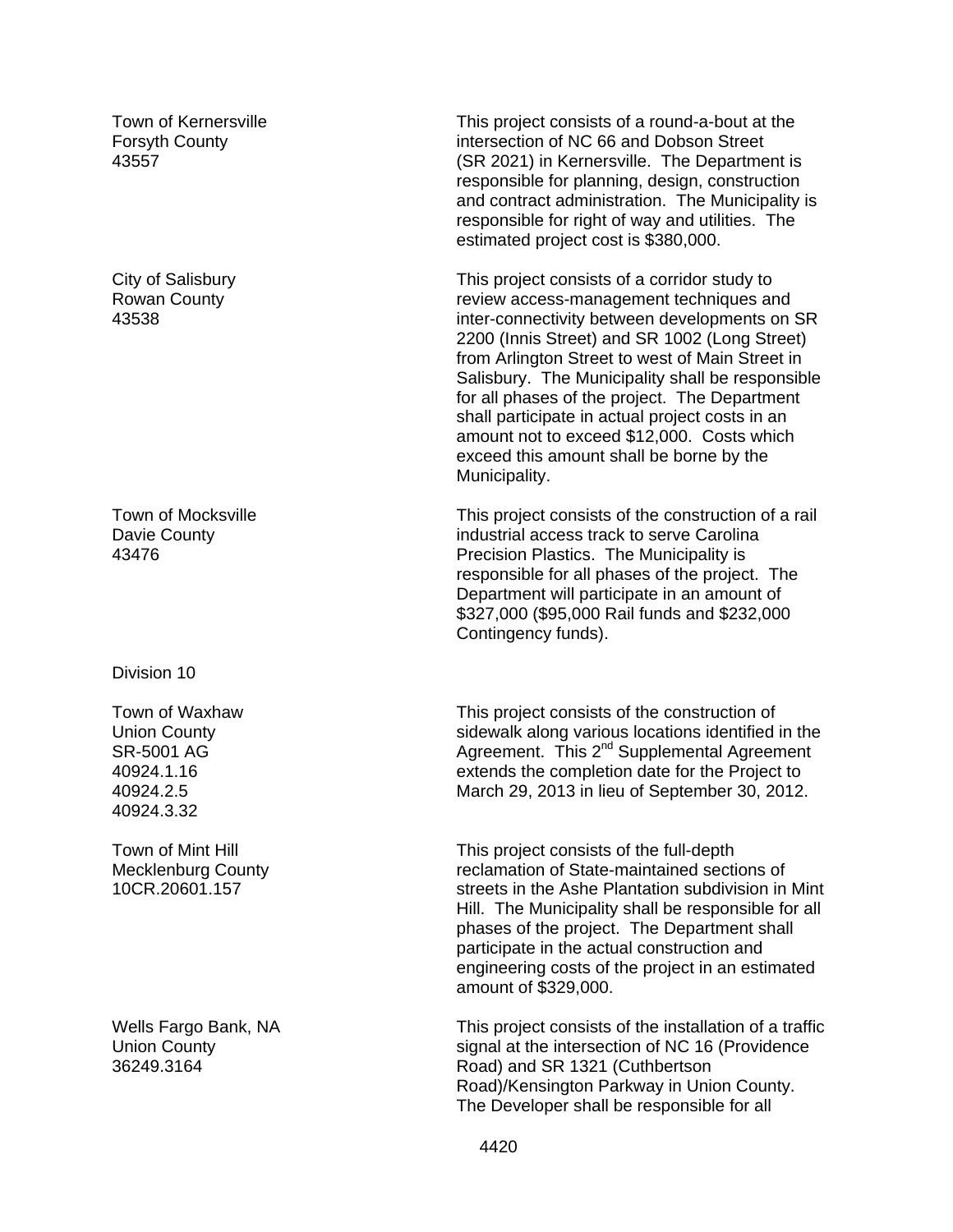phases of the project including 100% of the actual costs of said work. The estimated reimbursement to the Department for review and inspection is \$5,000.

Division 11

City of Lenoir Caldwell County 36249.3156

Town of Beech Mountain Avery and Watauga Counties 36249.3158

Division 12

Town of Mooresville Iredell County 36247.12.5

Cleveland County Schools 12.202311

This project consists of the removal and replacement of a damaged guardrail on Harrisburg Road in Lenoir. The Department shall be responsible for all phases of the project. The Municipality shall reimburse the Department 100% of the construction cost. The estimated construction cost is \$2,578.05.

This project consists of the installation of one Snow and Ice Warning Sign on NC 194 in Beech Mountain. The Department shall be responsible for the design, fabrication and replacement of the sign assemblies at designated locations. The Municipality shall reimburse the Department 100% of the actual cost of the work performed by the Department. The estimated cost to the Municipality is \$7,500.

This project consists of revising existing traffic signals to add backup generator power to various intersections in Mooresville. The Municipality shall be responsible for all phases of the project and shall assume maintenance of the backup generators.

This project consists of patching and resurfacing Kings Mountain School Drive between Kings Mountain High School and Kings Mountain Middle School in Cleveland County. The Department shall be responsible for planning, design, construction and contract administration. The School shall acquire any needed right of way and/or easements, adjust and relocate utilities and reimburse the Department in an amount of \$10,000 upon execution of the Agreement.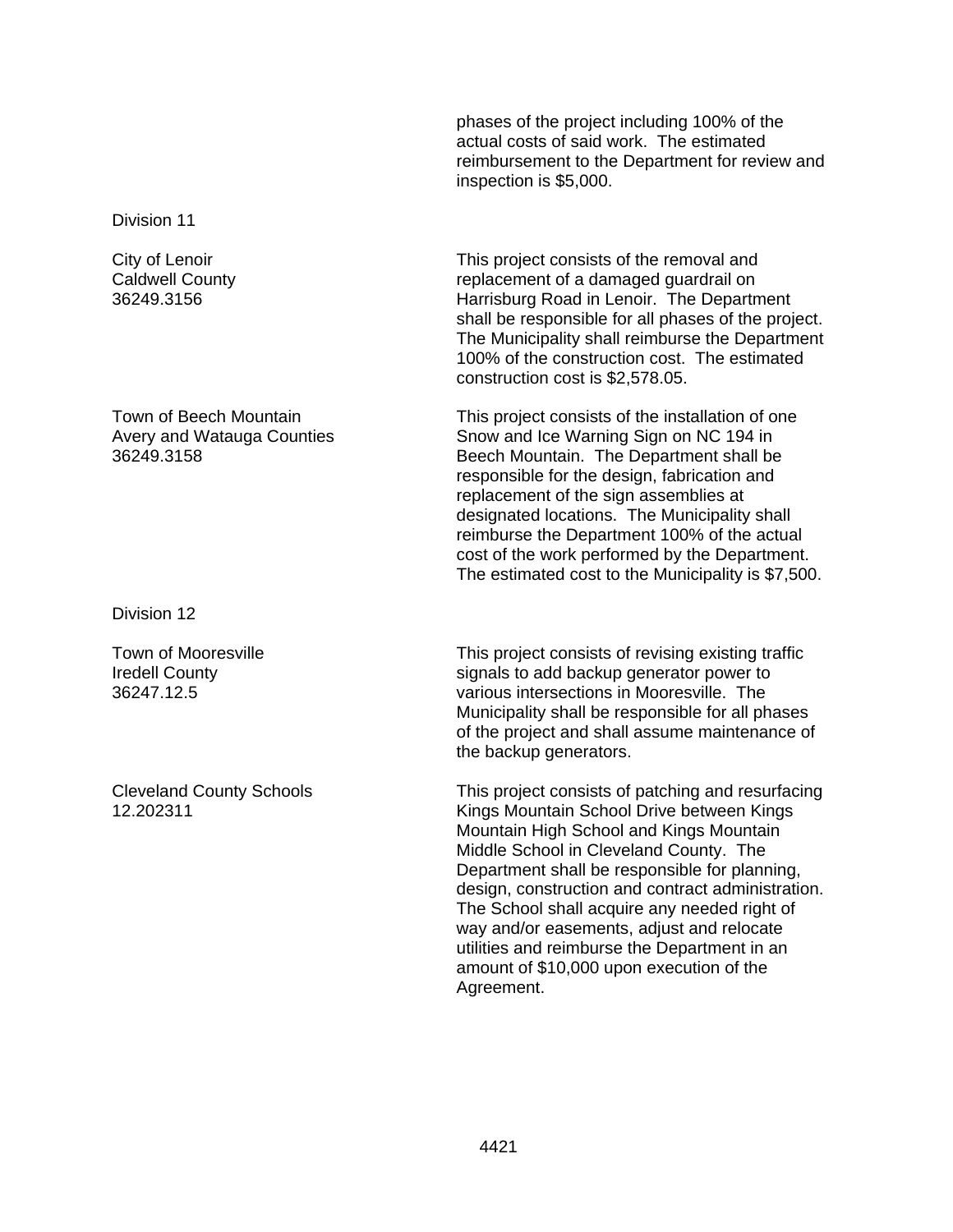Town of Mooresville Iredell County SR-5001 AJ 40924.1.19 40924.3.35

Division 13

City of Asheville Buncombe County 36249.3133

Burke County 42585

Blue Ridge Parkway Foundation Buncombe County 36249.3009

Town of Burnsville Yancey County 43514

This project covers the planning, design and construction of sidewalk along both sides of Oak Tree Road from the school to the intersection with Brawley School Road in Mooresville. This Supplemental Agreement is to extend the project completion date to December 31, 2012 in lieu of March 12, 2012.

This project consists of changing the signage along I-240 in advance of Exit 5B westbound and Exit 4C eastbound. The Municipality shall reimburse the Department one hundred percent (100%) of the actual cost of the work performed by the Department. The estimated cost of the work is \$45,000.

This project consists of the construction of a driveway to the new Lovelady Volunteer Fire Department in Burke County. The County shall be responsible for all phases of the project. The Department shall participate in actual construction costs in an amount not to exceed \$20,055. Costs which exceed this amount shall be borne by the County.

This project consists of the installation of signs for the Blue Ridge Parkway Visitor Center on I-40 near Asheville. The Department shall be responsible for the design, fabrication and replacement of the sign assemblies at designated locations. The Foundation shall reimburse the Department 100% of the actual cost of the work performed by the Department. The estimated cost to the Foundation is \$13,350. This Agreement supersedes the Agreement approved by the Board of Transportation on September 2, 2010.

This project consists of the installation of curb and gutter and sidewalk along SR 1428 (West Main Street) in Burnsville. Also the repair of brick pavers and curbing around the Town Square. The Department is responsible for reviewing the existing plans, construction and contract administration. The Municipality is responsible for right of way, utilities and shall submit a check for \$50,000 to the Department's Division Engineer upon execution of Agreement.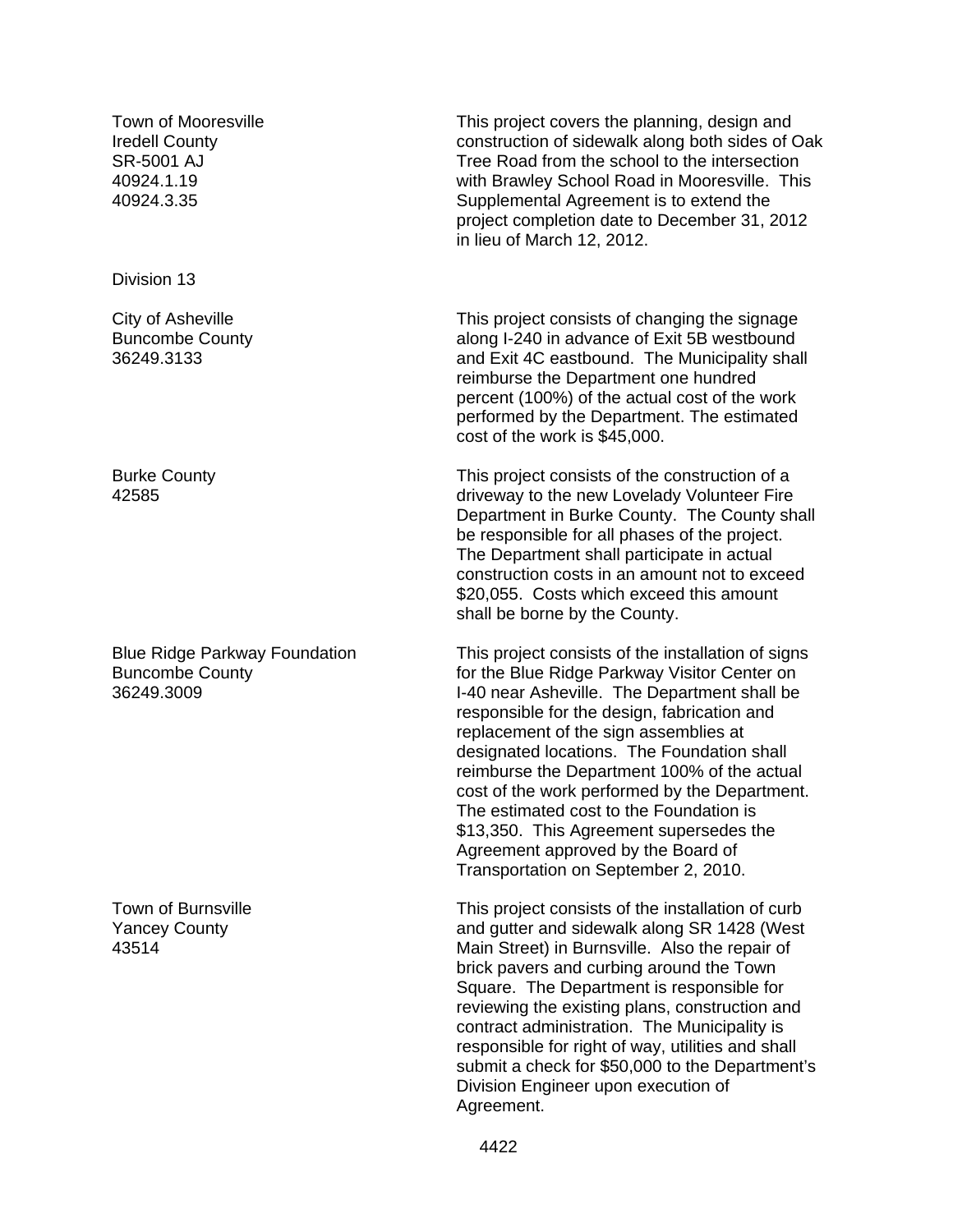Division 14

Haywood County 36249.3157

This project consists of the replacement of the "Welcome to Haywood County" signs located throughout Haywood County. The Department shall prepare the project plans, obtain any needed permits, and construct the project. The County shall relocate and adjust all utilities, acquire any right of way and/or construction easements and reimburse the Department 100% of the project cost. The estimated project cost is \$2,500.

# **Approval – Municipal Street System Changes**

A motion was made by Board Member Perkins, which was seconded by Board Member Fox,

to approve the following additions/deletions to the Municipal Street System Changes:

### **Deletions from the State Highway System**

### **BOT approval of the following will be retroactive to June 30, 2012.**

| Division | County                   | <b>Municipality</b> | Road    | <b>Termini</b>                                                                          | Length |
|----------|--------------------------|---------------------|---------|-----------------------------------------------------------------------------------------|--------|
|          | Alamance<br>2012 07 M001 | Mebane              | SR 2000 | To delete (SR 2000) Phelps-<br>Workman Road from SR 1962 to end<br>of state maintenance | 0.14   |
| 12       | Gaston<br>2012 07 M001   | Cramerton           | SR 2483 | To delete (SR 2483) Mill River Street<br>from SR 2505 to end of state<br>maintenance    | 0.05   |
|          |                          |                     | SR 2505 | To delete (SR 2505) Mayflower<br>Street from SR 2209 to SR 2490                         | 1.26   |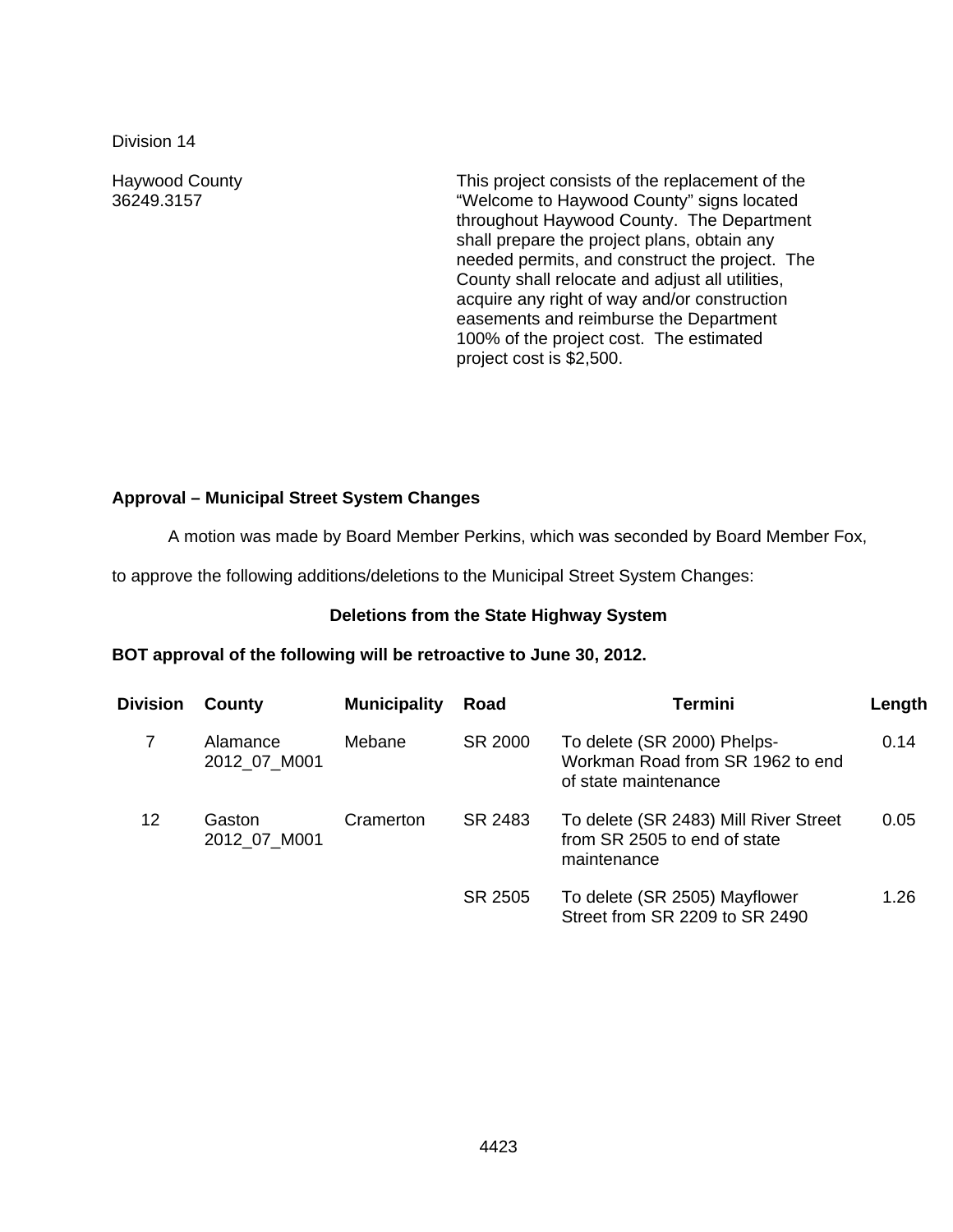#### **Approval - Preliminary Right of Way Plans**

 A motion was made by Board Member Perkins, which was seconded by Board Member Fox to approve the following:

The Preliminary Right of Way Plans for the below projects, including Secondary Roads and Industrial Access Roads, provide for the construction, design, drainage and control of access as shown on the respective plans.

 Based upon the recommendations of the Manager of the Right of Way Branch, the Board finds that such rights of way as shown on these preliminary plans and drawings, including existing public dedicated right of way, are for a public use and are necessary for the construction of said projects.

 The rights of way for the location, construction, relocation, and control of access of highways embraced in the below projects shall be as shown in detail on the preliminary right of ways plans and drawings for said projects on file in the Right of Way Branch in the Department of Transportation in Raleigh.

The Board finds such right of way acquisition to be necessary and hereby authorizes the

Right of Way Branch to acquire right of way on the below projects either by negotiation or by

condemnation through the Attorney General's Office.

#### **(Division 1)**

 **Washington County; I.D. No. R-3620; Project No. 34548.2.1:**  New Route from US 64 to NC 32

### **(Division 3)**

 **Brunswick County; I.D. No. R-3601; Project No. 38868.2.1:**  US 17/74/76 from NC 133/SR 1472 Interchange to the US 421/NC 133 Interchange

**Onslow County; I.D. No. BD-5103 P; Project No. 45349.2.16:**  Bridge No. 226 over Wheeler Creek on SR 1557

**New Hanover County; I.D. No. U-3338 B; Project No. 34932.2.2:**  Wilmington – SR 1175 (Kerr Avenue) from Randall Parkway to SR 2649 (Martin Luther King Jr. Parkway)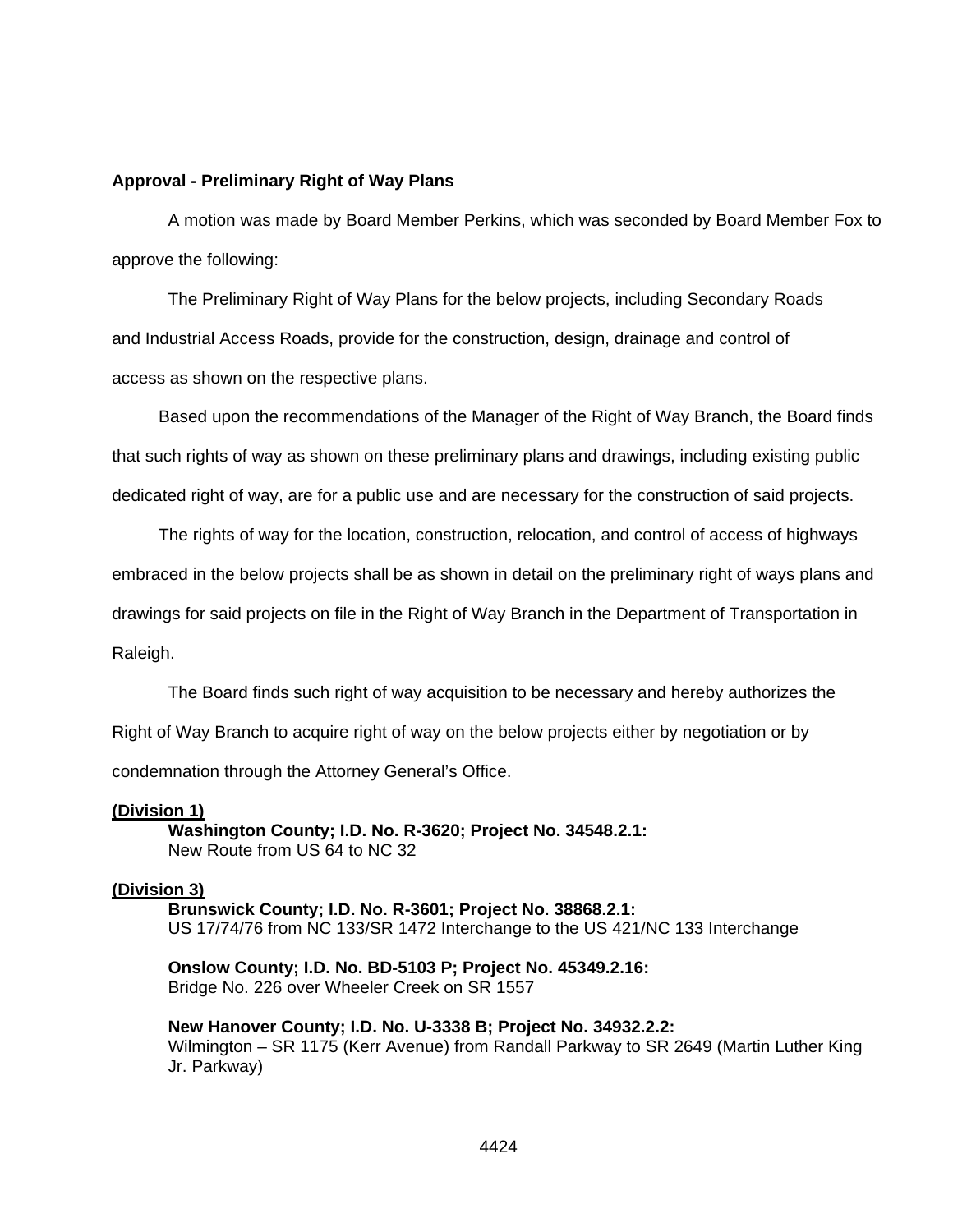#### **(Division 4)**

 **Wilson County; I.D. No. B-4679; Project No. 33833.2.1:**  Bridge No. 66 over a swamp on SR 1163

**Wilson County; I.D. No. B-5126; Project No. 42283.2.1:**  Bridge No. 65 over a swamp on SR 1163

#### **(Division 7)**

### **Caswell County; I.D. No. BD-5107 I; Project No. 45353.2.10:**

Bridge No. 6 over Panther Creek on SR 1722 (Egypt Road)

**Rockingham County; I.D. No. BD-5107 H; Project No. 45353.2.9:**  Bridge No. 86 over Little Troublesome Creek on SR 2598 (Cook Florist Road)

#### **(Division 9)**

 **Davidson County; I.D. No. C-4901 A/D; Project No. 49010.1.STR03T1B:**  Bowers to Lake Double Track Project

### **(Division 10)**

 **Stanly County; I.D. No. B-4643; Project No. 38451.2.1:**  Bridge No. 24 over Curl Tail Creek on NC 49

#### **(Division 11)**

 **Caldwell County; I.D. No. B-5011; Project No. 41539.2.1:**  Lenoir – Bridge No. 74 over Fairview Drive over Lower Creek Municipal Bridge

#### **(Division 13)**

 **Burke County; I.D. No. B-4983; Project No. 40095.2.1:**  Bridge No. 313 over Southern Railroad on SR 1618

#### **(Division 14)**

**Clay County; I.D. No. B-4733; Project No. 38506.2.1:** 

Bridge No. 11 over Chatuge Lake on NC 175

### **Approval - Final Right of Way Plans**

A motion was made by Board Member Perkins, which was seconded by Board Member Fox to

approve the following:

Right of way acquisition in accordance with the preliminary right of way plans on file in the

Right of Way Branch has been determined to be necessary for public use and was authorized by the

Board. Certain changes in the right of way have necessitated alteration of the preliminary right of way

plans. Final plans have been prepared and provide for the construction, design, drainage and control

of access for these projects. The Board finds that such rights of way and control of access as shown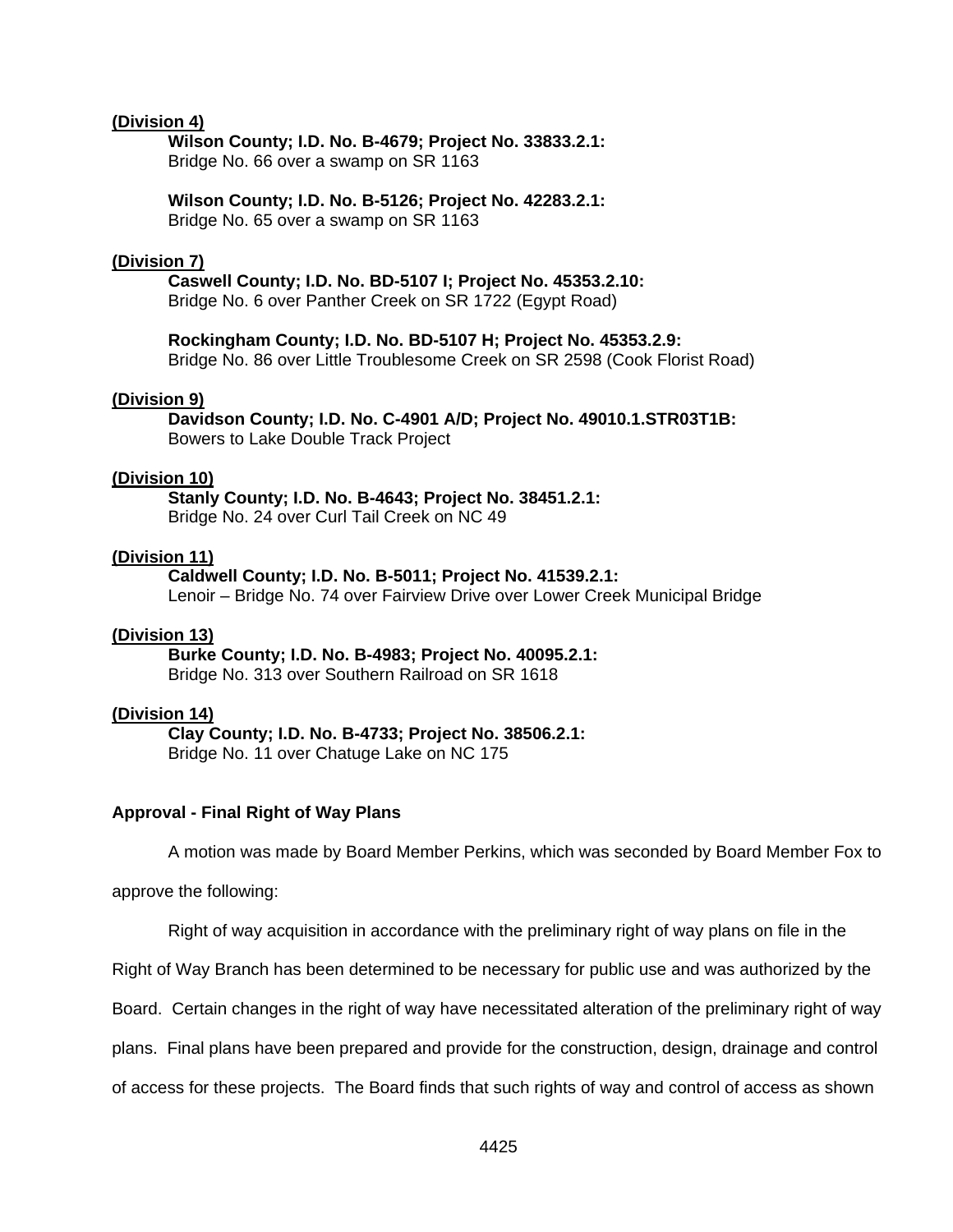on the final plans are for a public use and are necessary for construction. The sections of roads

which were shown on the preliminary plans as sections of roads to be abandoned are hereby

abandoned and removed from the State Highway System for Maintenance upon the completion and

acceptance of the project.

The rights of way for the location, design and construction of highways embraced in the

following projects shall be as shown in detail on the final plans for said projects as follows:

### **(Division 1)**

### **Project No. 33791.2.1; Pasquotank County; I.D. No. B-4599:**

Grading, drainage, paving, structures and signals on Bridges No. 1 & 2 over Knobbs Creek on US 17-158 with the right of way indicated upon the final plans for said project, the same being identified as Addendum 1 of the July 12, 2012 Board of Transportation Meeting and incorporated herein by reference.

### **Project No. 45535.2.1: Northampton County; I.D. No. R-5519:**

Widening, grading, drainage and paving on SR 1200 (Lebanon Church Road) – widen, strengthen and upgrade roadway to accommodate truck traffic to the Northampton County Industrial Park Economic Development Project with the right of way indicated upon the final plans for said project, the same being identified as Addendum 2 of the July 12, 2012 Board of Transportation Meeting and incorporated herein by reference.

### **(Division 4)**

# **Project No. 33767.2.1; Johnston County; I.D. No. B-4555:**

Grading, drainage, paving, structure and temporary signals on Bridge No. 97 over Norfolk Southern Railway to US 70 with the right of way indicated upon the final plans for said project, the same being identified as Addendum 3 of the July 12, 2012 Board of Transportation Meeting and incorporated herein by reference.

# **(Division 5)**

# **Project No. 33186.2.1; Durham County; I.D. No. B-3638:**

Structure, drainage, grading, paving, resurfacing and signals on Bridge NO. 316 over Campus Drive on US 70 Business with the right of way indicated upon the final plans for said project, the same being identified as Addendum 4 of the July 12, 2012 Board of Transportation Meeting and incorporated herein by reference.

### **(Division 6)**

### **Project No. 35024.2.3; Cumberland County; I.D. No. U-4422:**

Grading, drainage, paving and signals on Fayetteville – SR 1596 (Glensford Drive) from US 401 Business (Raeford Road) to SR 1400 (Cliffdale Road) with the right of way indicated upon the final plans for said project, the same being identified as Addendum 5 of the July 12, 2012 Board of Transportation Meeting and incorporated herein by reference.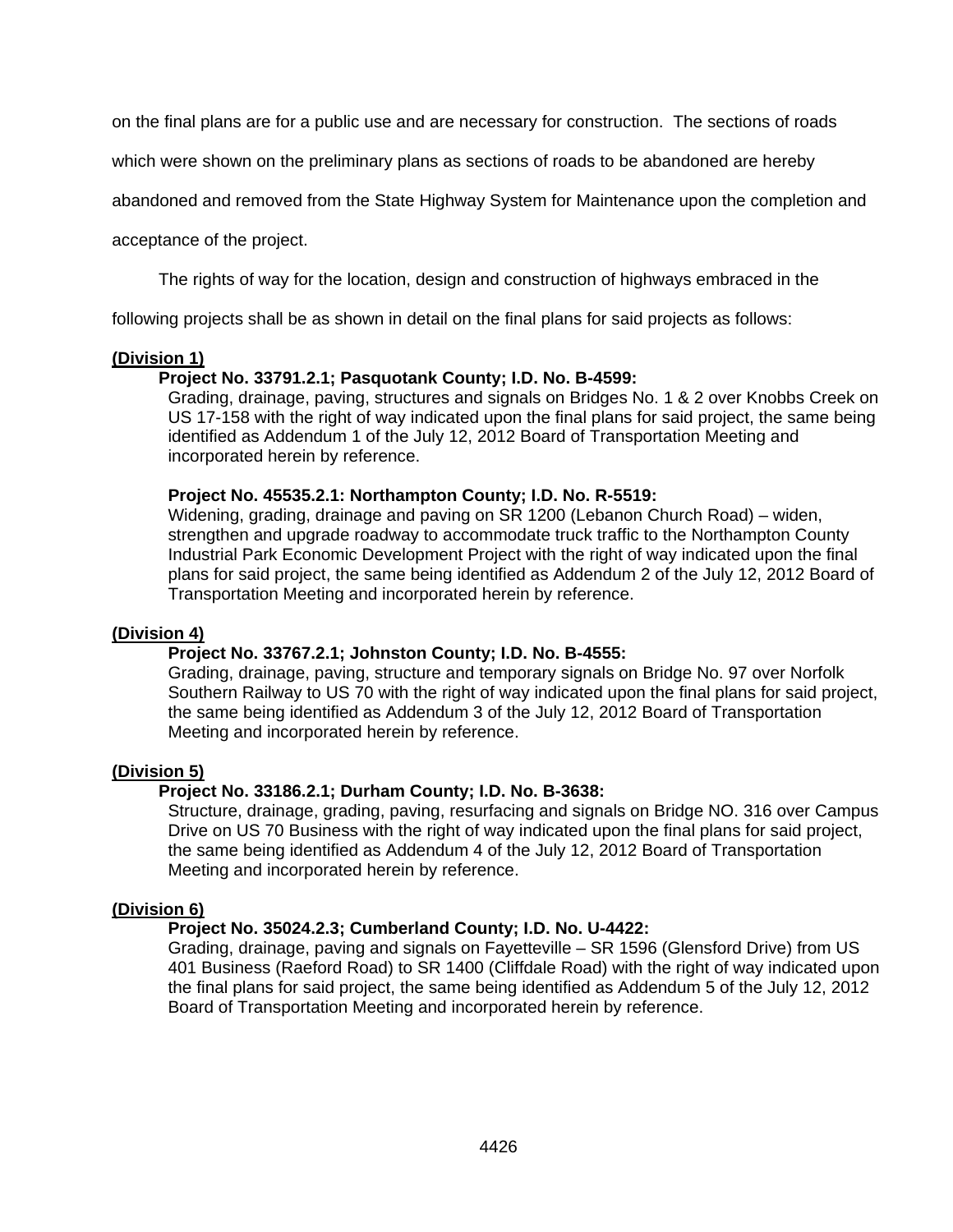### **Approval - Revisions of the Final Right of Way Plans**

A motion was made by Board Member Perkins, which was seconded by Board Member Fox to approve the following:

Right of way acquisition in accordance with the final right of way plans for the following projects has been determined to be necessary and authorized by the Board. Plans are on file at the Office of the Secretary to the Board of Transportation as an addendum to the minutes of the meetings hereinafter indicated.

Certain changes in right of way, construction and drainage easements, and control of access

have been necessitated by alterations in the construction plans of these projects. Amended plan

sheets for these projects have been prepared which provide for changes of certain right of way areas,

construction and drainage easements and control of access.

The Board finds that the revised areas of right of way, construction and drainage easements

and control of access, as shown on the amended plan sheets hereinafter set out, are for a public

purpose and are necessary for the construction of projects.

The right of way, construction and drainage easements and control of access are hereby

revised as shown on the plan sheets incorporated herein as an addendum, said projects, date of

original final approval, and revised right of way, easements and access being as follows:

### **(Division 1)**

### **Project No. 35742.2.1; I.D. No. U-4438; Pasquotank/Camden County:**

Final Right of Way plans approved as Addendum 1 to the minutes of the June 2, 2011 Board of Transportation Meeting. Revised additional right of way, easements or control of access shown on Addendum 6 to the minutes of the July 12, 2012 Board of Transportation Meeting and incorporated herein by reference.

# **(Division 3)**

# **Project No. 34775.2.2; I.D. No. U-2107 BC; Onslow County:**

Final Right of Way plans approved as Addendum 1 to the minutes of the May 2, 2002 Board of Transportation Meeting. Revised additional right of way, easements or control of access shown on Addendum 7 to the minutes of the July 12, 2012 Board of Transportation Meeting and incorporated herein by reference.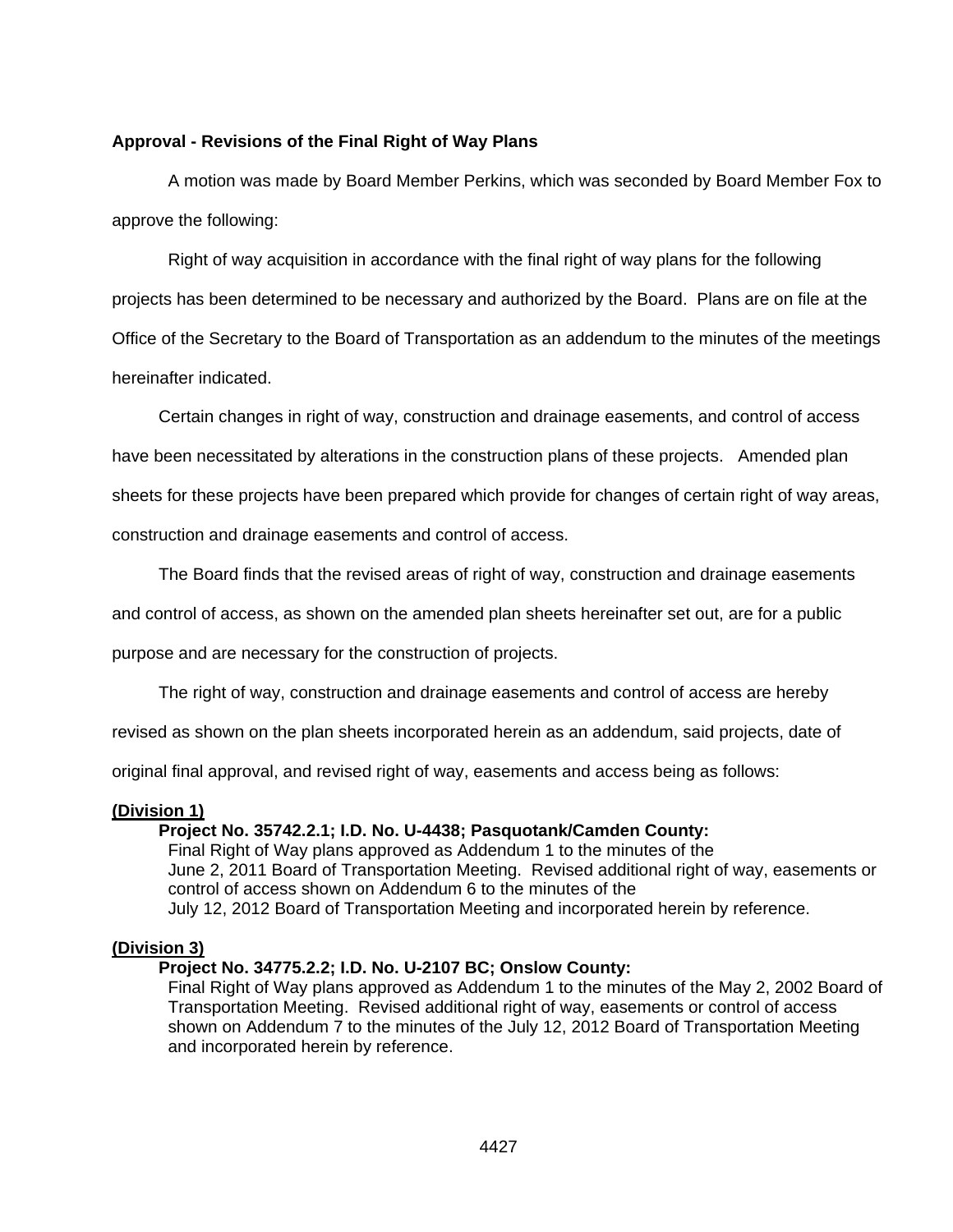#### **(Division 6)**

#### **Project No. 39750.2.1; I.D. No. U-4756; Cumberland County:**

Final Right of Way plans approved as Addendum 8 to the minutes of the August 6, 2008 Board of Transportation Meeting. Revised additional right of way, easements or control of access shown on Addendum 8 to the minutes of the July 12, 2012 Board of Transportation Meeting and incorporated herein by reference.

#### **(Division 9)**

### **Project No. 40278.2.1; I.D. No. U-4909; Forsyth County:**

Final Right of Way plans approved as Addendum 10 to the minutes of the January 5, 2012 Board of Transportation Meeting. Revised additional right of way, easements of control of access shown on Addendum 9 to the minutes of the July 12, 2012 Board of Transportation Meeting and incorporated herein by reference.

### **Approval - Acquisition of Structures Partially Outside the Right of Way**

A motion was made by Board Member Perkins, which was seconded by Board Member

Fox to approve the following:

The preliminary right of way plans for the following highway projects necessitate the acquisition

of a part of certain buildings or structures located within the right of way of projects. Based upon the recommendation of the Manager of the Right of Way Branch and affidavits of independent real estate appraisers, the Board finds that the partial taking of the buildings or structures will substantially destroy the economic value or utility of the buildings or structures.

 The Board finds that such acquisition of the structures or parts thereof outside the right of way are for a public use and are necessary for the construction of the projects.

 The Right of Way Branch has been directed to acquire the below described buildings or structures in their entirety for the construction of the listed projects. The Attorney General, if necessary, is requested to institute proceedings to acquire the buildings or structures in their entirety, together with the right to enter upon the surrounding lands for the purpose of removing the buildings or structures.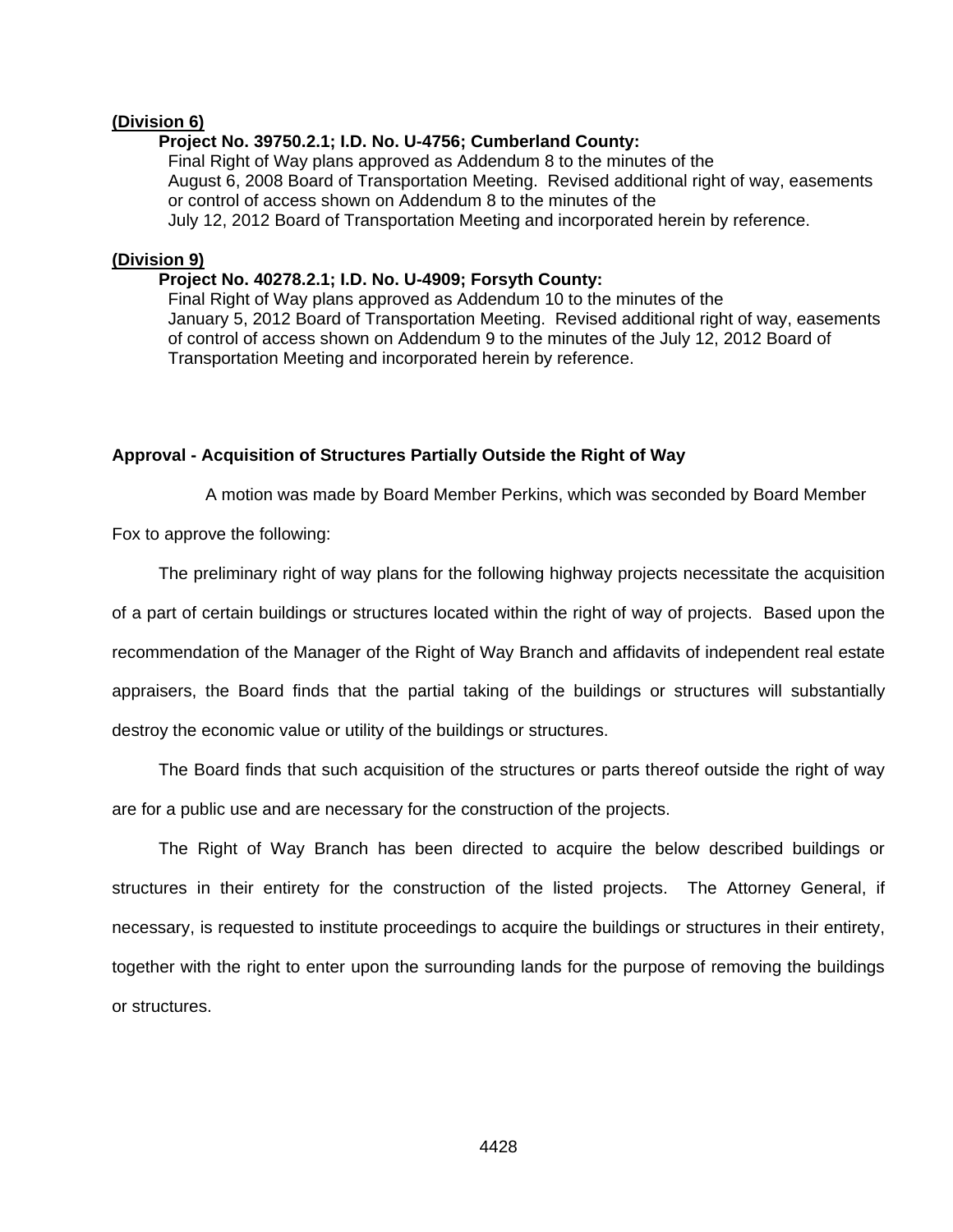### **(Division 1)**

#### **I. D. No. R-2507A, Hertford/Gates County, WBS Element 35488.2.1:**

Parcel 069, Charles Seader and Laura L. Seader, a One Story Brick Dwelling located Right of Survey Station 314, Survey Line –L-.

Parcel 073, Lawrence Larabee, Jr. and Margaret Larabee, a One Story Frame Garage located Right of Survey Station 325, Survey Line -L.

Parcel 077, William Leslie Umphlett, a One Story Brick Business located Left of Survey Station 326+50, Survey Line –L-.

Parcel 081, Ernie B. Holloman and Debra B. Holloman, a One Story Brick Dwelling located Right of Survey Station 334, Survey Line –L-.

Parcel 082, Lawrence E. Cross and Ella Jean Cross, a One Story Brick Dwelling located Right of Survey Station 335+50, Survey Line –L-.

Parcel 083, Gates County Alcohol Beverage Control Board, a One Story Brick Business located Right of Survey Station 337, Survey Line –L-.

#### **I. D. No. R-2507A, Hertford/Gates County, WBS Element 35488.2.1:**

Parcel 088, Edna D. Boone, a One Story Frame Dwelling located Left of Survey Station 352, Survey Line –L-.

Parcel 088, Edna D. Boone, a One Frame Barn located Left of Survey Station 353, Survey Line –L-.

Parcel 089, Charles E. Eure and Ann R. Eure, a One Story Frame Dwelling located Left of Survey Station 355, Survey Line –L-.

Parcel 090, Robert Behrends and Fay Behrends, a Two Story Frame Dwelling (Abandoned) located Left of Survey Station 357, Survey Line –L-.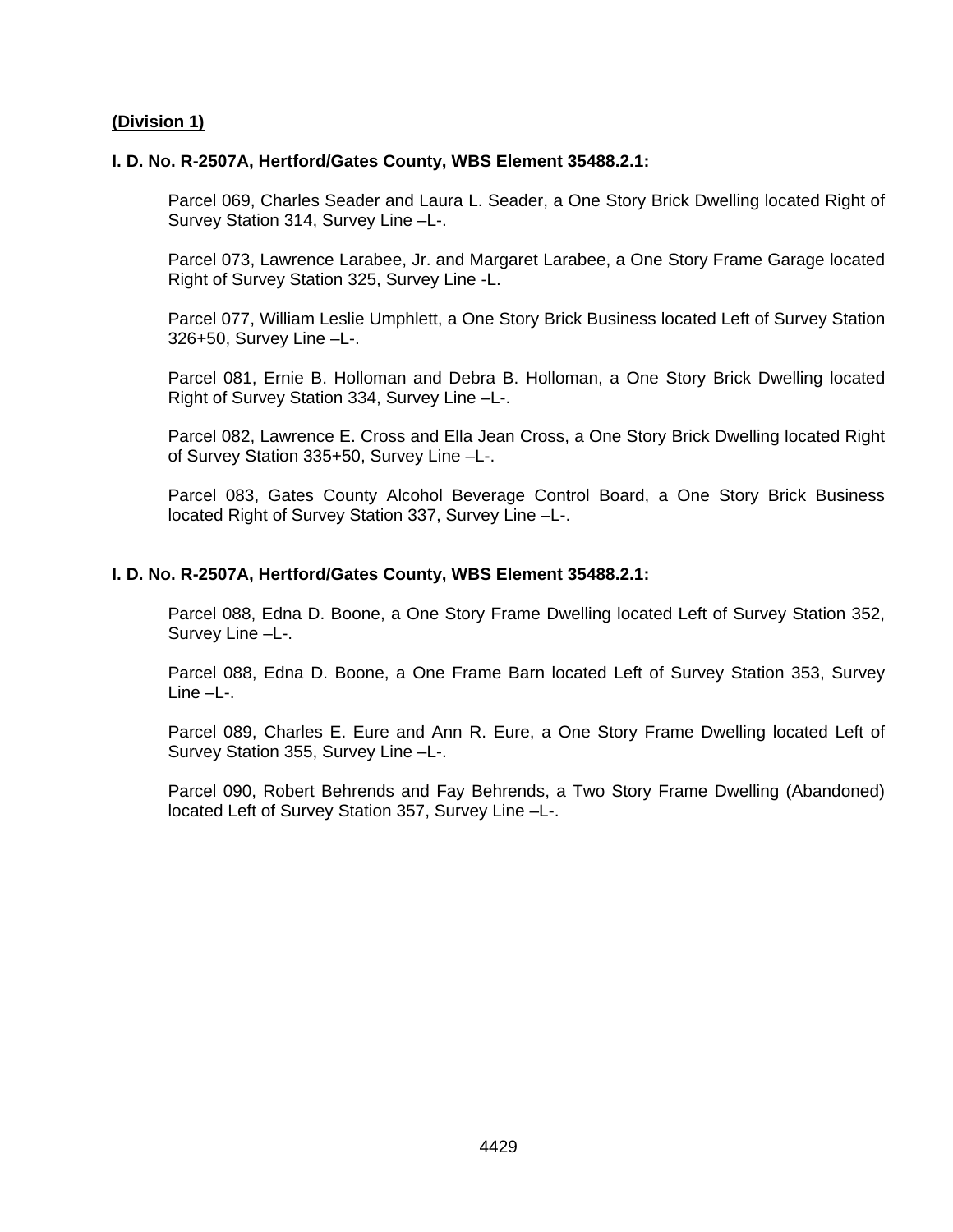# **Approval - Conveyance of Highway Right of Way Residues**

 **"It is hereby resolved,** based upon the recommendation of the Manager of the Right of

Way Branch, and on a motion by Board Member Perkins which was seconded by Board Member Fox,

that the following highway right of way conveyances are approved:

### **(Division 8)**

## **Project 34923.2.2, (R-3324), parcel 027, US 1 Sandhills Blvd. and SR 1309 Morganton Rd. Moore County**

Conveyance of approximate 0.254-acre residue to Carolyn S. McCrimmon, as part-settlement of her right of way claim for the appraised amount of \$29,050.00.

# **Project 6.589002T, (R-0512B), parcel 007, US 74 Bypass Richmond County**

Conveyance of an approximate 179.78-acre residue to Huck Finn Investments, LLC, for the high bid of \$126,238.00 after public advertisement.

# **(Division 10)**

# **Project 8.1673505, (34814.2.2, U-2512BA), parcels 059, NC 49 South of Tryon St. from SR 1122 Moss Rd. to Charlotte Outer Loop**

### **Mecklenburg County**

Conveyance of a combined approximate 0.112-acre residue to QuikTrip Corporation, for the high bid of \$45,600.00 after public advertisement.

#### **Project 6.689004T, (34355.2.5, R, 0967CC), parcel 174, NC 24/27 from East of Big Bear Creek to SR 1963 St. Martin Rd. in Albemarle Stanly County**

Conveyance of an approximate 0.161-acre residue to City of Albemarle, the only interested adjoining owner, for no consideration as allowed by GS 160A-274 (a) (b).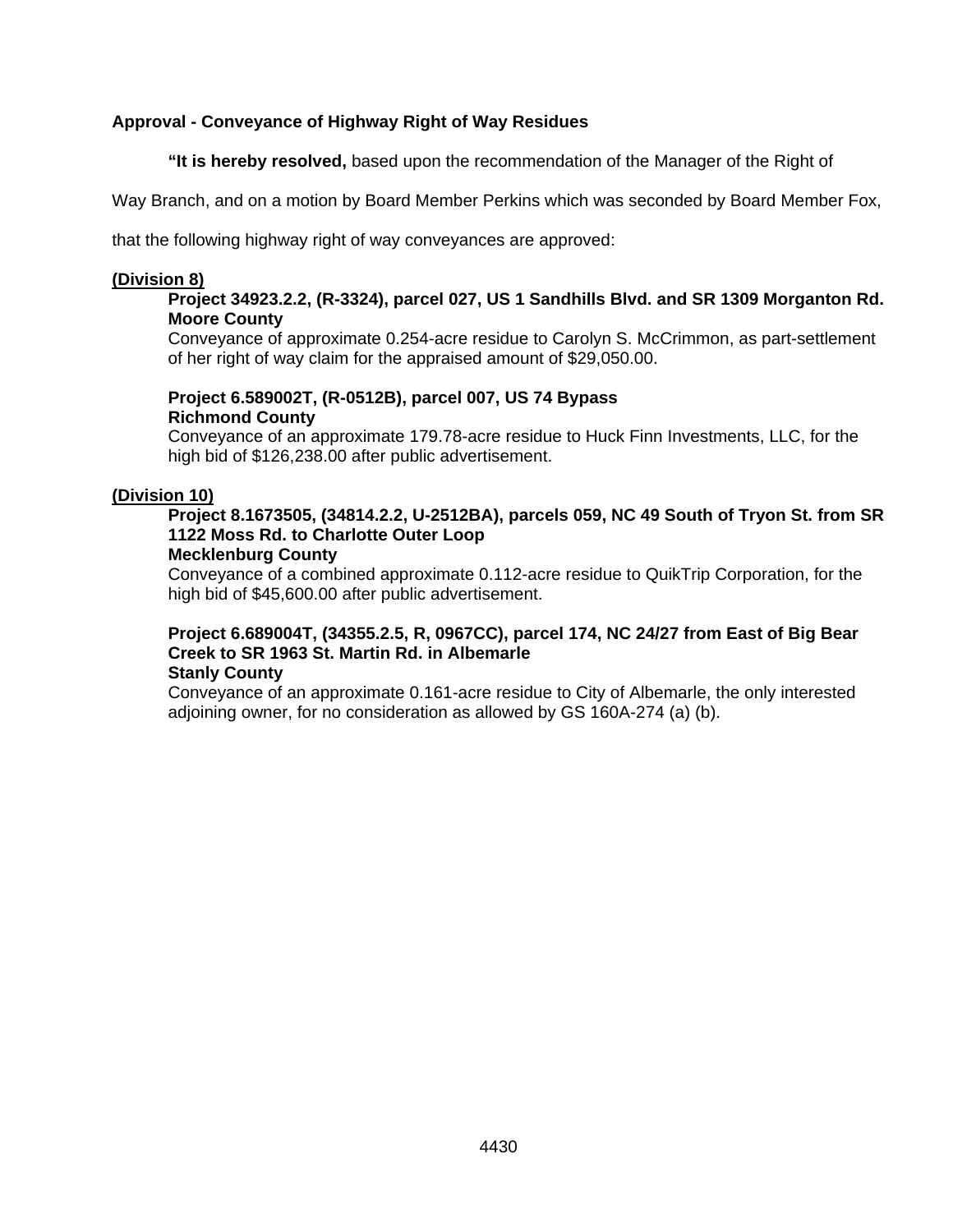## **Approval - Permanent Utility Easement**

 **"It is hereby resolved,** based upon the recommendation of the Manager of the

Right of Way Branch, and on a motion by Board Member Perkins, which was seconded by Board

Member Fox, that the following highway right of way conveyances are approved:

### **(Division 9)**

### **Project 40278.2.1, (U-4909), parcels 046, SR 2643 Union Cross Rd. from SR 2691 Wallsburg Rd. to SR 2632 Sedge Garden Rd. Forsyth County**

The Department acquired residue property from George L. Yountz and wife, Ann C. Yountz, during construction of the replacement bridges in Forsyth County. AT & T has requested a 0.06-acre Permanent Utility Easement over the subject residue. The Department has determined the conveyance of the Permanent Utility Easement would cause no damage to the residues. AT &T has agreed to this conveyance for no consideration.

# **Approval - Advance Acquisition of Highway Right of Way**

 Upon recommendation of the Manager of the Right of Way Branch, and on a motion by Board Member Perkins, which was seconded by Board Member Fox, the Board has been requested to authorize the acquisition of the following properties through negotiation or condemnation for purposes of highway construction in order to prevent undue hardship on property owners or to protect the right of way corridor from development prior to regular project approval. The Board finds such acquisitions to be necessary, and hereby authorizes the Right of Way Branch to acquire said properties either by negotiation or by condemnation through the Office of the Attorney General.

**(Division 2)** 

**Property of Frederick J. Knowles I.D. No. R-2301B, Parcel #910, WBS 34414.2.4, F. A. Project N/A, County of Craven**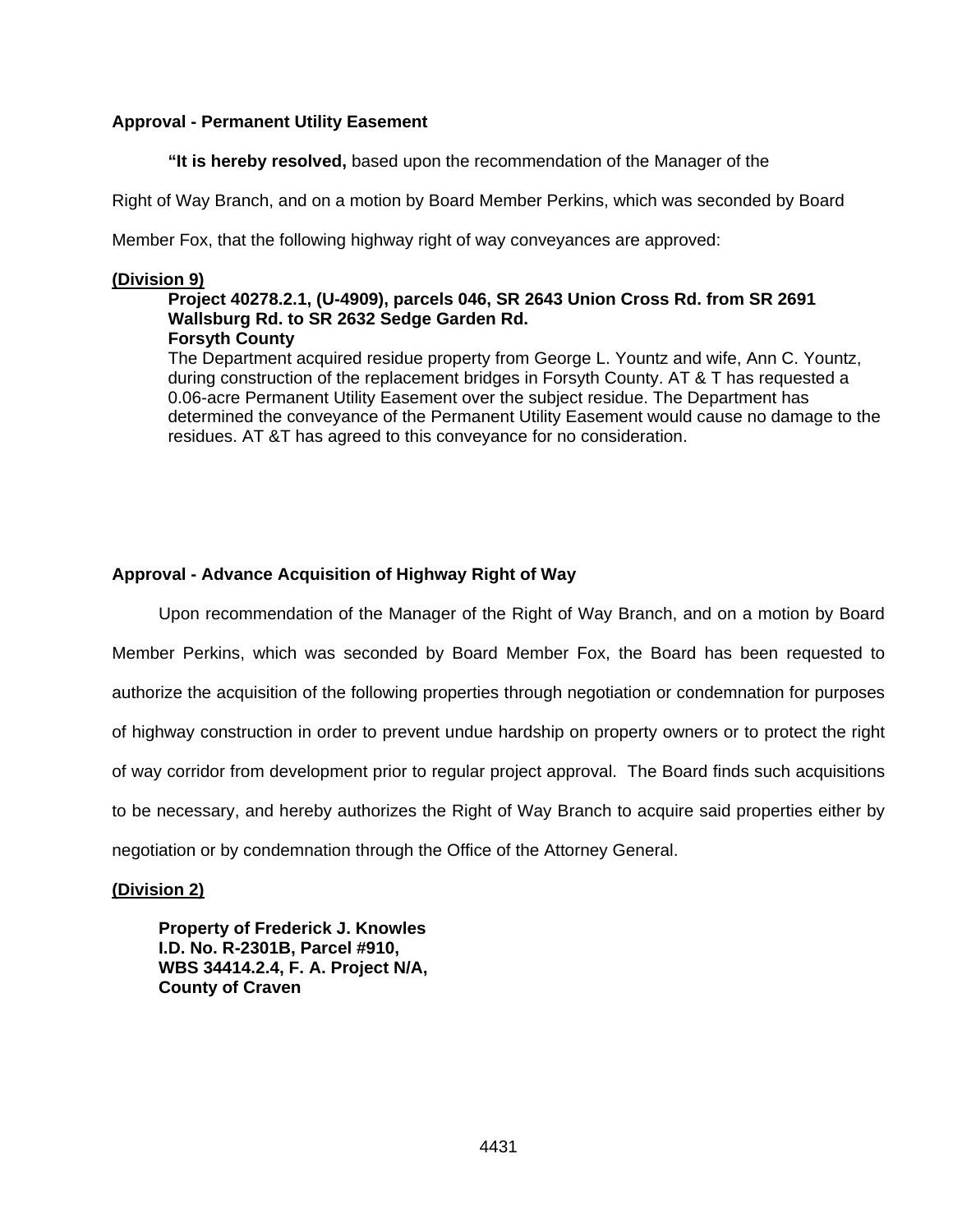### **(Division 7)**

**Property of St. Luke Christian Church I.D. No. U-3109, Parcel #920, WBS 34900.2.3, F. A. Project STP-119 (1), County of Alamance** 

**Property of Metalcraft of Mayville, Inc. I.D. No. I-5110, Parcel #950, WBS 42345, F. A. Project NGF-0073(25) County of Guilford** 

### **(Division 9)**

**Property of Raymond and Karen Osterer I.D. No. R-2247D, Parcel #909, WBS 34409.2.1, F. A. Project N/A, County of Forsyth** 

### **(Division 14)**

**Property of Richard E. Hogan (Consolidated Property Services, Inc.) I.D. No. B-4159, Parcel #915, WBS 33507.2.1, F. A. Project BRZ-1002 (13), County of Jackson** 

# **Approval – Recommended Allocation of Highway Maintenance Appropriations Fiscal Year 2012 - 2013**

Upon a motion by Board Member Perkins, which was seconded by Board Member Fox, the

following was approved:

At the time of preparation of this agenda item, the 2012 General Assembly had not ratified the current appropriations act. Accordingly, it is recommended that Maintenance allocations be made in accordance with the Joint Conference Committee budget as shown on Page 5.

### **ROAD MAINTENANCE**

These funds, listed under the Primary and Secondary Systems, will be utilized for the purposes of continuing routine maintenance activities, including pavement patching, pavement markings, markers, signs, symbols, roadside vegetation management, drainage, unpaved shoulders, litter pickup, and other similar maintenance activities. These expenditures will include both contract and force account maintenance. Further detail regarding recommended allocations of these funds to Divisions/Counties is addressed under Schedules I and II.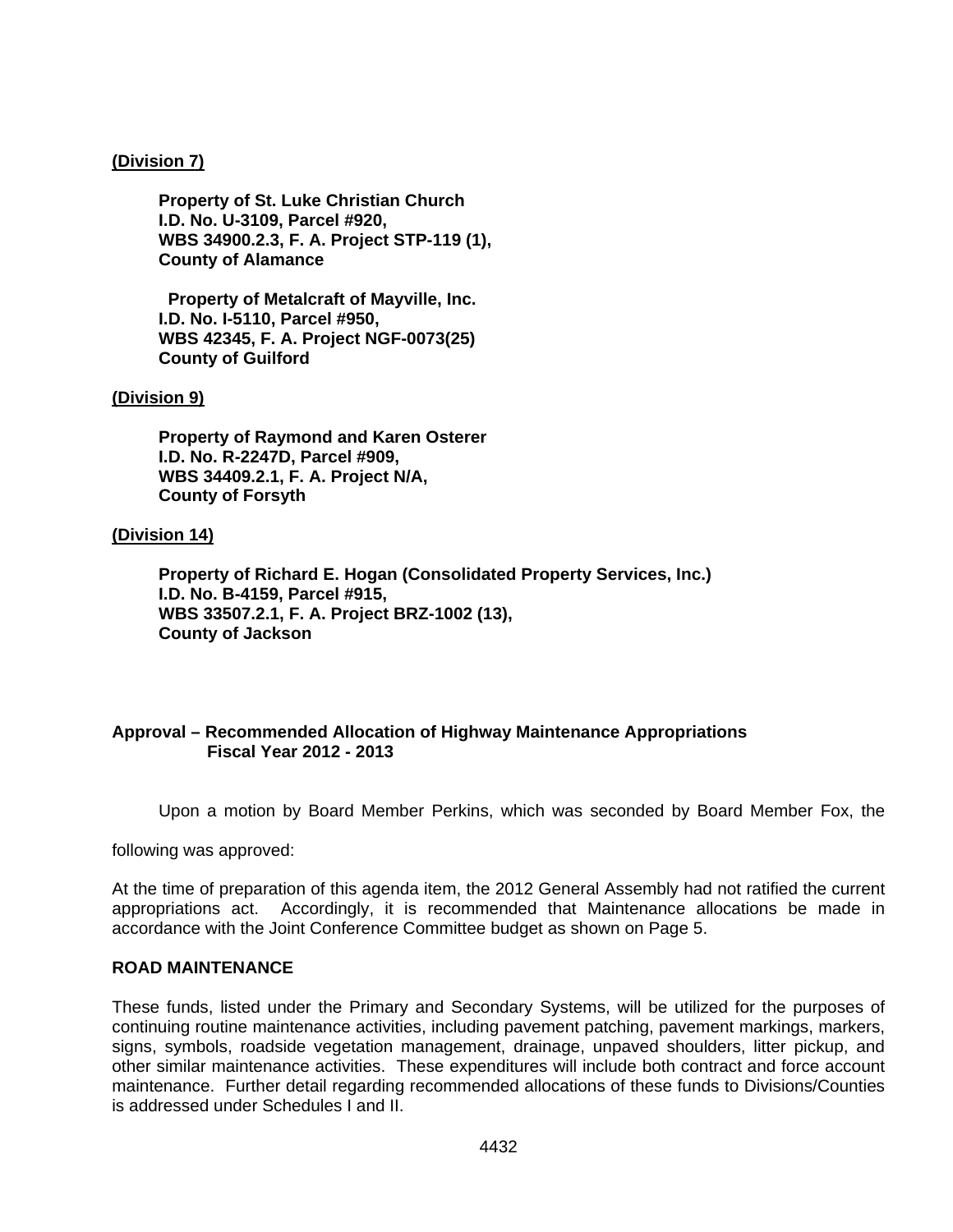### **BRIDGE MAINTENANCE – DIVISIONS**

These funds will be utilized for the maintenance of existing bridges, including foundations, support bents, and flooring and rails, in order to maintain the structural integrity of the bridges. The replacement of critical small bridges and pipes is also eligible for funding under this allocation. The amounts recommended for bridge maintenance activities are based upon a maintenance needs inspection, numbers of deficient structures, structures with timber components, and school bus loading of each State Highway System bridge. Further details regarding recommended allocations of Division funds are addressed on Page 14.

### **BRIDGE MANAGEMENT – CENTRAL**

These funds will be utilized for the rehabilitation and repair of concrete bridge decks, girder painting, emergency bridge repair or replacement, the repair or replacement of draw bridge electrical components, equipment and maintenance of navigational lighting systems on high level bridges located over navigational waterways, and inspection of Non-NBIS bridges, sign structures, and high mast lighting.

### **RAILROAD SIGNALS**

These funds will be utilized to reimburse various Railroad Companies for maintenance of railroad crossing signals necessitated by State System Highway Railroad Crossings. The proposed expenditures are in accordance with existing agreements with the affected Railroad Companies.

### **RENOVATION OF REST AREAS**

These funds will be utilized for the purpose of making maintenance repairs to rest areas located along Interstate and Primary System routes. The work will include painting, replacement of floors, bathroom renovations to include replacement of tiles and fixtures, roof replacements, improvements to heating and ventilation, addition of sidewalks, correction of safety hazards, and correction of water and sewer problems.

### **INMATE LABOR**

These funds will be expended as reimbursement to the Department of Correction for the daily furnishing of minimum and medium custody inmates to the Department of Transportation for highway purposes.

### **MANAGEMENT AND TECHNICAL TRAINING**

These funds are for the Division of Highways to administer critical maintenance personnel training needs. Needs have been identified in the areas of management, supervisory, and technical expertise and include employee safety.

### **CONDITION ASSESSMENT AND PERFORMANCE SURVEY**

These funds will be used to conduct an assessment of the condition of the State Highway System in each Division for the purpose of evaluating the current condition of the Department's highway assets. Data collection from these surveys will be used to develop individual maintenance plans for each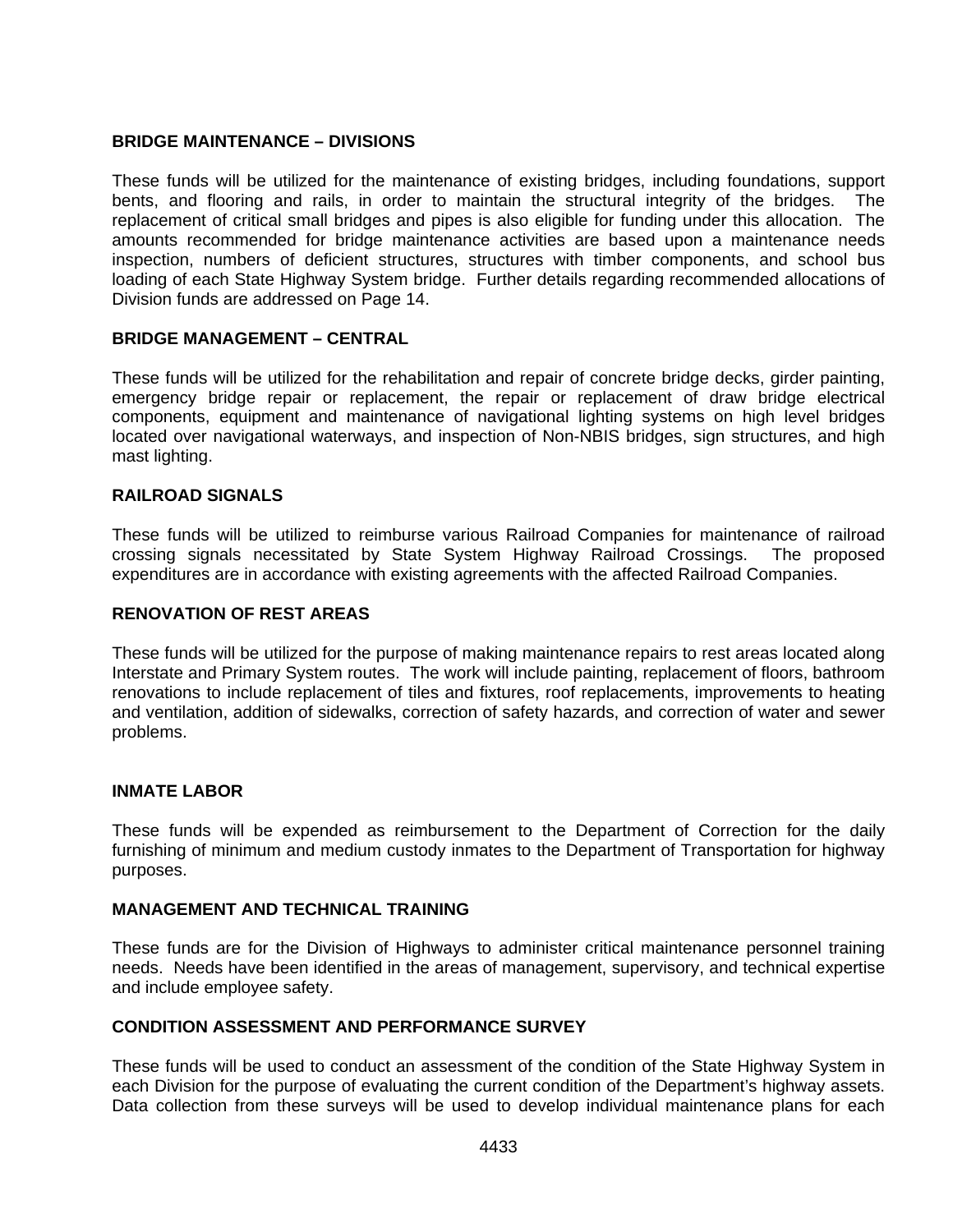Division based on consistent performance measures and goals. This will allow the Divisions to set realistic maintenance targets and levels of service based on available funding and an objective method of evaluating their performance.

## **STATE PARK MAINTENANCE**

These funds will be used for maintenance of state park roads as required by G. S. 136-44.12.

### **DRUG AND ALCOHOL TESTING**

In December of 1994, the Board of Transportation approved allocations to perform drug and alcohol testing to comply with rules and regulations established by the U.S. Department of Transportation. The Department's Drug and Alcohol Testing Program was implemented, and all employees who have a commercial driver's license are randomly tested for drugs and alcohol.

### **MAINTENANCE SYSTEM IMPROVEMENTS**

These funds will be used to research, develop, and implement state of the art maintenance technologies, practices, and procedures. The major objective of this program is to improve maintenance efficiencies, improve cost effectiveness, and improve maintenance procedures.

### **SNOW AND ICE COSTS**

These funds will be utilized for anti-icing and de-icing activities associated with winter weather operations.

### **BEAVER CONTROL**

The North Carolina Beaver Management Assistance Program is a program established by the North Carolina State Legislature with the purpose of "controlling beaver damage on private and public lands" by providing landowner assistance in beaver control and management. The DOT has provided support in an advisory role and by an annual contribution since the program's inception to supplement work performed for the protection of DOT assets and allows DOT maintenance forces more flexibility in utilizing their limited resources on mission critical activities.

### **NON-TIP PAVEMENT ACTIVITIES**

These funds will be utilized to collect data related to pavement performance, including friction, profile, deflections and full depth reclamation investigations. This data is used to assist field personnel in planning maintenance activities or scheduling pavement improvements.

### **ASPHALT EMULSION STORAGE TANKS**

These funds will be used to replace deficient or irreparable Asphalt Storage Tanks on a priority basis. A biennial inspection is performed on all Asphalt Storage Tanks and replacements will be prioritized based on these inspections and Division needs.

# **OUTDOOR ADVERTISING**

These funds will be utilized in the management and oversight of the North Carolina Department of Transportation Outdoor Advertising Program, as required by the Highway Beautification Act of 1964.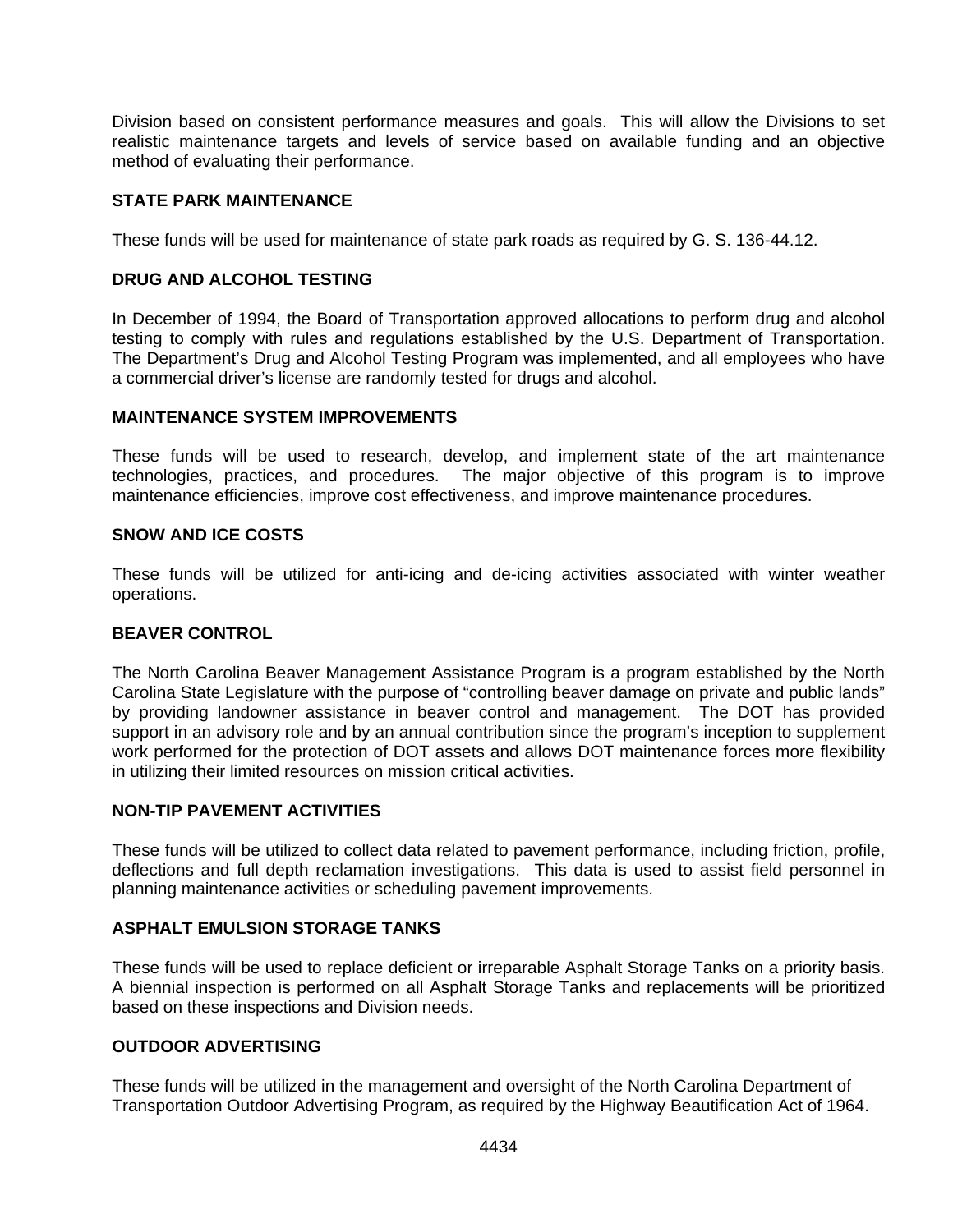NCDOT manages over 8000 permitted outdoor advertising signs on National Highway System Routes throughout the state.

### **UNALLOCATED APPROPRIATIONS**

This item represents funds which will not be recommended for allocation until the budget is finalized by the 2012 General Assembly.

### **EXCESS OVERSIZE & OVERWEIGHT FEES**

In accordance with G. S. 20-119.1, funds generated by oversize & overweight permit fees in excess of the cost to administer the program, shall be used for highway and bridge maintenance required as a result of damages caused from these loads.

### **TRAFFIC SIGNAL MAINTENANCE**

These funds will be utilized to augment TIP project R-4701 for Traffic Signal Maintenance.

### **GENERAL MAINTENANCE RESERVE**

Beginning in 1999, the General Assembly has provided additional maintenance dollars to help address maintenance needs identified by the Department's Maintenance Condition Assessment Program. Further details regarding recommended allocations to Divisions are addressed on Page 15.

## **SYSTEM PRESERVATION**

The purpose of this fund for Fiscal Years 2012 and 2013 is to provide bridge improvements on structurally deficient bridges. Further details regarding recommended allocations to Divisions are addressed on Page 16.

|                                       | <b>TOTAL</b>      |
|---------------------------------------|-------------------|
| <b>SCHEDULE I - PRIMARY SYSTEM</b>    | <b>ALLOCATION</b> |
| Road Maintenance                      | 55,712,279        |
| Bridge Maintenance (Central)          | 3,998,235         |
| Bridge Maintenance (Divisions)        | 24,976,744        |
| Railroad Signal Maintenance           | 653,000           |
| <b>Renovation of Rest Areas</b>       | 1,200,000         |
| Inmate Labor                          | 7,395,000         |
| Management and Technical Training     | 150,000           |
| <b>Condition Assessment</b>           | 2,100,000         |
| Drug & Alcohol Testing for CDL        | 150,000           |
| Maintenance System Improvement        | 100,000           |
| Snow and Ice                          | 20,000,000        |
| <b>Beaver Control</b>                 | 112,500           |
| <b>Non-TIP Pavement Activities</b>    | 1,000,000         |
| <b>Asphalt Emulsion Storage Tanks</b> | 100,000           |
| <b>Outdoor Advertising</b>            | 500,000           |
| Unallocated                           | 10,000,000        |
| Oversize / Overweight Fees            | 4,000,000         |
| Traffic Signal Maintenance - R-4701   | 6,000,000         |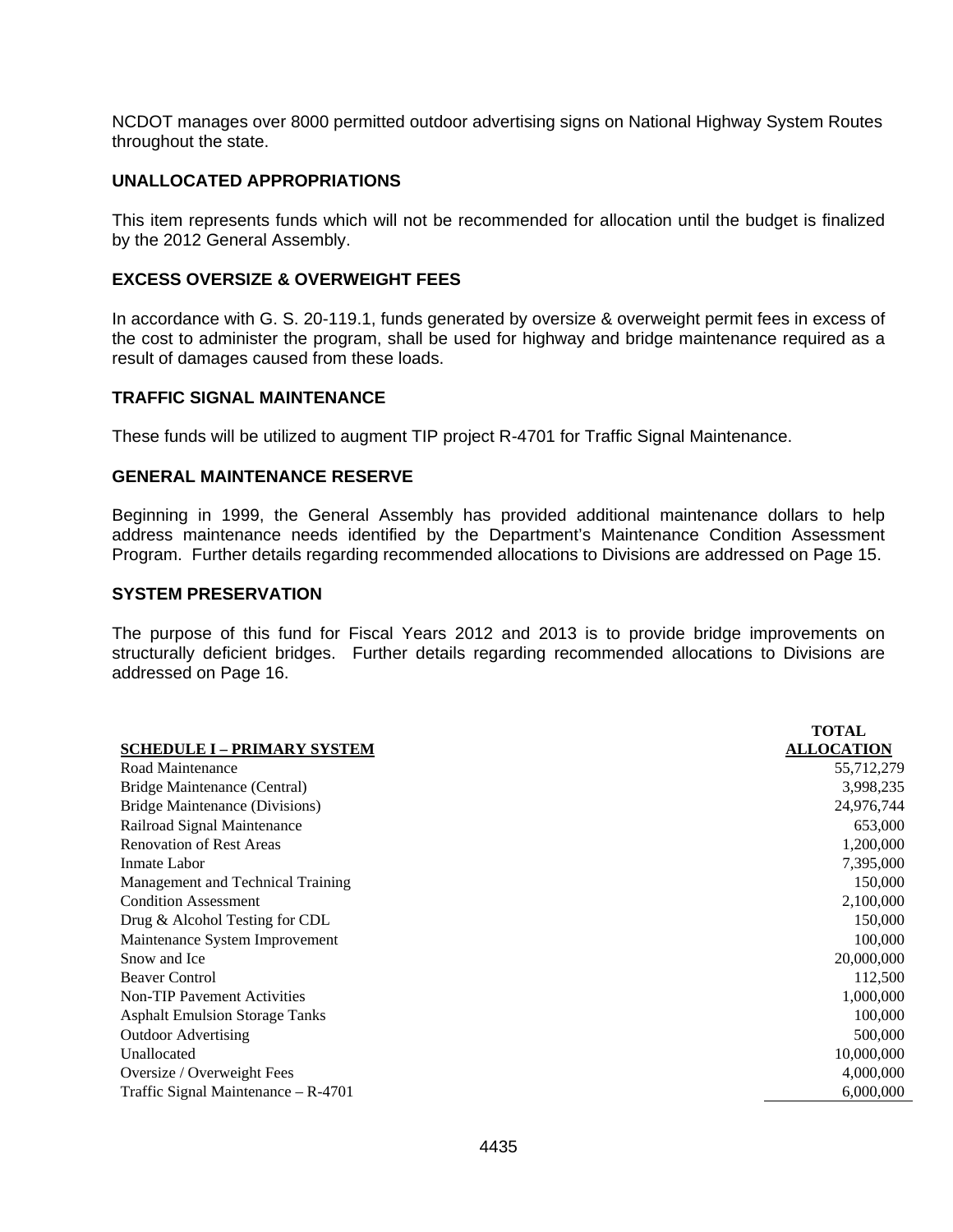| <b>SUB-TOTAL</b>                                            | \$138,147,758 |
|-------------------------------------------------------------|---------------|
| <b>SCHEDULE II - SECONDARY SYSTEM</b>                       |               |
| Road Maintenance                                            | 178,562,087   |
| Bridge Maintenance (Central)                                | 1,851,765     |
| Bridge Maintenance (Divisions)                              | 39,173,256    |
| Railroad Signal Maintenance                                 | 3,363,000     |
| Inmate Labor                                                | 1,745,000     |
| Management and Technical Training                           | 150,000       |
| <b>Condition Assessment</b>                                 | 1,200,000     |
| <b>State Park Maintenance</b>                               | 500,000       |
| Snow and Ice                                                | 10,000,000    |
| <b>Beaver Control</b>                                       | 337,500       |
| <b>Asphalt Emulsion Storage Tanks</b>                       | 100,000       |
| Unallocated                                                 | 10,000,000    |
| <b>SUB-TOTAL</b>                                            | \$246,982,608 |
| <b>SCHEDULE III - GENERAL</b><br><b>MAINTENANCE RESERVE</b> | \$140,636,243 |
| <b>SCHEDULE IV - SYSTEM</b><br><b>PRESERVATION</b>          | \$235,504,017 |
| <b>SCHEDULE V - CONTRACT</b><br><b>RESURFACING</b>          | \$0           |

**GRAND TOTAL \$761,270,626** 

## **SCHEDULE I – PRIMARY SYSTEM**

In accordance with recommended allocations listed on Page 5, \$55,712,279 is available for allocation to the Divisions for Primary road maintenance. The staff recommends the following allocation formula:

- (a) A direct allocation totaling \$30,400,091 to appropriate Divisions for the estimated cost of the following:
	- 1. Electricity for Traffic Control Devices
	- 2. Maintenance of Roadway and Interchange Lighting
	- 3. Rest Areas and Welcome Centers
	- 4. Specialized Landscaping
	- 5. Maintenance and Repair of Guardrail
- (b) The balance of Road Maintenance funds available, in the amount of \$25,312,188, to be allocated to the Divisions on the basis of each Division's pro-rata share of statewide Primary lane mileage as listed on Page 7.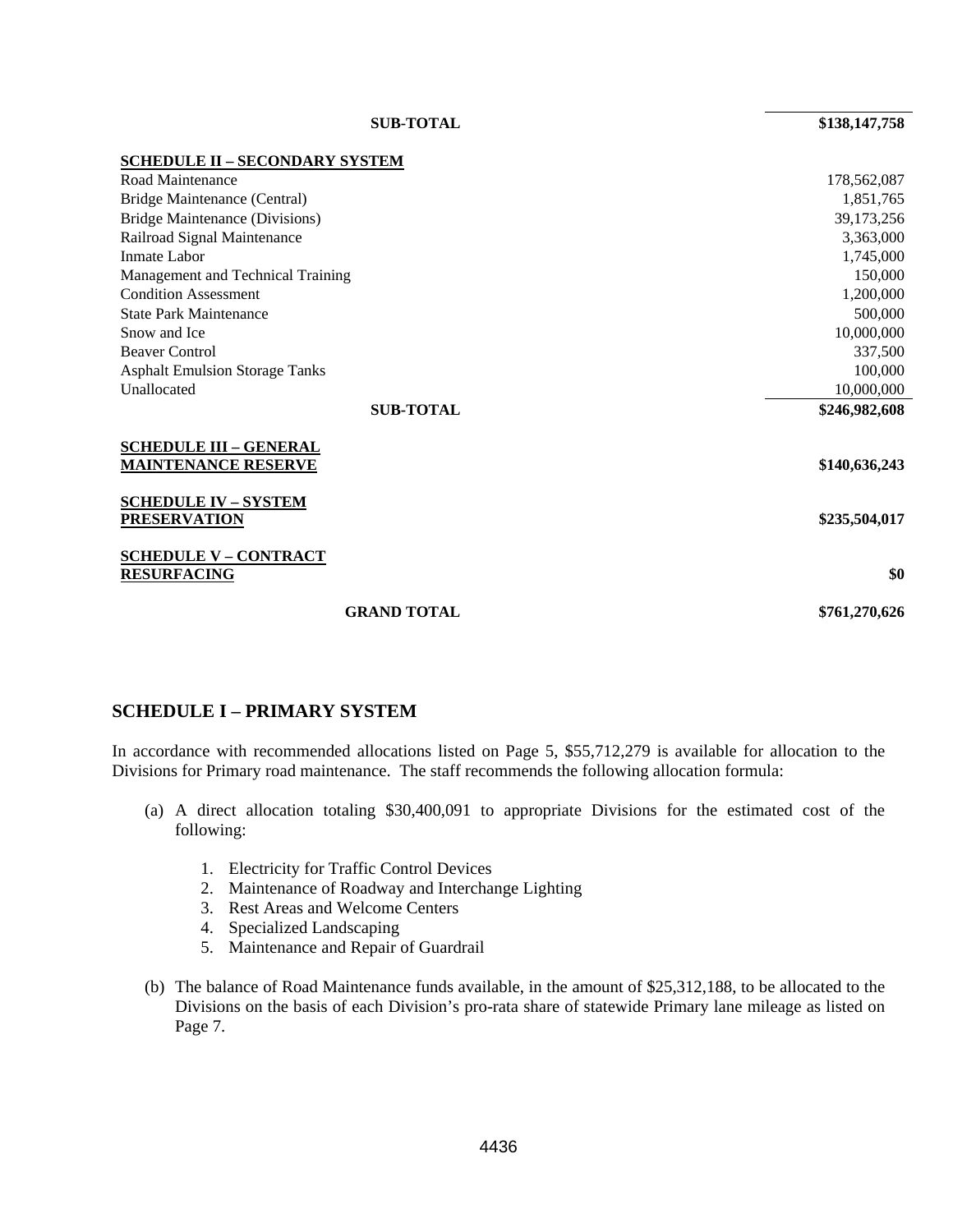| <b>DIVISION</b>  | <b>TOTAL ALLOCATION</b> |
|------------------|-------------------------|
|                  | 3,514,883               |
| 2                | 2,321,094               |
| 3                | 3,250,346               |
| 4                | 5,305,452               |
| 5                | 4,641,494               |
| 6                | 3,716,651               |
| 7                | 4,047,864               |
| 8                | 3,134,261               |
| 9                | 3,566,346               |
| 10               | 4,883,472               |
| 11               | 2,993,615               |
| 12               | 5,675,917               |
| 13               | 4,598,549               |
| 14               | 4,062,335               |
| <b>SUB-TOTAL</b> | \$55,712,279            |

## **PRIMARY SYSTEM**

## **SCHEDULE II – SECONDARY SYSTEM**

In accordance with recommended allocations listed on Page 5, \$178,562,087 is available for allocation to the counties for the purposes of routine Secondary road maintenance.

The staff recommends the following allocation formula:

- (a) \$5,000,000 distributed as a uniform allocation of \$50,000 to each county. This relatively small, uniform lump sum allocation has proven to provide a slightly higher proportionate share of the total allocation to smaller counties and allow them to carry out a more effective program. The amount of reduction to the larger counties will not significantly reduce their maintenance program.
- (b) A direct allocation of \$215,500 to appropriate counties for operation of River Ferries in Divisions 1 and 6.
- (c) A direct allocation totaling \$1,159,409 to the Divisions for the estimated cost of Electricity for Traffic Control Devices.
- (d) Of the remaining \$177,187,178 available, in order to support the continuing need for paved road maintenance activities, such as patching, maintenance of unpaved shoulders, drainage maintenance, and traffic services maintenance, it is recommended that 93% be allocated for paved road maintenance and the remaining 7% be allocated for unpaved road maintenance, including blading and stabilization of unpaved roads, drainage, signs, and other related activities. For the amount allocated to paved road maintenance, 90% is allocated for pro-rata share of total secondary paved lane miles and 10% is allocated for pro-rata share of total population. For the amount allocated to unpaved roads, 100% is allocated to each county based on its pro-rata share of total secondary unpaved miles. A breakdown by county is shown on Pages 10 through 13.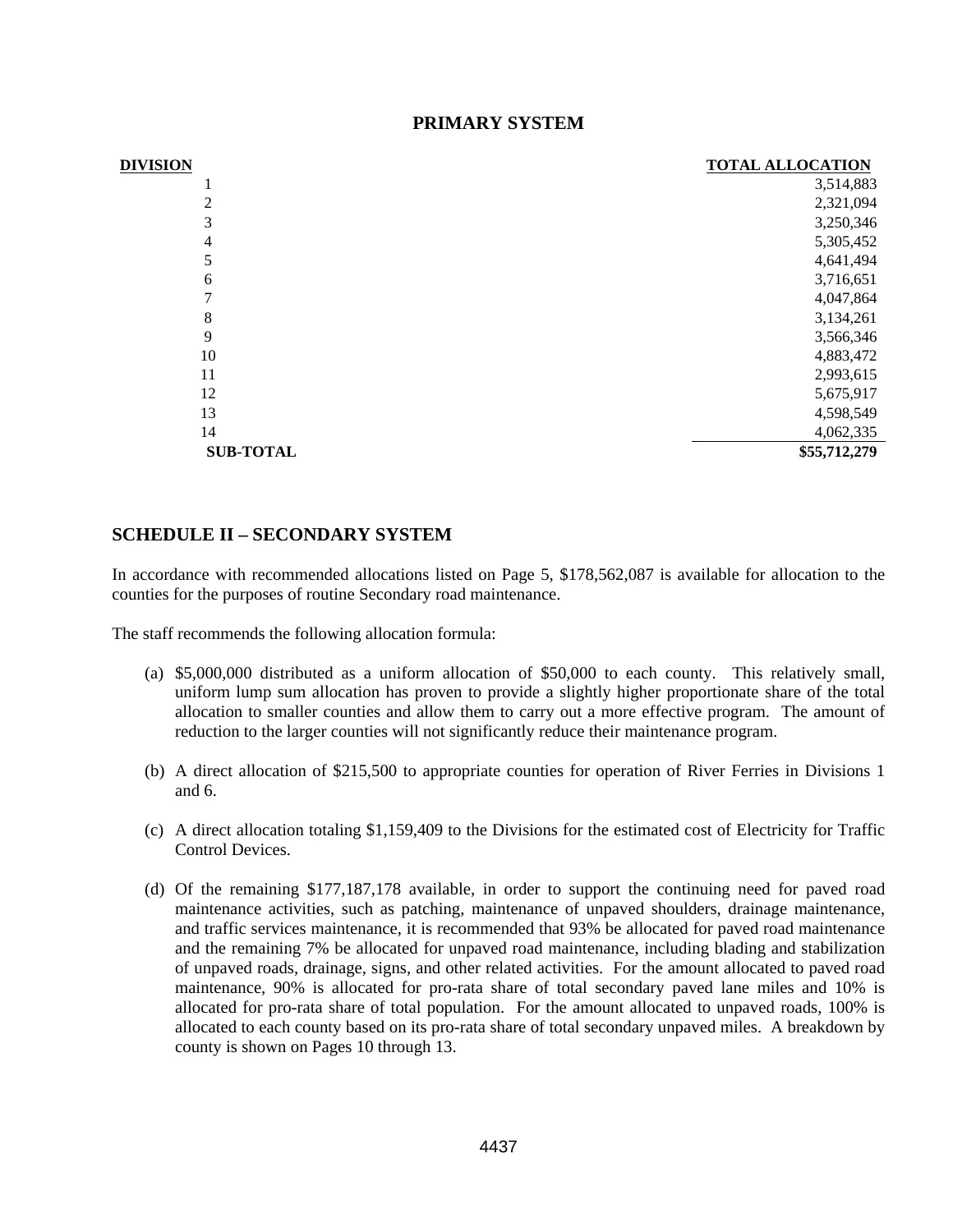# **SECONDARY SYSTEM**

| <b>DIVISION</b>  | <b>TOTAL ALLOCATION</b> |
|------------------|-------------------------|
|                  | 10,510,562              |
| 2                | 10,796,410              |
| 3                | 11,843,865              |
| 4                | 13,061,807              |
| 5                | 16,394,587              |
| 6                | 13,249,185              |
| 7                | 12,884,783              |
| 8                | 15,265,968              |
| 9                | 12,122,615              |
| 10               | 12,754,609              |
| 11               | 13,445,777              |
| 12               | 14,156,107              |
| 13               | 11,265,208              |
| 14               | 10,810,604              |
| <b>SUB-TOTAL</b> | \$178,562,087           |

# **SECONDARY SYSTEM**

|                       | <b>TOTAL</b>      |
|-----------------------|-------------------|
| Division 1            | <b>ALLOCATION</b> |
| <b>County Name</b>    |                   |
| Bertie                | 1,337,287         |
| Camden                | 455,639           |
| Chowan                | 554,623           |
| Currituck             | 628,171           |
| Dare                  | 417,773           |
| Gates                 | 751,143           |
| Hertford              | 948,856           |
| Hyde                  | 525,039           |
| Martin                | 1,103,873         |
| Northampton           | 1,175,358         |
| Pasquotank            | 803,923           |
| Perquimans            | 766,032           |
| Tyrrell               | 416,959           |
| Washington            | 625,886           |
| <b>Division Total</b> | \$10,510,562      |
| <b>Division 2</b>     |                   |
| <b>County Name</b>    |                   |
| <b>Beaufort</b>       | 1,868,481         |
| Carteret              | 884,187           |
| Craven                | 1,711,617         |
| Greene                | 980,579           |
| Jones                 | 657,915           |
| Lenoir                | 1,661,961         |
| Pamlico               | 614,189           |
| Pitt                  | 2,417,481         |
| <b>Division Total</b> | \$10,796,410      |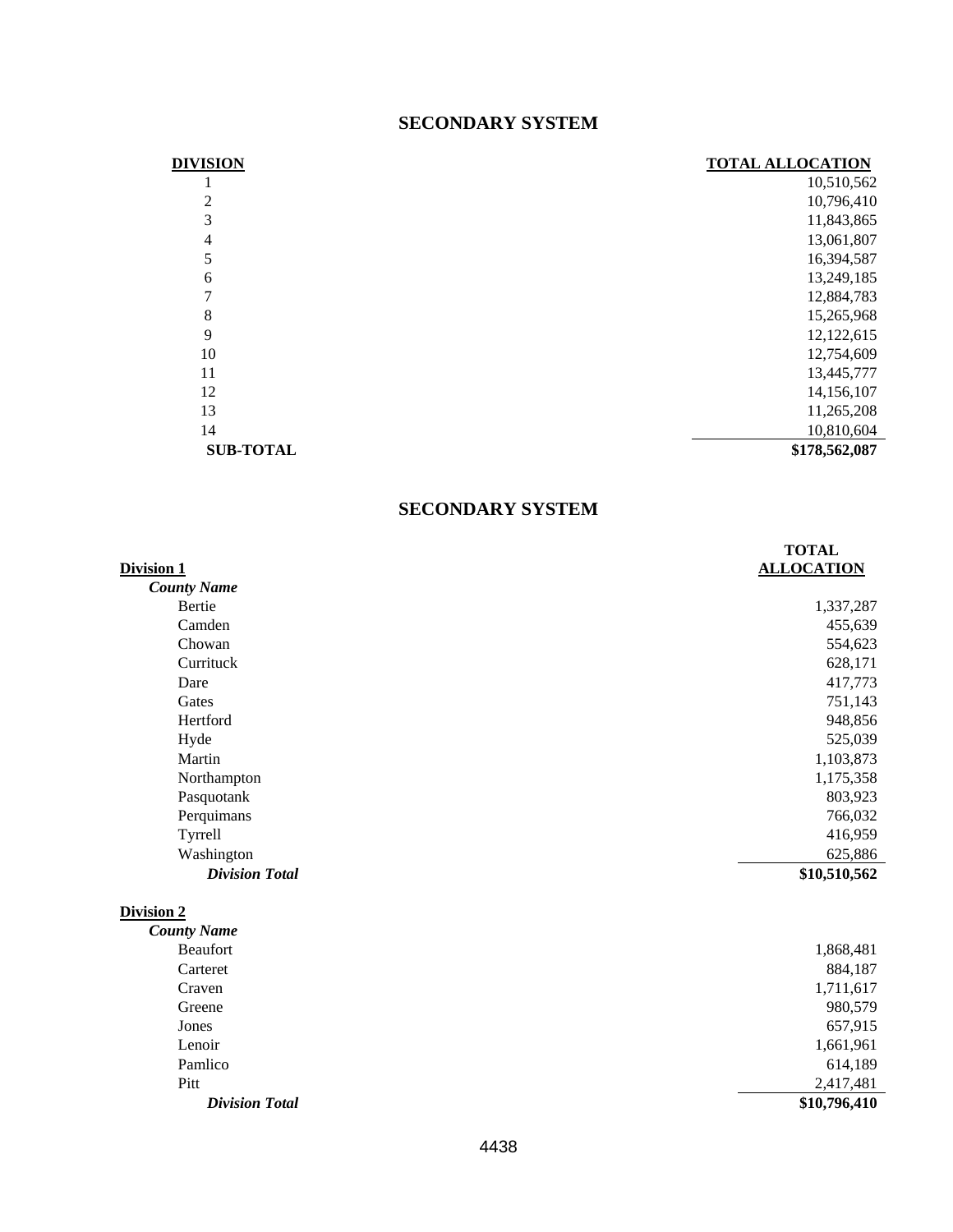#### **Division 3**

| <b>County Name</b>    |                   |
|-----------------------|-------------------|
| <b>Brunswick</b>      | 1,692,897         |
| Duplin                | 2,402,066         |
| New Hanover           | 1,307,586         |
| Onslow                | 1,955,736         |
| Pender                | 1,425,994         |
| Sampson               | 3,059,586         |
| <b>Division Total</b> | \$11,843,865      |
|                       | <b>TOTAL</b>      |
| <b>Division 4</b>     | <b>ALLOCATION</b> |
| <b>County Name</b>    |                   |
| Edgecombe             | 1,328,375         |
| Halifax               | 1,775,916         |
| Johnston              | 3,763,103         |
| Nash                  | 2,198,626         |
| Wayne                 | 2,405,366         |
| Wilson                | 1,590,421         |
| <b>Division Total</b> | \$13,061,807      |
| <b>Division 5</b>     |                   |
| <b>County Name</b>    |                   |
| Durham                | 2,010,302         |
| Franklin              | 1,770,553         |
| Granville             | 1,891,846         |
| Person                | 1,505,721         |
| Vance                 | 1,072,651         |
| Wake                  | 6,719,490         |
| Warren                | 1,424,024         |
| <b>Division Total</b> | \$16,394,587      |
| Division 6            |                   |
| <b>County Name</b>    |                   |
| Bladen                | 1,623,322         |
| Columbus              | 2,514,896         |
| Cumberland            | 2,851,531         |
| Harnett               | 2,513,324         |
| Robeson               | 3,746,112         |
| <b>Division Total</b> | \$13,249,185      |
| <b>Division 7</b>     |                   |
| <b>County Name</b>    |                   |
| Alamance              | 2,235,675         |
| Caswell               | 1,314,537         |
| Guilford              | 4,697,303         |
| Orange                | 2,010,925         |
| Rockingham            | 2,626,343         |
| <b>Division Total</b> | \$12,884,783      |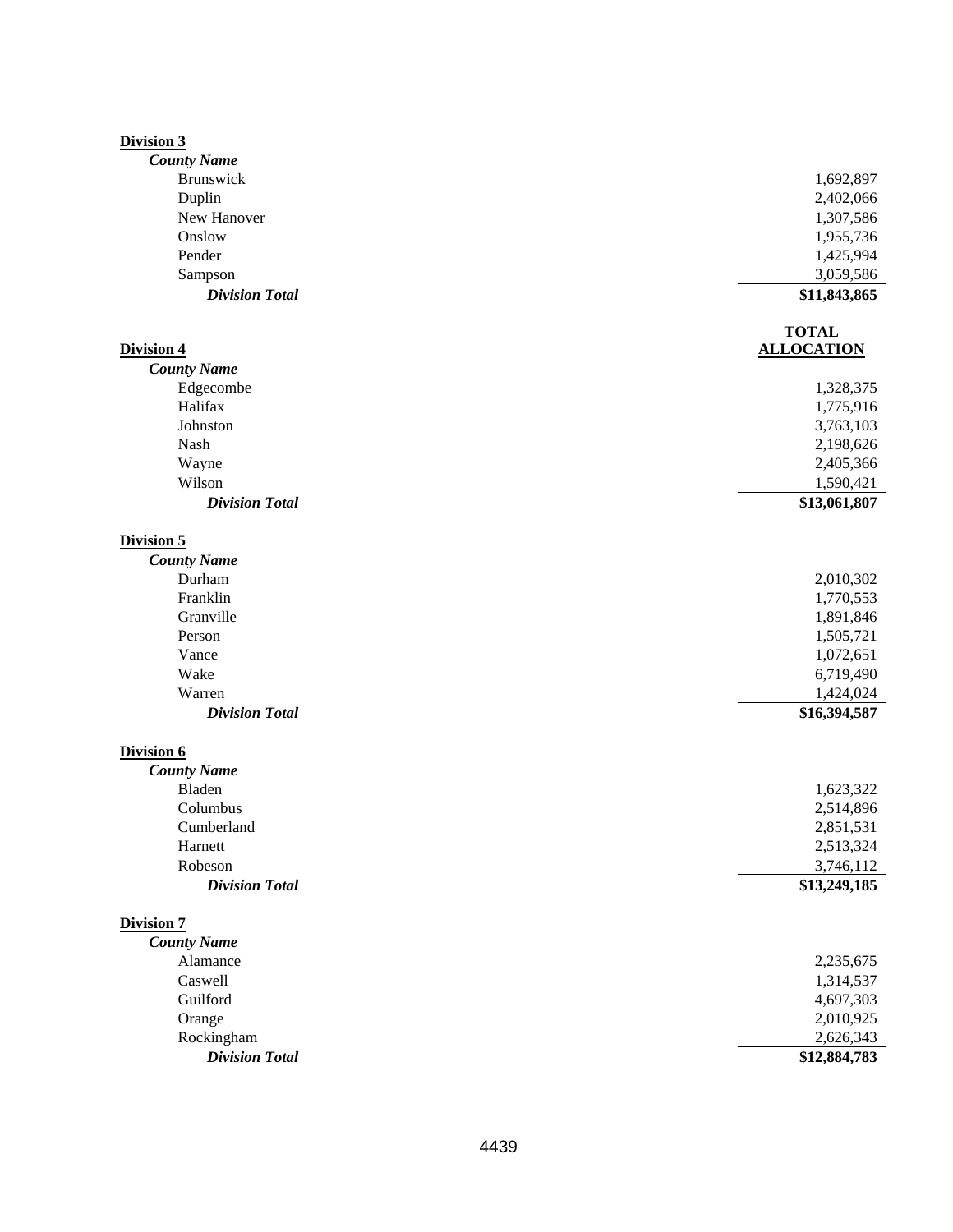|                       | <b>TOTAL</b>      |
|-----------------------|-------------------|
| <b>Division 8</b>     | <b>ALLOCATION</b> |
| <b>County Name</b>    |                   |
| Chatham               | 2,387,581         |
| Hoke                  | 1,176,231         |
| Lee                   | 1,157,581         |
| Montgomery            | 1,385,777         |
| Moore                 | 2,348,701         |
| Randolph              | 3,896,773         |
| Richmond              | 1,706,311         |
| Scotland              | 1,207,013         |
| <b>Division Total</b> | \$15,265,968      |
| Division 9            |                   |
| <b>County Name</b>    |                   |
| Davidson              | 3,508,545         |
| Davie                 | 1,115,523         |
| Forsyth               | 2,717,544         |
| Rowan                 | 2,796,221         |
| <b>Stokes</b>         | 1,984,782         |
| <b>Division Total</b> | \$12,122,615      |
|                       |                   |
| <b>Division 10</b>    |                   |
| <b>County Name</b>    |                   |
| Anson                 | 1,761,710         |
| Cabarrus              | 2,018,754         |
| Mecklenburg           | 3,313,267         |
| Stanly                | 1,900,047         |
| Union                 | 3,760,831         |
| <b>Division Total</b> | \$12,754,609      |
| <b>Division 11</b>    |                   |
| <b>County Name</b>    |                   |
| Alleghany             | 965,095           |
| Ashe                  | 1,776,051         |
| Avery                 | 697,246           |
| Caldwell              | 1,570,756         |
| Surry                 | 2,470,354         |
| Watauga               | 1,313,940         |
| Wilkes                | 3,023,992         |
| Yadkin                | 1,628,343         |
| <b>Division Total</b> | \$13,445,777      |
|                       | <b>TOTAL</b>      |
| Division 12           | <b>ALLOCATION</b> |
| <b>County Name</b>    |                   |
| Alexander             | 1,397,788         |
| Catawba               | 2,499,501         |
| Cleveland             | 2,676,159         |
| Gaston                | 2,303,607         |
| Iredell               | 3,485,612         |
| Lincoln               | 1,793,440         |
|                       |                   |
| <b>Division Total</b> | \$14,156,107      |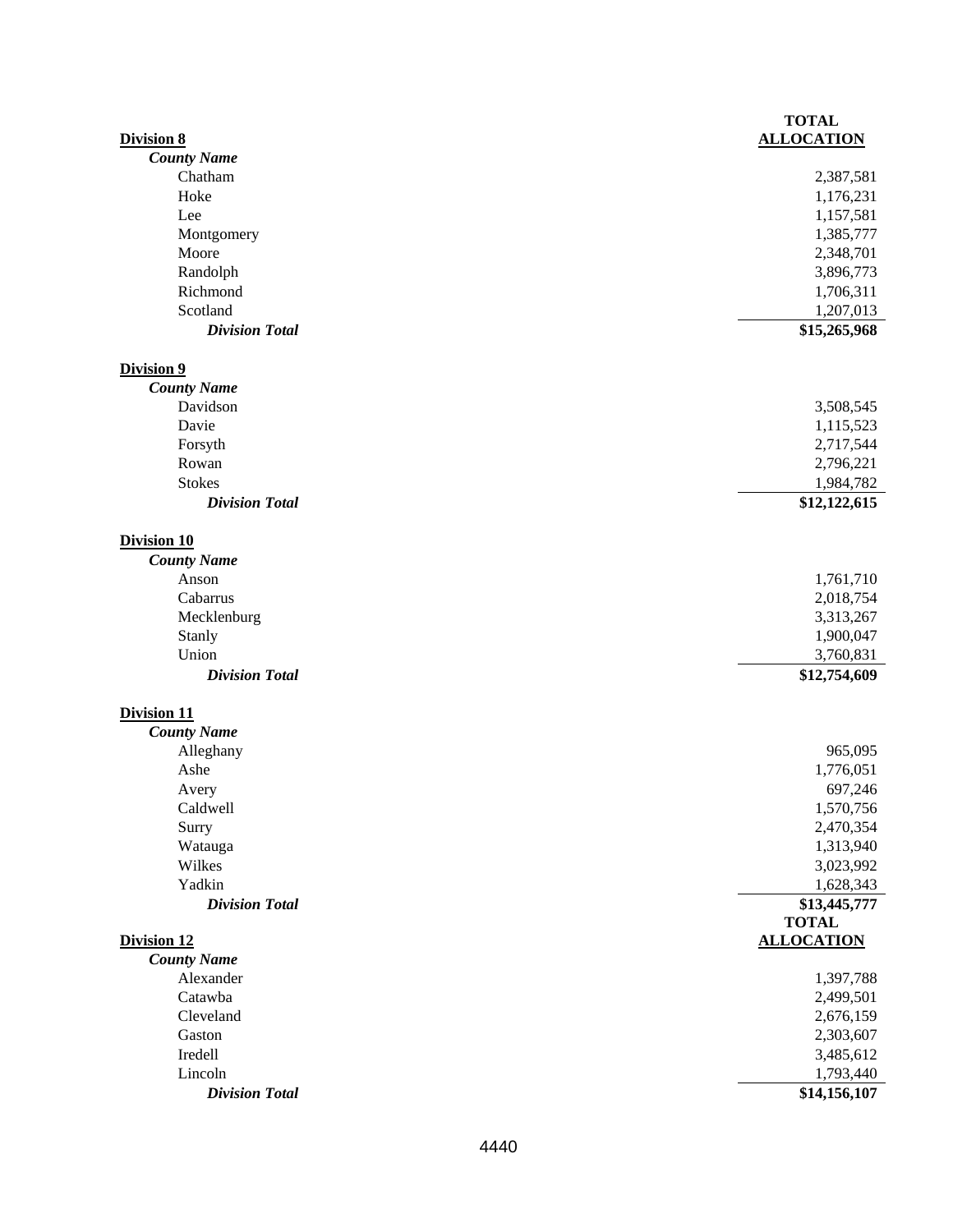| Division 13           |               |
|-----------------------|---------------|
| <b>County Name</b>    |               |
| Buncombe              | 2,895,305     |
| <b>Burke</b>          | 1,888,982     |
| Madison               | 1,377,431     |
| McDowell              | 1,217,410     |
| Mitchell              | 665,931       |
| Rutherford            | 2,394,090     |
| Yancey                | 826,059       |
| <b>Division Total</b> | \$11,265,208  |
|                       |               |
| <b>Division 14</b>    |               |
| <b>County Name</b>    |               |
| Cherokee              | 1,312,023     |
| Clay                  | 577,988       |
| Graham                | 512,936       |
| Haywood               | 1,221,680     |
| Henderson             | 2,083,020     |
| Jackson               | 1,238,530     |
| Macon                 | 1,521,363     |
| Polk                  | 957,017       |
| Swain                 | 544,238       |
| Transylvania          | 841,809       |
| <b>Division Total</b> | \$10,810,604  |
| <b>GRAND TOTAL:</b>   | \$178,562,087 |

#### **BRIDGE MAINTENANCE – DIVISIONS**

These funds will be used for activities such as, maintenance of existing bridges, including foundations, support bents, flooring, rails, and other necessary activities in order to maintain the structural integrity of the bridges. The replacement of critical small bridges and pipes is also eligible for funding under this allocation. The amounts recommended for Bridge Maintenance activities are based upon a maintenance needs inspection, numbers of deficient structures, structures with timber components, and school bus loading of each State Highway System bridge.

The staff recommends allocation of funds by Division-wide Highway System as shown below:

# **DIVISION TOTALS – ALL SYSTEMS**

| <b>DIVISIO</b>          |                | <b>SECONDARY</b>   | <b>SECONDARY</b>    |                       |
|-------------------------|----------------|--------------------|---------------------|-----------------------|
| $\overline{\mathbf{N}}$ | <b>PRIMARY</b> | <b>MAINTENANCE</b> | <b>CONSTRUCTION</b> | <b>DIVISION TOTAL</b> |
|                         | 1,962,943      | 1,032,920          | 495.279             | 3,491,142             |
| $\mathcal{D}$           | 2,350,330      | 1,848,062          | 618,588             | 4,816,980             |
| 3                       | 3,950,606      | 1,839,181          | 835,857             | 6,625,644             |
| 4                       | 1,170,785      | 1,258,563          | 534,795             | 2,964,143             |
|                         | 1,395,887      | 1,629,488          | 634,134             | 3,659,509             |
| 6                       | 1,717,059      | 1,513,055          | 774,231             | 4,004,345             |
|                         | 1,152,786      | 1,813,632          | 869.641             | 3,836,059             |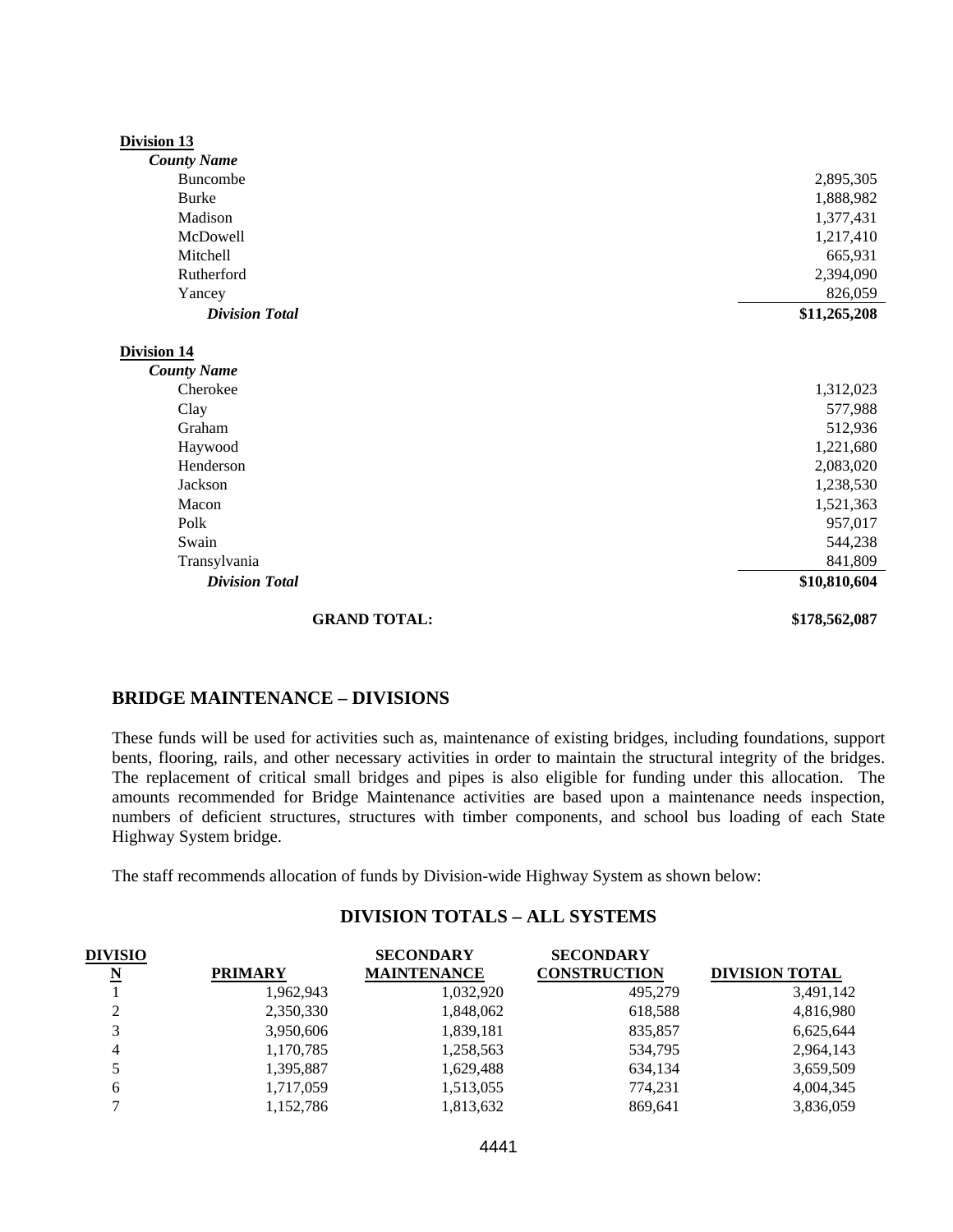| <b>TOTALS</b> | \$24,976,744 | \$27,173,256 | \$12,000,000 | \$64,150,000 |
|---------------|--------------|--------------|--------------|--------------|
| 14            | 1,373,243    | 3,037,025    | 1,264,735    | 5,675,003    |
| 13            | 1,659,285    | 3,291,871    | 1,313,695    | 6,264,851    |
| 12            | 1,607,296    | 1,885,334    | 917.246      | 4,409,876    |
| 11            | 728,232      | 2,665,438    | 1,231,051    | 4,624,721    |
| 10            | 2,449,504    | 1,801,435    | 868,083      | 5,119,022    |
| Q             | 2,121,926    | 1,465,903    | 647,163      | 4,234,992    |
| 8             | 1,336,862    | 2,091,349    | 995,502      | 4,423,713    |
|               |              |              |              |              |

#### **SCHEDULE III – GENERAL MAINTENANCE RESERVE**

Beginning in 1999, the General Assembly has provided additional maintenance dollars to help address maintenance needs identified by the Department's Maintenance Condition Assessment Program. These funds will be utilized to supplement other maintenance dollars for the purpose of meeting maintenance needs.

The staff recommends allocation of funds by pro-rata share of Division paved lane miles as shown below:

| <b>Division</b> | <b>FORMULA ALLOCATION</b> |
|-----------------|---------------------------|
|                 | 8,849,630                 |
| 2               | 8,836,435                 |
| 3               | 10,103,049                |
| 4               | 11,575,050                |
| 5               | 12,160,136                |
| 6               | 11,040,748                |
|                 | 9,989,765                 |
| 8               | 12,010,479                |
| 9               | 9,286,447                 |
| 10              | 9,636,370                 |
| 11              | 9,402,857                 |
| 12              | 10,929,200                |
| 13              | 8,759,871                 |
| 14              | 8,056,206                 |
| <b>TOTAL</b>    | \$140,636,243             |

## **DIVISION TOTALS – ALL SYSTEMS**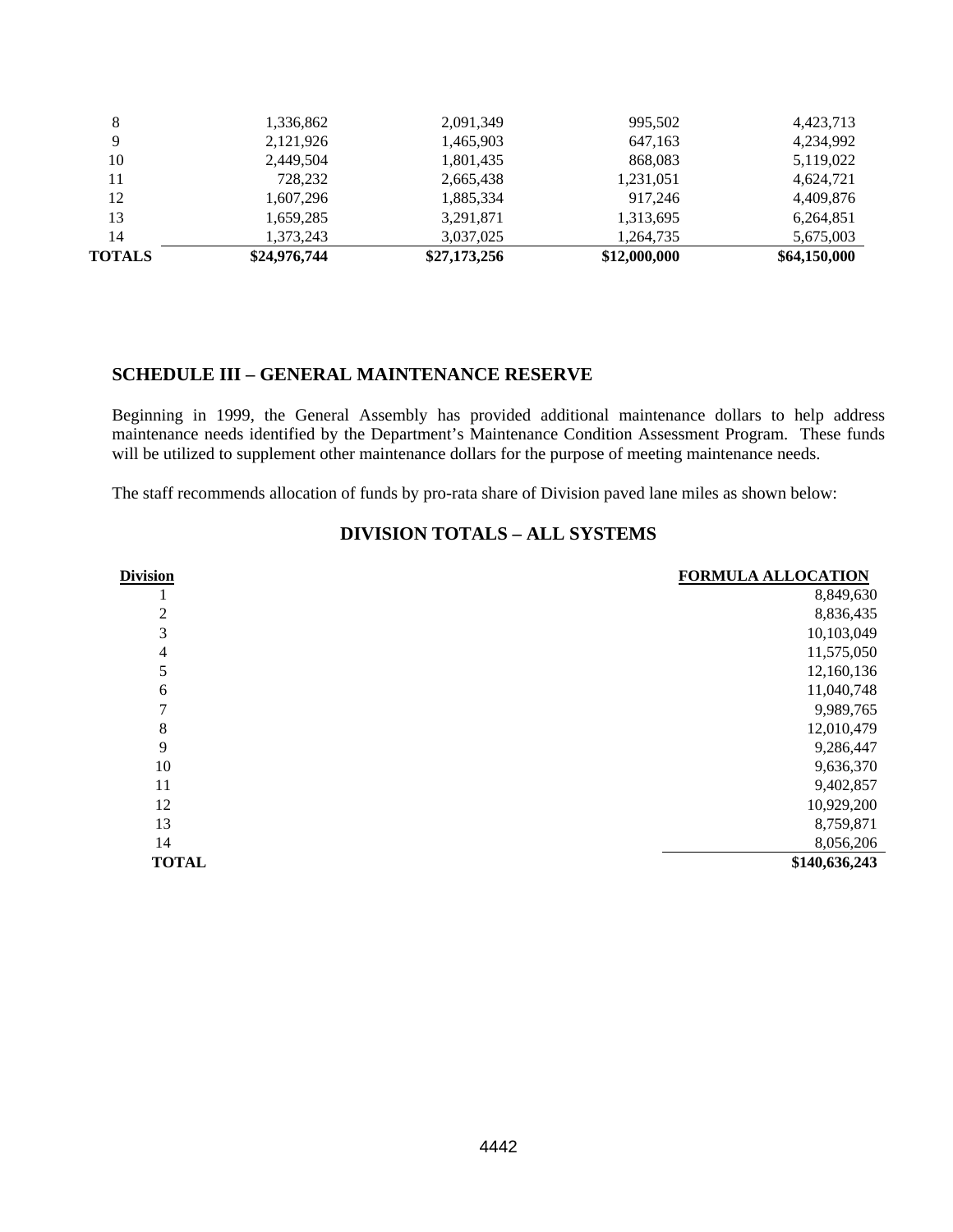### **SCHEDULE IV – SYSTEM PRESERVATION**

Per House Bill 200 / S. L. 2011 – 145, Section 28.8, System Preservation funds for fiscal years 2011 – 2012 and 2012 – 2013 shall be used for bridge improvements on structurally deficient bridges. Therefore, the staff recommends that all System Preservation funds, totaling \$235,504,017 be allocated based on the following criteria: A uniform allocation of \$56,000,000 should be divided equally among the Divisions, 70% of the remaining funds are to be allocated based on bridge deck area, and the remaining 30% should be allocated based on the percentage of bridges rated less than Good.

# **DIVISION TOTALS – ALL SYSTEMS**

|                 | <b>DIRECT DIVISION</b> | <b>BRIDGE DECK</b> | <b>BRIDGE RATING</b> |                         |
|-----------------|------------------------|--------------------|----------------------|-------------------------|
| <b>DIVISION</b> | <b>ALLOCATION</b>      | <b>ALLOCATION</b>  | <b>ALLOCATION</b>    | <b>TOTAL ALLOCATION</b> |
|                 | 4,000,000              | 13,703,846         | 2,842,084            | 20,545,930              |
|                 | 4,000,000              | 9,459,367          | 2,157,244            | 15,616,611              |
| 3               | 4,000,000              | 8,861,624          | 3,024,707            | 15,886,331              |
| 4               | 4,000,000              | 8,638,944          | 3,332,885            | 15,971,829              |
|                 | 4,000,000              | 12,915,289         | 3,104,605            | 20,019,894              |
| 6               | 4,000,000              | 6,430,582          | 3,424,197            | 13,854,779              |
|                 | 4,000,000              | 10,167,222         | 4,485,698            | 18,652,920              |
| 8               | 4,000,000              | 7,206,692          | 3,823,687            | 15,030,379              |
| 9               | 4,000,000              | 8,181,208          | 2,796,428            | 14,977,636              |
| 10              | 4,000,000              | 10,933,073         | 2,921,981            | 17,855,054              |
| 11              | 4,000,000              | 5,495,399          | 5,661,339            | 15,156,738              |
| 12              | 4,000,000              | 7,996,533          | 2,887,740            | 14,884,273              |
| 13              | 4,000,000              | 8,890,346          | 6,734,254            | 19,624,600              |
| 14              | 4,000,000              | 6,772,687          | 6,654,356            | 17,427,043              |
| <b>TOTALS</b>   | \$56,000,000           | \$125,652,812      | \$53,851,205         | \$235,504,017           |

#### **Approval - Greene County Comprehensive Transportation Plan**

The Transportation Planning Branch has worked cooperatively with Greene County and the towns of Hookerton, Snow Hill and Walstonburg on the development of the Greene County Comprehensive Transportation Plan (CTP). The plan has been adopted by the county and each town. It was endorsed by the Eastern Carolina RPO on March 15, 2012.

The plan is based on an analysis of existing and projected travel and land use, public

involvement and field investigations of recommended improvements. It is located on the web at:

http://www.ncdot.gov/doh/preconstruct/tpb/planning/greenecounty.html

A motion was made by Board Member Perkins, which was seconded by Board Member Fox, to approve.